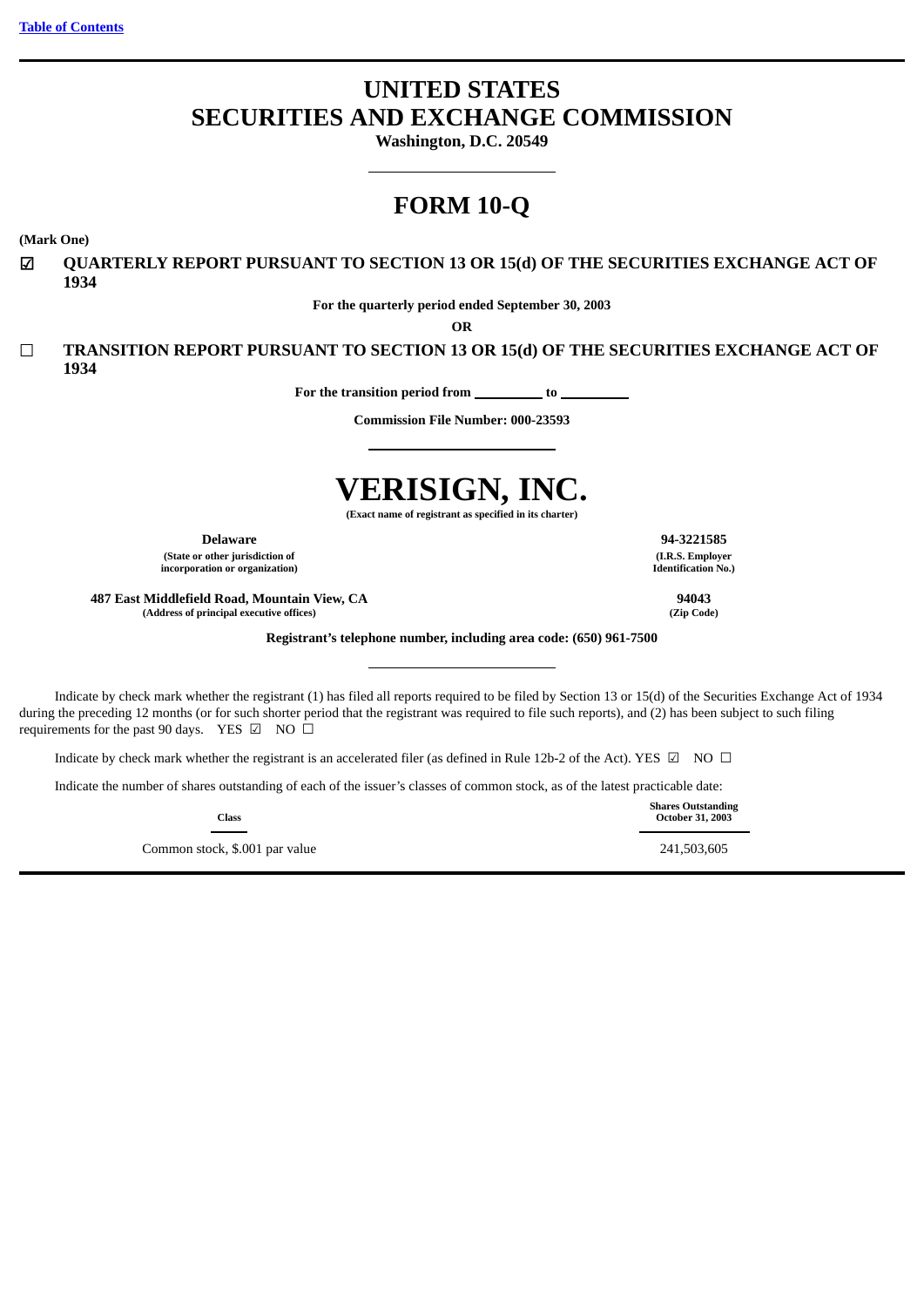### **TABLE OF CONTENTS**

<span id="page-1-0"></span>

|                   |                                                                                              | Page |
|-------------------|----------------------------------------------------------------------------------------------|------|
|                   | <b>PART I - FINANCIAL INFORMATION</b>                                                        |      |
| Item 1.           | <b>Condensed Consolidated Financial Statements (Unaudited)</b>                               | 3    |
| Item 2.           | <b>Management's Discussion and Analysis of Financial Condition and Results of Operations</b> | 20   |
| Item 3.           | Quantitative and Qualitative Disclosures About Market Risk                                   | 55   |
| Item 4.           | <b>Evaluation of Disclosure Controls and Procedures</b>                                      | 56   |
|                   | <b>PART II - OTHER INFORMATION</b>                                                           |      |
| Item 1.           | <b>Legal Proceedings</b>                                                                     | 57   |
| Item 6.           | <b>Exhibits and Reports on Form 8-K</b>                                                      | 59   |
| <b>Signatures</b> |                                                                                              | 60   |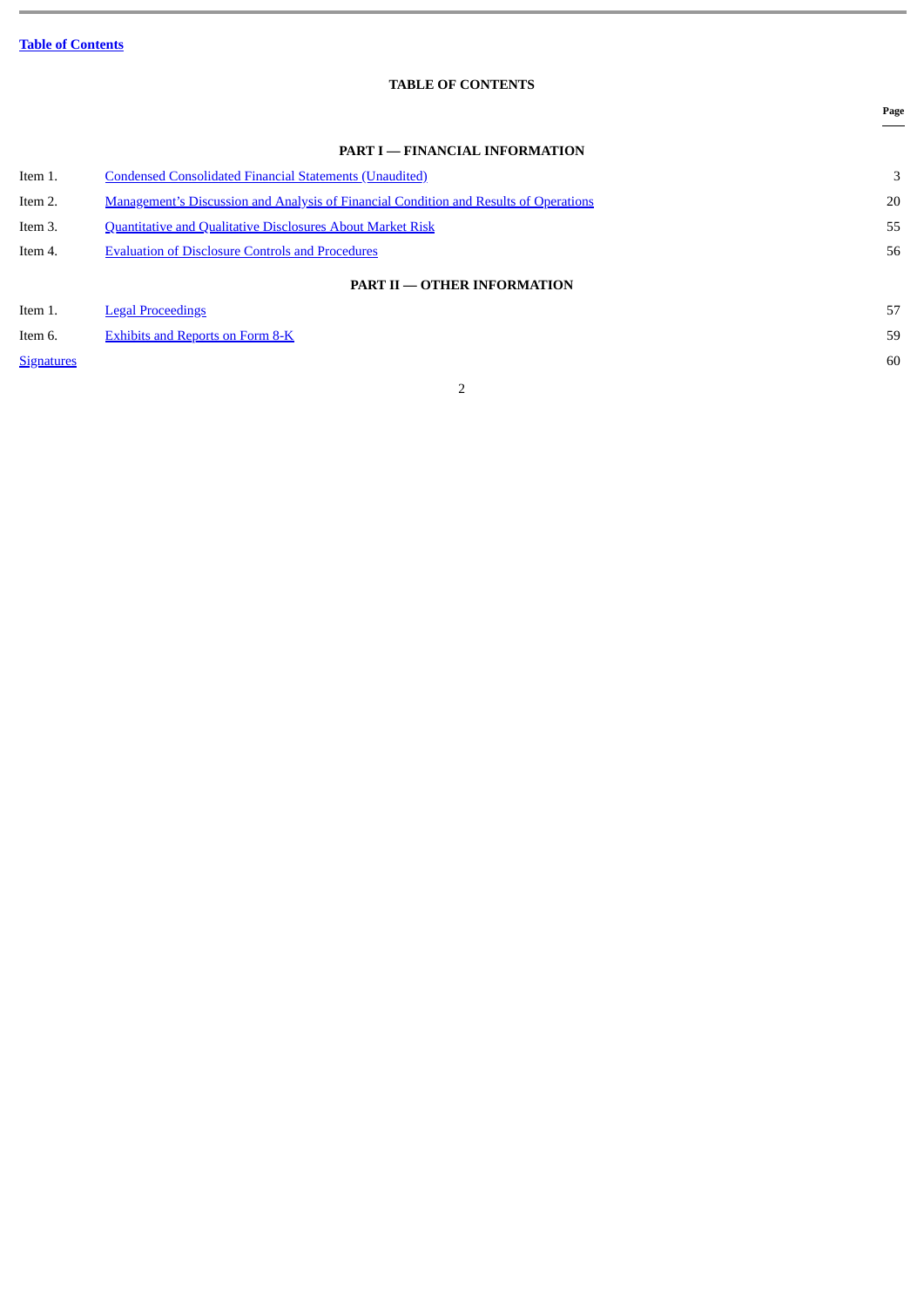### **PART I — FINANCIAL INFORMATION**

### <span id="page-2-0"></span>**ITEM 1. CONDENSED CONSOLIDATED FINANCIAL STATEMENTS (Unaudited)**

As required under Item 1 — Condensed Consolidated Financial Statements (Unaudited) included in this section are as follows:

|           | <b>Financial Statement Description</b>                                                                          | Page           |
|-----------|-----------------------------------------------------------------------------------------------------------------|----------------|
|           | Condensed Consolidated Balance Sheets As of September 30, 2003 and December 31, 2002                            | $\overline{4}$ |
| $\bullet$ | Condensed Consolidated Statements of Operations For the Three and Nine Months Ended September 30, 2003 and 2002 |                |
|           | Condensed Consolidated Statements of Cash Flows For the Nine Months Ended September 30, 2003 and 2002           | 6              |
|           | <b>Notes to Condensed Consolidated Financial Statements</b>                                                     |                |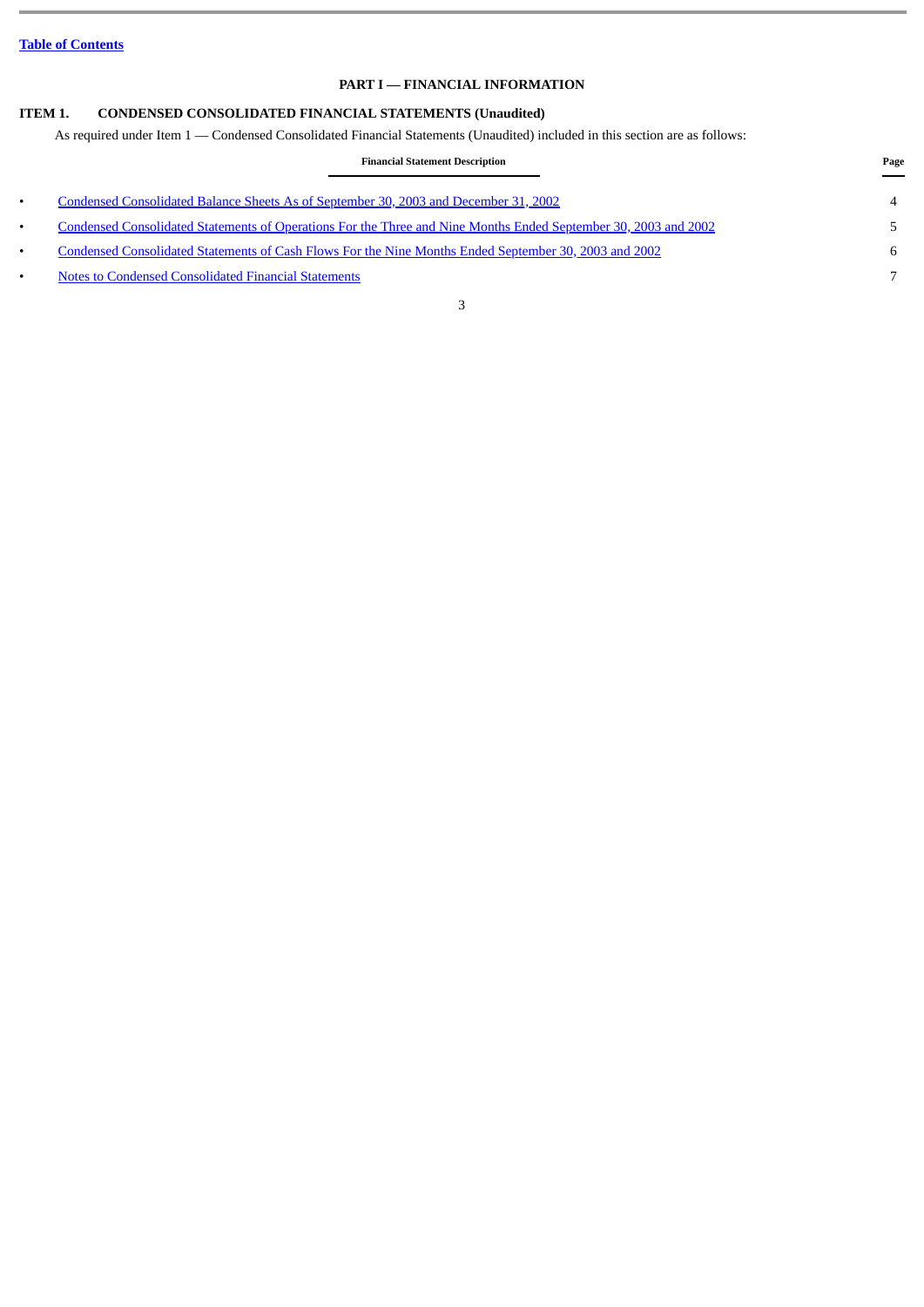### **VERISIGN, INC. AND SUBSIDIARIES CONDENSED CONSOLIDATED BALANCE SHEETS (In thousands, except share data) (Unaudited)**

<span id="page-3-0"></span>

|                                                                                                | September 30,<br>2003 | December 31,<br>2002 |
|------------------------------------------------------------------------------------------------|-----------------------|----------------------|
| <b>ASSETS</b>                                                                                  |                       |                      |
| Current assets:                                                                                |                       |                      |
| Cash and cash equivalents                                                                      | \$<br>380,824         | \$<br>282,288        |
| Short-term investments                                                                         | 218,014               | 103,180              |
| Accounts receivable, net                                                                       | 99,660                | 134,124              |
| Prepaid expenses and other current assets                                                      | 56,121                | 56,618               |
| Deferred tax assets                                                                            | 6,537                 | 9,658                |
|                                                                                                |                       |                      |
| Total current assets                                                                           | 761,156               | 585,868              |
|                                                                                                |                       |                      |
| Property and equipment, net                                                                    | 578,692               | 609,354              |
| Goodwill and other intangible assets, net                                                      | 820,225               | 1,129,602            |
| Restricted cash                                                                                | 18,371                | 18,436               |
| Long-term investments                                                                          | 23,249                | 36,741               |
| Other assets, net                                                                              | 13,235                | 11,317               |
|                                                                                                |                       |                      |
| Total long-term assets                                                                         | 1,453,772             | 1,805,450            |
|                                                                                                |                       |                      |
| <b>Total assets</b>                                                                            | \$2,214,928           | \$2,391,318          |
|                                                                                                |                       |                      |
| <b>LIABILITIES AND STOCKHOLDERS' EQUITY</b><br>Current liabilities:                            |                       |                      |
| Accounts payable and accrued liabilities                                                       | \$<br>287,028         | \$<br>278,545        |
| Accrued merger costs                                                                           |                       | 5,015                |
| Accrued restructuring costs                                                                    | 27,272                | 23,835               |
| Deferred revenue                                                                               | 321,042               | 357,950              |
|                                                                                                |                       |                      |
| Total current liabilities                                                                      | 635,342               | 665,345              |
|                                                                                                |                       |                      |
| Long-term deferred revenue                                                                     | 185,532               | 125,893              |
| Other long-term liabilities                                                                    | 13,732                | 20,655               |
|                                                                                                |                       |                      |
| Total long-term liabilities                                                                    | 199,264               | 146,548              |
|                                                                                                |                       |                      |
| <b>Total liabilities</b>                                                                       | 834,606               | 811,893              |
|                                                                                                |                       |                      |
| Commitments and contingencies                                                                  |                       |                      |
|                                                                                                |                       |                      |
| Stockholders' equity:                                                                          |                       |                      |
| Preferred stock — par value \$.001 per share                                                   |                       |                      |
| Authorized shares: 5,000,000                                                                   |                       |                      |
| Issued and outstanding shares: none                                                            |                       |                      |
| Common stock — par value \$.001 per share                                                      |                       |                      |
| Authorized shares: 1,000,000,000                                                               |                       |                      |
| Issued and outstanding shares: 241,081,385 and 237,510,063 (excluding 1,690,000 shares held in |                       |                      |
| treasury at September 30, 2003 and December 31, 2002)                                          | 241                   | 238                  |
| Additional paid-in capital                                                                     | 23,096,408            | 23,072,212           |
| Unearned compensation                                                                          | (3,254)               | (8,086)              |
| Accumulated deficit                                                                            | (21,707,764)          | (21, 480, 175)       |
| Accumulated other comprehensive loss                                                           | (5,309)               | (4,764)              |
|                                                                                                |                       |                      |
| Total stockholders' equity                                                                     | 1,380,322             | 1,579,425            |
|                                                                                                |                       |                      |
| Total liabilities and stockholders' equity                                                     | \$2,214,928           | \$2,391,318          |
|                                                                                                |                       |                      |

See accompanying notes to condensed consolidated financial statements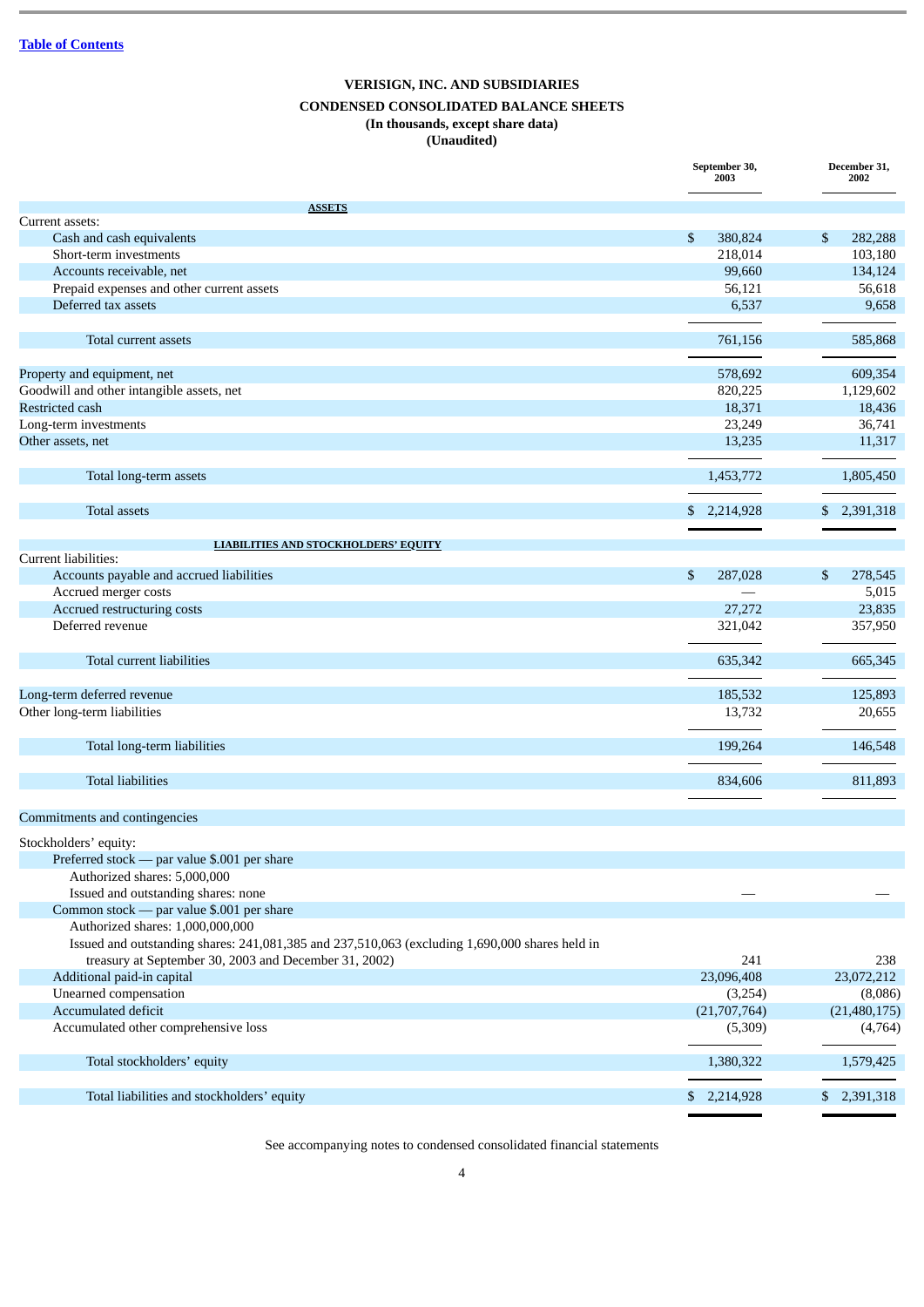### **VERISIGN, INC. AND SUBSIDIARIES CONDENSED CONSOLIDATED STATEMENTS OF OPERATIONS (In thousands, except per share data) (Unaudited)**

<span id="page-4-0"></span>

|                                                                     | <b>Three Months Ended</b><br>September 30, |              | <b>Nine Months Ended</b><br>September 30, |                |  |
|---------------------------------------------------------------------|--------------------------------------------|--------------|-------------------------------------------|----------------|--|
|                                                                     | 2003                                       | 2002         | 2003                                      | 2002           |  |
| <b>Revenues</b>                                                     | \$268,123                                  | \$301,441    | 803,180<br>\$                             | 946,666<br>S   |  |
| Costs and expenses:                                                 |                                            |              |                                           |                |  |
| Cost of revenues                                                    | 114,413                                    | 147,257      | 345,831                                   | 454,773        |  |
| Sales and marketing                                                 | 50,048                                     | 60,792       | 153,125                                   | 197,392        |  |
| Research and development                                            | 13,820                                     | 9.613        | 40,850                                    | 37,405         |  |
| General and administrative                                          | 41,036                                     | 46,018       | 130,156                                   | 119,589        |  |
| Restructuring and other charges                                     |                                            | 5,560        | 31,416                                    | 73,339         |  |
| Amortization and write-down of other intangible assets and goodwill | 77,721                                     | 56,201       | 309,762                                   | 4,827,243      |  |
|                                                                     |                                            |              |                                           |                |  |
| Total costs and expenses                                            | 297,038                                    | 325,441      | 1,011,140                                 | 5,709,741      |  |
|                                                                     |                                            |              |                                           |                |  |
| <b>Operating loss</b>                                               | (28, 915)                                  | (24,000)     | (207,960)                                 | (4,763,075)    |  |
| Other income (expense), net                                         | 1,068                                      | (51, 430)    | (10,510)                                  | (154, 600)     |  |
|                                                                     |                                            |              |                                           |                |  |
| Loss before income taxes                                            | (27, 847)                                  | (75, 430)    | (218, 470)                                | (4,917,675)    |  |
| Income tax expense                                                  | (3,456)                                    | (4,242)      | (9, 119)                                  | (4,242)        |  |
|                                                                     |                                            |              |                                           |                |  |
| Net loss                                                            | \$ (31,303)                                | \$(79,672)   | $$$ (227,589)                             | \$ (4,921,917) |  |
|                                                                     |                                            |              |                                           |                |  |
| Net loss per share:                                                 |                                            |              |                                           |                |  |
| Basic and diluted                                                   | \$<br>(0.13)                               | \$<br>(0.34) | \$<br>(0.95)                              | \$<br>(20.83)  |  |
|                                                                     |                                            |              |                                           |                |  |
|                                                                     |                                            |              |                                           |                |  |
| Shares used in per share computation:<br>Basic and diluted          | 240,370                                    | 236,958      | 239,167                                   | 236,283        |  |
|                                                                     |                                            |              |                                           |                |  |

See accompanying notes to condensed consolidated financial statements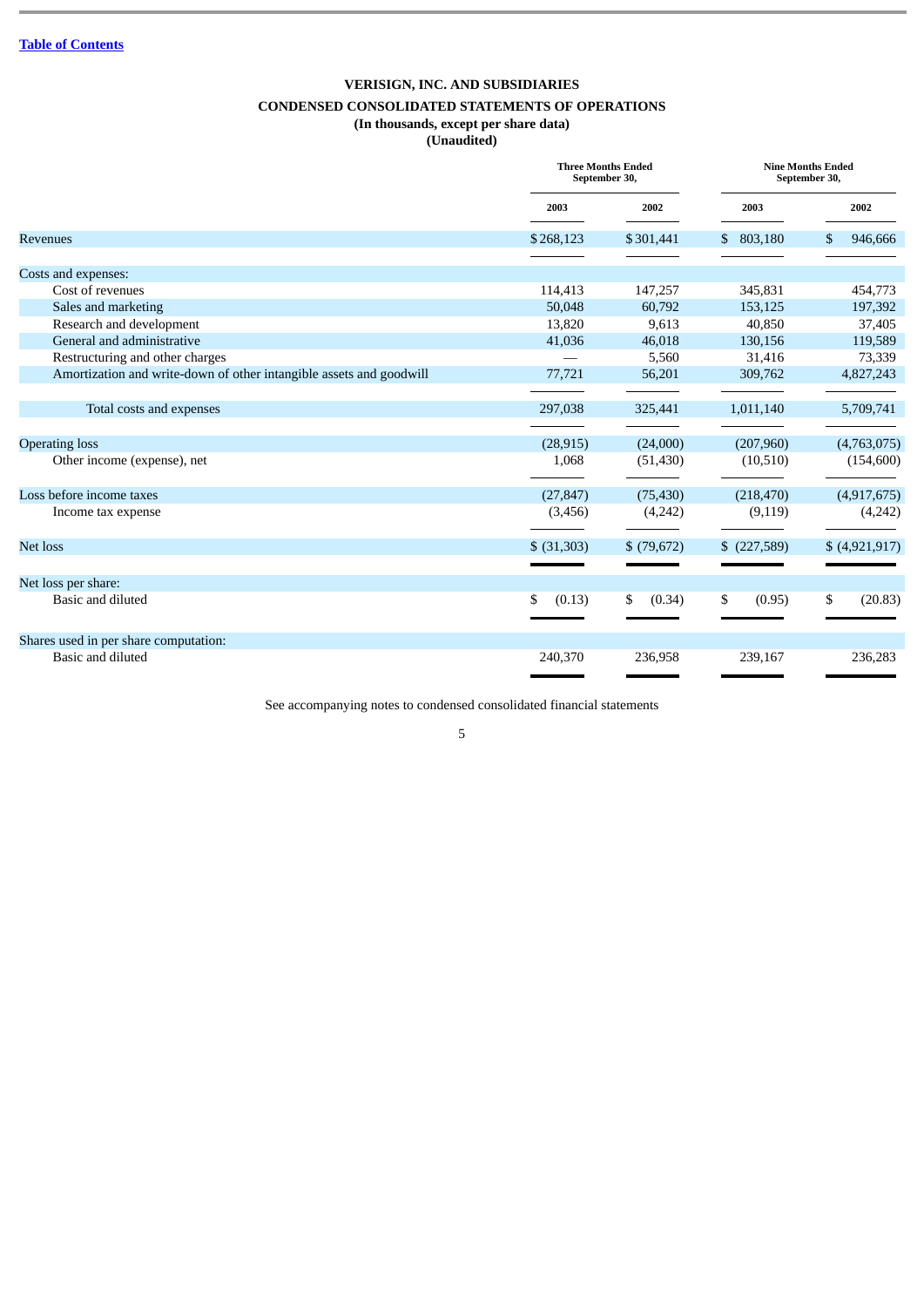### **VERISIGN, INC. AND SUBSIDIARIES CONDENSED CONSOLIDATED STATEMENTS OF CASH FLOWS (In thousands) (Unaudited)**

<span id="page-5-0"></span>

|                                                                                 |             | <b>Nine Months Ended</b><br>September 30, |
|---------------------------------------------------------------------------------|-------------|-------------------------------------------|
|                                                                                 | 2003        | 2002                                      |
| Cash flows from operating activities:                                           |             |                                           |
| Net loss                                                                        | \$(227,589) | \$ (4,921,917)                            |
| Adjustments to reconcile net loss to net cash provided by operating activities: |             |                                           |
| Depreciation and amortization of property and equipment                         | 88,204      | 77,386                                    |
| Amortization and write-down of other intangible assets and goodwill             | 309,762     | 4,827,243                                 |
| Non-cash restructuring and other charges                                        | 9,260       | 35.536                                    |
| Reciprocal transactions for purchases of property and equipment                 |             | (6,375)                                   |
| Net loss on sale and write-down of investments                                  | 16,541      | 166,771                                   |
| Deferred income taxes                                                           | 3,321       | 4,242                                     |
| Amortization of unearned compensation                                           | 6,764       | 16,230                                    |
| Loss on disposal of property and equipment                                      |             | 1.722                                     |
| Changes in operating assets and liabilities:                                    |             |                                           |
| Accounts receivable                                                             | 34,464      | 125,593                                   |
| Prepaid expenses and other current assets                                       | 497         | (41,240)                                  |
| Accounts payable and accrued liabilities                                        | 10,726      | (23, 494)                                 |
| Deferred revenue                                                                | 22,731      | (104, 791)                                |
| Net cash provided by operating activities                                       | 274,681     | 156,906                                   |
| Cash flows from investing activities:                                           |             |                                           |
| Purchases of investments                                                        | (298, 671)  | (89, 164)                                 |
| Proceeds from maturities and sales of investments                               | 181,947     | 368,429                                   |
| Purchases of property and equipment                                             | (67, 497)   | (151, 911)                                |
| Net cash paid in business combinations                                          |             | (348, 643)                                |
| Merger related costs                                                            | (4,925)     | (53, 602)                                 |
| Other assets                                                                    | (1, 911)    | 5,944                                     |
| Net cash used in investing activities                                           | (191, 057)  | (268, 947)                                |
| Cash flows from financing activities:                                           |             |                                           |
| Proceeds from issuance of common stock from option exercises                    | 22,268      | 19,252                                    |
| Repayment of debt                                                               | (5,505)     |                                           |
| Net cash provided by financing activities                                       | 16,763      | 19,252                                    |
| Effect of exchange rate changes                                                 | (1,851)     | (615)                                     |
|                                                                                 |             |                                           |
| Net increase (decrease) in cash and cash equivalents                            | 98,536      | (93, 404)                                 |
| Cash and cash equivalents at beginning of period                                | 282,288     | 306,054                                   |
| Cash and cash equivalents at end of period                                      | \$ 380,824  | \$<br>212,650                             |

See accompanying notes to condensed consolidated financial statements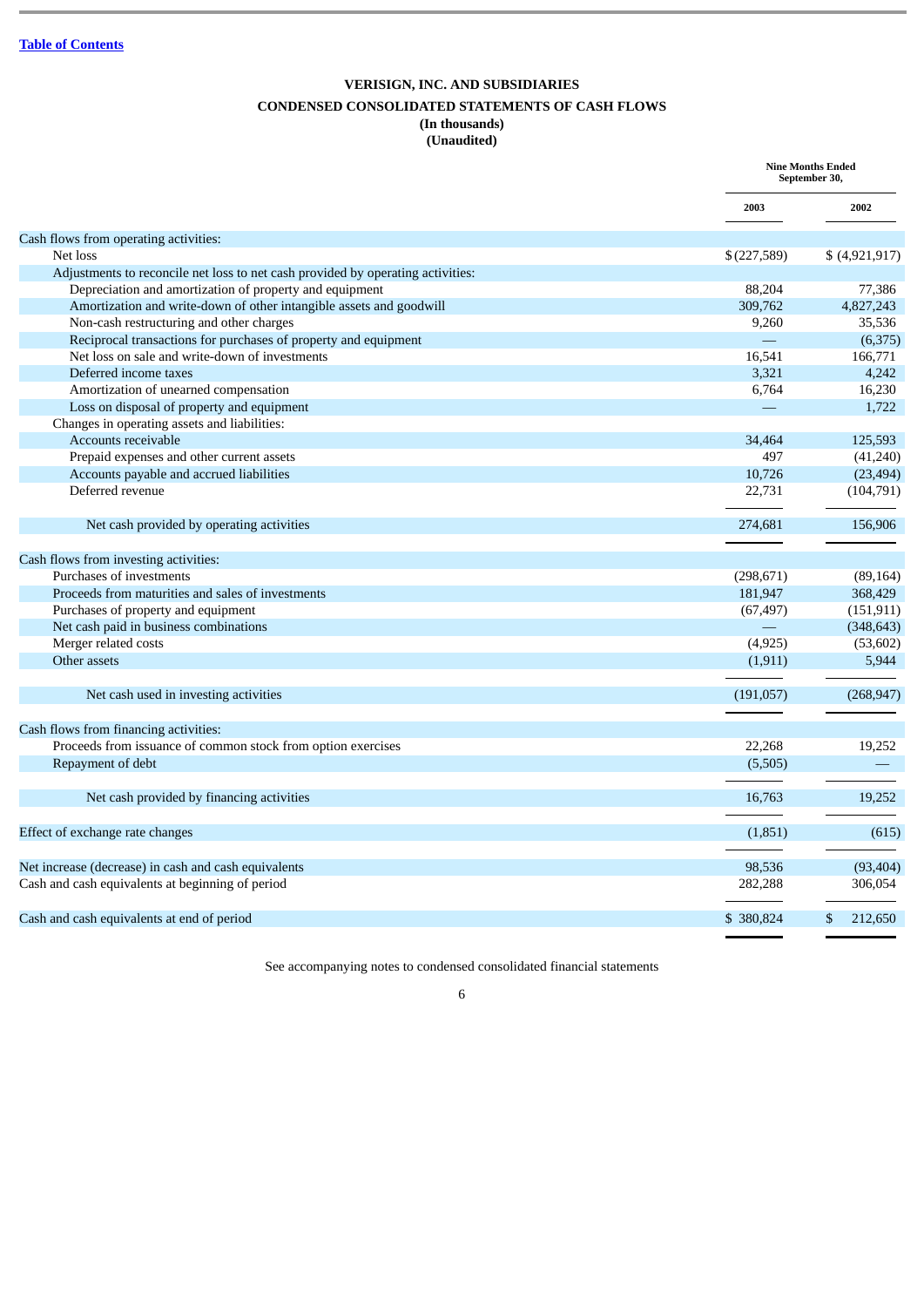### **VERISIGN, INC. AND SUBSIDIARIES NOTES TO CONDENSED CONSOLIDATED FINANCIAL STATEMENTS (UNAUDITED)**

#### <span id="page-6-0"></span>**Note 1. Basis of Presentation**

The accompanying interim unaudited condensed consolidated balance sheets, statements of operations and cash flows reflect all adjustments, consisting of normal recurring adjustments and other adjustments, that are, in the opinion of management, necessary for a fair presentation of the financial position of VeriSign, Inc. and its subsidiaries ("VeriSign" or "the Company"), at September 30, 2003, and the results of operations and cash flows for the interim periods ended September 30, 2003 and 2002.

The accompanying unaudited condensed consolidated financial statements have been prepared by VeriSign in accordance with the instructions for Form 10-Q pursuant to the rules and regulations of the Securities and Exchange Commission ("SEC") and, therefore, do not include all information and notes normally provided in audited financial statements and should be read in conjunction with VeriSign's consolidated financial statements for the year ended December 31, 2002 included in the annual report previously filed on Form 10-K. Certain reclassifications have been made to the 2002 financial statements to conform to the 2003 presentation.

The results of operations for any interim period are not necessarily indicative, nor comparable to the results of operations for any other interim period or for a full fiscal year. The carrying amount of cash and cash equivalents, investments, accounts receivable, and accounts payable and accrued liabilities approximate their respective fair values.

#### **Note 2. Restructuring and Other Charges**

VeriSign did not record any restructuring or other charges during the quarter ended September 30, 2003. VeriSign recorded restructuring and other charges of \$5.6 million during the quarter ended September 30, 2002, and \$31.4 million and \$73.3 million during the nine months ended September 30, 2003 and 2002, respectively.

*Workforce reduction.* Workforce reduction charges relate primarily to severance and fringe benefits. VeriSign did not record a workforce reduction charge during the quarter ended September 30, 2003 and recorded a workforce reduction charge of \$0.9 million during the quarter ended September 30, 2002. During the nine months ended September 30, 2003 and 2002, \$1.5 million and \$4.7 million of workforce reduction charges were recorded, respectively.

*Excess facilities.* Excess facilities charges are related to lease terminations and non-cancelable lease costs for facilities that were either abandoned or downsized. To determine the lease loss, which is the loss after VeriSign's cost recovery efforts from subleasing an abandoned building or separable portion thereof, certain estimates were made related to the (1) time period over which the relevant space would remain vacant, (2) sublease terms, and (3) sublease rates, including common area charges. VeriSign did not record an excess facilities charge during the quarter ended September 30, 2003 and recorded a charge of \$2.7 million during the quarter ended September 30, 2002. During the nine months ended September 30, 2003 and 2002, \$8.7 million and \$29.1 million of excess facilities charges were recorded, respectively.

*Write-down of property and equipment.* During the quarter and nine months ended September 30, 2003 and the quarter ended September 30, 2002, no write-downs of property and equipment were recorded. During the nine months ended September 30, 2002, property and equipment that was either disposed of or abandoned resulted in a net charge of \$20.2 million and consisted primarily of computer software, leasehold improvements, and computer equipment.

*Exit costs.* No exit costs were recorded during the quarter ended September 30, 2003. During the quarter and nine months ended September 30, 2002, VeriSign recorded other exit costs totaling \$0.4 million and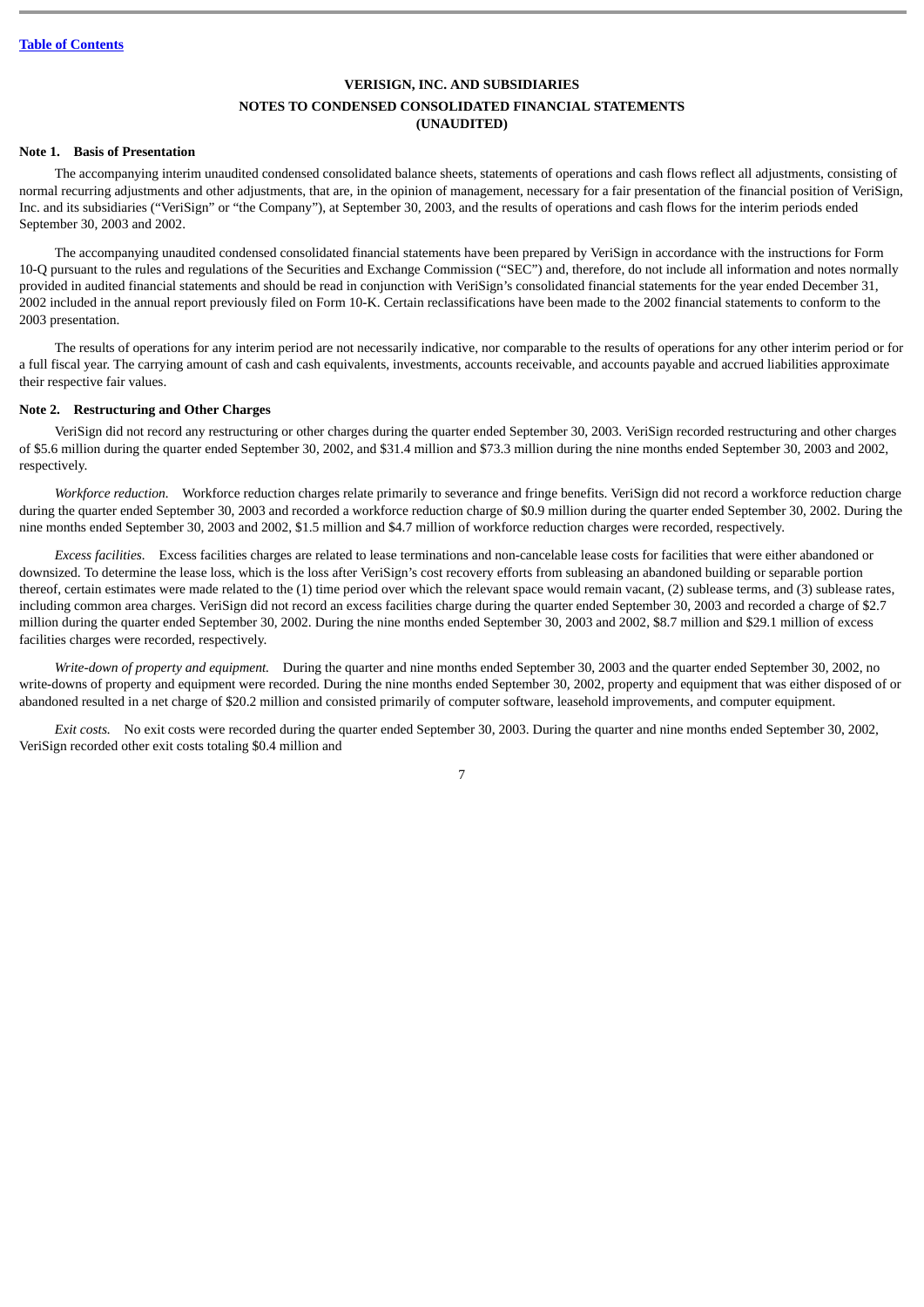#### **NOTES TO CONDENSED CONSOLIDATED FINANCIAL STATEMENTS—(Continued)**

\$8.9 million, respectively, consisting of the write-down of prepaid license fees associated with products that were intended to be incorporated into the Company's product offerings but were subsequently abandoned as a result of the decision to restructure. During the nine months ended September 30, 2003, VeriSign recorded exit costs consisting mainly of contract termination fees totaling approximately \$1.0 million.

*Other charges.* No other charges were recorded during the quarter ended September 30, 2003. During the quarter and nine months ended September 30, 2002, VeriSign recorded other charges of \$1.6 million and \$10.5 million, respectively, relating primarily to the write-down of impaired prepaid marketing assets associated with discontinued advertising. During the nine months ended September 30, 2003, VeriSign recorded other charges of \$20.2 million including \$10.9 million paid for the termination of a lease and \$9.3 million for the write-off of computer software. Other charges resulted as part of VeriSign's efforts to rationalize, integrate and align resources.

A summary of the restructuring and other charges recorded during the periods ended September 30, 2003 and 2002 is as follows:

|                                       |               | <b>Three Months Ended</b><br>September 30, |          | <b>Nine Months Ended</b><br>September 30, |
|---------------------------------------|---------------|--------------------------------------------|----------|-------------------------------------------|
|                                       | 2003          | 2002                                       | 2003     | 2002                                      |
|                                       |               | (In thousands)                             |          |                                           |
| Workforce reduction                   | $\mathsf{s}-$ | \$.<br>900                                 | \$1,545  | \$4,730                                   |
| <b>Excess facilities</b>              |               | 2,680                                      | 8,694    | 29,050                                    |
| Write-down of property and equipment  |               |                                            |          | 20,179                                    |
| Exit costs                            |               | 389                                        | 1,014    | 8,881                                     |
|                                       |               |                                            |          |                                           |
| Subtotal                              |               | 3,969                                      | 11,253   | 62,840                                    |
| Other charges                         |               | 1,591                                      | 20,163   | 10,499                                    |
|                                       |               |                                            |          |                                           |
| Total restructuring and other charges | $s-$          | \$5,560                                    | \$31,416 | \$73,339                                  |

At September 30, 2003, the accrued liability associated with the restructuring and other charges was \$27.3 million and consisted of the following:

|                     | <b>Accrued</b><br>Restructuring<br>Costs at<br>December 31,<br>2002 |                | Restructuring<br><b>Charges</b> | Cash<br><b>Payments</b> |    | <b>Accrued</b><br><b>Restructuring</b><br>Costs at<br>September 30,<br>2003 |
|---------------------|---------------------------------------------------------------------|----------------|---------------------------------|-------------------------|----|-----------------------------------------------------------------------------|
|                     |                                                                     |                |                                 | (In thousands)          |    |                                                                             |
| Workforce reduction | 113                                                                 | $\mathfrak{S}$ | 1,545                           | \$(1,658)               | \$ |                                                                             |
| Excess facilities   | 23,512                                                              |                | 8,694                           | (5,287)                 |    | 26,919                                                                      |
| Exit costs          | 210                                                                 |                | 1,014                           | (871)                   |    | 353                                                                         |
|                     |                                                                     |                |                                 |                         |    |                                                                             |
|                     | 23,835                                                              | \$.            | 11,253                          | \$(7,816)               | S  | 27,272                                                                      |
|                     |                                                                     |                |                                 |                         |    |                                                                             |

Amounts related to the lease terminations due to the abandonment of excess facilities will be paid over the respective lease terms, the longest of which extends through June 2010. Exit costs will be paid by December 31, 2004.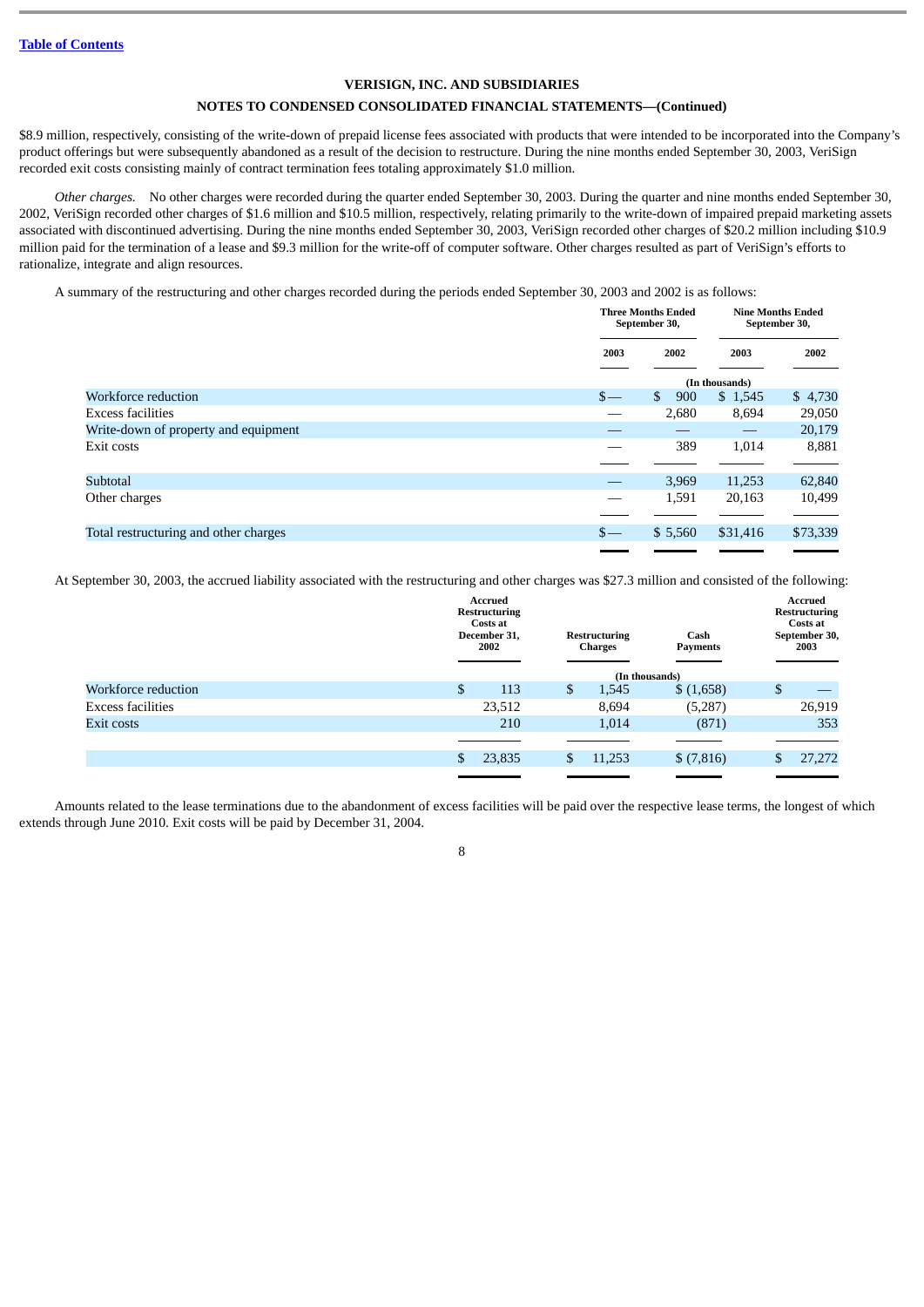#### **NOTES TO CONDENSED CONSOLIDATED FINANCIAL STATEMENTS—(Continued)**

Future cash payments and anticipated sub-lease income, related to lease terminations due to the abandonment of excess facilities are expected to be as follows:

|                 | Lease<br><b>Payments</b> | Sub-Lease<br><b>Net</b><br>Income |
|-----------------|--------------------------|-----------------------------------|
|                 |                          | (In thousands)                    |
| 2003 (3 months) | \$2,468<br>S.            | \$1,896<br>(572)                  |
| 2004            | 9,835                    | 7,546<br>(2,289)                  |
| 2005            | 7,976                    | 6,015<br>(1,961)                  |
| 2006            | 5,246                    | 4,065<br>(1,181)                  |
| 2007            | 3,857                    | 3,305<br>(552)                    |
| Thereafter      | 4,218                    | 4,092<br>(126)                    |
|                 | \$33,600                 | \$26,919<br>\$ (6,681)            |
|                 |                          |                                   |

#### **Note 3. Goodwill and Other Intangible Assets**

Purchased goodwill and certain indefinite-lived intangibles are not amortized but are subject to testing for impairment on at least an annual basis.

A two-step evaluation to assess goodwill for impairment is required. First, the fair value of each reporting unit is compared to its carrying value. If the fair value exceeds the carrying value, goodwill and other intangible assets are not impaired and proceeding to the second step is not required. If the carrying value of any reporting unit exceeds its fair value, then the implied fair value of the reporting unit's goodwill and other intangible assets must be determined and compared to the carrying value of its goodwill and other intangible assets (the second step). If the carrying value of a reporting unit's goodwill and other intangible assets exceeds its implied fair value, then an impairment charge equal to the difference is recorded.

VeriSign performed its annual impairment test as of June 30, 2003. The fair value of VeriSign's reporting units was determined using either the income or the market valuation approach or a combination thereof. Under the income approach, the fair value of the reporting unit is based on the present value of estimated future cash flows that the reporting unit is expected to generate over its remaining life. Under the market approach, the value of the reporting unit is based on an analysis that compares the value of the reporting unit to values of publicly traded companies in similar lines of business. Other intangible assets were valued using the income approach. In the application of the income and market valuation approaches, VeriSign was required to make estimates of future operating trends and judgments on discount rates and other variables. Actual future results related to assumed variables could differ from these estimates. As a result of the decline in the value of certain reporting units, due to changes in market conditions for acquisitions of the Company since June 30, 2002, the results of this annual impairment test indicated the carrying value of goodwill and other intangible assets for certain reporting units exceeded their implied fair values and an impairment charge was recorded in the second quarter of 2003.

The impairment charge to goodwill and other intangible assets from the annual impairment test resulted in a write-down in June 2003 as follows:

|                       | Internet<br><b>Services Group</b> | Telecommunication<br><b>Services Group</b> | <b>Network</b><br><b>Solutions</b> |    | <b>Total</b><br><b>Segments</b> |
|-----------------------|-----------------------------------|--------------------------------------------|------------------------------------|----|---------------------------------|
|                       |                                   | (In thousands)                             |                                    |    |                                 |
| Goodwill              | \$<br>18,697                      | \$<br>20,034                               | \$12,954                           | S. | 51,685                          |
| Technology in place   |                                   | 27,499                                     |                                    |    | 27,499                          |
| <b>Customer</b> lists |                                   | 44,035                                     |                                    |    | 44,035                          |
|                       |                                   |                                            |                                    |    |                                 |
|                       | \$<br>18,697                      | \$<br>91,568                               | \$12,954                           |    | \$123,219                       |
|                       |                                   |                                            |                                    |    |                                 |

 $\overline{q}$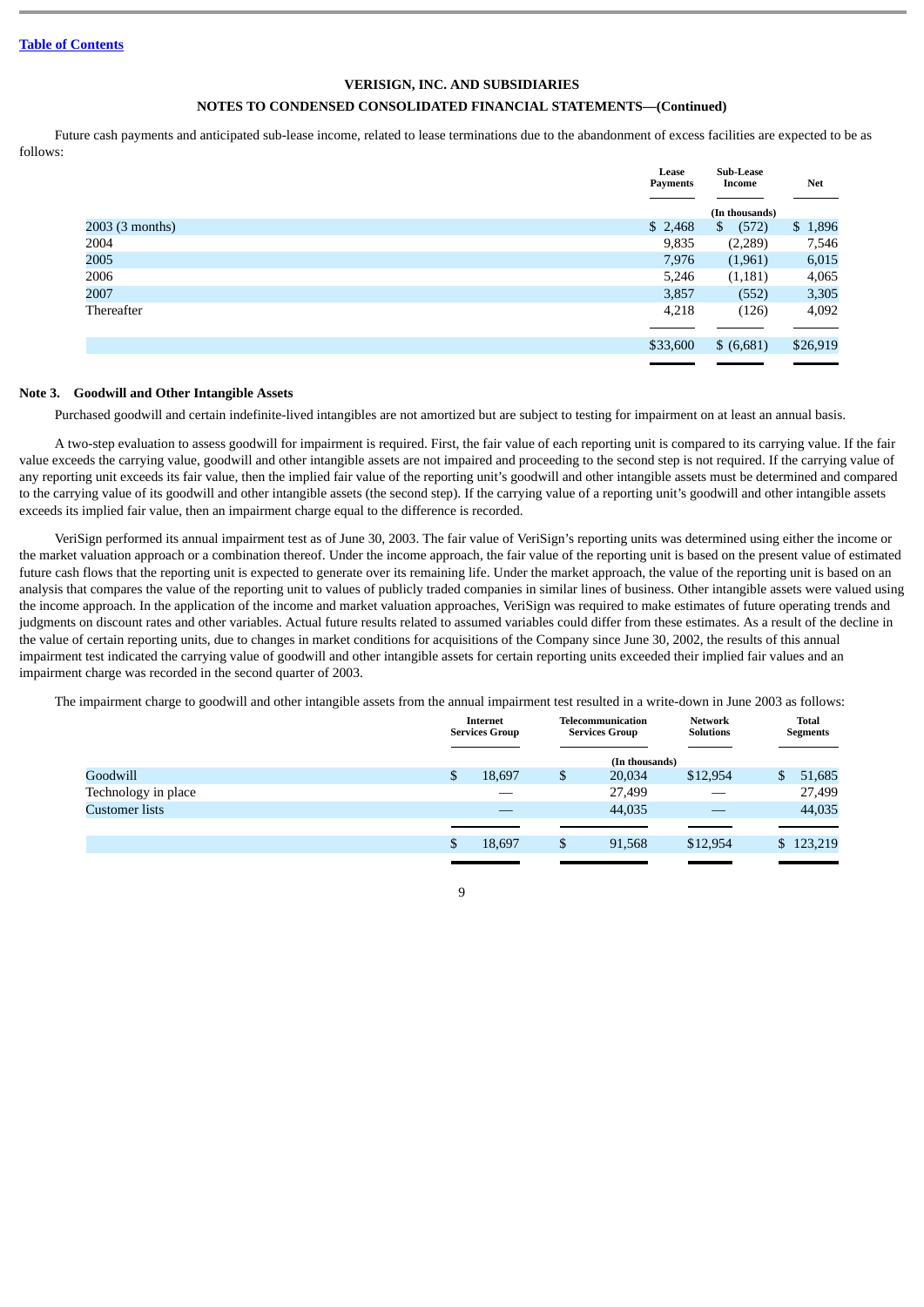#### **NOTES TO CONDENSED CONSOLIDATED FINANCIAL STATEMENTS—(Continued)**

VeriSign expects to close the sale of its Network Solutions business in the fourth quarter of 2003. The event triggered an evaluation of the carrying value of the goodwill assigned to Network Solutions. After considering the sales price of the assets and liabilities to be sold and the expenses associated with the divestiture, VeriSign determined that the carrying value exceeded the implied fair value of Network Solutions' goodwill. VeriSign recorded a write-down of goodwill of \$30.2 million in the three months ended September 30, 2003.

Goodwill and other intangible assets, net of accumulated amortization, totaled \$820.2 million at September 30, 2003, which was comprised of \$585.5 million of goodwill and \$234.7 million of other intangible assets. VeriSign's goodwill and other intangible assets, net of accumulated amortization includes balances relating to its Network Solutions business of \$191.3 million of goodwill and \$3.7 million of other intangible assets. VeriSign's consolidated goodwill and other intangible assets comprise:

|                                         |                                       | As of September 30, 2003 |                |     |                                               |  |  |  |  |  |                                     |
|-----------------------------------------|---------------------------------------|--------------------------|----------------|-----|-----------------------------------------------|--|--|--|--|--|-------------------------------------|
|                                         | <b>Gross Carrying</b><br><b>Value</b> |                          |                |     | Accumulated<br>Amortization<br>and Write-down |  |  |  |  |  | <b>Net Carrying</b><br><b>Value</b> |
|                                         |                                       |                          | (In thousands) |     |                                               |  |  |  |  |  |                                     |
| Goodwill                                | \$.                                   | 21,310,089               | \$(20,724,568) | \$  | 585,521                                       |  |  |  |  |  |                                     |
| ISP hosting relationships               |                                       | 11,388                   | (11,388)       |     |                                               |  |  |  |  |  |                                     |
| <b>Customer relationships</b>           |                                       | 260,597                  | (111,597)      |     | 149,000                                       |  |  |  |  |  |                                     |
| Technology in place                     |                                       | 148,243                  | (126, 781)     |     | 21,462                                        |  |  |  |  |  |                                     |
| Non-compete agreement                   |                                       | 1.019                    | (1,019)        |     |                                               |  |  |  |  |  |                                     |
| Trade name                              |                                       | 76,314                   | (76,314)       |     |                                               |  |  |  |  |  |                                     |
| Contracts with ICANN and customer lists |                                       | 957,443                  | (893, 201)     |     | 64,242                                        |  |  |  |  |  |                                     |
|                                         |                                       |                          |                |     |                                               |  |  |  |  |  |                                     |
|                                         |                                       | 22,765,093               | \$(21,944,868) | \$. | 820,225                                       |  |  |  |  |  |                                     |

|                                         | As of December 31, 2002        |            |                |     |                                                             |  |                              |
|-----------------------------------------|--------------------------------|------------|----------------|-----|-------------------------------------------------------------|--|------------------------------|
|                                         | <b>Gross Carrying</b><br>Value |            |                |     | <b>Accumulated</b><br><b>Amortization</b><br>and Write-down |  | <b>Net Carrying</b><br>Value |
|                                         |                                |            | (In thousands) |     |                                                             |  |                              |
| Goodwill                                | \$                             | 21,308,284 | \$(20,640,973) | \$. | 667,311                                                     |  |                              |
| ISP hosting relationships               |                                | 11,388     | (11,213)       |     | 175                                                         |  |                              |
| Customer relationships                  |                                | 260,597    | (84,669)       |     | 175,928                                                     |  |                              |
| Technology in place                     |                                | 148,243    | (87,519)       |     | 60,724                                                      |  |                              |
| Non-compete agreement                   |                                | 1,019      | (988)          |     | 31                                                          |  |                              |
| Trade name                              |                                | 76.314     | (76, 289)      |     | 25                                                          |  |                              |
| Contracts with ICANN and customer lists |                                | 957,403    | (731,995)      |     | 225,408                                                     |  |                              |
|                                         |                                |            |                |     |                                                             |  |                              |
|                                         |                                | 22,763,249 | \$(21,633,647) | \$. | 1,129,602                                                   |  |                              |

For the three months ended September 30, 2003 and 2002, amortization of other intangible assets was \$47.5 million and \$56.2 million, respectively. Amortization of other intangible assets was \$156.3 million and \$228.6 million for the nine months ended September 30, 2003 and 2002, respectively.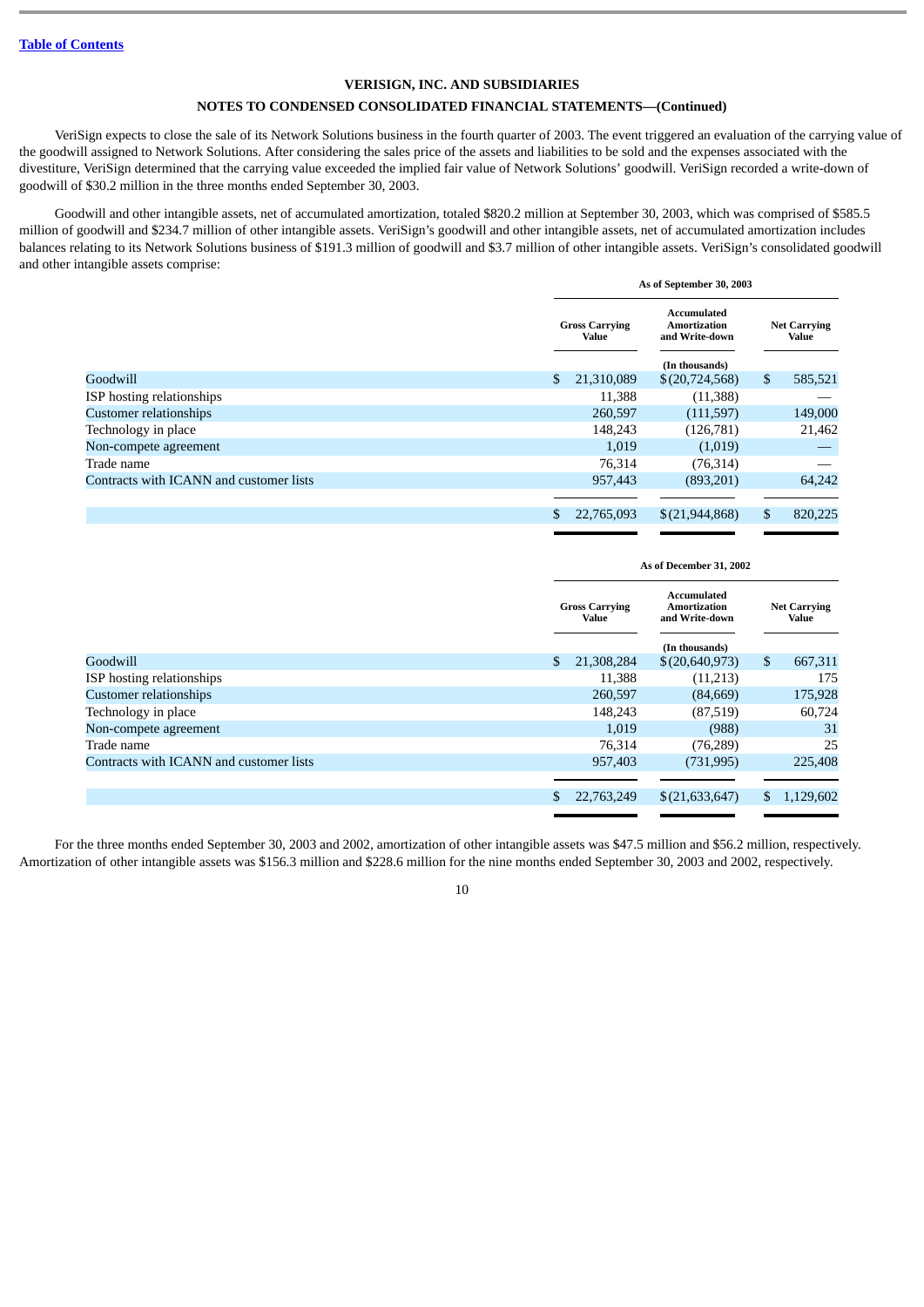#### **NOTES TO CONDENSED CONSOLIDATED FINANCIAL STATEMENTS—(Continued)**

Estimated future amortization expense related to other intangible assets at September 30, 2003 is as follows:

|                 | (In thousands) |
|-----------------|----------------|
| 2003 (3 months) | 25,415<br>\$   |
| 2004            | 56,204         |
| 2005            | 56,204         |
| 2006            | 49,462         |
| 2007            | 46,379         |
| Thereafter      | 1,040          |
|                 | 234,704<br>\$  |

#### **Note 4. Stock Compensation Plans and Unearned Compensation**

At September 30, 2003, VeriSign has four stock-based employee compensation plans, including two terminated plans under which options are outstanding but no further grants can be made, and two active plans. VeriSign accounts for these plans under the recognition and measurement principles of Accounting Principles Board ("APB") Opinion No. 25, *"Accounting for Stock Issued to Employees."* The following table illustrates the effect on net loss and net loss per share if VeriSign had applied the fair value recognition provisions of Financial Accounting Standards Board ("FASB") Statement of Financial Accounting Standards ("SFAS") No. 123, *"Accounting for Stock-Based Compensation,"* to stock-based employee compensation.

|                                                                                       | <b>Three Months Ended</b><br>September 30, |                 | <b>Nine Months Ended</b><br>September 30, |                |
|---------------------------------------------------------------------------------------|--------------------------------------------|-----------------|-------------------------------------------|----------------|
|                                                                                       | 2003                                       | 2002            | 2003                                      | 2002           |
|                                                                                       |                                            |                 | (In thousands, except per share data)     |                |
| Net loss, as reported                                                                 | \$ (31,303)                                | $$^{(79,672)}$$ | \$(227,589)                               | \$ (4,921,917) |
| Add: Unearned compensation related to acquisitions included in reported net loss, net |                                            |                 |                                           |                |
| of tax                                                                                | 935                                        | 8,772           | 6,764                                     | 16,230         |
| Deduct: Equity-based compensation determined under the fair value method for all      |                                            |                 |                                           |                |
| awards, net of tax                                                                    | (53, 728)                                  | (62, 649)       | (176,590)                                 | (199, 642)     |
|                                                                                       |                                            |                 |                                           |                |
| Pro forma net loss                                                                    | \$ (84,096)                                | \$(133,549)     | $$$ (397,415)                             | \$ (5,105,329) |
|                                                                                       |                                            |                 |                                           |                |
| Basic and diluted net loss per share:                                                 |                                            |                 |                                           |                |
| As reported                                                                           | \$<br>(0.13)                               | \$<br>(0.34)    | \$<br>(0.95)                              | \$<br>(20.83)  |
| Add: Unearned compensation                                                            |                                            | 0.03            | 0.03                                      | 0.07           |
| Deduct: Pro forma equity-based compensation                                           | (0.22)                                     | (0.26)          | (0.74)                                    | (0.85)         |
|                                                                                       |                                            |                 |                                           |                |
| Pro forma basic and diluted net loss per share                                        | (0.35)                                     | (0.57)          | (1.66)<br>S.                              | (21.61)<br>S.  |
|                                                                                       |                                            |                 |                                           |                |

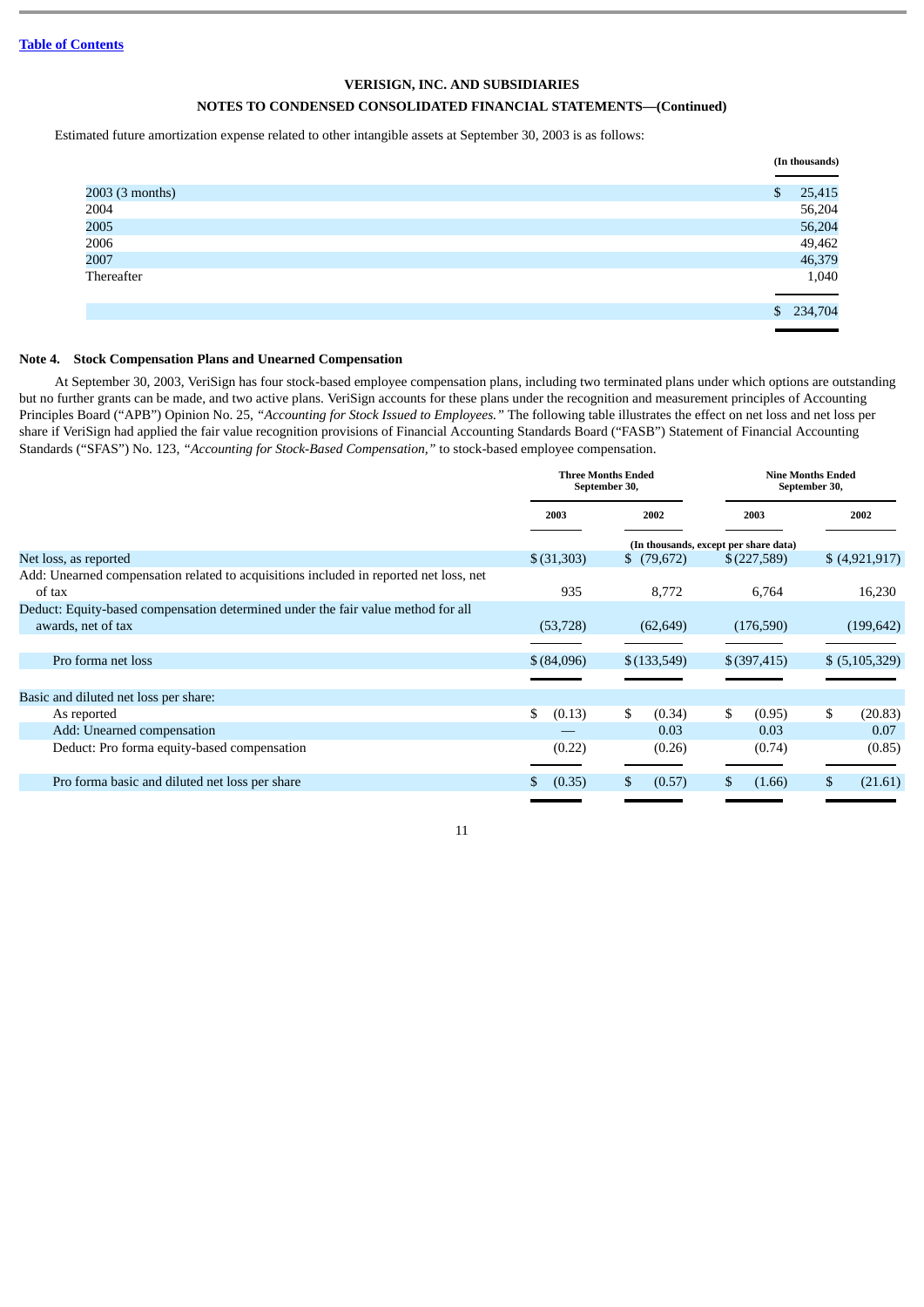#### **NOTES TO CONDENSED CONSOLIDATED FINANCIAL STATEMENTS—(Continued)**

The fair value of stock options and Employee Stock Purchase Plan options was estimated on the date of grant using the Black-Scholes option-pricing model. The following table sets forth the weighted-average assumptions used to calculate the fair value of the stock options and Employee Stock Purchase Plan options for each period presented.

|                                       | <b>Three Months Ended</b><br>September 30, |            | <b>Nine Months Ended</b><br>September 30, |            |
|---------------------------------------|--------------------------------------------|------------|-------------------------------------------|------------|
|                                       | 2003                                       | 2002       | 2003                                      | 2002       |
| Stock options:                        |                                            |            |                                           |            |
| Volatility                            | 103%                                       | 110\%      | 104%                                      | 110%       |
| Risk-free interest rate               | 2.67%                                      | 4.11%      | 2.37%                                     | 4.11%      |
| Expected life                         | 3.5 years                                  | 3.5 years  | 3.5 years                                 | 3.5 years  |
| Dividend vield                        | zero                                       | zero       | zero                                      | zero       |
| Employee Stock Purchase Plan options: |                                            |            |                                           |            |
| Volatility                            | 81%                                        | 110%       | 93%                                       | 110%       |
| Risk-free interest rate               | 1.59%                                      | 2.23%      | 1.49%                                     | 2.23%      |
| Expected life                         | $1.25$ years                               | 1.25 years | $1.25$ years                              | 1.25 years |
| Dividend yield                        | zero                                       | zero       | zero                                      | zero       |

The weighted-average fair value of stock options granted was \$8.92 and \$5.60 during the three months and nine months ended September 30, 2003, respectively.

During the three months ended September 30, 2003, VeriSign issued 150,000 shares of restricted stock under its 1998 Equity Incentive Plan to certain executive officers. The stock vests on a two year cliff vesting basis, after which 2/3 of the shares may be sold. The remaining 1/3 may be sold at the end of the third year. The aggregate market value of the restricted stock at the date of issuance was \$1.9 million and was recorded as deferred compensation and will be amortized ratably over the two year vesting period.

#### **Note 5. Investments**

VeriSign invests in debt and equity securities of technology companies for business and strategic purposes. Investments in public companies are classified as "available-for-sale" and are included in short-term investments in the consolidated financial statements. These investments are carried at fair value based on quoted market prices. VeriSign reviews its investments in publicly traded companies on a regular basis to determine if any security has experienced an other-thantemporary decline in its fair value. VeriSign considers the investee company's cash position, earnings and revenue outlook, stock price performance over the past six months, liquidity and management, among other factors, in its review. If it is determined that an other-than-temporary decline in fair value exists in a marketable equity security, VeriSign records an investment loss in its consolidated statement of operations.

Investments in non-public companies where VeriSign owns less than 20% of the voting stock and have no indicators of significant influence are included in long-term investments in the consolidated balance sheets and are accounted for under the cost method. For these non-quoted investments, VeriSign regularly reviews the assumptions underlying the operating performance and cash flow forecasts based on information requested from these privately held companies. Generally, this information may be more limited, may not be as timely, and may be less accurate than information available from publicly traded companies. Assessing each investment's carrying value requires significant judgment by management. If it is determined that an other-than-temporary decline exists in a nonpublic equity security, VeriSign writes down the investment to its fair value and records the related write-down as an investment loss in its consolidated statement of operations. Generally, if cash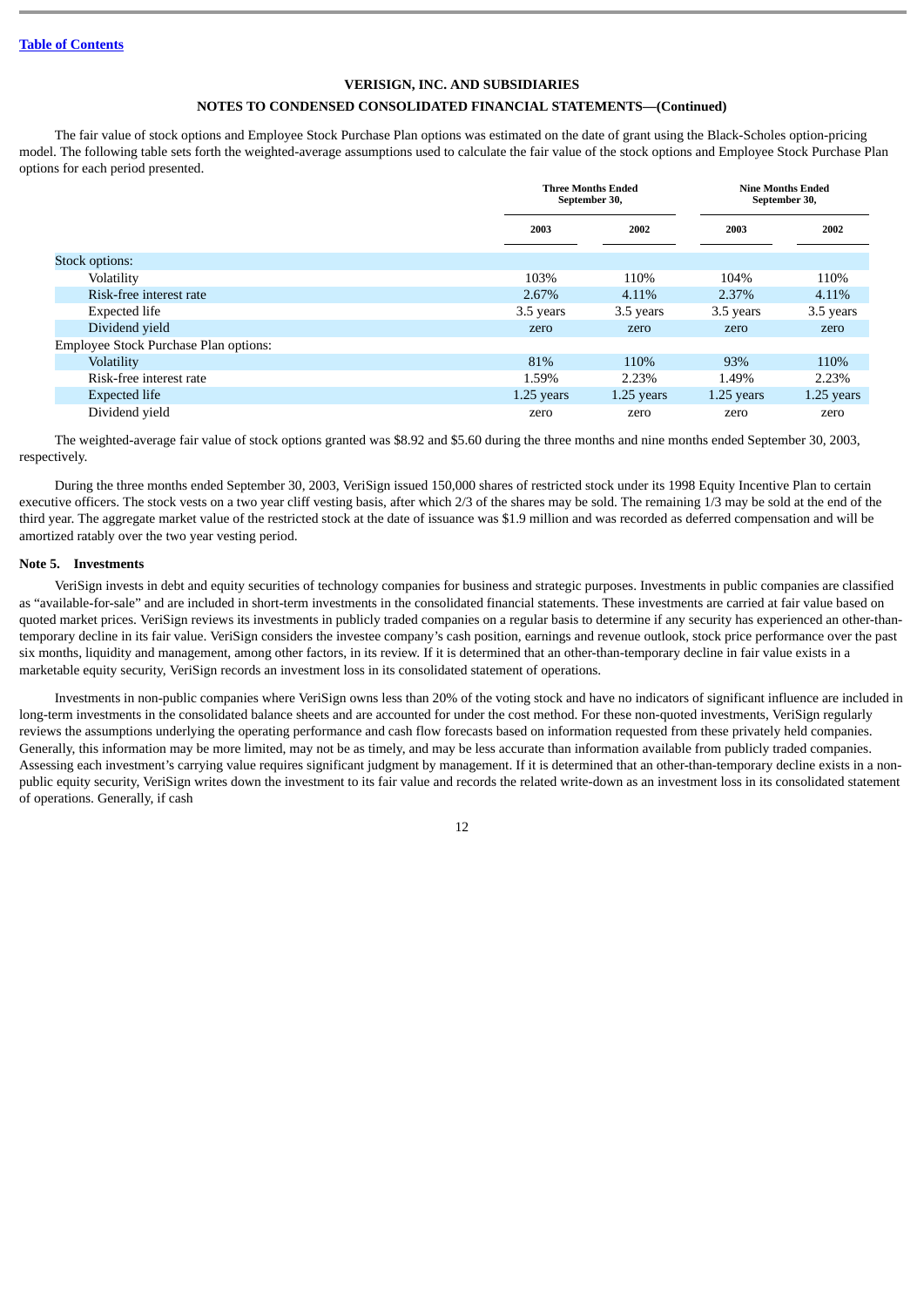#### **NOTES TO CONDENSED CONSOLIDATED FINANCIAL STATEMENTS—(Continued)**

balances are insufficient to sustain the investee's operations for a six-month period and there are no current prospects of future funding for the investee, VeriSign considers the decline in fair value to be other-than-temporary. During the three months ended September 30, 2003, no investment write-downs were recorded. During the three months ended September 30, 2002, VeriSign determined that the decline in value of certain of its public and non-public equity investments was other-than-temporary and recorded net write-downs of these investments totaling \$53.2 million. During the nine months ended September 30, 2003 and 2002, VeriSign recorded net write-downs of these investments totaling \$16.5 million and \$166.8 million, respectively. VeriSign reviews all of its public and non-public investments on a quarterly basis.

From time to time, VeriSign may recognize revenues from companies in which it also has made an investment. In addition to its normal revenue recognition policies, VeriSign also considers the amount of other third-party investments in the company, its earnings and revenue outlook, and its operational performance in determining the propriety and amount of revenues to recognize. If the investment is made in the same quarter that revenues are recognized, VeriSign looks to the investments of other third parties made at that time to establish the fair value of VeriSign's investment in the company as well as to support the amount of revenues recognized. VeriSign typically makes its investments with others where its investment is less than 50% of the total financing round. VeriSign's policy is not to recognize revenue in excess of other investors' financing of the company. These arrangements are independent relationships and are not terminable unless the terms of the agreements are violated. For the three months ended September 30, 2003 and 2002, VeriSign recognized revenues totaling \$2.1 million and \$6.3 million, respectively, and for the nine months ended September 30, 2003 and 2002, VeriSign recognized revenues totaling \$7.5 million and \$23.9 million, respectively, from customers, including VeriSign Affiliates, with whom it had previously participated in a private equity round of financing.

#### **Note 6. Reciprocal Transactions**

VeriSign did not enter into any reciprocal transactions during the nine months ended September 30, 2003. There were approximately \$0.8 million of revenues related to prior period transactions recognized during the quarter ended September 30, 2003. Revenues recognized under reciprocal arrangements were approximately \$1.4 million during the quarter ended September 30, 2002. Reciprocal transactions during the nine months ended September 30, 2003, all of which related to prior periods, accounted for approximately \$3.0 million of revenues. Revenues recognized under reciprocal arrangements were approximately \$7.2 million during the nine months ended September 30, 2002.

#### **Note 7. Restricted Cash**

As of September 30, 2003, VeriSign has pledged \$18.4 million classified as restricted cash as collateral for standby letters of credit that guarantee certain of its contractual obligations, primarily relating to its real estate lease agreements, the longest of which is expected to mature in 2013.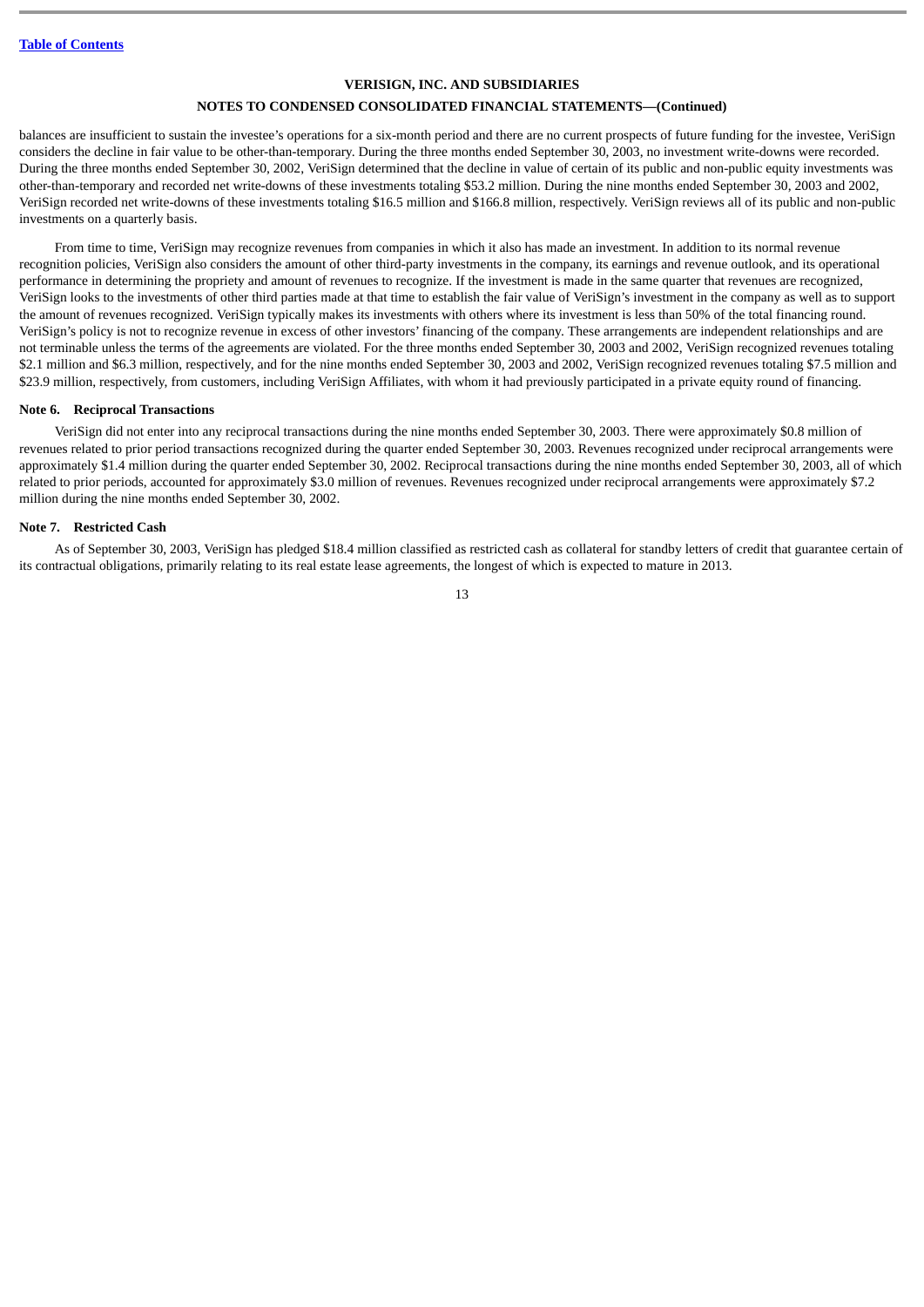### **VERISIGN, INC. AND SUBSIDIARIES NOTES TO CONDENSED CONSOLIDATED FINANCIAL STATEMENTS—(Continued)**

#### **Note 8. Comprehensive Loss**

Comprehensive loss consists of net loss plus unrealized gains and losses on marketable securities classified as available-for-sale and foreign currency translation adjustments.

|                                                             | <b>Three Months Ended</b><br>September 30, |            | <b>Nine Months Ended</b><br>September 30, |               |  |
|-------------------------------------------------------------|--------------------------------------------|------------|-------------------------------------------|---------------|--|
|                                                             | 2003                                       | 2002       | 2003                                      | 2002          |  |
|                                                             |                                            |            | (In thousands)                            |               |  |
| Net loss                                                    | \$(31,303)                                 | \$(79,672) | \$(227,589)                               | \$(4,921,917) |  |
| Change in unrealized gain (loss) on investments, net of tax | (155)                                      | (1,205)    | 1.094                                     | (1,685)       |  |
| <b>Translation adjustments</b>                              | 920                                        | (821)      | (1,639)                                   | (615)         |  |
|                                                             |                                            |            |                                           |               |  |
| Comprehensive loss                                          | \$(30,538)                                 | \$(81,698) | \$(228, 134)                              | \$(4,924,217) |  |
|                                                             |                                            |            |                                           |               |  |

#### **Note 9. Calculation of Net Loss Per Share**

Basic net loss per share is computed by dividing net loss (numerator) by the weighted-average number of shares of common stock outstanding (denominator) during the period. Diluted net loss per share gives effect to stock options considered to be potential common shares, if dilutive, computed using the treasury stock method.

The following table represents the computation of basic and diluted net loss per share:

|                                                              | <b>Three Months Ended</b><br>September 30, |                                       |              | <b>Nine Months Ended</b><br>September 30, |  |
|--------------------------------------------------------------|--------------------------------------------|---------------------------------------|--------------|-------------------------------------------|--|
|                                                              | 2003                                       | 2002                                  | 2003         | 2002                                      |  |
|                                                              |                                            | (In thousands, except per share data) |              |                                           |  |
| Basic and diluted net loss per share:                        |                                            |                                       |              |                                           |  |
| Net loss                                                     | $$$ (31,303)                               | \$(79,672)                            | \$(227,589)  | \$(4,921,917)                             |  |
| Basic and diluted weighted-average common shares outstanding | 240,370                                    | 236,958                               | 239,167      | 236,283                                   |  |
|                                                              |                                            |                                       |              |                                           |  |
| Basic and diluted net loss per share                         | (0.13)<br>\$                               | (0.34)                                | \$<br>(0.95) | (20.83)<br>\$                             |  |

For the three months ended September 30, 2003 and 2002, VeriSign excluded 3,420,734 and 2,461,412 weighted-average common share equivalents, respectively, with a weighted-average exercise price of \$11.23 and \$4.20, respectively, because their effect would have been anti-dilutive. For the nine months ended September 30, 2003 and 2002, VeriSign excluded 2,417,514 and 7,623,842 weighted-average common share equivalents, respectively, with a weightedaverage exercise price of \$8.07 and \$8.02, respectively, because their effect would have been anti-dilutive. Weighted-average common share equivalents do not include stock options with an exercise price that exceeded the average fair market value of VeriSign's common stock for the period.

#### **Note 10. Commitments and Contingencies**

#### *Legal proceedings*

VeriSign is engaged in complaints, lawsuits and investigations arising in the ordinary course of business. VeriSign believes that it has adequate legal defenses and that the ultimate outcome of these actions will not have a material effect on VeriSign's consolidated financial position and results of operations.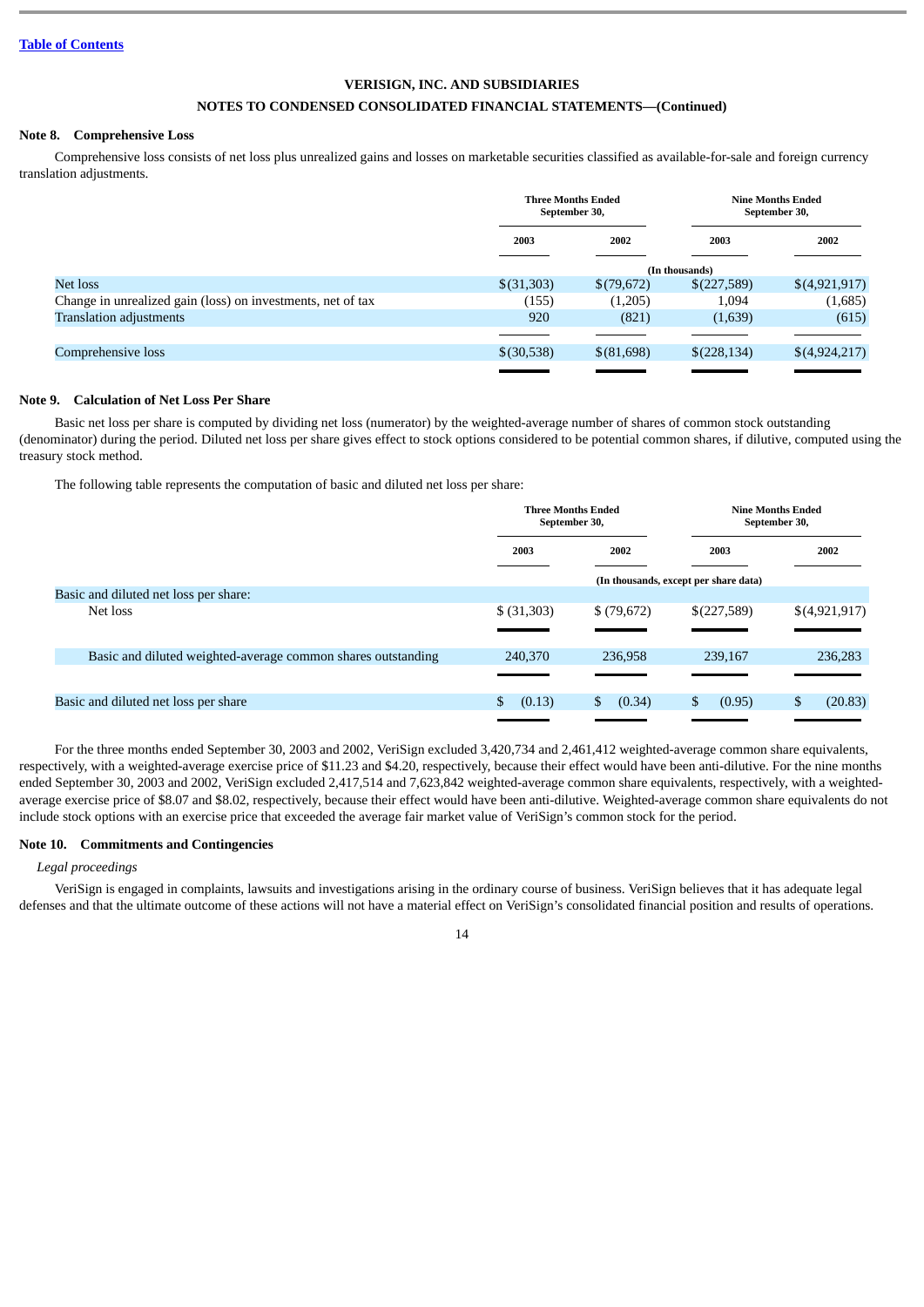### **NOTES TO CONDENSED CONSOLIDATED FINANCIAL STATEMENTS—(Continued)**

#### **Note 11. Segment Information**

#### *Description of segments*

VeriSign is currently organized into three service-based lines of business: the Internet Services Group, the Telecommunication Services Group, and Network Solutions. The Internet Services Group consists of two business units: Security Services and Naming and Directory Services. VeriSign's Security Services business unit provides products and services to organizations who want to establish and deliver secure Internet-based services for their customers including: managed security and network services, Web trust services and payment services. VeriSign's Naming and Directory Services business unit acts as the exclusive registry of domain names in the *.com* and *.net* generic top-level domains ("gTLDs") and in the *.tv* and *.cc* country code top-level domains ("ccTLDs"). The Telecommunication Services Group provides specialized services to telecommunications carriers such as calling card validation, advanced intelligent network services, local number portability, wireless services, toll-free number database access, caller identification and advanced billing and customer care services to wireless carriers. Through its wholly owned subsidiary, Network Solutions, VeriSign provides digital identity through domain name registration services, and value-added services, such as e-mail, Web site creation tools, Web site hosting and other e-commerce enabling offerings.

The segments were determined based primarily on how the chief operating decision maker ("CODM") views and evaluates VeriSign's operations. VeriSign's Chief Executive Officer has been identified as the CODM as defined by SFAS No. 131, "*Disclosures About Segments of an Enterprise and Related Information.*" Other factors, including customer base, homogeneity of products, technology and delivery channels, were also considered in determining the reportable segments. The performance of each segment is measured based on several metrics, including gross margin.

The following table reflects the results of VeriSign's reportable segments. The "Other" segment consists primarily of unallocated corporate expenses. These results are used, in part, by the CODM and by management, in evaluating the performance of, and in allocating resources to, each of the segments. Internal revenues and segment gross margin include transactions between segments that are intended to reflect an arm's length transfer at the best price available for comparable external transactions.

|                                        | Internet<br><b>Services</b><br>Group |              | Telecommunication<br><b>Services</b><br>Group | <b>Network</b><br><b>Solutions</b> | Other     | <b>Total</b><br><b>Segments</b> |
|----------------------------------------|--------------------------------------|--------------|-----------------------------------------------|------------------------------------|-----------|---------------------------------|
|                                        |                                      |              |                                               | (In thousands)                     |           |                                 |
| Three months ended September 30, 2003: |                                      |              |                                               |                                    |           |                                 |
| Total revenues                         | \$120,337                            | \$           | 105,296                                       | \$54,945                           | \$        | \$280,578                       |
| Internal revenues                      | (12, 455)                            |              |                                               |                                    |           | (12, 455)                       |
|                                        |                                      |              |                                               |                                    |           |                                 |
| External revenues                      | \$107,882                            | $\mathbb{S}$ | 105,296                                       | \$54,945                           | S.        | \$268,123                       |
|                                        |                                      |              |                                               |                                    |           |                                 |
| Total cost of revenues                 | \$28,292                             | \$           | 58,151                                        | \$ 30,841                          | \$9,584   | \$126,868                       |
| Internal cost of revenues              |                                      |              |                                               | (12, 455)                          |           | (12, 455)                       |
|                                        |                                      |              |                                               |                                    |           |                                 |
| External cost of revenues              | \$28,292                             | $\mathbb{S}$ | 58,151                                        | \$18,386                           | \$9,584   | \$114,413                       |
|                                        |                                      |              |                                               |                                    |           |                                 |
| Gross margin after eliminations        | \$ 79,590                            | \$           | 47,145                                        | \$ 36,559                          | \$(9,584) | \$153,710                       |
|                                        |                                      |              |                                               |                                    |           |                                 |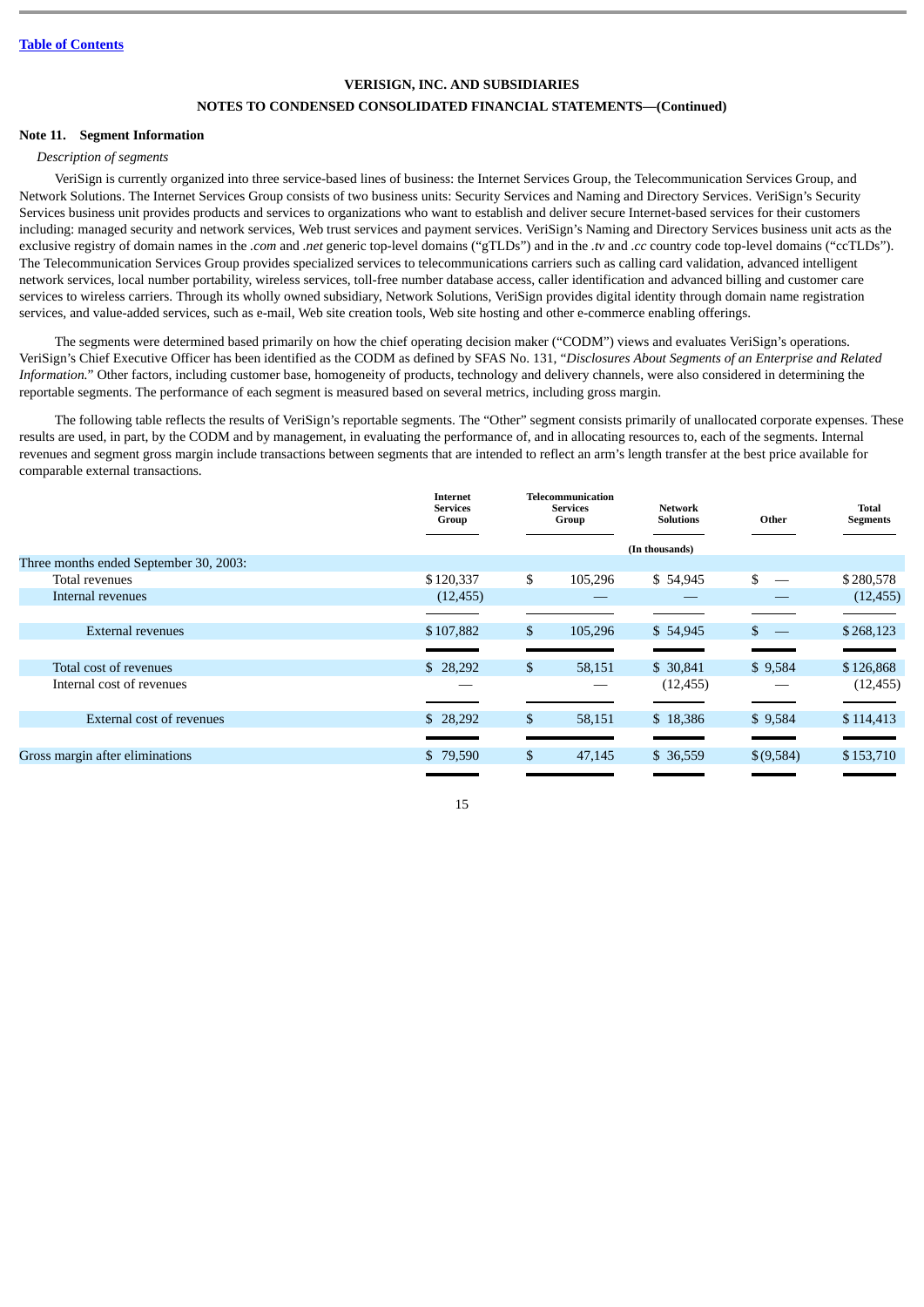### **VERISIGN, INC. AND SUBSIDIARIES NOTES TO CONDENSED CONSOLIDATED FINANCIAL STATEMENTS—(Continued)**

|                                        | Internet<br><b>Services</b><br>Group | Telecommunication<br><b>Services</b><br>Group |        | <b>Network</b><br><b>Solutions</b> | Other     | <b>Total</b><br><b>Segments</b> |
|----------------------------------------|--------------------------------------|-----------------------------------------------|--------|------------------------------------|-----------|---------------------------------|
|                                        |                                      |                                               |        | (In thousands)                     |           |                                 |
| Three months ended September 30, 2002: |                                      |                                               |        |                                    |           |                                 |
| Total revenues                         | \$147,107                            | \$                                            | 99,893 | \$74,952                           | \$        | \$<br>321,952                   |
| Internal revenues                      | (20,511)                             |                                               |        |                                    |           | (20,511)                        |
|                                        |                                      |                                               |        |                                    |           |                                 |
| <b>External revenues</b>               | \$126,596                            | \$                                            | 99,893 | \$74,952                           | S.        | $\mathbb{S}$<br>301,441         |
|                                        |                                      |                                               |        |                                    |           |                                 |
| Total cost of revenues                 | \$59,324                             | \$                                            | 56,698 | \$44,420                           | \$7,326   | 167,768<br>$\mathbb{S}$         |
| Internal cost of revenues              |                                      |                                               |        | (20,511)                           |           | (20,511)                        |
|                                        |                                      |                                               |        |                                    |           |                                 |
| External cost of revenues              | \$59,324                             | \$                                            | 56,698 | \$23,909                           | \$7,326   | \$147,257                       |
|                                        |                                      |                                               |        |                                    |           |                                 |
| Gross margin after eliminations        | \$67,272                             | \$                                            | 43,195 | \$51,043                           | \$(7,326) | 154,184<br>\$                   |
|                                        |                                      |                                               |        |                                    |           |                                 |

|                                       | Internet<br><b>Services</b><br>Group | Telecommunication<br><b>Services</b><br>Group |         |                |              |               |  |  |  |  |  | Network<br><b>Solutions</b> | Other | Total<br><b>Segments</b> |
|---------------------------------------|--------------------------------------|-----------------------------------------------|---------|----------------|--------------|---------------|--|--|--|--|--|-----------------------------|-------|--------------------------|
|                                       |                                      |                                               |         | (In thousands) |              |               |  |  |  |  |  |                             |       |                          |
| Nine months ended September 30, 2003: |                                      |                                               |         |                |              |               |  |  |  |  |  |                             |       |                          |
| Total revenues                        | \$356,486                            | \$                                            | 306,946 | \$180,256      | \$           | \$<br>843,688 |  |  |  |  |  |                             |       |                          |
| Internal revenues                     | (40,508)                             |                                               |         |                |              | (40,508)      |  |  |  |  |  |                             |       |                          |
|                                       |                                      |                                               |         |                |              |               |  |  |  |  |  |                             |       |                          |
| External revenues                     | \$315,978                            | $\mathfrak{S}$                                | 306,946 | \$180,256      | $\mathbb{S}$ | 803,180<br>\$ |  |  |  |  |  |                             |       |                          |
|                                       |                                      |                                               |         |                |              |               |  |  |  |  |  |                             |       |                          |
| Total cost of revenues                | \$89,299                             | \$                                            | 172,516 | \$98,564       | \$25,960     | 386,339<br>\$ |  |  |  |  |  |                             |       |                          |
| Internal cost of revenues             |                                      |                                               |         | (40,508)       |              | (40,508)      |  |  |  |  |  |                             |       |                          |
|                                       |                                      |                                               |         |                |              |               |  |  |  |  |  |                             |       |                          |
| External cost of revenues             | \$89,299                             | $\mathfrak{S}$                                | 172,516 | \$58,056       | \$25,960     | 345,831<br>\$ |  |  |  |  |  |                             |       |                          |
|                                       |                                      |                                               |         |                |              |               |  |  |  |  |  |                             |       |                          |
| Gross margin after eliminations       | \$226,679                            | $\mathbb{S}$                                  | 134,430 | \$122,200      | \$(25,960)   | 457,349<br>S. |  |  |  |  |  |                             |       |                          |
|                                       |                                      |                                               |         |                |              |               |  |  |  |  |  |                             |       |                          |

|                                       | Internet<br><b>Services</b><br>Group | Telecommunication<br><b>Services</b><br>Group |         |                |            |                         |  | <b>Network</b><br><b>Solutions</b> | Other | <b>Total</b><br><b>Segments</b> |
|---------------------------------------|--------------------------------------|-----------------------------------------------|---------|----------------|------------|-------------------------|--|------------------------------------|-------|---------------------------------|
|                                       |                                      |                                               |         | (In thousands) |            |                         |  |                                    |       |                                 |
| Nine months ended September 30, 2002: |                                      |                                               |         |                |            |                         |  |                                    |       |                                 |
| Total revenues                        | \$490.219                            | \$                                            | 284,789 | \$242,628      | \$         | \$1,017,636             |  |                                    |       |                                 |
| Internal revenues                     | (70, 970)                            |                                               | __      |                |            | (70, 970)               |  |                                    |       |                                 |
|                                       |                                      |                                               |         |                |            |                         |  |                                    |       |                                 |
| External revenues                     | \$419,249                            | $\mathbb{S}$                                  | 284,789 | \$242,628      | \$.        | 946,666<br>$\mathbf{s}$ |  |                                    |       |                                 |
|                                       |                                      |                                               |         |                |            |                         |  |                                    |       |                                 |
| Total cost of revenues                | \$207,378                            | $\mathbb{S}$                                  | 156,799 | \$140,093      | \$21,473   | \$525,743               |  |                                    |       |                                 |
| Internal cost of revenues             |                                      |                                               |         | (70, 970)      |            | (70, 970)               |  |                                    |       |                                 |
|                                       |                                      |                                               |         |                |            |                         |  |                                    |       |                                 |
| External cost of revenues             | \$207,378                            | $\mathbb{S}$                                  | 156,799 | \$69,123       | \$21,473   | $\mathbb{S}$<br>454,773 |  |                                    |       |                                 |
|                                       |                                      |                                               |         |                |            |                         |  |                                    |       |                                 |
| Gross margin after eliminations       | \$211,871                            | $\mathbb{S}$                                  | 127,990 | \$173,505      | \$(21,473) | 491,893<br>\$           |  |                                    |       |                                 |
|                                       |                                      |                                               |         |                |            |                         |  |                                    |       |                                 |

Assets are not tracked by segment and the CODM does not evaluate segment performance based on asset utilization.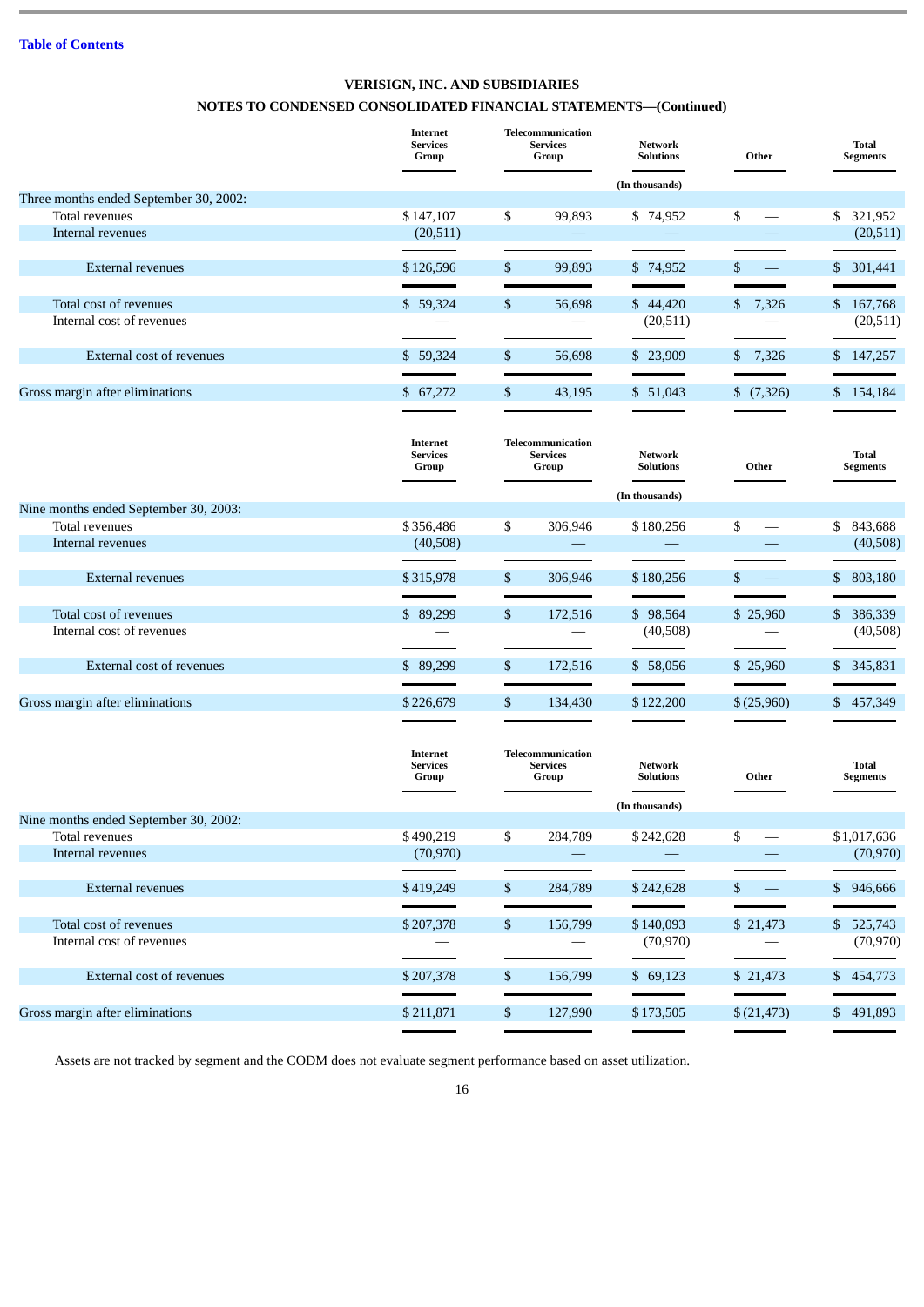### **VERISIGN, INC. AND SUBSIDIARIES NOTES TO CONDENSED CONSOLIDATED FINANCIAL STATEMENTS—(Continued)**

*Reconciliation to VeriSign, as reported*

|                                  |             | <b>Three Months Ended</b><br>September 30, |                | <b>Nine Months Ended</b><br>September 30, |  |
|----------------------------------|-------------|--------------------------------------------|----------------|-------------------------------------------|--|
|                                  | 2003        | 2002                                       | 2003           | 2002                                      |  |
|                                  |             |                                            | (In thousands) |                                           |  |
| Revenues:                        |             |                                            |                |                                           |  |
| Total segments                   | \$280,578   | \$321,952                                  | \$843,688      | \$1,017,636                               |  |
| Elimination of internal revenues | (12, 455)   | (20,511)                                   | (40,508)       | (70, 970)                                 |  |
|                                  |             |                                            |                |                                           |  |
| Revenues, as reported            | \$268,123   | \$301,441                                  | \$803,180      | 946,666<br>\$.                            |  |
|                                  |             |                                            |                |                                           |  |
| Net loss:                        |             |                                            |                |                                           |  |
| Segment gross margin             | \$153,710   | \$154,184                                  | \$457,349      | \$<br>491,893                             |  |
| <b>Operating expenses</b>        | 182,625     | 178,184                                    | 665,309        | 5,254,968                                 |  |
|                                  |             |                                            |                |                                           |  |
| <b>Operating loss</b>            | (28, 915)   | (24,000)                                   | (207,960)      | (4,763,075)                               |  |
| Other income (expense), net      | 1,068       | (51, 430)                                  | (10,510)       | (154, 600)                                |  |
| Income tax expense               | (3,456)     | (4,242)                                    | (9,119)        | (4,242)                                   |  |
|                                  |             |                                            |                |                                           |  |
| Net loss, as reported            | \$ (31,303) | \$(79,672)                                 | \$(227,589)    | \$(4,921,917)                             |  |
|                                  |             |                                            |                |                                           |  |

*Geographic information*

|                      | <b>Three Months Ended</b><br>September 30, |            | <b>Nine Months Ended</b><br>September 30, |           |
|----------------------|--------------------------------------------|------------|-------------------------------------------|-----------|
|                      | 2003                                       | 2002       | 2003                                      | 2002      |
|                      |                                            |            | (In thousands)                            |           |
| Revenues:            |                                            |            |                                           |           |
| <b>United States</b> | \$ 240,291                                 | \$275,906  | \$728,417                                 | \$866,248 |
| All other countries  | 27,832                                     | 25,535     | 74,763                                    | 80,418    |
|                      |                                            |            |                                           |           |
| Total                | \$268,123                                  | \$ 301,441 | \$803,180                                 | \$946,666 |
|                      |                                            |            |                                           |           |

VeriSign operates in the United States, Europe, Australia, South Africa, South America, Asia and Canada. In general, revenues are attributed to the country in which the contract originated. However, revenues from all digital certificates issued from the Mountain View, California facility and domain names issued from the Herndon, Virginia facility are attributed to the United States because it is impracticable to determine the country of origin.

| December 31,<br>2002 |
|----------------------|
|                      |
|                      |
| 1,725,876            |
| 79,574               |
|                      |
| 1,805,450            |
|                      |

Long-lived assets consist primarily of goodwill and other intangible assets, property and equipment, long-term investments, restricted cash and other longterm assets.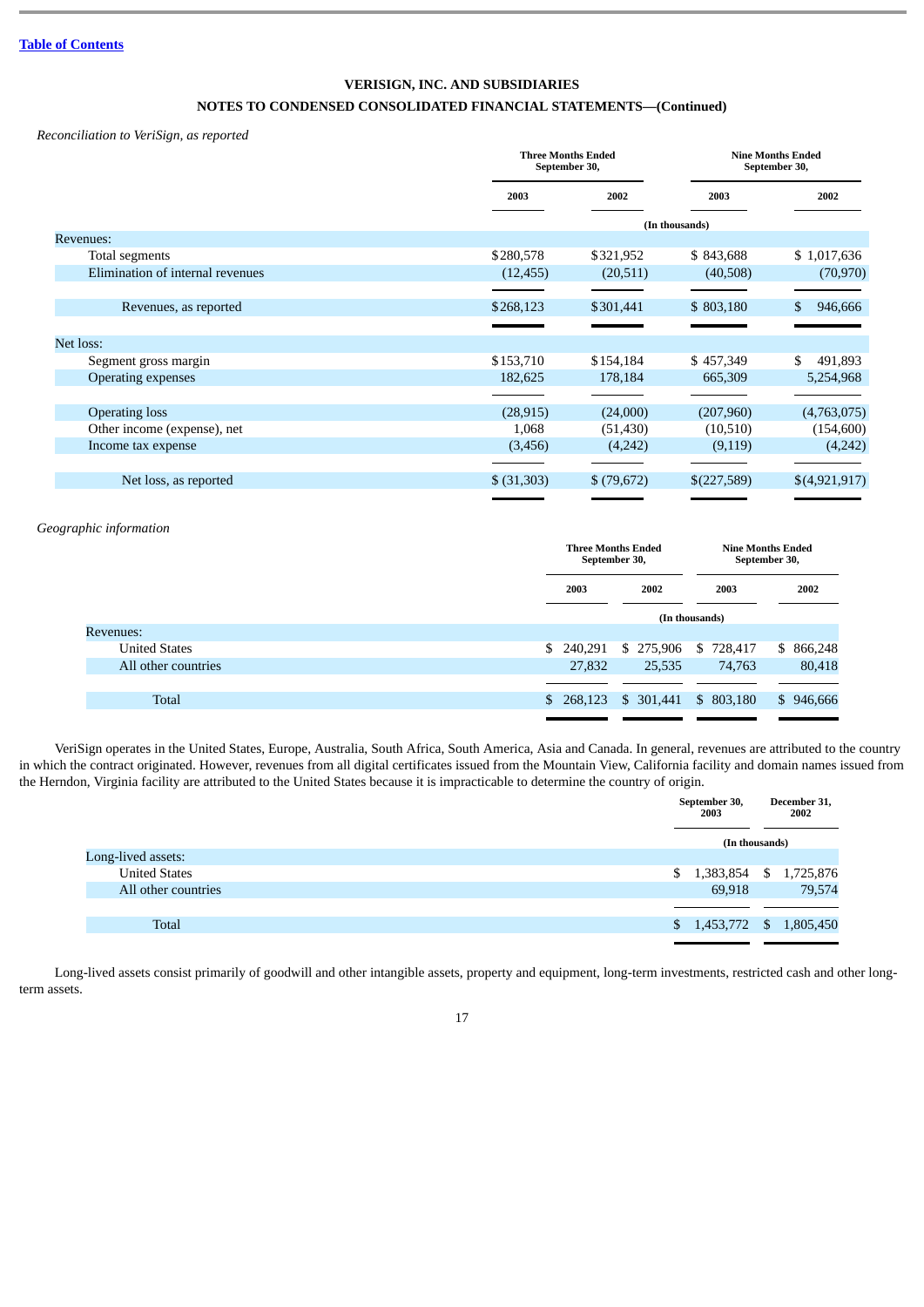#### **NOTES TO CONDENSED CONSOLIDATED FINANCIAL STATEMENTS—(Continued)**

#### **Note 12. Income Taxes**

For the quarter and nine months ended September 30, 2003, VeriSign recorded tax expense of \$3.5 million and \$9.1 million, respectively. For the quarter ended September 30, 2003, tax expense was comprised of an expense of \$2.8 million for foreign income and withholding taxes and an expense of \$0.7 million for U.S. state taxes. For the nine months ended September 30, 2003, tax expense was comprised of \$6.9 million of foreign income and withholding taxes and \$2.2 million of U.S. federal and state taxes. For the quarter and nine months ended September 30, 2002, VeriSign recorded tax expense of \$4.2 million related to foreign income and withholding taxes.

VeriSign's accounting for deferred taxes under SFAS No. 109, "Accounting for Income Taxes," involves the evaluation of a number of factors concerning the realizability of its deferred tax assets. In concluding that a valuation allowance is required to be applied to certain deferred tax assets, management considered such factors as VeriSign's history of operating losses, its uncertainty as to the projected long-term operating results, and the nature of its deferred tax assets. Although VeriSign's operating plans assume taxable and operating income in future periods, management's evaluation of all of the available evidence in assessing the realizability of the deferred tax assets indicated that such plans were not considered sufficient to overcome the available negative evidence. The possible future reversal of the valuation allowance will result in future income statement benefit to the extent the valuation allowance was applied to deferred tax assets generated through ongoing operations. To the extent the valuation allowance relates to deferred tax assets generated through stock compensation deductions, the possible future reversal of such valuation allowance will result in a credit to additional paid-in capital and will not result in future income statement benefit.

#### **Note 13. Recent Accounting Pronouncements**

In November 2002, the Emerging Issues Task Force ("EITF") reached a consensus on Issue No. 00-21, "*Revenue Arrangements with Multiple Deliverables*." Issue No. 00-21 provides guidance on how to account for arrangements that involve the delivery or performance of multiple products, services and/or rights to use assets. The provisions of Issue No. 00-21 will apply to revenue arrangements entered into in fiscal periods beginning after June 15, 2003. The adoption of Issue No. 00-21 did not have a material effect on VeriSign's consolidated financial position, results of operations or cash flows.

In January 2003, the FASB issued Interpretation No. 46, *"Consolidation of Variable Interest Entities, an interpretation of Accounting Research Bulletin ("ARB") No. 51."* This Interpretation requires companies to include in their consolidated financial statements the assets, liabilities and results of activities of variable interest entities if the company holds a majority of the variable interests. The consolidation requirements of this Interpretation are effective for variable interest entities created after January 31, 2003 or for entities in which an interest is acquired after January 31, 2003. The consolidation requirements of this Interpretation are effective for the first interim or annual period ending after December 15, 2003 for all variable entities acquired before February 1, 2003. This Interpretation also requires companies that expect to consolidate a variable interest entity they acquired before February 1, 2003 to disclose the entity's nature, size, activities, and the company's maximum exposure to loss in financial statements issued after January 31, 2003. The adoption of FASB Interpretation No. 46 is not expected to have a material effect on its consolidated financial position, results of operations or cash flows.

In May 2003, the FASB issued SFAS No. 150, "*Accounting for Certain Financial Instruments with Characteristics of Both Liabilities and Equity."* SFAS No. 150 requires issuers to classify as liabilities (or assets in some circumstance) three classes of freestanding financial instruments that embody obligations for the issuer. Generally, the Statement is effective for financial instruments entered into or modified after May 31, 2003 and is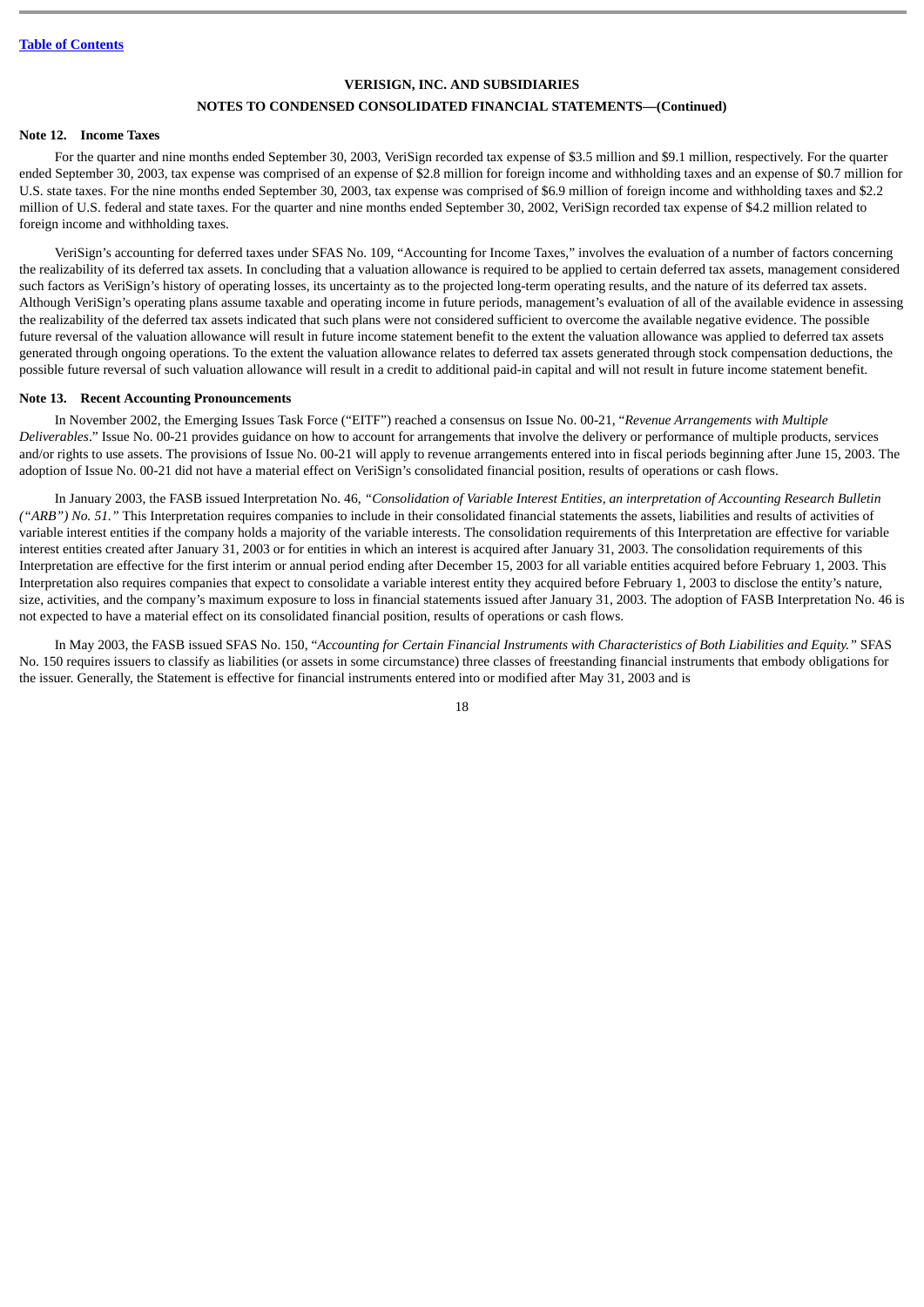#### **NOTES TO CONDENSED CONSOLIDATED FINANCIAL STATEMENTS—(Continued)**

otherwise effective at the beginning of the first interim period beginning after June 15, 2003. VeriSign adopted the provisions of SFAS No. 150 on July 1, 2003. The adoption of SFAS No. 150 did not have a material effect on VeriSign's consolidated financial position, results of operations or cash flows.

#### **Note 14. Subsequent Events**

On October 16, 2003, VeriSign announced that it signed a definitive agreement to sell the Network Solutions business unit to Pivotal Private Equity. Under the terms of the agreement, VeriSign will receive approximately \$100 million of consideration, consisting of \$60 million in cash and a \$40 million senior subordinated note upon closing. The note will bear interest at 7% per annum for the first three years and 9% per annum thereafter and will mature five years from the date of closing. The principal and interest will become due upon maturity. VeriSign will also retain a 15% equity stake in the Network Solutions business. The transaction is subject to certain closing conditions. VeriSign expects to close the sale of the Network Solutions business in the fourth quarter of 2003.

The Network Solutions business provides domain name registrations, and value added services such as business e-mail, websites, hosting and other web presence services. This registrar business unit, which re-assumed the Network Solutions name in January of this year, constitutes the current Network Solutions business that is being sold. The registry business, which was recently renamed VeriSign Naming and Directory Services, is the exclusive registry of domain names within the *.com* and *.net* generic top-level domains and the .*tv* and .*cc* country code top-level domains and remains with VeriSign.

<sup>19</sup>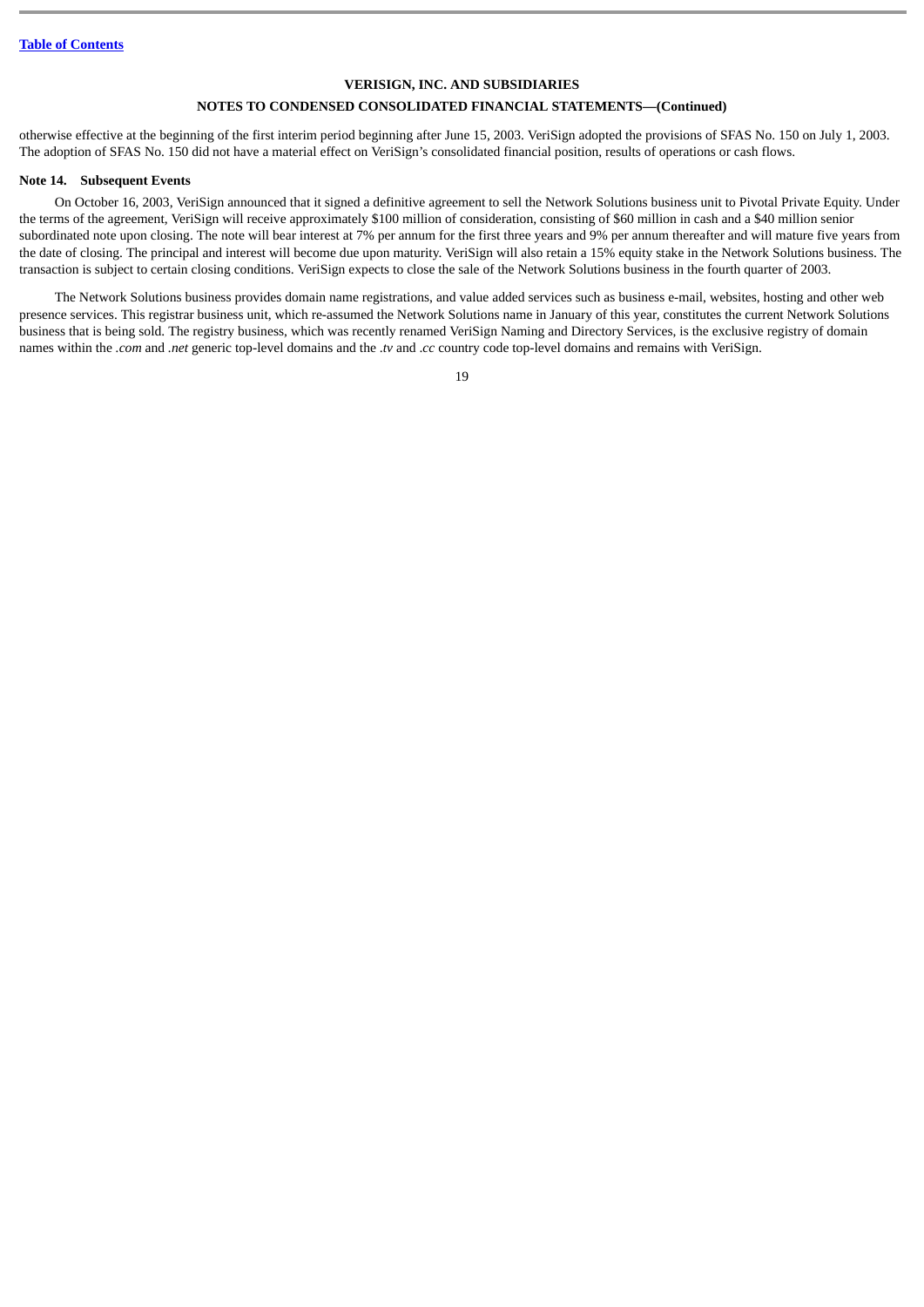#### <span id="page-19-0"></span>**ITEM 2. MANAGEMENT'S DISCUSSION AND ANALYSIS OF FINANCIAL CONDITION AND RESULTS OF OPERATIONS**

#### **Forward-Looking Statements**

*You should read the following discussion in conjunction with the interim unaudited condensed consolidated financial statements and related notes.*

*Except for historical information, this Report contains forward-looking statements within the meaning of Section 27A of the Securities Act of 1933 and Section 21E of the Securities Exchange Act of 1934. These forward-looking statements involve risks and uncertainties, including, among other things, statements regarding our anticipated costs and expenses and revenue mix. Forward-looking statements include, among others, those statements including the words "expects," "anticipates," "intends," "believes" and similar language. Our actual results may differ significantly from those projected in the forward-looking statements. Factors that might cause or contribute to such differences include, but are not limited to, those discussed in the section "Factors That May Affect Future Results of Operations." You should carefully review the risks described in other documents we file from time to time with the Securities and Exchange Commission, including the Quarterly Reports on Form 10-Q or Current Reports on Form 8-K that we file in 2003 and our Annual Report on Form 10-K for the period ended December 31, 2002, which was filed on March 31, 2003. You are cautioned not to place undue reliance on the forward-looking statements, which speak only as of the date of this Quarterly Report on Form 10-Q. We undertake no obligation to publicly release any revisions to the forward-looking statements or reflect events or circumstances after the date of this document.*

#### **Overview**

VeriSign, Inc. is a leading provider of critical infrastructure services that enable Web site owners, enterprises, communications service providers, ecommerce service providers and individuals to engage in secure digital commerce and communications. Our services include three core offerings: Internet security and naming and directory services, telecommunications services, and Web presence services. We market our products and services through our direct sales force, telesales operations, member organizations in our global affiliate network, value-added resellers, service providers, and our Web sites.

We are organized into three service-based lines of business: the Internet Services Group, the Telecommunication Services Group and Network Solutions.

The Internet Services Group consists of two business units: Security Services and Naming and Directory Services. Our Security Services business unit provides products and services to enterprises who want to establish and deliver secure Internet-based services for their customers including: managed security and network services, Web trust services and payment services. Our Naming and Directory Services business unit acts as the exclusive registry of domain names in the *.com* and *.net* generic top-level domains ("gTLDs") and the *.tv* and *.cc* country code top-level domains ("ccTLDs").

The Telecommunication Services Group provides specialized services to telecommunications carriers. Service offerings include the Signaling System 7, or SS7, network, as either part of the connectivity, switching and transport function of the SS7 network or as intelligent network services delivered over the SS7 network. SS7 is an industry-standard system of protocols and procedures that is used to control telephone communications and provide routing information in association with seamless roaming and vertical calling features, such as calling card validation, advanced intelligent network services, local number portability, wireless services, toll-free number database access and caller identification. The Telecommunication Services Group also offers advanced billing and customer care services to wireless carriers, and lawful intercept services.

Through our Network Solutions subsidiary, we provide digital identity through domain name registration services, and value-added services, such as email, Web site creation tools, Web site hosting and other

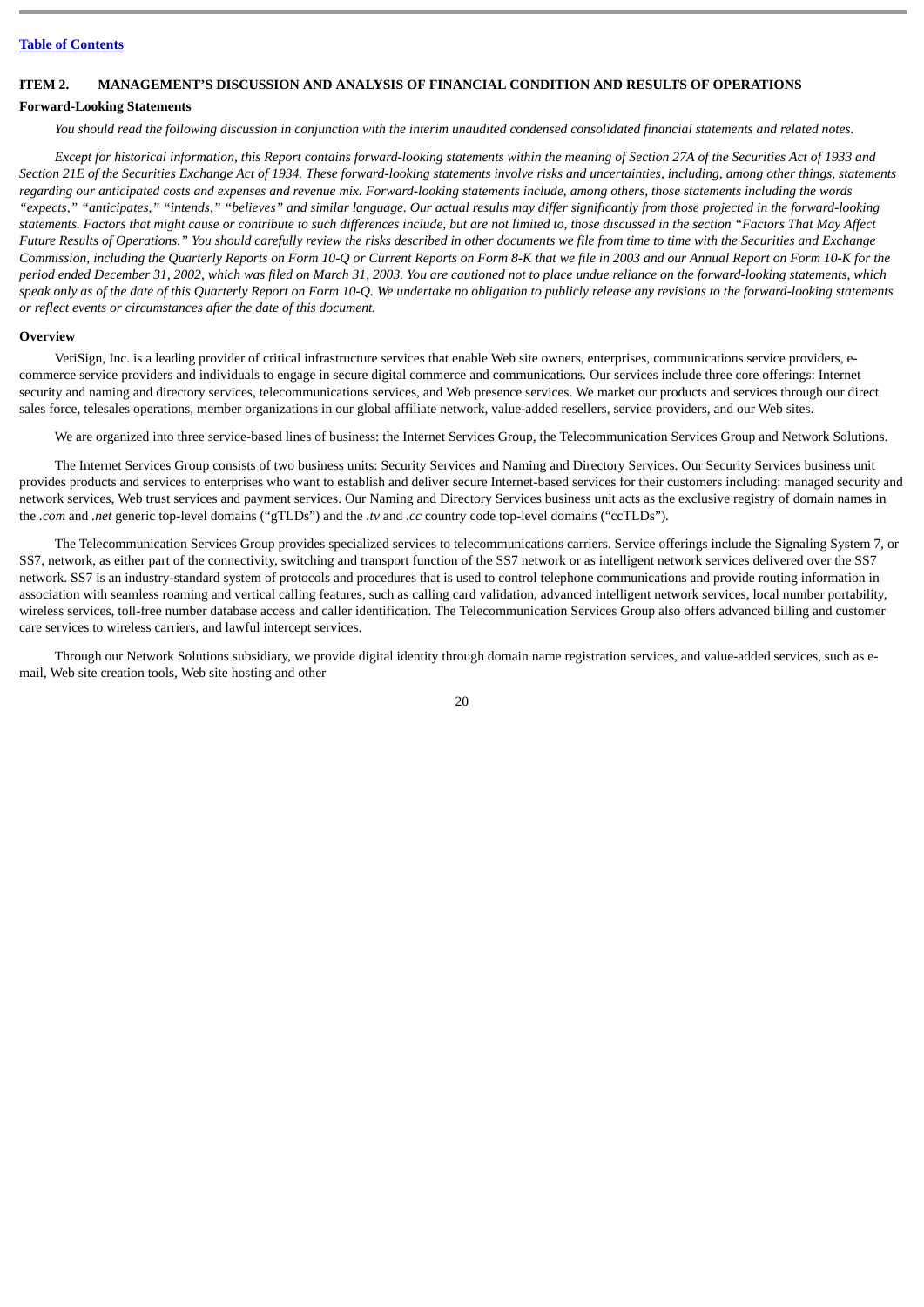e-commerce enabling offerings. We register second-level domain names in the *.com, .net, .org, .biz* and *.info* gTLDs, as well as selected ccTLDs, such as *.uk* and .*tv,* around the world, enabling individuals, companies and organizations to establish a unique identity on the Internet. Our customers apply to register secondlevel domain names either directly through our Web sites or indirectly through our channel partner wholesalers, Internet service providers, telecommunications companies and others. We accept registrations and re-registrations in annual or multi-year increments for periods up to ten years.

#### *Network Solutions Sale*

On October 16, 2003, we announced the signing of a definitive agreement to sell the Network Solutions business unit to Pivotal Private Equity. Under the terms of the agreement, we will receive approximately \$100 million of consideration, consisting of \$60 million in cash and a \$40 million senior subordinated note upon closing. The note will bear interest at 7% per annum for the first three years and 9% per annum thereafter and will mature five years from the date of closing. The principal and interest will become due upon maturity. We will also retain a 15% equity stake in the Network Solutions business. The transaction is subject to certain closing conditions. We expect to close the sale of the Network Solutions business in the fourth quarter of 2003.

The Network Solutions business provides domain name registration, and value added services such as business e-mail, websites, hosting and other web presence services. This business unit, which re-assumed the Network Solutions name in January of this year, constitutes the current Network Solutions business that is being sold. The registry business, which was recently renamed VeriSign Naming and Directory Services, is the exclusive registry of domain names within the *.com* and *.net* generic top-level domains and the *.tv* and .*cc* country code top-level domains and remains with us.

#### *Critical Accounting Policies and Significant Management Estimates*

The discussion and analysis of our financial condition and results of operations are based upon our consolidated financial statements, which have been prepared in accordance with accounting principles generally accepted in the United States of America. The preparation of these financial statements requires management to make estimates and judgments that affect the reported amounts of assets, liabilities, revenues and expenses, and related disclosures of contingent assets and liabilities. On an ongoing basis, management evaluates its estimates, including those related to revenue recognition, allowance for doubtful accounts, investments, long-lived assets, and deferred taxes. Management bases its estimates on historical experience and on various assumptions that are believed to be reasonable under the circumstances, the results of which form the basis for making judgments about the carrying values of assets and liabilities that are not readily available from other sources. Actual results may differ from these estimates under different assumptions or conditions.

We believe the following critical accounting policies affect our more significant judgments and estimates used in preparing our consolidated financial statements.

#### *Revenue Recognition*

We derive revenues from three primary categories of services: (i) Internet services, which include managed security and network services, Web trust services and payment services, and registry services; (ii) telecommunications services, which include connectivity, intelligent networks, wireless and clearinghouse services; and (iii) domain name registration services. The revenue recognition policy for each of these categories is as follows:

#### *Internet Services*

Revenues from the sale or renewal of digital certificates are deferred and recognized ratably over the life of the digital certificate, generally 12 months. Revenues from the sale of managed Public Key Infrastructure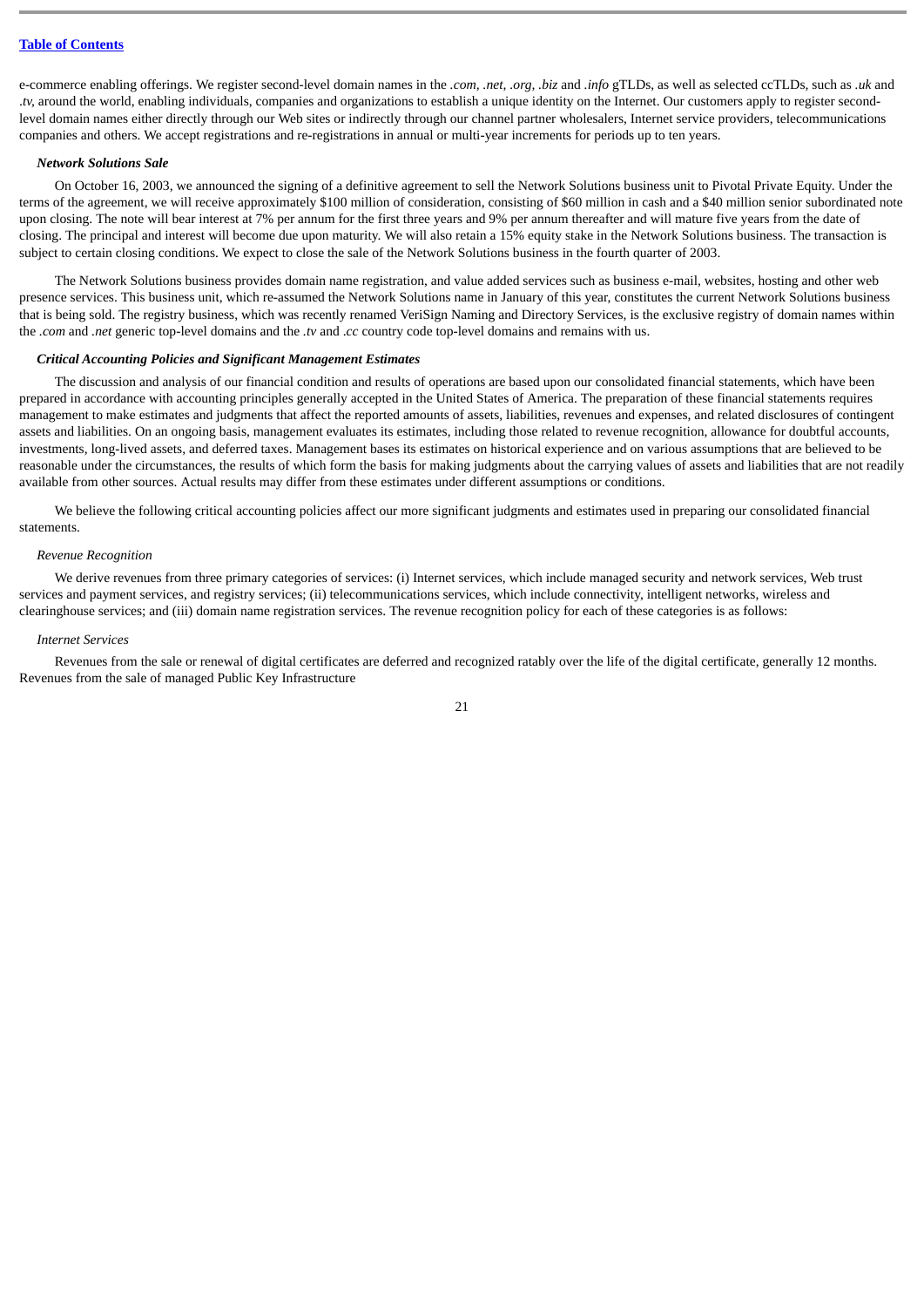("PKI") services are deferred and recognized ratably over the term of the license, generally 12 to 36 months. Post-contract customer support ("PCS") is bundled with managed PKI services licenses and recognized over the license term.

Revenues from the licensing of digital certificate technology and business process technology are derived from arrangements involving multiple elements including PCS, training and other services. These licenses, which do not provide for right of return, are primarily perpetual licenses for which revenues are recognized up-front once all criteria for revenue recognition have been met.

We recognize revenues from issuances of digital certificates and business process licensing to VeriSign Affiliates in accordance with SOP 97-2, *"Software Revenue Recognition,"* as amended by SOP 98-9, and generally recognize revenues when all of the following criteria are met: (1) persuasive evidence of an arrangement exists, (2) delivery has occurred, (3) the fee is fixed or determinable and (4) collectibility is probable. We define each of these four criteria as follows:

*Persuasive evidence of an arrangement exists.* It is our customary practice to have a written contract, which is signed by both the customer and us, or a purchase order from those customers who have previously negotiated a standard license arrangement with us.

*Delivery has occurred.* Our software may be either physically or electronically delivered to the customer. Electronic delivery is deemed to have occurred upon download by the customer from an FTP server. If an arrangement includes undelivered products or services that are essential to the functionality of the delivered product, delivery is not considered to have occurred until these products or services are delivered.

*The fee is fixed or determinable.* It is our policy to not provide customers the right to a refund of any portion of its license fees paid. We may agree to payment terms with a foreign customer based on local customs. Generally, at least 80% of the arrangement fees are due within one year or less. Arrangements with payment terms extending beyond these customary payment terms are considered not to be fixed or determinable, and revenues from such arrangements are recognized as payments become due and payable.

*Collectibility is probable.* Collectibility is assessed on a customer-by-customer basis. We typically sell to customers for whom there is a history of successful collection. New customers are subjected to a credit review process that evaluates the customer's financial position and ultimately their ability to pay. If we determine from the outset of an arrangement that collectibility is not probable based upon our credit review process, revenues are recognized as cash is collected.

We allocate revenues on software arrangements involving multiple elements to each element based on the relative fair value of each element. Our determination of fair value of each element in multiple element arrangements is based on vendor-specific objective evidence ("VSOE") of fair value. We limit our assessment of VSOE for each element to the price charged when the same element is sold separately. We have analyzed all of the elements included in our multiple-element arrangements and determined that we have sufficient VSOE to allocate revenues to PCS, professional services and training components of our perpetual license arrangements. We sell our professional services and training separately, and have established VSOE on this basis. VSOE for PCS is determined based upon the customer's annual renewal rates for these elements. Accordingly, assuming all other revenue recognition criteria are met, revenues from perpetual licenses are recognized upon delivery using the residual method in accordance with SOP 98-9.

Our consulting services generally are not essential to the functionality of the software. Our software products are fully functional upon delivery and do not require any significant modification or alteration. Customers purchase these consulting services to facilitate the adoption of our technology and dedicate personnel to participate in the services being performed, but they may also decide to use their own resources or appoint other consulting service organizations to provide these services. Software products are billed separately and independently from consulting services, which are generally billed on a time-and-materials or milestone-achieved basis.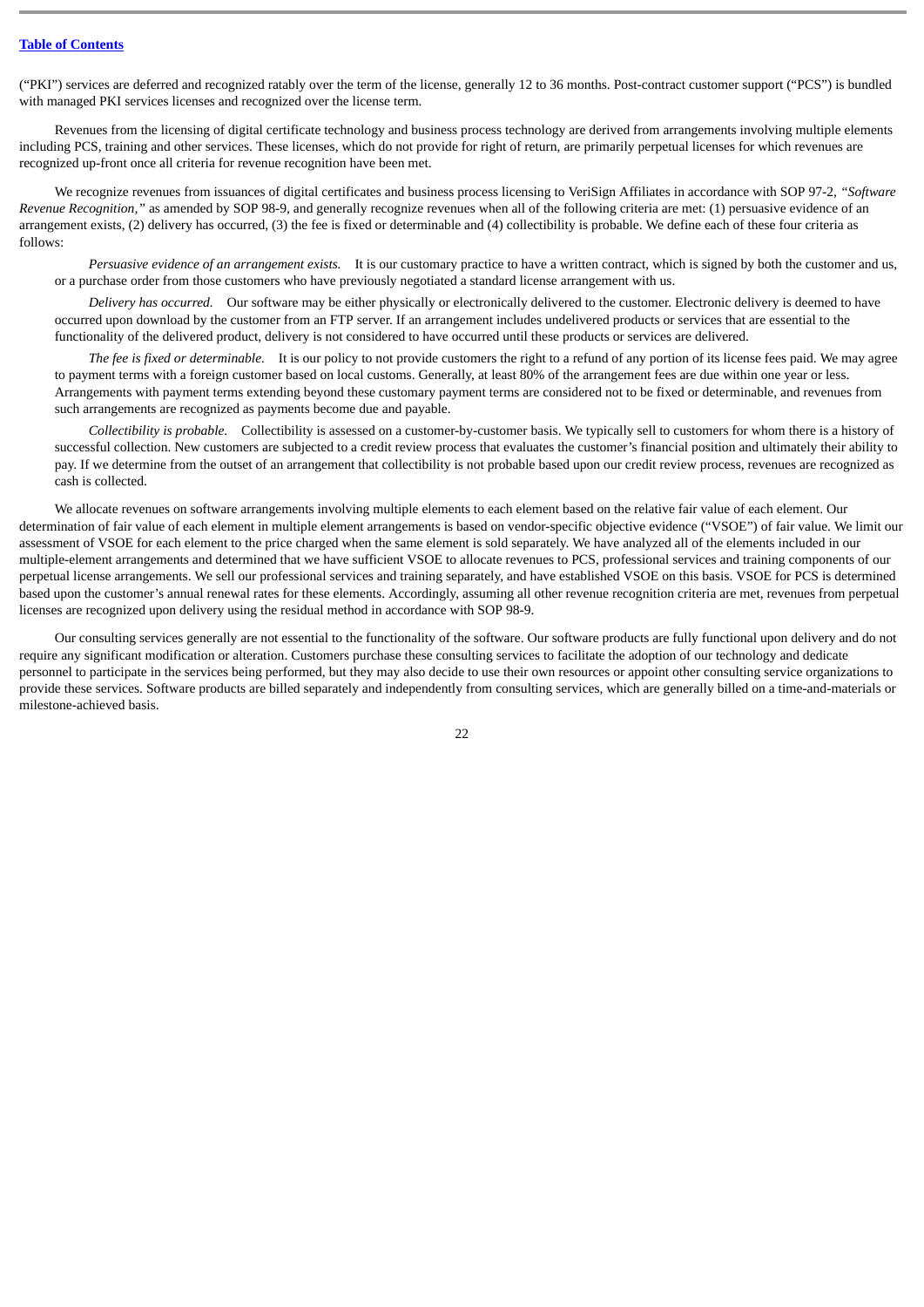Revenues from consulting services are recognized using either the percentage-of-completion method or on a time-and-materials basis as work is performed. Percentage-of-completion is based upon the ratio of hours incurred to total hours estimated to be incurred for the project. We have a history of accurately estimating project status and the hours required to complete projects. If different conditions were to prevail such that accurate estimates could not be made, then the use of the completed contract method would be required and all revenue and costs would be deferred until the project was completed. Revenues from training are recognized as training is performed.

Revenues from third-party product sales are recognized when title to the products sold passes to the customer. Our shipping terms generally dictate that the passage of title occurs upon shipment of the products to the customer.

Revenues from payment services primarily consist of a set-up fee and a monthly service fee for the transaction processing services. In accordance with SEC Staff Accounting Bulletin ("SAB") No. 101, *"Revenue Recognition in Financial Statements,"* revenues from set-up fees are deferred and recognized ratably over the period that the fees are earned. Revenues from the service fees are recognized ratably over the periods in which the services are provided. Advance customer deposits received are deferred and allocated ratably to revenue over the periods the services are provided.

#### *Telecommunications Services*

Revenues from telecommunications services are comprised of network connectivity, intelligent network services, wireless billing and customer care services and clearinghouse services. Network connectivity revenues are derived from establishing and maintaining connection to our SS7 network and trunk signaling services. Revenues from network connectivity consist primarily of monthly recurring fees, and trunk signaling service revenues are charged monthly based on the number of switches to which a customer signals. The initial connection fee and related costs are deferred and recognized over the term of the arrangement. Intelligent network services, which include calling card validation, local number portability, wireless services, toll-free database access and caller identification are derived primarily from database administration and database query services and are charged on a per-use or per-query basis. Revenues from prepaid wireless account management services and unregistered wireless roaming services are based on the revenue retained by us and recognized in the period in which such calls are processed on a per-minute or per-call basis. Revenues from wireless billing and customer care services primarily represent a monthly recurring fee for every subscriber activated by our wireless carrier customers.

Clearinghouse services revenues are derived primarily from serving as a distribution and collection point for billing information and payment collection for services provided by one carrier to customers billed by another. Clearinghouse services revenues are earned based on the number of messages processed. Included in prepaid expenses and other current assets are amounts from customers that are related to our telecommunications services for third-party network access, data base charges and clearinghouse toll amounts that have been invoiced and remitted to the customer.

#### *Domain Name Registration Services*

Domain name registration revenues consist primarily of registration fees charged to customers and registrars for domain name registration services. Revenues from the initial registration or renewal of domain name registration services are deferred and recognized ratably over the registration term, generally one to two years and up to ten years.

Domain name registration renewal fees are estimated and recorded based on renewal and collection rates. Customers are notified of the expiration of their registration in advance, and we record the receivables and related deferred revenue for estimated renewal fees in the month preceding the anniversary date of their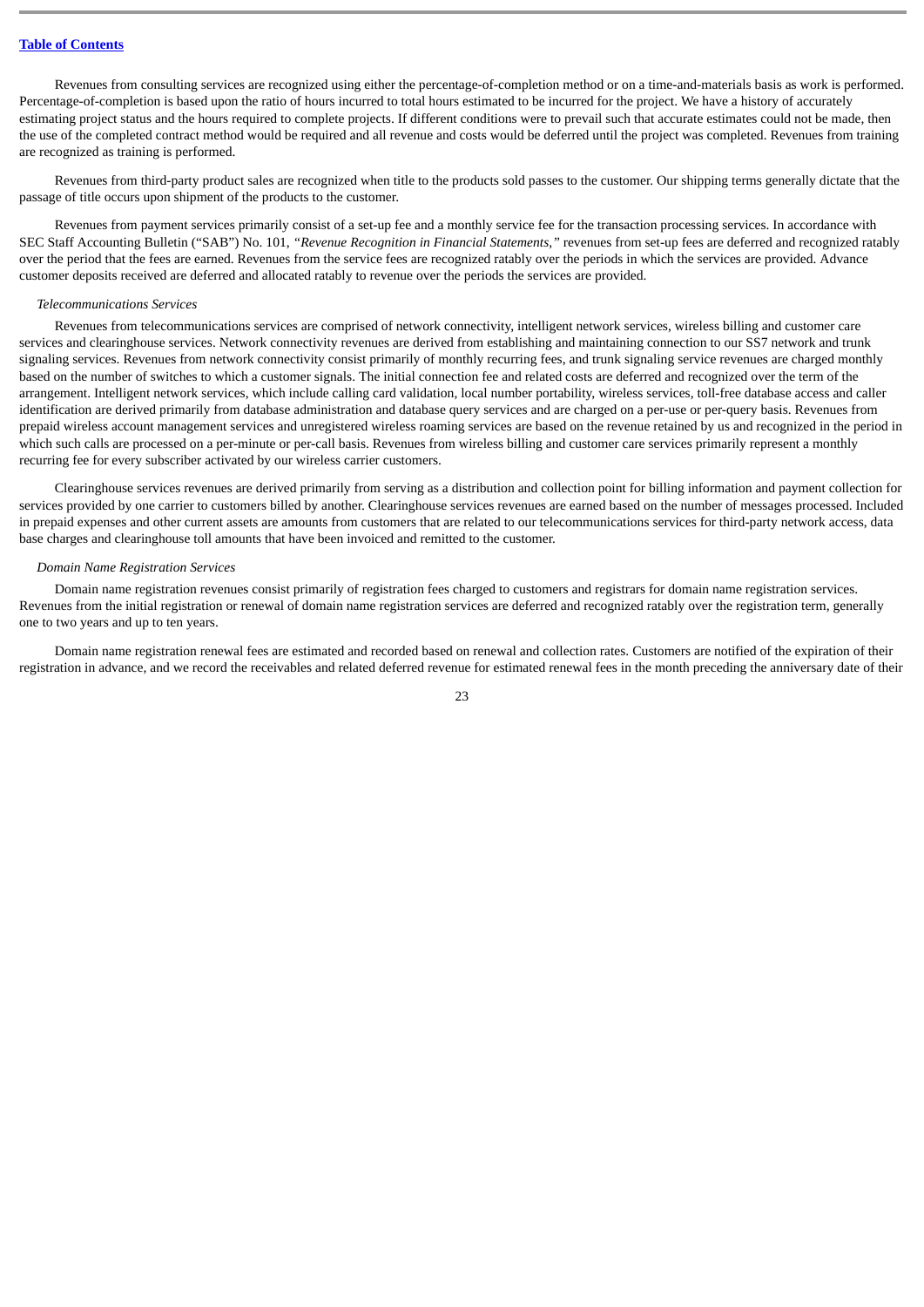registration when we have a right to bill under the terms of our domain name registration agreements. The variance between the actual collections and the rate used to estimate the renewal fees is reflected in the setting of renewal rates for prospective periods. Fees for renewals and advance extensions to the existing term are deferred until the new incremental period commences. These fees are then recognized ratably over the new registration term, ranging from one to ten years.

#### *Reciprocal Arrangements*

On occasion, we have purchased goods or services for our operations from organizations at or about the same time that we licensed our software to these organizations. These transactions are recorded at terms we consider to be fair value. For these reciprocal arrangements, we consider Accounting Principles Board ("APB") Opinion No. 29, *"Accounting for Nonmonetary Transactions,"* and Emerging Issues Task Force ("EITF") Issue No. 01-02, *"Interpretation of APB Opinion No. 29,"* to determine whether the arrangement is a monetary or nonmonetary transaction. Transactions involving the exchange of boot representing 25% or greater of the fair value of the reciprocal arrangement are considered monetary transactions within the context of APB Opinion No. 29 and EITF Issue No. 01- 02. Monetary transactions and nonmonetary transactions that represent the culmination of an earnings process are recorded at the fair value of the products delivered or products or services received, whichever is more readily determinable, provided that fair values are determinable within reasonable limits. In determining fair value, we consider the recent history of cash sales of the same products or services in similar sized transactions. Revenues from such transactions may be recognized over a period of time as the products or services are received. For nonmonetary reciprocal arrangements that do not represent the culmination of the earnings process, the exchange is recorded based on the carrying value of the products delivered, which is generally zero.

We did not enter into any reciprocal transactions during the nine months ended September 30, 2003. There were approximately \$0.8 million of revenues related to prior period transactions recognized during the quarter ended September 30, 2003. Revenues recognized under reciprocal arrangements were approximately \$1.4 million during the quarter ended September 30, 2002. Reciprocal transactions during the nine months ended September 30, 2003, all of which related to prior periods, accounted for approximately \$3.0 million of revenues. Revenues recognized under reciprocal arrangements were approximately \$7.2 million during the nine months ended September 30, 2002.

#### *Allowance for Doubtful Accounts*

We maintain allowances for doubtful accounts for estimated losses resulting from the inability of our customers to make required payments. We regularly review the adequacy of our accounts receivable allowance after considering the size of the accounts receivable balance, each customer's expected ability to pay and our collection history with each customer. We review significant invoices that are past due to determine if an allowance is appropriate based on the risk category using the factors described above. In addition, we maintain a general reserve for all invoices by applying a percentage based on the age category. We also monitor our accounts receivable for concentration to any one customer, industry or geographic region. To date our receivables have not had any particular concentrations that, if not collected, would have a significant impact on our operating income. We require all acquired companies to adopt our credit policies. The allowance for doubtful accounts represents our best estimate, but changes in circumstances relating to accounts receivable may result in a requirement for additional allowances in the future.

#### *Investments*

We invest in debt and equity securities of technology companies for business and strategic purposes. Some of these companies may be publicly traded and have highly volatile share prices. However, in most instances, these investments are in the form of equity and debt securities of private companies for which there is no public market. These companies are typically in the early stage of development and are expected to incur substantial

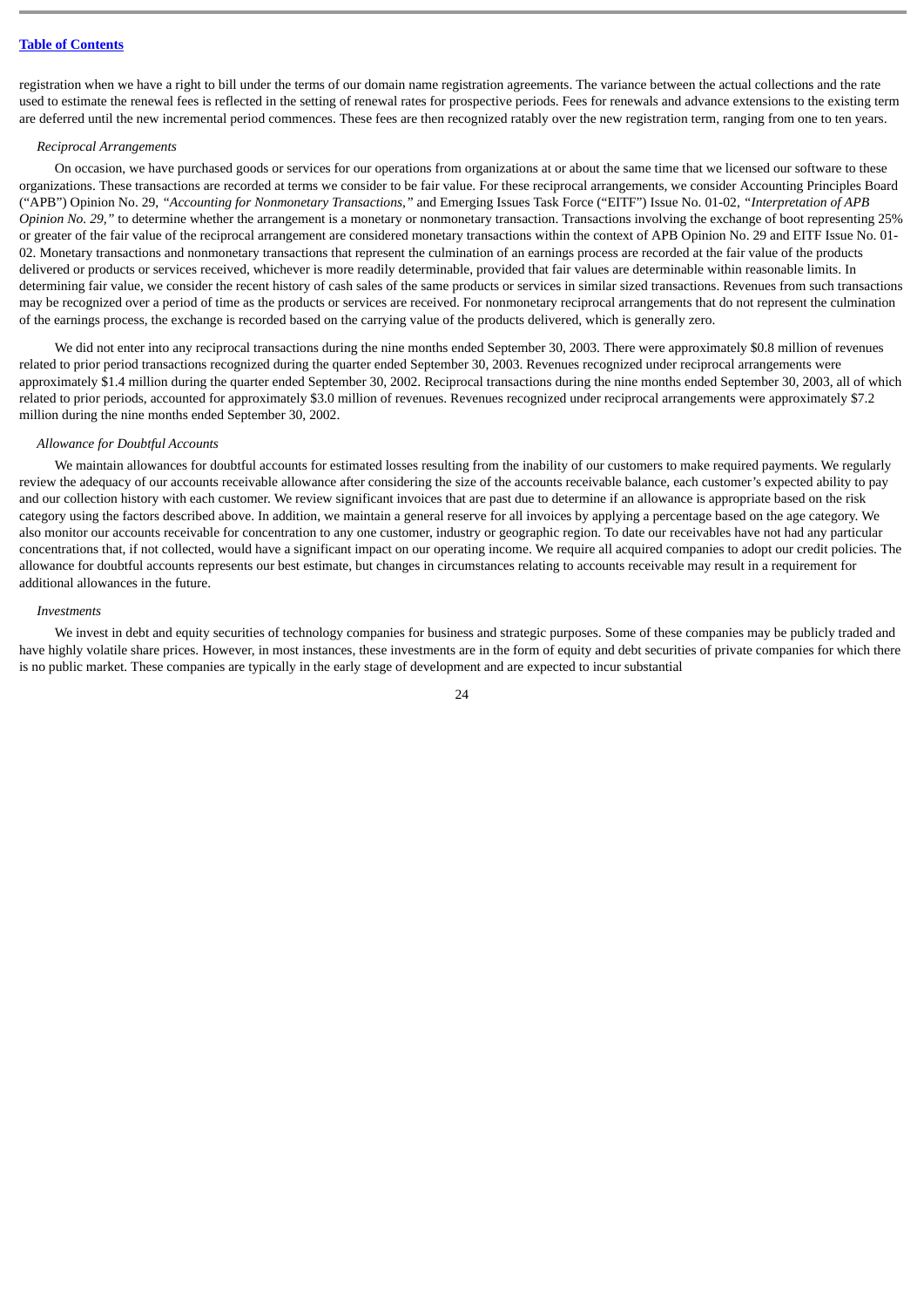losses in the near-term. Therefore, these companies may never become publicly traded. Even if they do, an active trading market for their securities may never develop and we may never realize any return on these investments. Further, if these companies are not successful, we could incur charges related to write-downs or write-offs of these investments.

We review our investments in publicly traded companies on a regular basis to determine if any security has experienced an other-than-temporary decline in fair value. We consider the investee company's cash position, earnings and revenue outlook, stock price performance over the preceding six months, liquidity and changes in management's ownership, among other factors, in our review. If we determine that an other-than-temporary decline exists in a marketable equity security that is classified as available-for-sale, we record an investment loss in our consolidated statement of operations. For non-public companies, we review, on a quarterly basis, the assumptions underlying the operating performance and cash flow forecasts based on information requested from these privately held companies on at least a quarterly basis. This information may be more limited, may not be as timely and may be less accurate than information available from publicly traded companies. Assessing each investment's carrying value requires significant judgment by management. Generally, if cash balances are insufficient to sustain a company's operations for a six-month period, we consider the decline in its fair value to be other-than-temporary. If we determine that an other-thantemporary decline in fair value exists in a non-public equity security, we write-down the investment to its fair value and record the related write-down as an investment loss in our consolidated statement of operations.

During the three months ended September 30, 2003, no investment write-downs were recorded. During the three months ended September 30, 2002, we determined that the decline in value of certain of our public and non-public equity investments was other-than-temporary and recorded net write-downs of these investments totaling \$53.2 million. During the nine months ended September 30, 2003 and 2002, we recorded net write-downs of these investments totaling \$16.5 million and \$166.8 million, respectively. We review all of our public and non-public investments on a quarterly basis.

#### *Valuation of Long-lived Intangible Assets Including Goodwill*

Our long-lived assets consist primarily of goodwill, other intangible assets and property and equipment. We review long-lived assets for impairment whenever events or changes in circumstances indicate that the carrying amount of such an asset may not be recoverable. Such events or circumstances include, but are not limited to, a significant decrease in the fair value of the underlying business or asset, a significant decrease in the benefits realized from the acquired business, difficulty and delays in integrating the business or a significant change in the operations of the acquired business or use of an asset. Goodwill is reviewed for impairment at least annually.

Goodwill and other intangible assets, net of accumulated amortization, totaled \$820.2 million at September 30, 2003, which was comprised of \$585.5 million of goodwill and \$234.7 million of other intangible assets. Other intangible assets include customer relationships, technology in place, contracts with ICANN and customer lists. Factors we consider important which could trigger an impairment review include, but are not limited to, significant underperformance relative to expected historical or projected future operating results, significant changes in the manner of our use of our acquired assets or the strategy for our overall business or significant negative economic trends. If this evaluation indicates that the value of an intangible asset may be impaired, an assessment of the recoverability of the net carrying value of the asset over its remaining useful life is made. If this assessment indicates that an intangible asset is not recoverable, based on the estimated undiscounted future cash flows or other comparable market valuations, of the entity or technology acquired over the remaining amortization period, the net carrying value of the related intangible asset will be reduced to fair value and the remaining amortization period may be adjusted. Any such impairment charge could be significant and could have a material adverse effect on our reported financial statements.

Recoverability of long-lived assets other than goodwill is measured by comparison of the carrying amount of an asset to estimated undiscounted cash flows expected to be generated by the asset. If the carrying amount of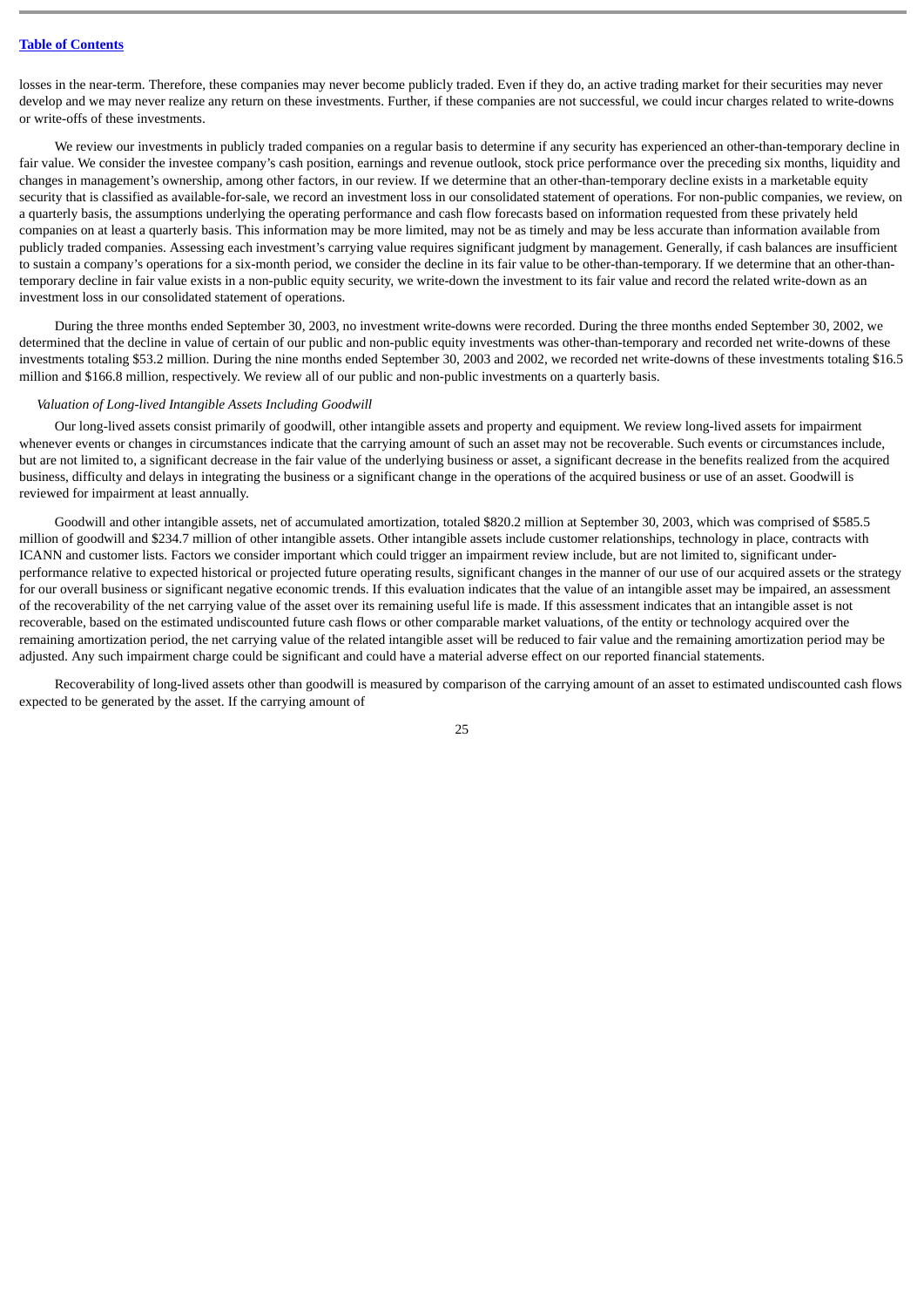an asset exceeds its estimated future cash flows, an impairment charge is recognized by the amount by which the carrying amount of the asset exceeds its fair value.

We review, at least annually, goodwill resulting from purchase business combinations for impairment in accordance with Statement of Financial Accounting Standards ("SFAS") No. 142, *"Goodwill and Other Intangible Assets."* We review long-lived assets, including certain identifiable intangibles, for impairment whenever events or changes in circumstances indicate that we will not be able to recover the asset's carrying amount in accordance with SFAS No. 144, *"Accounting for the Impairment or Disposal of Long-Lived Assets."*

#### *Deferred Taxes*

We account for deferred taxes under SFAS No. 109, *"Accounting for Income Taxes,"* which involves the evaluation of a number of factors concerning the realizability of our deferred tax assets. In concluding that a valuation allowance is required to be applied to certain deferred tax assets, we considered such factors as our history of operating losses, our uncertainty as to the projected long-term operating results, and the nature of our deferred tax assets. Although our operating plans assume taxable and operating income in future periods, our evaluation of all of the available evidence in assessing the realizability of the deferred tax assets indicated that such plans were not considered sufficient to overcome the available negative evidence. The possible future reversal of the valuation allowance will result in future income statement benefit to the extent the valuation allowance was applied to deferred tax assets generated through ongoing operations. To the extent the valuation allowance relates to deferred tax assets generated through stock compensation deductions, the possible future reversal of such valuation allowance will result in a credit to additional paid-in capital and will not result in future income statement benefit.

#### *Employee Stock Options*

#### *Option Program Description*

Our stock option program is a broad-based, long-term retention program that is intended to contribute to the success of the Company by attracting, retaining and motivating talented employees and to align employee interests with the interests of our existing stockholders. Stock options may be granted to eligible employees when they first join VeriSign and there is the potential for grants on an annual basis for eligible employees deemed by management to be critical and key contributors. Additionally, stock options may be awarded if there is a significant change in an employee's responsibilities or as a result of a promotion. The Compensation Committee of the Board of Directors may, however, grant additional options to executive officers and key employees for other reasons. Currently, we grant options from three stock option plans: the 1998 Equity Incentive Plan and the 2001 Stock Incentive Plan which are broad-based plans, under which options may be granted to all employees, consultants, independent contractors and advisors of VeriSign other than non-employee directors, and the 1998 Directors Stock Plan, under which options are granted automatically under a pre-determined formula to non-employee directors. Under these plans the participants may be granted options to purchase shares of VeriSign stock and substantially all of our employees and directors participate in one of our plans. Options issued under the 1998 Equity Incentive Plan and 2001 Stock Incentive Plan generally vest as to 25% of the shares on the first anniversary of the date of grant and as to 6.25% of the shares each of the next 12 quarters. Options issued under the 1998 Directors Stock Option Plan vest as to 6.25% of the shares each quarter after the date of grant, provided the optionee continues as a director or, if VeriSign so specifies in the grant, as a consultant of VeriSign.

We recognize that stock options dilute existing shareholders and have attempted to control the number of options granted while remaining competitive with our compensation packages. The potential dilution percentage is calculated as the new option grants for the year, net of options forfeited by employees leaving the Company, divided by the total outstanding shares at the beginning of the year. Please refer to the table below for the maximum potential dilution from options granted year to date as of September 30, 2003 and for the years ended December 31, 2002 and 2001. This maximum potential dilution will only result if all options are exercised. Many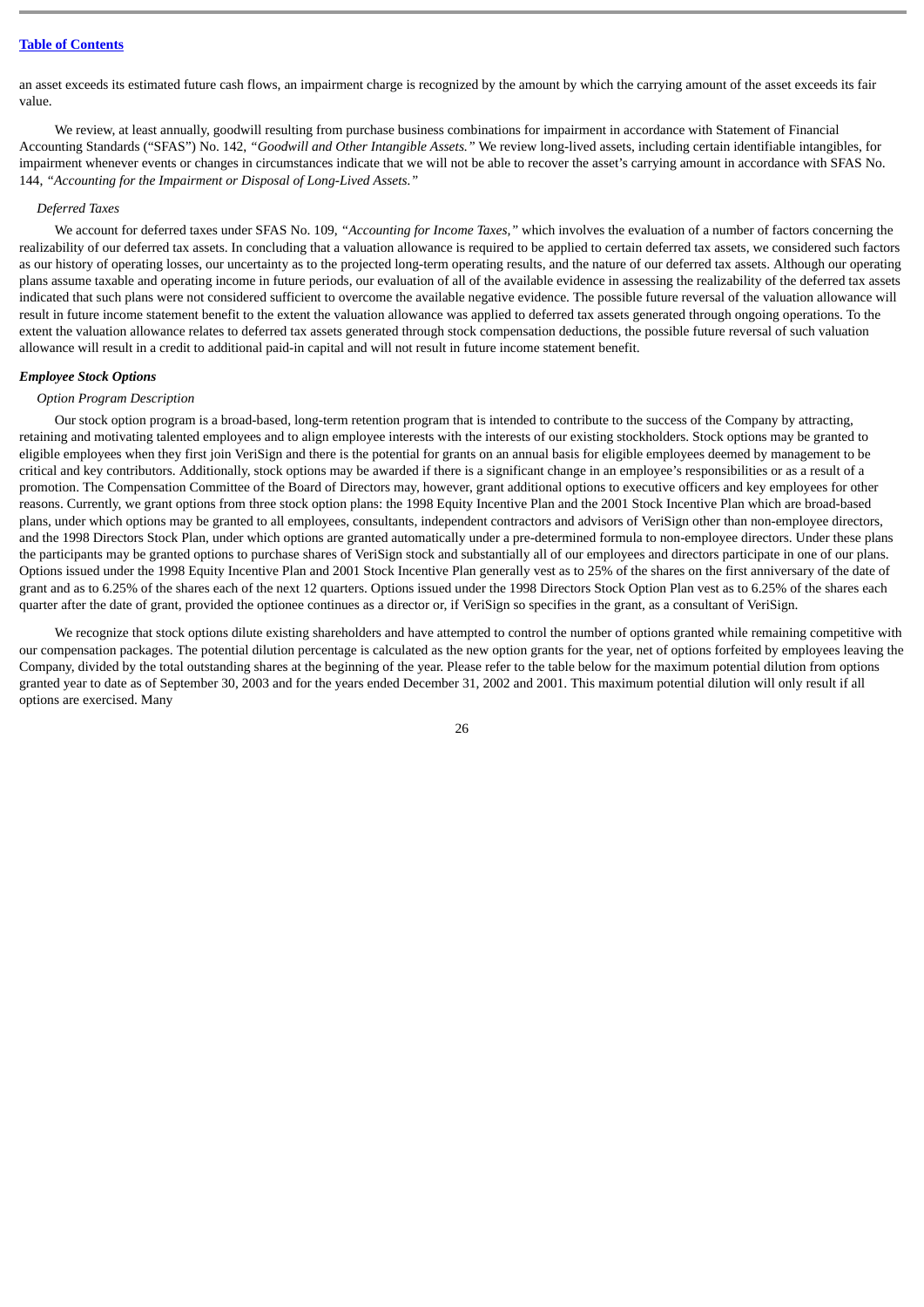of these options, which have up to a 10-year exercise period, have exercise prices substantially higher than the current market price. At September 30, 2003, approximately 65% of our stock options had exercise prices in excess of the current market price.

During the three months ended September 30, 2003, we issued 150,000 shares of restricted stock under our 1998 Equity Incentive Plan to certain executive officers. The stock vests on a two year cliff vesting basis, after which 2/3 of the shares may be sold. The remaining 1/3 may be sold at the end of the third year. The aggregate market value of the restricted stock at the date of issuance was \$1.9 million and was recorded as deferred compensation and will be amortized ratably over the two year vesting period.

All stock option grants to executive officers are made after a review by, and with the approval of the compensation committee of the Board of Directors. All stock option grants to non-executive officers are determined by VeriSign's Chief Executive Officer in accordance with guidelines approved by the compensation committee. All members of the compensation committee are independent directors, as defined in the applicable rules for issuers traded on The Nasdaq Stock Market. See the "Report of Compensation Committee" appearing in our proxy statement dated April 16, 2003 for further information concerning the policies of our compensation committee regarding the use of stock options.

#### *Distribution and Dilutive Effect of Options*

The following table provides information about stock options granted year to date as of September 30, 2003 and for the years ended December 31, 2002 and 2001, to our Chief Executive Officer and our four other most highly compensated executive officers as identified in our 2003 Proxy Statement. This group is referred to as the Named Executive Officers. Please refer to the section headed "Executive Options" below for the Named Executive Officers.

Employee and Executive Option Grants year to date as of September 30, 2003 and for the years ended December 31, 2002 and 2001 are as follows:

|                                                                                                   | <b>Nine Months</b><br>Ended<br>September 30,<br>2003 | 2002                  | 2001    |
|---------------------------------------------------------------------------------------------------|------------------------------------------------------|-----------------------|---------|
|                                                                                                   |                                                      | (Shares in thousands) |         |
| Shares subject to options granted                                                                 | 12.366                                               | 12,850                | 15,789  |
| Less options cancelled                                                                            | (3,812)                                              | (20, 724)             | (4,986) |
| Net shares subject to options granted (cancelled)                                                 | 8,554                                                | (7, 874)              | 10,803  |
| Common shares outstanding at beginning of period                                                  | 237,510                                              | 234.358               | 198,639 |
| Net options granted (cancelled) during the period as a percentage of outstanding common<br>shares | 3.6%                                                 | $(3.4)\%$             | 5.4%    |
| Options granted to Named Executive Officers during the period as a percentage of total            |                                                      |                       |         |
| options granted                                                                                   | 0.7%                                                 | 14.8%                 | 11.3%   |
| Options held by Named Executive Officers as a percentage of total options outstanding             | 19.3%                                                | 25.0%                 | 13.4%   |

During the first nine months of 2003, we granted stock options to purchase approximately 12.4 million shares of our stock to our existing employees, of which approximately 6.8 million shares resulted from the option exchange described below. After deducting 3.8 million shares for options cancelled or otherwise terminated, the net grant was 8.6 million shares for the nine months ended September 30, 2003. Options granted to the Named Executive Officers varies from year to year depending on their achievements and future potential in leading the Company. For additional information about our employee stock option plan activity for the fiscal years 2001 and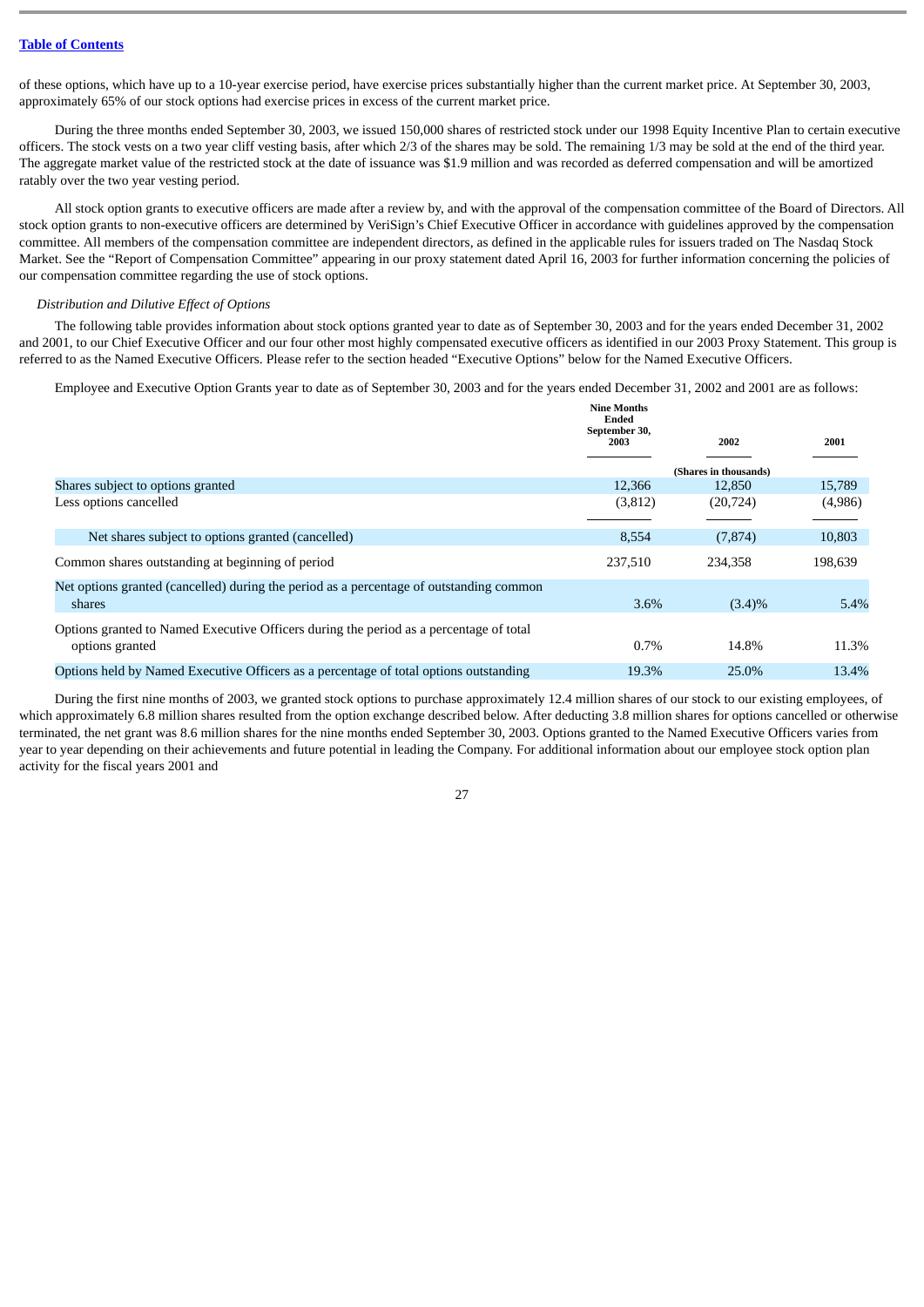2002, please refer to our Annual Report on Form 10-K for the fiscal year ended December 31, 2002 filed March 31, 2003.

In November 2002, we offered all U.S. employees (excluding members of the Board of Directors and executive officers) holding options granted under the 2001 Plan between January 1, 2001 and May 24, 2002 the opportunity to cancel those options and to receive in exchange a new option to be granted not less than six months and one day after the cancellation date of the existing option. The number of shares granted under the new option was dependent on the exercise price of the original option, as follows:

| <b>Exercise Price Range</b><br>of Original Option | <b>Exchange Ratio</b>                                                         |
|---------------------------------------------------|-------------------------------------------------------------------------------|
| \$0.001-\$24.99                                   | 1 share subject to existing option for 1 share subject to exchanged option    |
| \$25.00-\$49.99                                   | 2 shares subject to existing option for 1 share subject to exchanged option   |
| $$50.00$ and above                                | 2.5 shares subject to existing option for 1 share subject to exchanged option |

Under this program, employees tendered options to purchase approximately 11.4 million shares, which were cancelled effective December 26, 2002. In exchange, we granted options to purchase approximately 6.8 million shares at an exercise price of \$13.79 which was equal to the fair market value on the date of grant, June 30, 2003. Except for the exercise price, all terms and conditions of the new options are substantially the same as the cancelled option. In particular, the new option is vested to the same degree, as a percentage of the option, that the cancelled option would have been vested on the new option date if the cancelled option had not been cancelled and will continue to vest on the same schedule as the cancelled option.

#### *General Option Information*

Summary of Option Activity year to date as of September 30, 2003 and for the years ended December 31, 2002 and 2001 is as follows:

|                                                       | <b>Nine Months Ended</b><br>September 30, 2003 |                                                  | 2002           |                                                  | 2001          |                                                  |
|-------------------------------------------------------|------------------------------------------------|--------------------------------------------------|----------------|--------------------------------------------------|---------------|--------------------------------------------------|
|                                                       | <b>Shares</b>                                  | Weighted-<br>Average<br><b>Exercise</b><br>Price | <b>Shares</b>  | Weighted-<br>Average<br><b>Exercise</b><br>Price | <b>Shares</b> | Weighted-<br>Average<br><b>Exercise</b><br>Price |
| Outstanding at beginning of period                    | 26,960,479                                     | \$47.41                                          | 37,340,507     | \$52.50                                          | 28,639,917    | \$59.65                                          |
| Assumed in business combinations                      |                                                |                                                  |                |                                                  | 3,550,832     | 15.16                                            |
| Granted                                               | 12,365,996                                     | 13.22                                            | 12,850,130     | 16.69                                            | 15,789,042    | 39.12                                            |
| Exercised                                             | (1,453,569)                                    | 7.92                                             | (2,506,354)    | 4.30                                             | (5,653,134)   | 12.75                                            |
| Cancelled                                             | (3,811,665)                                    | 51.91                                            | (20, 723, 804) | 42.70                                            | (4,986,150)   | 73.05                                            |
|                                                       |                                                |                                                  |                |                                                  |               |                                                  |
| Outstanding at end of period                          | 34,061,241                                     | 36.20                                            | 26,960,479     | 47.41                                            | 37,340,507    | 52.50                                            |
|                                                       |                                                |                                                  |                |                                                  |               |                                                  |
| Exercisable at end of period                          | 17,548,936                                     | 48.17                                            | 13,874,208     | 52.94                                            | 12,074,142    | 44.53                                            |
|                                                       |                                                |                                                  |                |                                                  |               |                                                  |
| Weighted-average fair value of options granted during |                                                |                                                  |                |                                                  |               |                                                  |
| the period                                            |                                                | \$13.12                                          |                | \$11.97                                          |               | \$26.42                                          |
|                                                       |                                                |                                                  |                |                                                  |               |                                                  |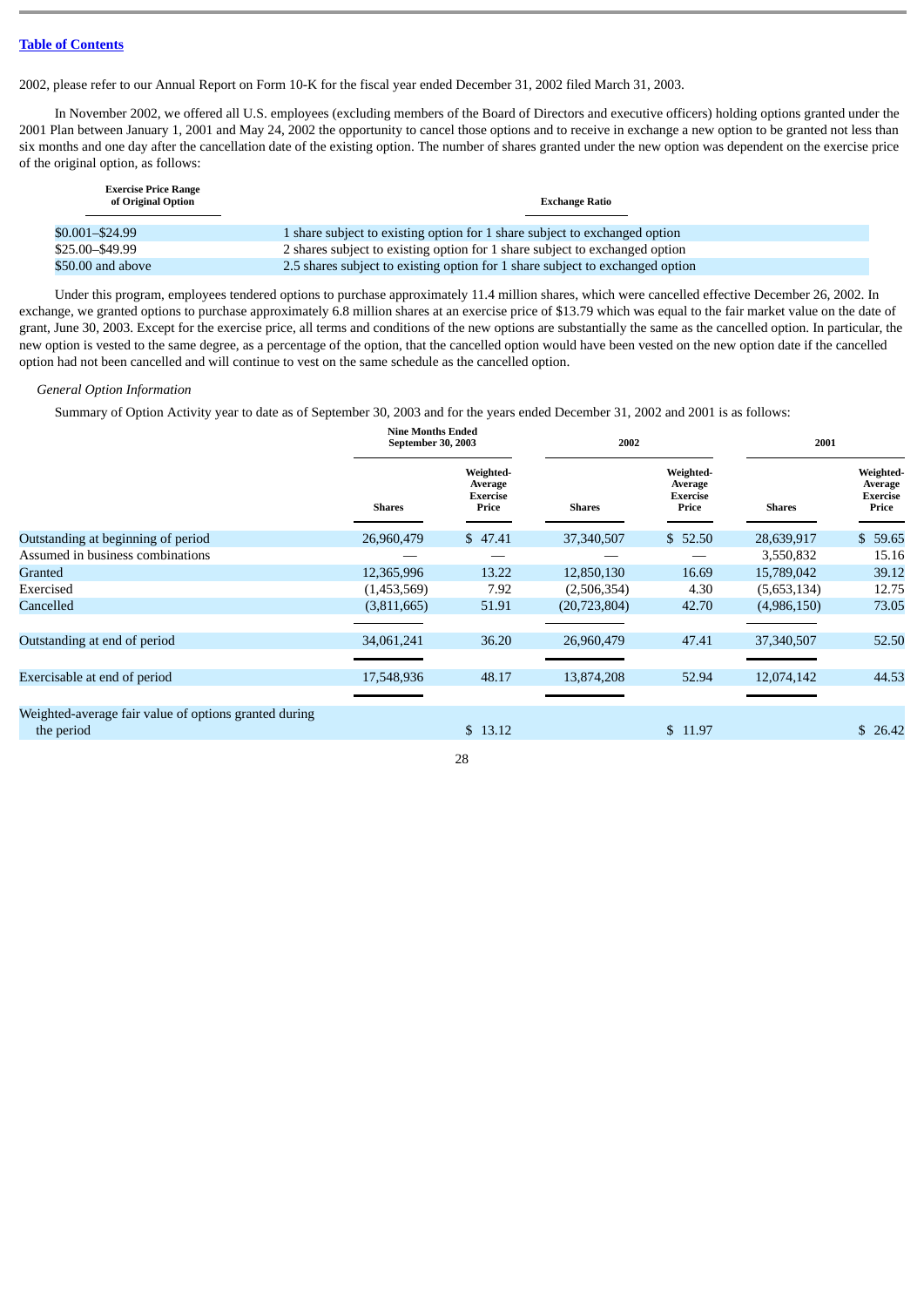The following table sets forth a comparison of the numbers of shares subject to our options whose exercise prices were below the closing price of our common stock on September 30, 2003 ("In-the-Money" options) to the numbers of shares subject to options whose exercise prices were equal to or greater than the closing price of our common stock on such date ("Out-of-the-Money" options).

In-the-Money and Out-of-the-Money option information as of September 30, 2003:

|                           | Exercisable   |                                                  | Unexercisable |                                                  | <b>Total</b>  |                                                  |
|---------------------------|---------------|--------------------------------------------------|---------------|--------------------------------------------------|---------------|--------------------------------------------------|
|                           | <b>Shares</b> | Weighted-<br>Average<br><b>Exercise</b><br>Price | <b>Shares</b> | Weighted-<br>Average<br><b>Exercise</b><br>Price | <b>Shares</b> | Weighted-<br>Average<br><b>Exercise</b><br>Price |
| In-the-Money              | 3,798,401     | 9.66<br>S                                        | 8,143,883     | \$10.29                                          | 11,942,284    | \$10.09                                          |
| Out-of-the-Money (1)      | 13,750,535    | 58.81                                            | 8,368,422     | 36.32                                            | 22,118,957    | 50.30                                            |
| Total options outstanding | 17,548,936    | \$48.17                                          | 16,512,305    | \$23.48                                          | 34,061,241    | \$36.20                                          |

(1) Out-of-the-Money options are those options with an exercise price of our common stock at or above the closing price of \$13.46 on September 30, 2003, as reported by the Nasdaq National Market.

#### *Executive Options*

The following table sets forth certain information regarding stock options granted year to date as of September 30, 2003 to our Named Executive Officers. All options were granted with an exercise price equal to the closing price of our common stock on the date of grant.

Summary of Option Activity as of September 30, 2003:

| <b>Individual Grants (1)</b> |                                                     |                                                            |    |                        |                           |         |                                                                                                                                                              |
|------------------------------|-----------------------------------------------------|------------------------------------------------------------|----|------------------------|---------------------------|---------|--------------------------------------------------------------------------------------------------------------------------------------------------------------|
|                              | Number of<br><b>Securities</b><br><b>Underlying</b> | Percent of<br>Total<br><b>Options</b><br><b>Granted to</b> |    | <b>Exercise</b>        |                           |         | <b>Potential Realizable</b><br><b>Value at Assumed</b><br><b>Annual Rates of</b><br><b>Stock Price</b><br><b>Appreciation For</b><br><b>Option Terms (2)</b> |
| Name                         | <b>Options</b><br>Granted                           | <b>Employees in</b><br>2003(3)                             |    | Price<br>Per Share (4) | <b>Expiration</b><br>Date | 5%      | 10%                                                                                                                                                          |
| <b>Stratton D. Sclavos</b>   |                                                     |                                                            | \$ |                        |                           | \$      | \$                                                                                                                                                           |
|                              |                                                     |                                                            |    |                        |                           |         |                                                                                                                                                              |
| Dana L. Evan                 | 80,000                                              | 0.653%                                                     |    | 12.88                  | 8/10/10                   | 419,476 | 977,558                                                                                                                                                      |
| Quentin P. Gallivan          | 80,000                                              | 0.653%                                                     |    | 12.88                  | 8/10/10                   | 419,476 | 977,558                                                                                                                                                      |
| Robert J. Korzeniewski       | 80,000                                              | 0.653%                                                     |    | 12.88                  | 8/10/10                   | 419,476 | 977,558                                                                                                                                                      |
| F. Terry Kremian (5)         |                                                     |                                                            | \$ |                        |                           |         | \$                                                                                                                                                           |

- (1) All options granted in 2003 were granted under VeriSign's 1998 Equity Incentive Plan Options and generally become exercisable with respect to 25% of the shares covered by the option on the first anniversary of the date of grant and with respect to an additional 6.25% of these shares each quarter thereafter. These options have a term of seven years. Upon certain changes in control of VeriSign, this vesting schedule will accelerate as to 50% of any shares that are then unvested for officers of VeriSign at the level of senior vice president and above and as to 100% of any shares that are then unvested for the President and Chief Operating Officer.
- (2) Potential realizable values are net of exercise price but before taxes, and are based on the assumption that the common stock of VeriSign appreciates at the annual rate shown, compounded annually, from the date of grant until the expiration of the seven-year term. These numbers are calculated based on Securities and Exchange Commission requirements and do not reflect VeriSign's projection or estimate of future stock price growth.

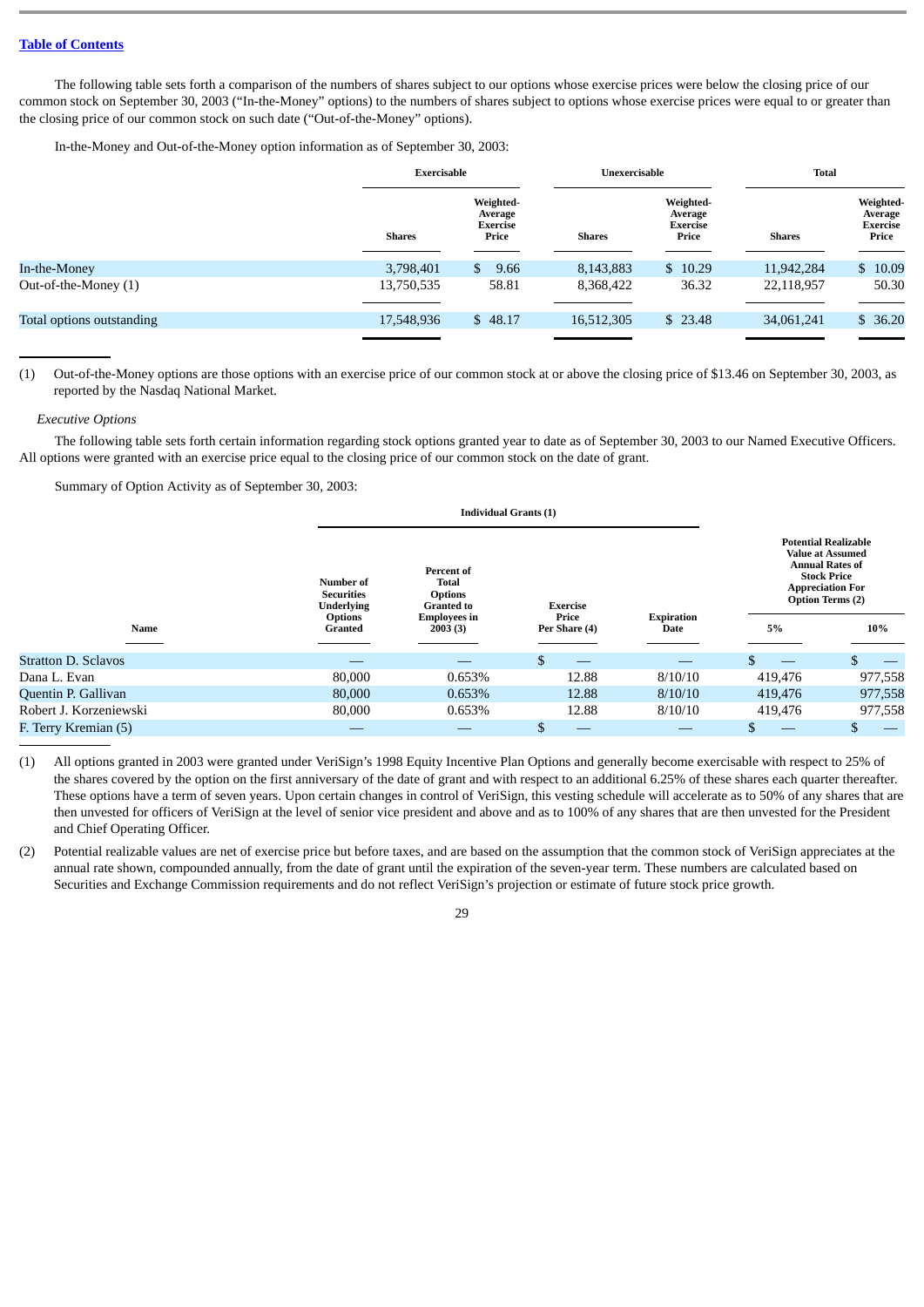- (3) VeriSign granted options to purchase 12,365,996 shares of common stock to employees during the nine months ended September 30, 2003.
- (4) Options were granted at an exercise price equal to the fair market value per share of VeriSign common stock, as quoted on the Nasdaq National Market.
- (5) F. Terry Kremian left the Company effective June 6, 2003.

Option Exercises and Remaining Holdings as of September 30, 2003 of Named Executive Officers:

|                        | Number of                                       |                   |             | <b>Number of Securities</b><br><b>Underlying Unexercised</b><br><b>Options at September 30, 2003</b> | <b>Values of Unexercised</b><br><b>In-the-Money Options at</b><br>September 30, 2003 (1) |               |
|------------------------|-------------------------------------------------|-------------------|-------------|------------------------------------------------------------------------------------------------------|------------------------------------------------------------------------------------------|---------------|
| Name                   | Shares<br><b>Acquired on</b><br><b>Exercise</b> | Value<br>Realized | Exercisable | Unexercisable                                                                                        | Exercisable                                                                              | Unexercisable |
| Stratton D. Sclavos    |                                                 | S                 | 2,918,126   | 1,471,250                                                                                            | \$2,699,104                                                                              | \$1,394,250   |
| Dana L. Evan           |                                                 |                   | 544,029     | 273,123                                                                                              | 562,562                                                                                  | 220,680       |
| Quentin P. Gallivan    |                                                 |                   | 510,478     | 279,686                                                                                              | 463,631                                                                                  | 220,680       |
| Robert J. Korzeniewski | 15.480                                          | 63.004            | 309.064     | 262,311                                                                                              | 79.220                                                                                   | 220,680       |
| F. Terry Kremian (2)   | 165.540                                         | 1,543,314<br>S.   |             |                                                                                                      |                                                                                          |               |

(1) Option values are based on the closing price of our common stock of \$13.46 as reported by the Nasdaq National Market on September 30, 2003, net of the option exercise price.

(2) F. Terry Kremian left the Company effective June 6, 2003.

The following table sets forth information about our common stock that may be issued upon the exercise of options, warrants and rights under all of our existing equity compensation plans as of September 30, 2003.

|                                                           |                                                                                             | <b>Equity Compensation Plan Information</b>                          |                     |                                                                                                                                                 |  |  |  |
|-----------------------------------------------------------|---------------------------------------------------------------------------------------------|----------------------------------------------------------------------|---------------------|-------------------------------------------------------------------------------------------------------------------------------------------------|--|--|--|
|                                                           | (A)<br><b>Number of securities to</b><br>be issued upon exercise<br>of outstanding options, | (B)<br>Weighted-average<br>exercise price of<br>outstanding options, |                     | (C)<br><b>Number of securities</b><br>remaining available<br>for future issuance<br>under equity<br>compensation plans<br>(excluding securities |  |  |  |
| <b>Plan Category</b>                                      | warrants and rights                                                                         |                                                                      | warrants and rights | reflected in column (A))                                                                                                                        |  |  |  |
| Equity compensation plans approved by                     |                                                                                             |                                                                      |                     |                                                                                                                                                 |  |  |  |
| stockholders                                              | 13,115,149                                                                                  | \$                                                                   | 56.55               | 21,220,939(1)                                                                                                                                   |  |  |  |
| Equity compensation plans not approved by<br>stockholders | 17,366,620(2)(3)                                                                            |                                                                      | 15.94               | 7,026,379                                                                                                                                       |  |  |  |
| <b>Total</b>                                              | 30,481,769                                                                                  | \$                                                                   | 33.41               | 28,247,318                                                                                                                                      |  |  |  |
|                                                           |                                                                                             |                                                                      |                     |                                                                                                                                                 |  |  |  |

<sup>(1)</sup> Includes 6,032,486 shares available for purchase under VeriSign's 1998 Employee Stock Purchase Plan ("Purchase Plan"). The Purchase Plan contains an "evergreen" provision whereby the aggregate number of shares available for issuance increase automatically on January 1 of each year by 1% of VeriSign's outstanding shares of common stock on each immediately preceding December 31.

(3) Does not include options to purchase 3,579,472 shares of common stock with a weighted-average exercise price of \$59.94 that were assumed in business combinations.

<sup>(2)</sup> Includes securities to be issued upon exercise of outstanding options under VeriSign's 2001 Stock Incentive Plan ("Incentive Plan"). The Incentive Plan contains an "evergreen" provision whereby the aggregate number of shares available for issuance increase automatically on January 1 of each year by 2% of VeriSign's outstanding shares of common stock on each immediately preceding December 31.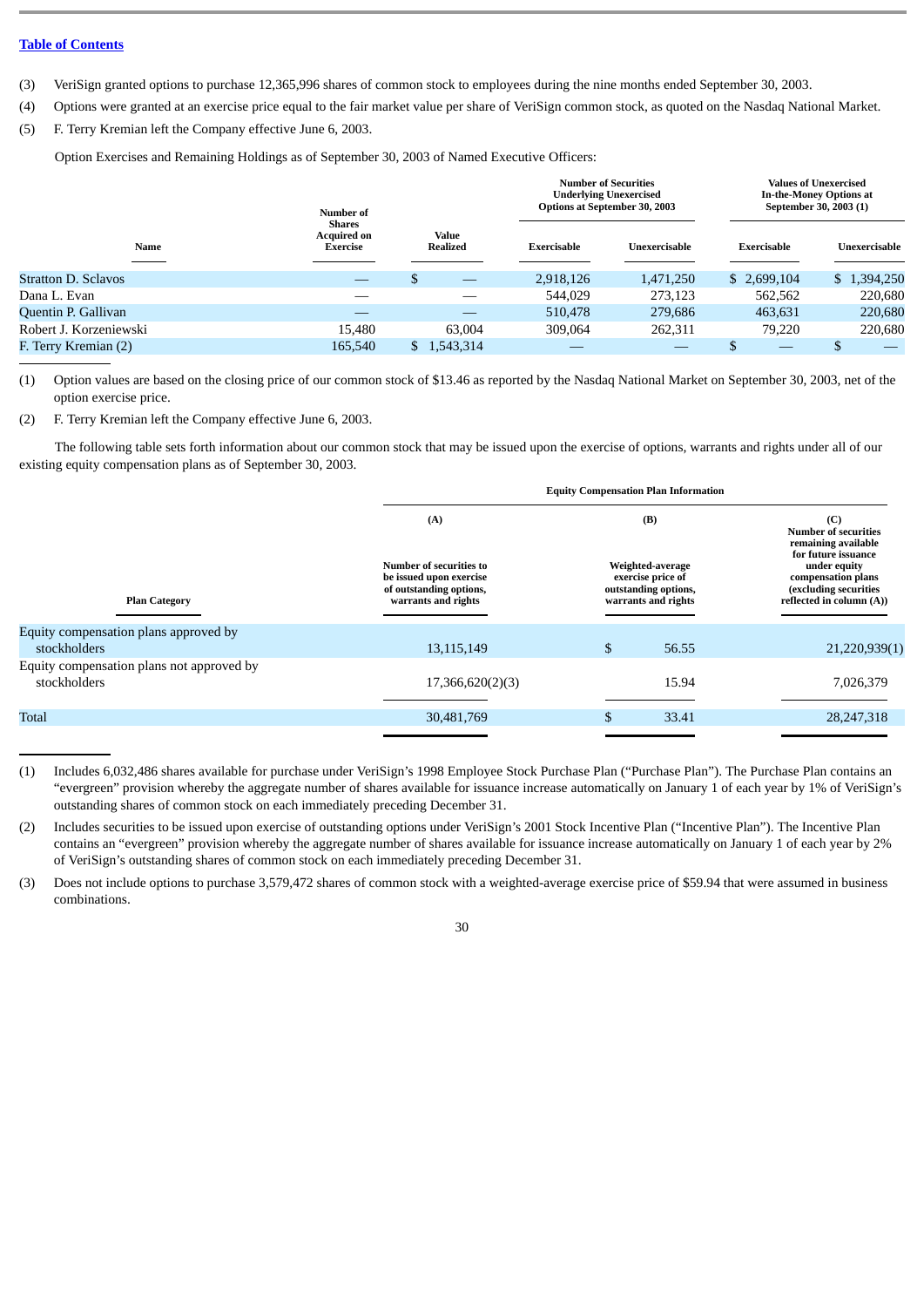#### **Results of Operations**

We have experienced substantial net losses in the past due to the charges we incurred for the amortization of acquired intangible assets related to our acquisitions. We expect to continue to report losses due to anticipated restructuring charges totaling between approximately \$75 million and \$100 million in the next several quarters primarily related to the sale of the Network Solutions business unit. As of September 30, 2003, we had an accumulated deficit of approximately \$21.7 billion, primarily due to \$21.9 billion of goodwill and other intangible asset write-downs and amortization related to our acquisitions.

#### *Revenues*

A comparison of revenues for the three-month and nine-month periods ended September 30, 2003 and 2002 is presented below.

|                                         | 2003                   | 2002          | Change   |
|-----------------------------------------|------------------------|---------------|----------|
|                                         | (Dollars in thousands) |               |          |
| Three-month period:                     |                        |               |          |
| <b>Internet Services Group</b>          | \$<br>107,882          | \$<br>126,596 | (15)%    |
| <b>Telecommunication Services Group</b> | 105,296                | 99,893        | $5\%$    |
| <b>Network Solutions</b>                | 54,945                 | 74,952        | (27)%    |
|                                         |                        |               |          |
| Total revenues                          | \$268,123              | \$ 301,441    | (11)%    |
|                                         |                        |               |          |
| Nine-month period:                      |                        |               |          |
| <b>Internet Services Group</b>          | \$ 315,978             | \$419,249     | (25)%    |
| <b>Telecommunication Services Group</b> | 306,946                | 284,789       | 8%       |
| Network Solutions                       | 180,256                | 242,628       | $(26)\%$ |
|                                         |                        |               |          |
| Total revenues                          | \$ 803,180             | \$946,666     | (15)%    |
|                                         |                        |               |          |

#### *Internet Services Group*

Internet Services Group revenues decreased 15% for the quarter ended September 30, 2003, and 25% for the nine months ended September 30, 2003 as compared to the 2002 periods. The decrease of \$18.7 million and \$103.3 million for the three and nine-month periods, respectively, was primarily due to our decision to significantly reduce the resale of third-party products. We expect Internet Services Group revenues to grow modestly on an absolute dollar basis in the fourth quarter of 2003.

#### *Telecommunication Services Group*

Telecommunication Services Group revenues increased 5% for the quarter ended September 30, 2003, and 8% for the nine months ended September 30, 2003 as compared to the 2002 periods. The increase of \$5.4 million for the three-month period reflects volume growth in our wireless services and clearinghouse products, which was offset by competitive price decreases in our Calling Name Delivery Service ("CNAM") product. The increase of \$22.2 million for the ninemonth period reflects the inclusion of a full nine months of revenues related to H.O. Systems, which was acquired in February 2002, and volume growth in our wireless services and CNAM products, which was offset by competitive price decreases. We lost a large billing services customer to a competitor's billing platform at the end of the third quarter of 2003. We expect Telecommunication Services Group revenues to remain constant in the fourth quarter of 2003.

#### *Network Solutions*

Network Solutions revenues decreased 27% for the quarter ended September 30, 2003, and 26% for the nine months ended September 30, 2003 as compared to the 2002 periods. The decrease of \$20.0 million and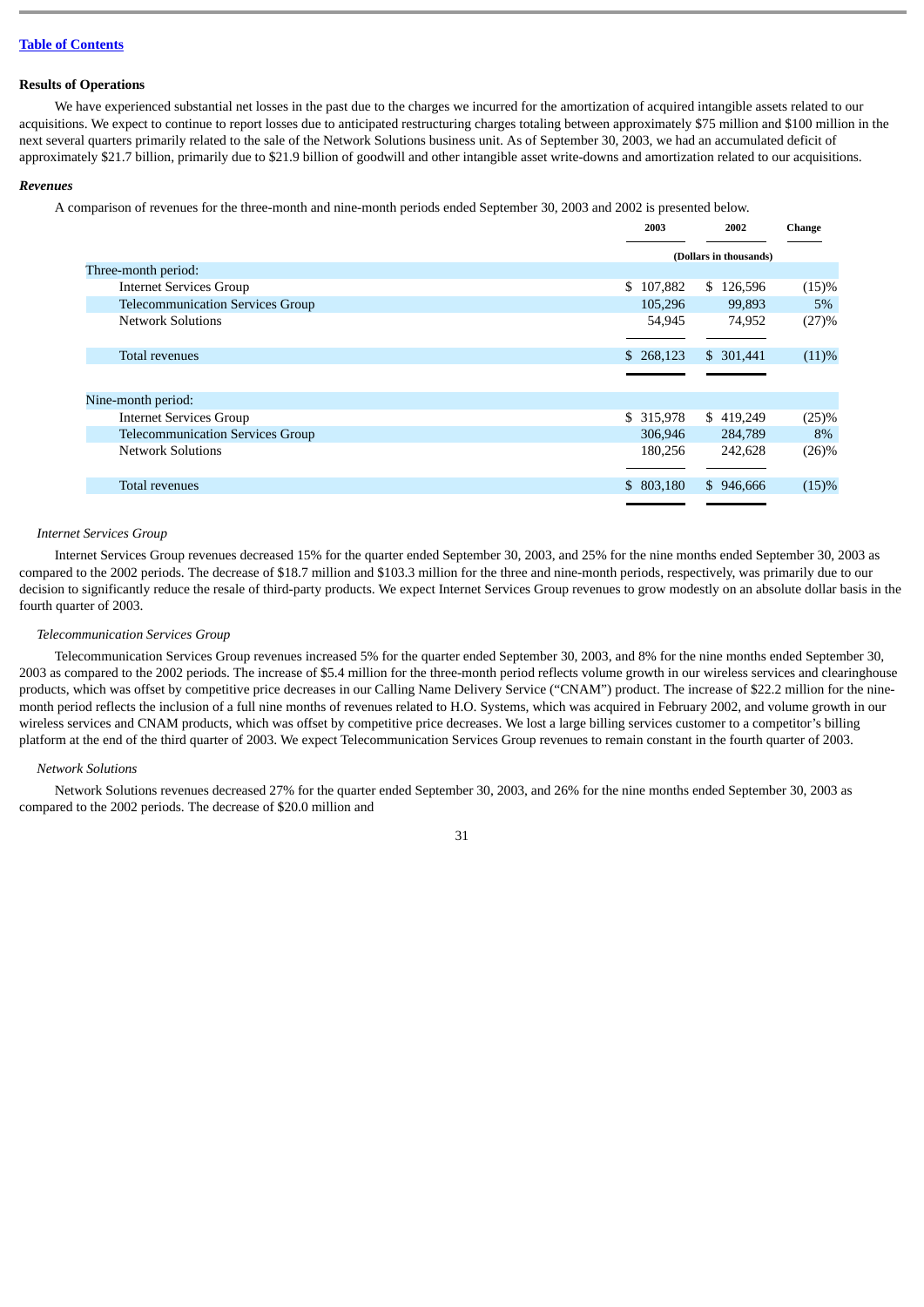\$62.4 million for the three and nine-month periods, respectively, was primarily due to the amount of deferred revenue recognized in 2003 from prior year sales compared to the amount of such deferred revenue recognized in the comparable 2002 periods. The cumulative impact of the decrease in the number of new names and the non-renewal of paid names, contributed to the decline in deferred revenue balances and the amount of deferred revenue recognized in the three and ninemonth periods ended September 30, 2003. At September 30, 2003 and 2002, we had approximately 8.2 million and 9.7 million active domain names under management, respectively. We expect Network Solutions revenues to decrease between approximately \$4.0 and \$6.0 million in the fourth quarter of 2003. We expect to close the sale of the Network Solutions business in the fourth quarter of 2003.

#### *International revenues*

Revenues from international subsidiaries and affiliates accounted for approximately 10% and 8% of revenues during the three-month periods ended September 30, 2003 and 2002, respectively, and approximately 9% and 8% of revenues during the nine-month periods ended September 30, 2003 and 2002, respectively.

#### *Reciprocal revenues*

We did not enter into any reciprocal transactions during the nine months ended September 30, 2003. There were approximately \$0.8 million of revenues related to prior period transactions recognized during the quarter ended September 30, 2003. Revenues recognized under reciprocal arrangements were approximately \$1.4 million during the quarter ended September 30, 2002. Reciprocal transactions during the nine months ended September 30, 2003, all of which related to prior periods, accounted for approximately \$3.0 million of revenues. Revenues recognized under reciprocal arrangements were approximately \$7.2 million during the nine months ended September 30, 2002.

For the three months ended September 30, 2003 and 2002, we recognized revenues totaling \$2.1 million and \$6.3 million, respectively, and for the nine months ended September 30, 2003 and 2002, we recognized revenues totaling \$7.5 million and \$23.9 million, respectively, from customers with whom we have previously participated in a private equity round of financing, including several of the VeriSign Affiliates as well as various technology companies in a variety of related market areas. Typically in these relationships, we sell our products and services to a company and, under a separate agreement, participate with other investors in a private equity round financing of the company. We typically make our investments with others where our investment is less than 50% of the total financing round. Our policy is not to recognize revenue in excess of other investors' financing of the company. These arrangements are independent relationships and are not terminable unless the terms of the agreements are violated.

#### *Costs and Expenses*

#### *Cost of revenues*

Cost of revenues consists primarily of costs related to providing digital certificate enrollment and issuance services, payment services, operational costs for the domain name registration business, customer support and training, consulting and development services, carrier costs for our SS7 and IP-based networks and costs of facilities and computer equipment used in these activities. In addition, with respect to our digital certificate services, cost of revenues also includes fees paid to third parties to verify certificate applicants' identities, insurance premiums for our service warranty plan, errors and omission insurance and the cost of software and hardware resold to customers.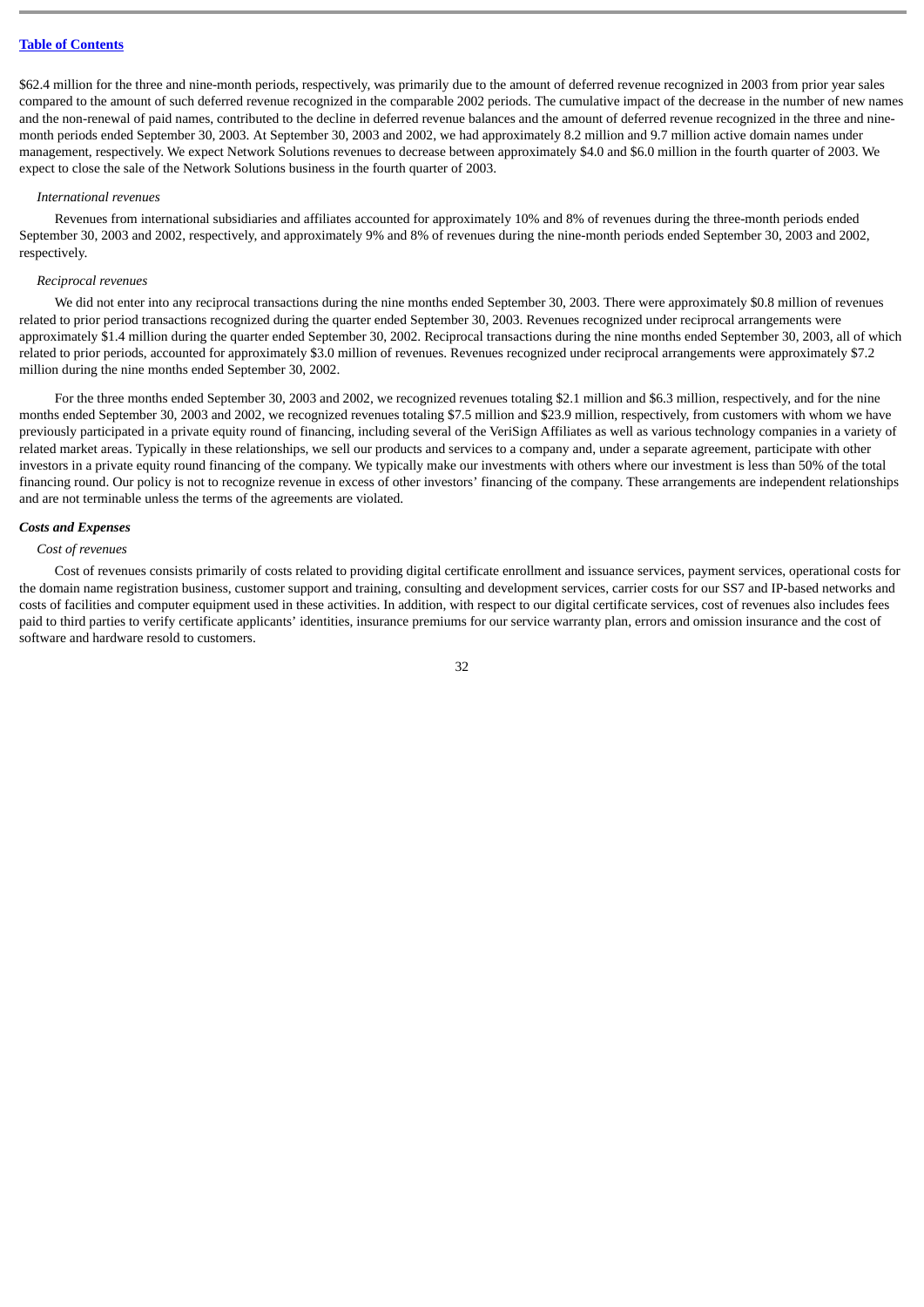A comparison of cost of revenues for the three-month and nine-month periods ended September 30, 2003 and 2002 is presented below.

|                        | 2003      | 2002                   | Change |
|------------------------|-----------|------------------------|--------|
|                        |           | (Dollars in thousands) |        |
| Three-month period:    |           |                        |        |
| Cost of revenues       | \$114,413 | \$147,257              | (22)%  |
| Percentage of revenues | 43%       | 49%                    |        |
| Nine-month period:     |           |                        |        |
| Cost of revenues       | \$345,831 | \$454,773              | (24)%  |
| Percentage of revenues | 43%       | 48%                    |        |

Cost of revenues decreased 22% for the quarter ended September 30, 2003 and 24% for the nine months ended September 30, 2003 as compared to the 2002 periods. The decrease of \$32.8 million and \$108.9 million for the three and nine-month periods, respectively, was primarily due to reduced revenues from the resale of third-party products which resulted in savings of \$24.0 million and \$98.7 million in the periods, respectively, and an overall decrease in revenues. Additionally, for the three and nine-month periods, we realized salary and benefit savings of \$2.3 million and \$10.1 million, respectively, from the reduction in force related to our restructuring begun in April 2002 and consulting fee savings of \$3.8 million and \$10.1 million, respectively, as we reduced our use of outsourcing. For the nine-month period, these cost savings were partially offset by increased depreciation of \$4.9 million from our telecommunication services group for purchases of network and product support equipment and additional expenses of \$9.2 million from our February 2002 purchase of H.O. Systems. We expect cost of revenues to decrease on an absolute dollar basis during the fourth quarter of 2003 due to the announced sale of Network Solutions. We expect to close the sale of the Network Solutions business in the fourth quarter of 2003.

Cost of revenues as a percentage of revenues decreased in the three and nine-month periods of 2003 compared to the three and nine-month periods of 2002 primarily due to reduced revenues from the resale of third-party products which have a higher cost of revenues compared to our other services. Revenues derived from our authentication services, domain name registration services, registry services, payment services, and our telecommunications services each have different cost structures, and our overall cost of revenues may fluctuate.

#### *Sales and marketing*

Sales and marketing expenses consist primarily of costs related to sales and marketing, and policy activities. These expenses include salaries, sales commissions, sales operations and other personnel-related expenses, travel and related expenses, trade shows, costs of lead generation, costs of computer and communications equipment and support services, facilities costs, consulting fees and costs of marketing programs, such as Internet, television, radio, print, and direct mail advertising costs.

A comparison of sales and marketing expenses for the three-month and nine-month periods ended September 30, 2003 and 2002 is presented below.

|                        | 2003      | 2002                   | Change |
|------------------------|-----------|------------------------|--------|
|                        |           | (Dollars in thousands) |        |
| Three-month period:    |           |                        |        |
| Sales and marketing    | \$50,048  | \$ 60,792              | (18)%  |
| Percentage of revenues | 19%       | 20%                    |        |
| Nine-month period:     |           |                        |        |
| Sales and marketing    | \$153,125 | \$197,392              | (22)%  |
| Percentage of revenues | 19%       | 21%                    |        |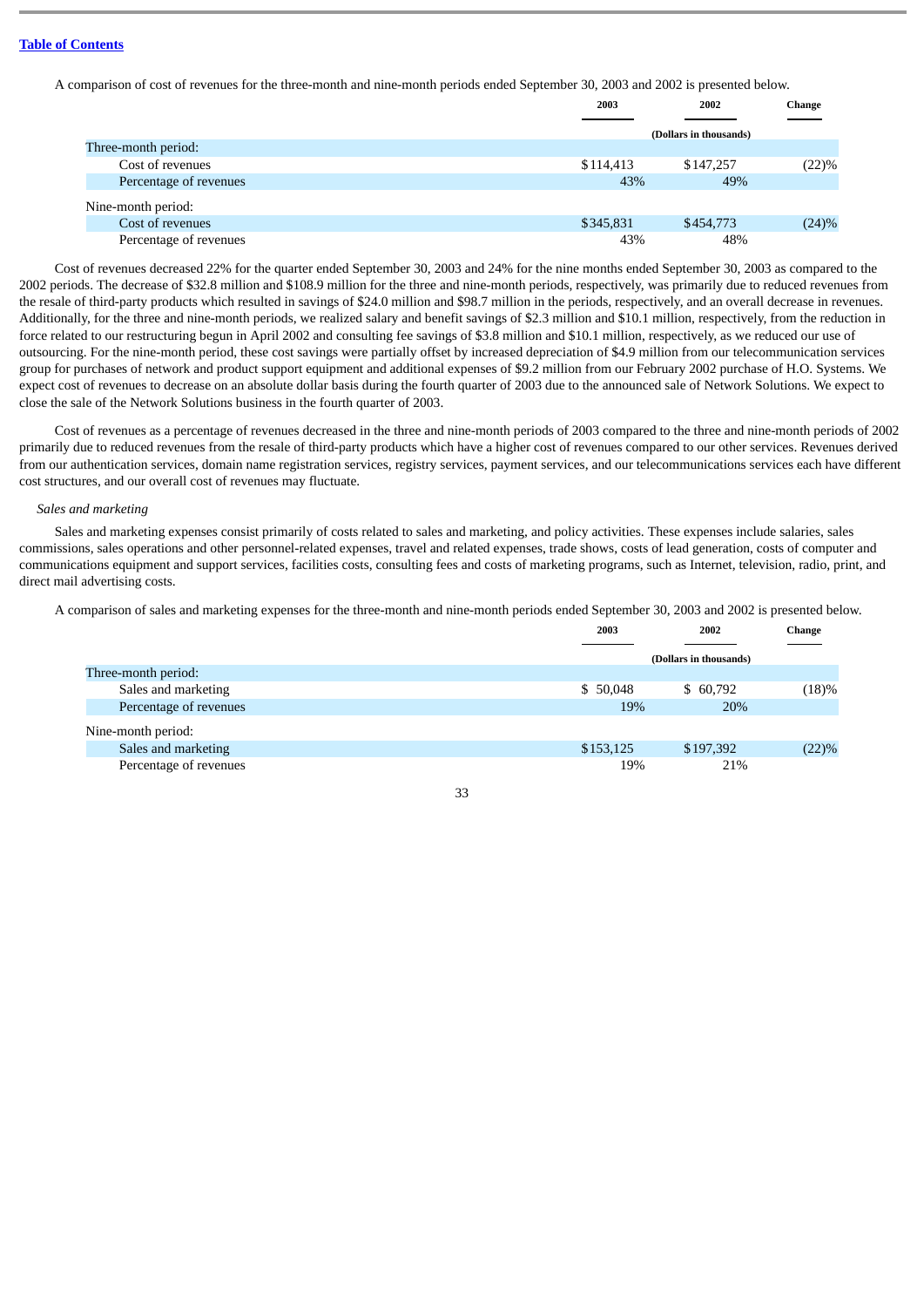Sales and marketing expenses decreased 18% for the quarter ended September 30, 2003 and 22% for the nine months ended September 30, 2003 as compared to the 2002 periods. The decrease of \$10.7 million and \$44.3 million for the three and nine-month periods, respectively, was primarily due to advertising cost savings of \$6.1 million and \$19.9 million, respectively, and salary and benefit savings of \$5.9 million and \$16.1 million, respectively, from the reduction in force related to our restructuring begun in April 2002. For the nine-month period, consulting fee savings of \$6.6 million related to advertising placement, market research, and other sales and marketing services also contributed to the decrease. We expect sales and marketing costs to decrease on an absolute dollar basis during the fourth quarter of 2003 due to the announced sale of Network Solutions. We expect to close the sale of the Network Solutions business in the fourth quarter of 2003.

The decline in sales and marketing expenses as a percentage of revenues is primarily due to our cost reduction efforts begun in April 2002.

#### *Research and development*

Research and development expenses consist primarily of costs related to research and development personnel, including salaries and other personnelrelated expenses, consulting fees and the costs of facilities, computer and communications equipment and support services used in service and technology development.

A comparison of research and development expenses for the three-month and nine-month periods ended September 30, 2003 and 2002 is presented below.

|                          | 2003     | 2002                   | Change |
|--------------------------|----------|------------------------|--------|
|                          |          | (Dollars in thousands) |        |
| Three-month period:      |          |                        |        |
| Research and development | \$13,820 | \$9,613                | 44%    |
| Percentage of revenues   | 5%       | 3%                     |        |
| Nine-month period:       |          |                        |        |
| Research and development | \$40,850 | \$37,405               | 9%     |
| Percentage of revenues   | 5%       | 4%                     |        |

Research and development expenses increased 44% for the quarter ended September 30, 2003 and 9% for the nine months ended September 30, 2003 as compared to the 2002 periods. The increase of \$4.2 million and \$3.4 million for the three and nine-month periods, respectively, was primarily the result of increased salary and benefit expenses of \$3.1 million and \$8.0 million, respectively. For the nine-month period, equipment and software expenses increased \$0.8 million and depreciation expense increased \$0.6 million which were partially offset by consulting fee savings of \$6.6 million.

We believe that timely development of new and enhanced enterprise services, payment services, Web presence services and other technologies are necessary to maintain our position in the marketplace. Accordingly, we intend to continue to invest in research and development. We expect research and development expenses to remain constant during the fourth quarter of 2003. To date, we have expensed all research and development expenditures as incurred.

#### *General and administrative*

General and administrative expenses consist primarily of salaries and other personnel-related expenses for our executive, administrative, legal, finance, information technology and human resources personnel, facilities, and computer and communications equipment, management information systems, support services, professional services fees, certain tax and license fees and bad debt expense.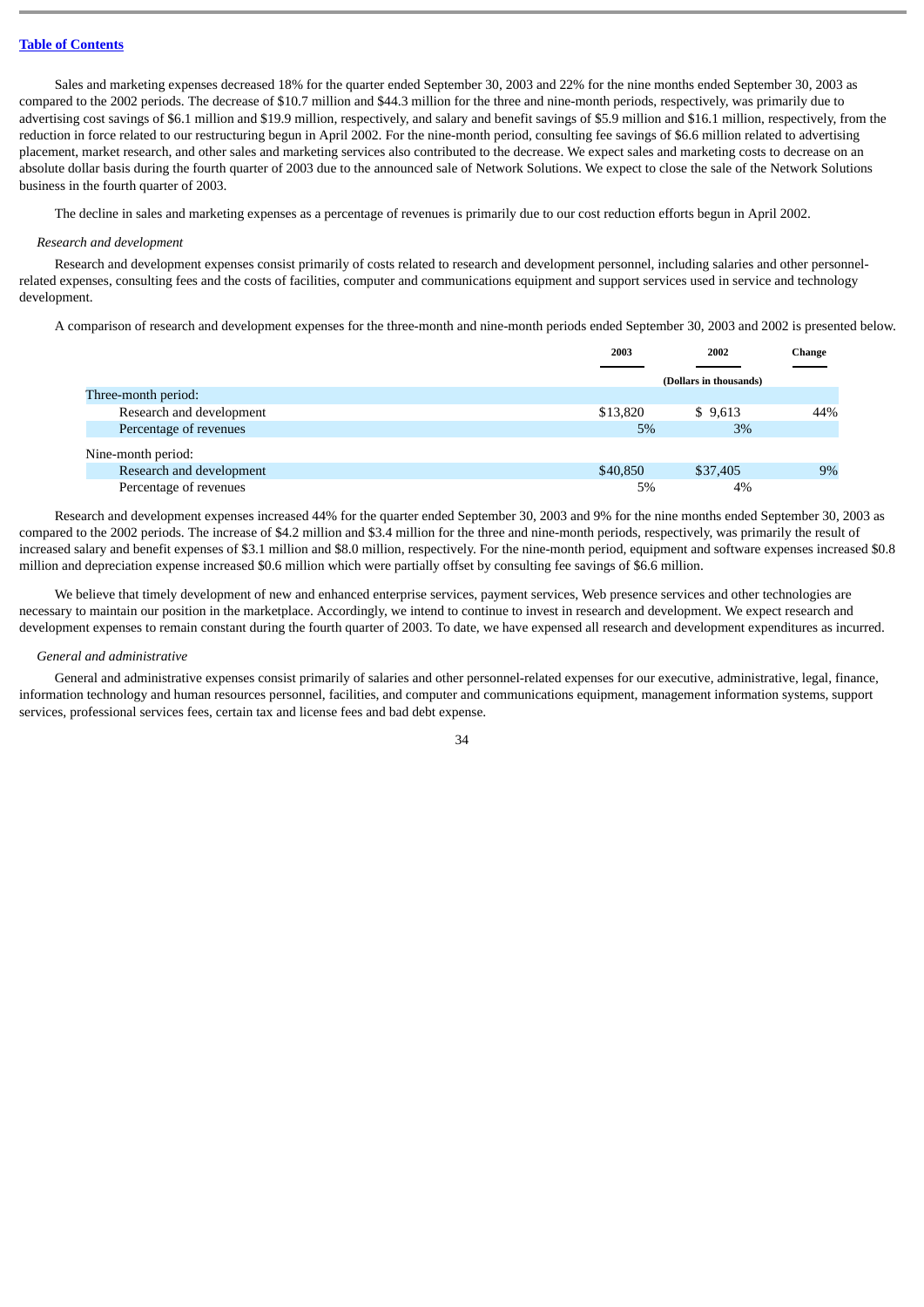A comparison of general and administrative expenses for the three-month and nine-month periods ended September 30, 2003 and 2002 is presented below.

|                            | 2003      | 2002                   | Change |
|----------------------------|-----------|------------------------|--------|
|                            |           |                        |        |
|                            |           | (Dollars in thousands) |        |
| Three-month period:        |           |                        |        |
| General and administrative | \$41,036  | \$46,018               | (11)%  |
| Percentage of revenues     | 15%       | 15%                    |        |
| Nine-month period:         |           |                        |        |
| General and administrative | \$130,156 | \$119,589              | 9%     |
| Percentage of revenues     | 16%       | 13%                    |        |

General and administrative expenses decreased 11% for the quarter ended September 30, 2003 and increased 9% for the nine months ended September 30, 2003 as compared to the 2002 periods. The decrease of \$5.0 million for the three-month period resulted primarily from a reduction in bad debt expense of \$9.4 million. The savings were partially offset by increased professional service fees of \$2.1 million primarily for consulting services related to strategic planning, Sarbanes-Oxley compliance and other initiatives, additional legal costs of \$2.5 million, mainly related to an increased number of lawsuits to which we are a party, and depreciation primarily related to our global Enterprise Resource Planning ("ERP") system implementation of \$2.1 million. The increase of \$10.6 million for the nine-month period primarily resulted from increased professional service fees of \$9.5 million primarily for consulting services related to strategic planning, Sarbanes-Oxley compliance and other initiatives, increased benefits costs of \$11.4 million, additional legal costs of \$6.1 million, mainly related to an increased number of lawsuits to which we are a party, depreciation primarily related to our global ERP system implementation of \$5.1 million, higher state and local taxes of \$3.1 million, and increased occupancy costs of \$2.6 million. For the nine-month period, these increases were partially offset by a reduction in bad debt expense of \$21.9 million, reduction of employee costs in conjunction with a reduction in headcount and increased allocations to other expense categories of \$6.5 million. We expect general and administrative costs to remain unchanged on an absolute dollar basis during the fourth quarter of 2003.

The increase in general and administrative expenses as a percentage of revenues for the three-month and nine-month periods ended September 30, 2003 is primarily due to the fact that absolute dollar expenses increased while revenues decreased.

#### *Restructuring and other charges*

No restructuring costs were recorded during the quarter ended September 30, 2003. During the quarter ended September 30, 2002, we recorded \$4.0 million of restructuring charges including workforce reduction charges of \$0.9 million, excess facilities of \$2.7 million, and exit costs of \$0.4 million. During the nine months ended September 30, 2003, we recorded restructuring charges of \$11.3 million including workforce reduction charges of \$1.5 million, excess facilities of \$8.7 million and exit costs of \$1.0 million. During the nine months ended September 30, 2002, we recorded restructuring charges of \$62.8 million including workforce reduction charges of \$4.7 million, excess facilities of \$29.1 million, write-down of property and equipment of \$20.2 million and exit costs of \$8.9 million.

No other charges were recorded during the quarter ended September 30, 2003. During the three and nine months ended September 30, 2002, we recorded other charges of \$1.6 million and \$10.5 million, respectively, relating primarily to the write-down of impaired prepaid marketing assets associated with discontinued advertising. During the nine months ended September 30, 2003, we recorded other charges of \$20.2 million which consisted of \$10.9 million related to cash paid for the termination of a lease and \$9.3 million which consisted primarily of the write-off of computer software. Other charges resulted as part of our efforts to rationalize, integrate and align resources.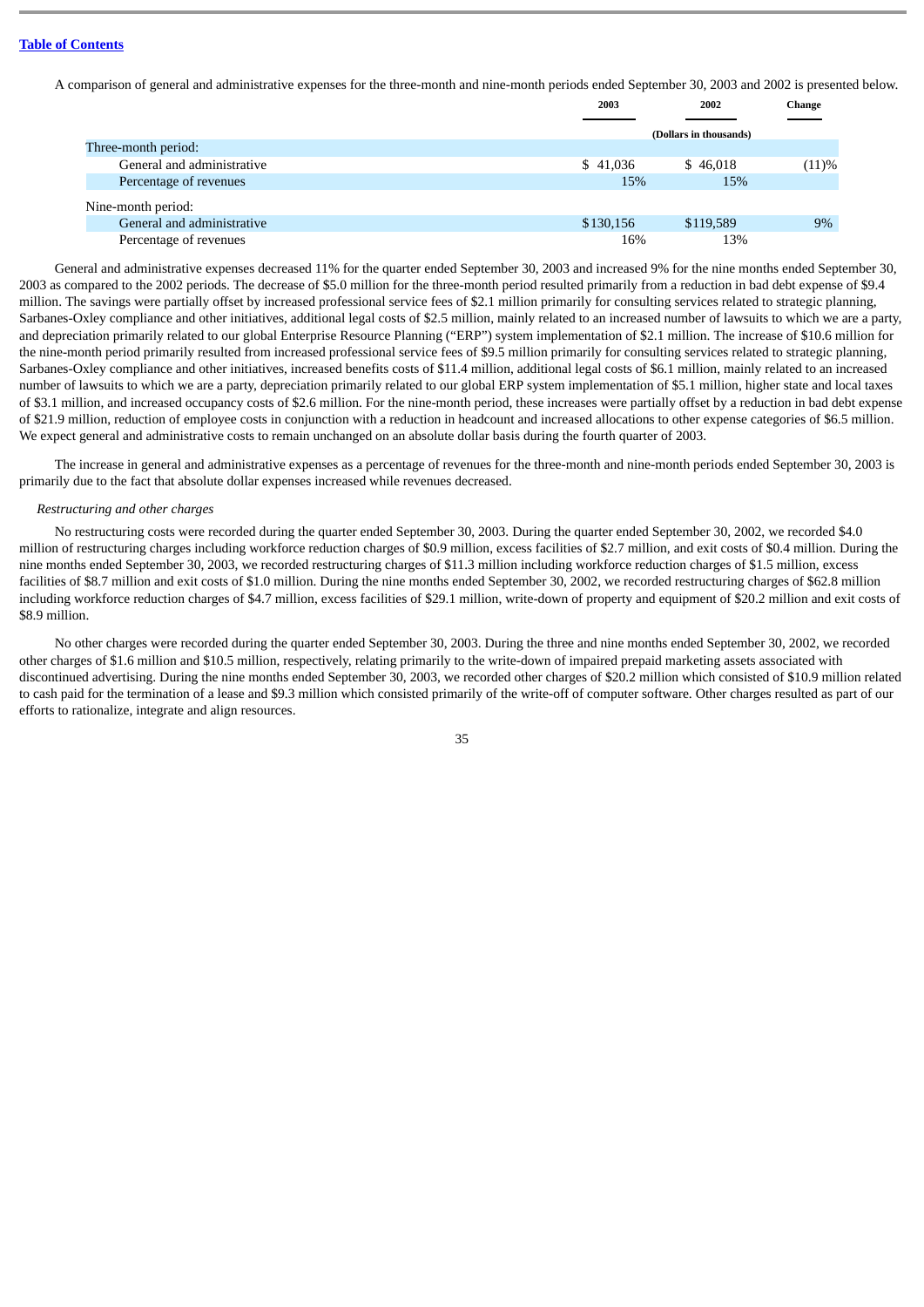At September 30, 2003, the accrued liability associated with the restructuring was \$27.3 million. Amounts related to the lease terminations due to the abandonment of excess facilities totaling approximately \$26.9 million will be paid over the respective lease terms, the longest of which extends through June 2010. Other amounts will be paid by December 31, 2004. We expect to record restructuring charges totaling between approximately \$75 million and \$100 million in the next several quarters primarily related to the sale of the Network Solutions business unit.

#### *Amortization of intangible assets*

Purchased goodwill and certain indefinite-lived intangibles are not amortized but are subject to testing for impairment on at least an annual basis. We completed our annual impairment testing in June 2003.

Amortization and write-down of other intangible assets and goodwill was \$77.7 million and \$56.2 million for the quarter ended September 30, 2003 and 2002, respectively. For the nine months ended September 30, 2003, amortization and write-down of other intangible assets and goodwill was \$309.8 million compared to \$4.8 billion in the nine months ended September 30, 2002. The impairment charge to goodwill and other intangible assets from the annual impairment test resulted in a write-off of net book value totaling \$123.2 million and \$4.6 billion during the nine months ended September 30, 2003 and 2002, respectively.

We expect to close the sale of our Network Solutions business in the fourth quarter of 2003. The event triggered an evaluation of the carrying value of the goodwill assigned to Network Solutions. After considering the sales price of the assets and liabilities to be sold and the expenses associated with the divestiture, we determined that the carrying value exceeded the implied fair value of Network Solutions' goodwill. We recorded a write-down of goodwill of \$30.2 million in the three months ended September 30, 2003.

#### *Other Income (Expense), net*

Other income (expense), net consists primarily of interest earned on our cash, cash equivalents and short-term and long-term investments, gains and losses on the sale or write-down of equity investments, and the net effect of foreign currency transaction gains and losses.

A comparison of other income (expense), net for the three-month and nine-month periods ended September 30, 2003 and 2002 is presented below.

|                             | 2003       | 2002                   | Change |
|-----------------------------|------------|------------------------|--------|
|                             |            | (Dollars in thousands) |        |
| Three-month period:         |            |                        |        |
| Other income (expense), net | 1,068<br>S | \$ (51,430)            | 102%   |
| Percentage of revenues      |            | (17)%                  |        |
| Nine-month period:          |            |                        |        |
| Other income (expense), net | \$(10,510) | \$(154,600)            | 93%    |
| Percentage of revenues      | (1)%       | (16)%                  |        |

Other income, net for the quarter ended September 30, 2003 primarily consisted of \$1.1 million of interest income and other items, and for the quarter ended September 30, 2002, other expense, net primarily consisted of investment write-downs of \$53.2 million, partially offset by \$1.8 million of interest income and other items. Other expense, net for the nine months ended September 30, 2003 primarily consisted of investment write-downs of \$16.5 million, partially offset by \$6.0 million of interest income and other items, and for the nine months ended September 30, 2002, other expense, net primarily consisted of investment write-downs of \$166.8 million, partially offset by \$12.2 million of interest income and other items.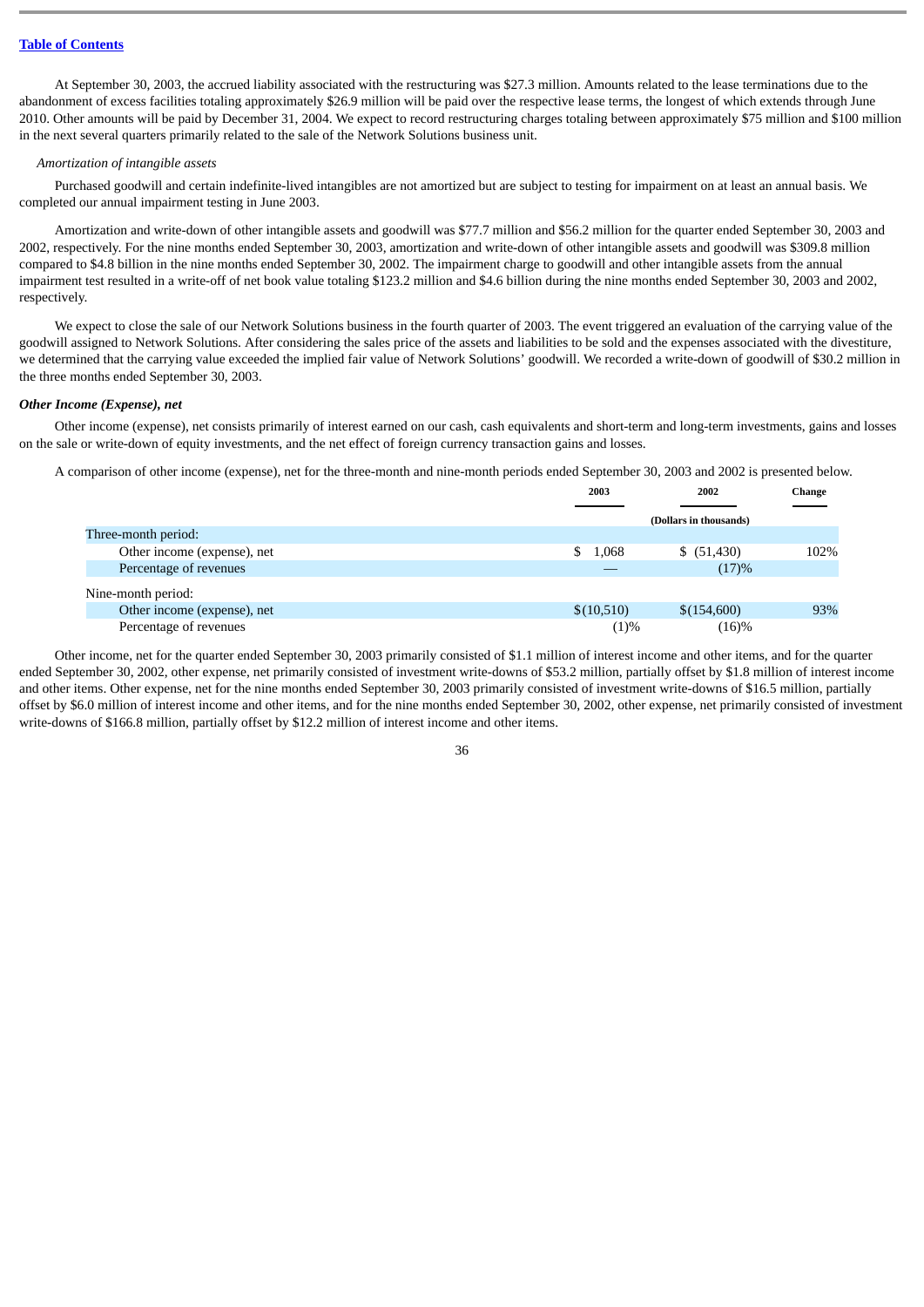#### *Income Tax Expense*

For the quarter and nine months ended September 30, 2003, we recorded tax expense of \$3.5 million and \$9.1 million, respectively. For the three-month period ended September 30, 2003, tax expense was comprised of an expense of \$2.8 million for foreign income and withholding taxes and an expense of \$0.7 million for U.S. state taxes. For the nine-month period ended September 30, 2003, tax expense was comprised of \$6.9 million of foreign income and withholding taxes and \$2.2 million of U.S. federal and state taxes. For the quarter and nine months ended September 30, 2002, we recorded tax expense of \$4.2 million related to foreign income and withholding taxes. For the fourth quarter of 2003, we anticipate foreign income and withholding tax expense of approximately \$1.0 to \$1.5 million. We anticipate a similar amount for federal and state tax expense.

## **Liquidity and Capital Resources**

|                                                   | September 30,<br>2003 | December 31,<br>2002   | Change |
|---------------------------------------------------|-----------------------|------------------------|--------|
|                                                   |                       | (Dollars in thousands) |        |
| Cash, cash equivalents and short-term investments | 598.838               | 385,468                | 55%    |
| Working capital                                   | 125.814               | (79.477)               | 258%   |
| Stockholders' equity                              | 1,380,322             | \$1,579,425            | (13)%  |

At September 30, 2003, our principal source of liquidity was \$598.8 million of cash, cash equivalents and short-term investments, consisting principally of commercial paper, medium term corporate notes, corporate bonds and notes, market auction securities, U.S. government and agency securities and money market funds.

Working capital increased \$205.3 million during the nine months ended September 30, 2003 due primarily to an increase in cash, cash equivalents and short-term investments.

Net cash provided by operating activities was \$274.7 million in the nine months ended September 30, 2003 compared to \$156.9 million in the nine months ended September 30, 2002. The increase in the nine months ended September 30, 2003 compared to the nine months ended September 30, 2002 was primarily due to increases in our deferred revenue balance as we receive payment in advance for many of our products and services, increases in accounts payable and accrued liabilities and decreases in prepaid expenses and other current assets. The increase was partially offset by decreases in accounts receivable.

Total cash outlays related to the restructuring program were \$7.8 million during the nine months ended September 30, 2003 and were primarily related to lease terminations.

Future cash payments and anticipated sub-lease income, related to lease terminations due to the abandonment of excess facilities are expected to be as follows:

|                 | Lease<br><b>Payments</b> | Sub-<br>Lease<br>Income<br>(In thousands) | Net      |
|-----------------|--------------------------|-------------------------------------------|----------|
| 2003 (3 months) | \$2,468                  | (572)<br>\$                               | \$1,896  |
| 2004            | 9,835                    | (2,289)                                   | 7,546    |
| 2005            | 7,976                    | (1,961)                                   | 6,015    |
| 2006            | 5,246                    | (1, 181)                                  | 4,065    |
| 2007            | 3,857                    | (552)                                     | 3,305    |
| Thereafter      | 4,218                    | (126)                                     | 4,092    |
|                 | \$33,600                 | \$(6,681)                                 | \$26,919 |

Net cash used in investing activities was \$191.1 million in the nine months ended September 30, 2003, primarily as a result of \$298.7 million used for purchases of investments, and \$67.5 million used for purchases of property and equipment, partially offset by proceeds of \$181.9 million from sales and maturities of investments.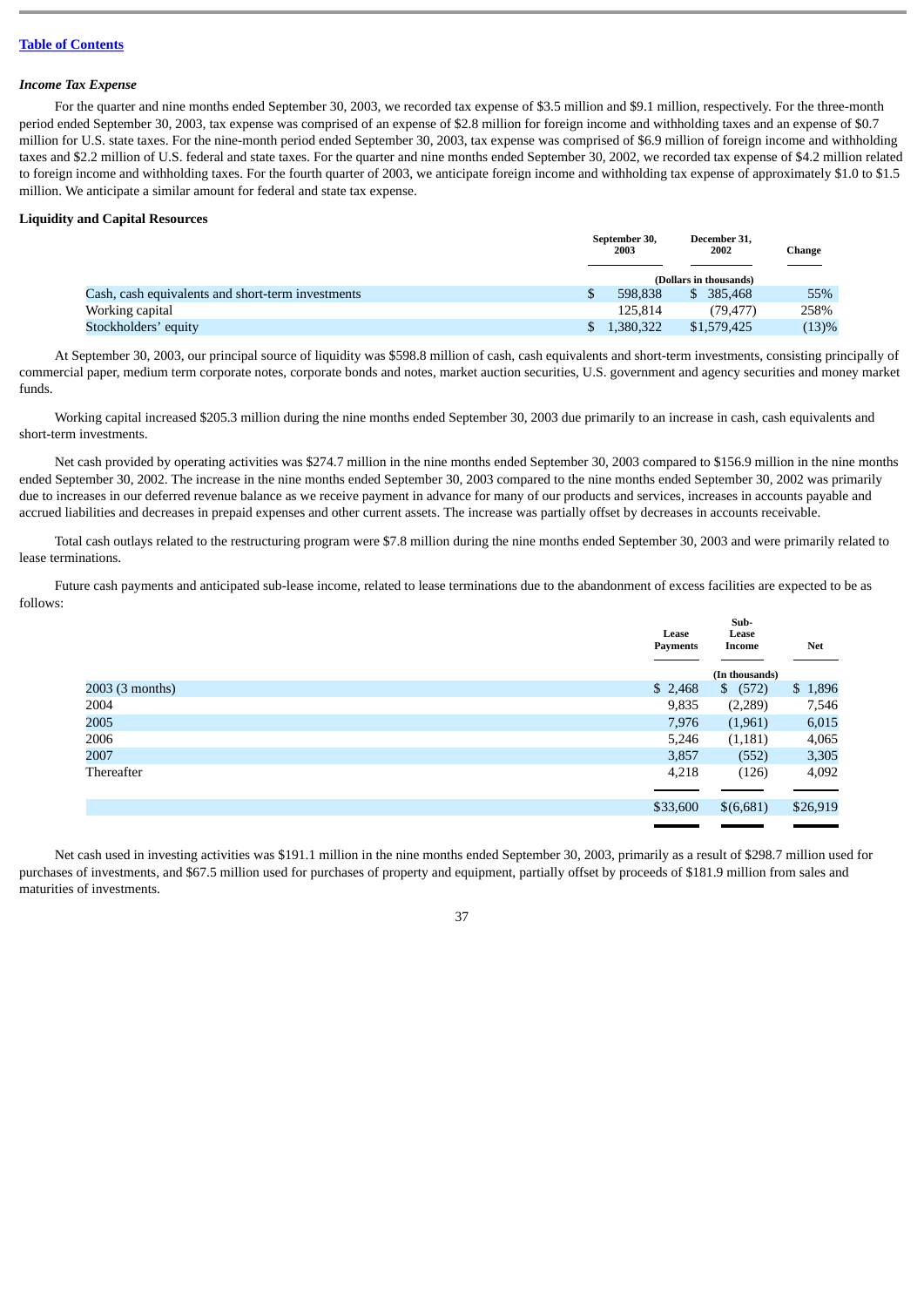Net cash used in investing activities was \$268.9 million in the nine months ended September 30, 2002, primarily as a result of \$348.6 million used for acquisitions which includes \$346.3 million for the acquisition of H.O. Systems, \$53.6 million used for acquisition related costs, \$89.2 million for purchases of investments and \$151.9 million for purchases of property and equipment. In the nine months ended September 30, 2002, these purchases were partially offset by proceeds of \$368.4 million from maturities and sales of investments.

Net cash provided by financing activities was \$16.8 million in the nine months ended September 30, 2003 and \$19.3 million in the nine months ended September 30, 2002. The primary source of cash provided by financing activities in both periods was from the issuance of common stock resulting from stock option exercises. In the nine months ended September 30, 2003, the primary use of cash was for repayment of debt.

Our current planned capital expenditures for 2003 are approximately \$100.0 million, primarily for computer and communications equipment, computer software and leasehold improvements. Our most significant expenditures are focused on market development initiatives as well as productivity and cost improvement.

We have pledged our restricted cash as collateral for standby letters of credit that guarantee certain of our contractual obligations, primarily relating to our real estate lease agreements, the longest of which is expected to mature in 2013. As of September 30, 2003, the amount of restricted cash we have pledged pursuant to such agreements was approximately \$18.4 million.

On October 16, 2003, we announced that we signed a definitive agreement to sell the Network Solutions business unit to Pivotal Private Equity. Under the terms of the agreement, we will receive approximately \$100 million of consideration, consisting of \$60 million in cash and a \$40 million senior subordinated note upon closing. The note will bear interest at 7% per annum for the first three years and 9% per annum thereafter and will mature five years from the date of closing. The principal and interest will become due upon maturity. We will also retain a 15% equity stake in the Network Solutions business. The transaction is subject to certain closing conditions. We expect to close the sale of the Network Solutions business in the fourth quarter of 2003.

We believe our existing cash, cash equivalents and short-term investments and operating cash flows, will be sufficient to meet our working capital and capital expenditure requirements for at least the next 12 months. An increase in the number of significant acquisitions or investments to be funded with cash may require us to raise additional funds through public or private financing, strategic relationships or other arrangements. This additional funding, if needed, might not be available on terms attractive to us, or at all. Failure to raise capital when needed could materially harm our business. If we raise additional funds through the issuance of equity securities, the percentage of our stock owned by our then-current stockholders will be reduced. Furthermore, these equity securities might have rights, preferences or privileges senior to those of our common stock.

#### **Factors That May Affect Future Results of Operations**

*In addition to other information in this Form 10-Q, the following risk factors should be carefully considered in evaluating us and our business because these factors currently have a significant impact or may have a significant impact on our business, operating results or financial condition. Actual results could differ materially from those projected in the forward-looking statements contained in this Form 10-Q as a result of the risk factors discussed below and elsewhere in this Form 10-Q.*

#### **Our operating results may fluctuate and our future revenues and profitability are uncertain.**

Our operating results have varied and may fluctuate significantly in the future as a result of a variety of factors, many of which are outside our control. These factors include the following:

• the long sales and implementation cycles for, and potentially large order sizes of, some of our Internet security, network and telecommunications services and the timing and execution of individual customer contracts;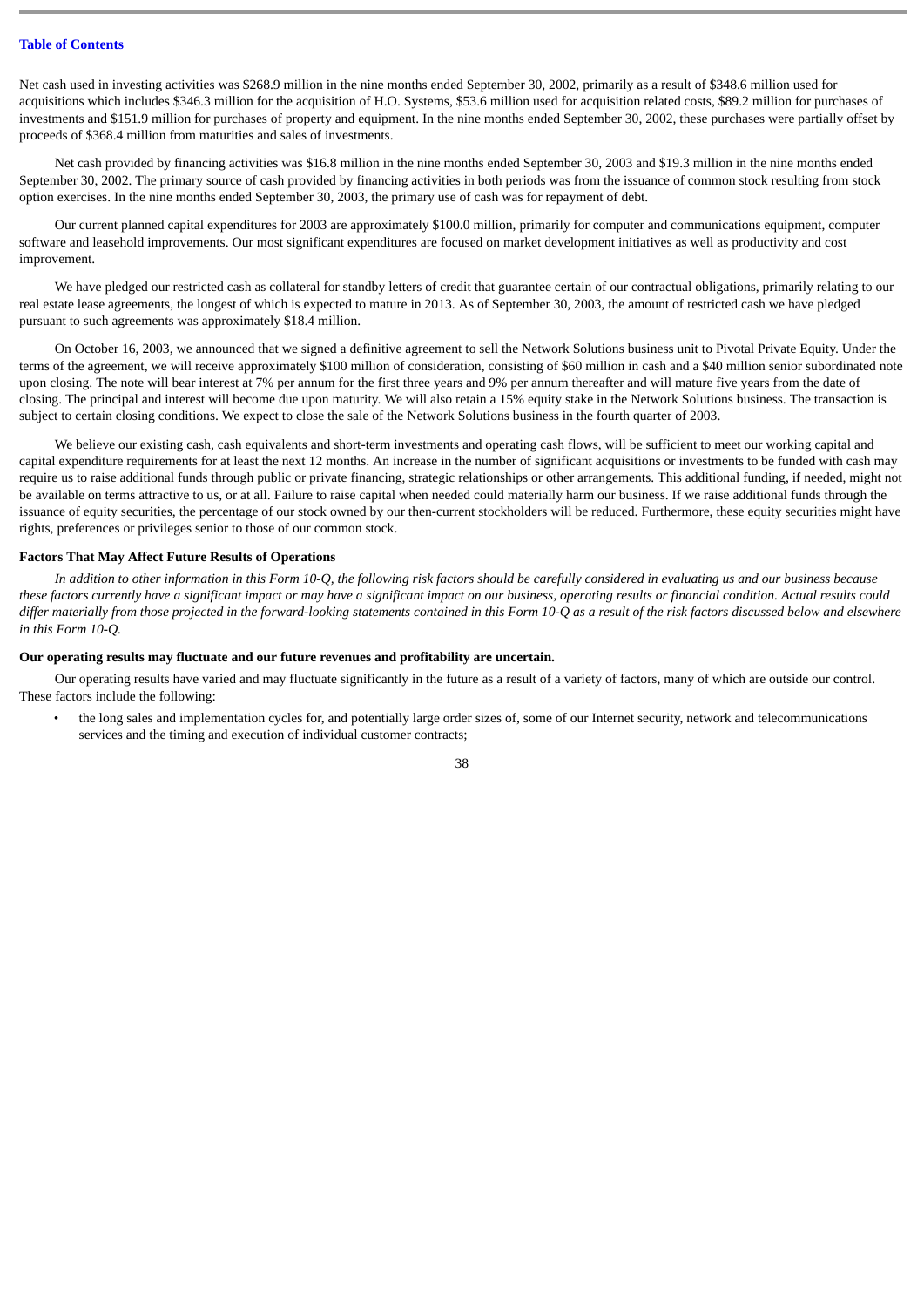- volume of domain name registrations and customer renewals through our Network Solutions business and our Registry Services business;
- competition in the domain name registration services business from competing registrars and registries;
- the mix of all our services sold during a period:
- our success in marketing and market acceptance of our managed security and network services, domain name registration and value added services, Web trust services, payment services and telecommunications services by our existing customers and by new customers;
- continued development of our direct and indirect distribution channels, both in the U.S. and abroad;
- a decrease in the level of spending for information technology-related products and services by enterprise customers;
- our success in assimilating the operations and personnel of any acquired businesses;
- the seasonal fluctuations in consumer use of telecommunications services;
- the impact of price changes in our managed security and network services, domain name registration and value added services, Web trust services, payment services and telecommunications services or our competitors' products and services;
- general economic and market conditions as well as economic and market conditions specific to IP network, telecommunications and Internet industries, and
- the pending sale of our Network Solutions business which we expect to close in the fourth quarter of 2003.

Our operating expenses may increase. If an increase in our expenses is not accompanied by a corresponding increase in our revenues, our operating results will suffer, particularly as revenues from many of our services are recognized ratably over the term of the service, rather than immediately when the customer pays for them, unlike our sales and marketing expenditures, which are expensed in full when incurred.

Due to all of the above factors, our revenues and operating results are difficult to forecast. Therefore, we believe that period-to-period comparisons of our operating results will not necessarily be meaningful, and you should not rely upon them as an indication of future performance. Also, operating results may fall below our expectations and the expectations of securities analysts or investors in one or more future periods. If this were to occur, the market price of our common stock would likely decline.

## **Our operating results may be adversely affected by the uncertain geopolitical environment and unfavorable economic and market conditions.**

Adverse economic conditions worldwide have contributed to downturns in the telecommunications and technology industries and may continue to impact our business, resulting in:

- reduced demand for our services as a result of a decrease in information technology and telecommunications spending by our customers;
- increased price competition for our products; and
- higher overhead costs as a percentage of revenues.

Recent political turmoil in many parts of the world, including terrorist and military actions, may continue to put pressure on global economic conditions. If the economic and market conditions in the United States and globally do not improve, or if they deteriorate further, we may continue to experience material adverse impacts on our business, operating results, and financial condition as a consequence of the above factors or otherwise. We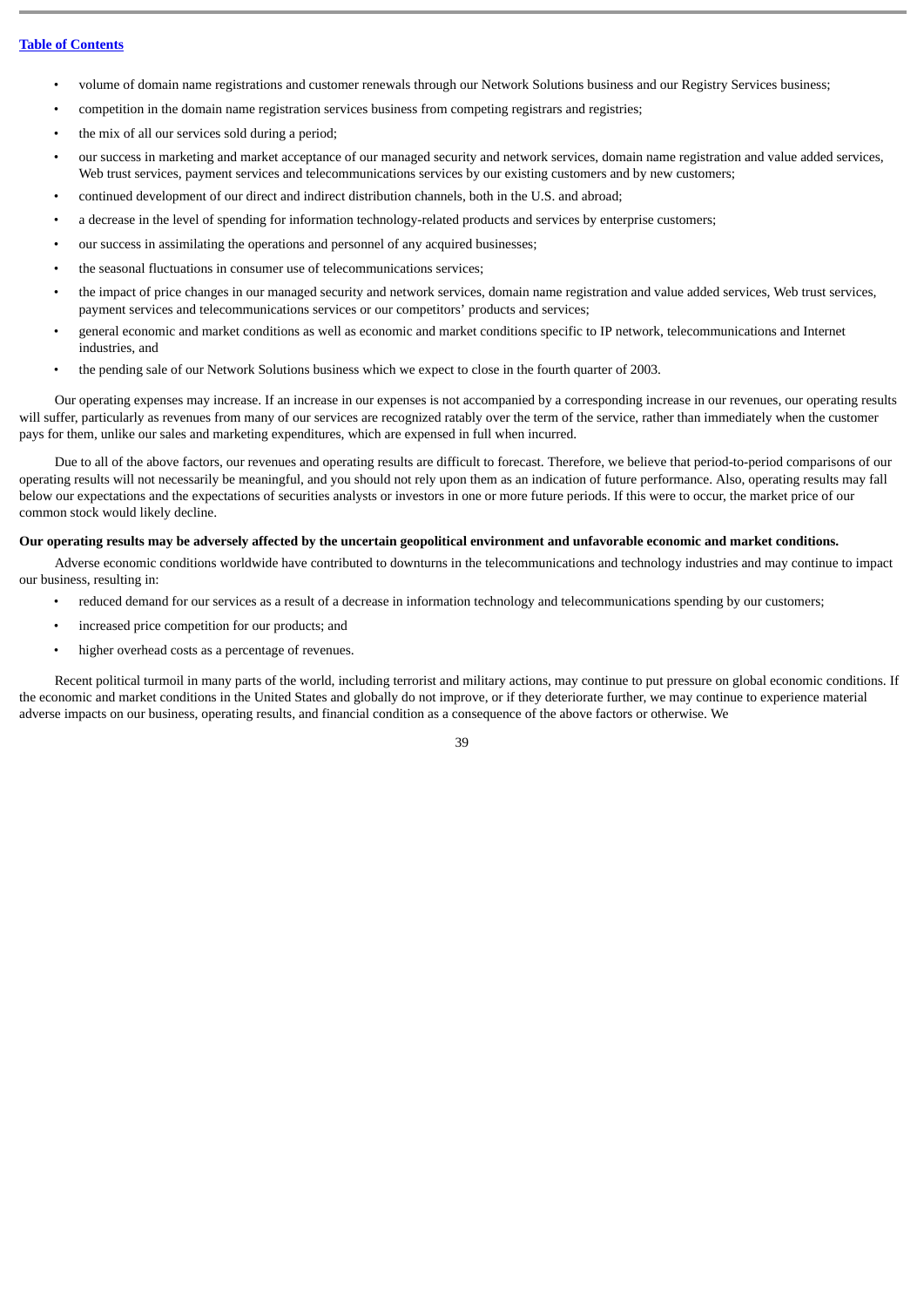do not expect the trend of lower information technology and telecommunications spending among our customers to reverse itself in the near term.

#### **Our limited operating history under our current business structure may result in significant fluctuations of our financial results.**

We were incorporated in April 1995, and began introducing our services in June 1995. We completed several acquisitions in 2000 and 2001, including our acquisitions of Network Solutions and Illuminet Holdings, and in February 2002 we completed our acquisition of H.O. Systems. Network Solutions, Illuminet Holdings and H.O. Systems operated in different businesses from our then-current business. Therefore, we have only a limited operating history on which to base an evaluation of our consolidated business and prospects. Our success will depend on many factors, including, but not limited to, the following:

- the successful integration of the acquired companies;
- the use of IP networks for electronic commerce and communications;
- the timing and execution of individual customer contracts, particularly large contracts;
- the extent to which digital certificates and domain names are used for electronic commerce or communications;
- growth in the number of Web sites;
- growth in demand for our services;
- the continued evolution of electronic commerce as a viable means of conducting business;
- the competition for any of our services;
- the perceived security of electronic commerce and communications over IP networks;
- the perceived security of our services, technology, infrastructure and practices;
- the significant lead times before a product or service begins generating revenues;
- the varying rates at which telecommunications companies, telephony resellers and Internet service providers use our services;
- the loss of customers through industry consolidation, or customer decisions to deploy in-house or competitor technology and services; and
- our continued ability to maintain our current, and enter into additional, strategic relationships.

To address these risks we must, among other things:

- successfully market our services to new and existing customers;
- attract, integrate, train, retain and motivate qualified personnel;
- respond to competitive developments;
- successfully introduce new services; and
- successfully introduce enhancements to our services to address new technologies and standards and changing market conditions.

## **The business environment is highly competitive and, if we do not compete effectively, we may suffer price reductions, reduced gross margins and loss of market share.**

*Security services*. We anticipate that the market for services that enable trusted and secure electronic commerce and communications over IP networks will remain intensely competitive. We compete with larger and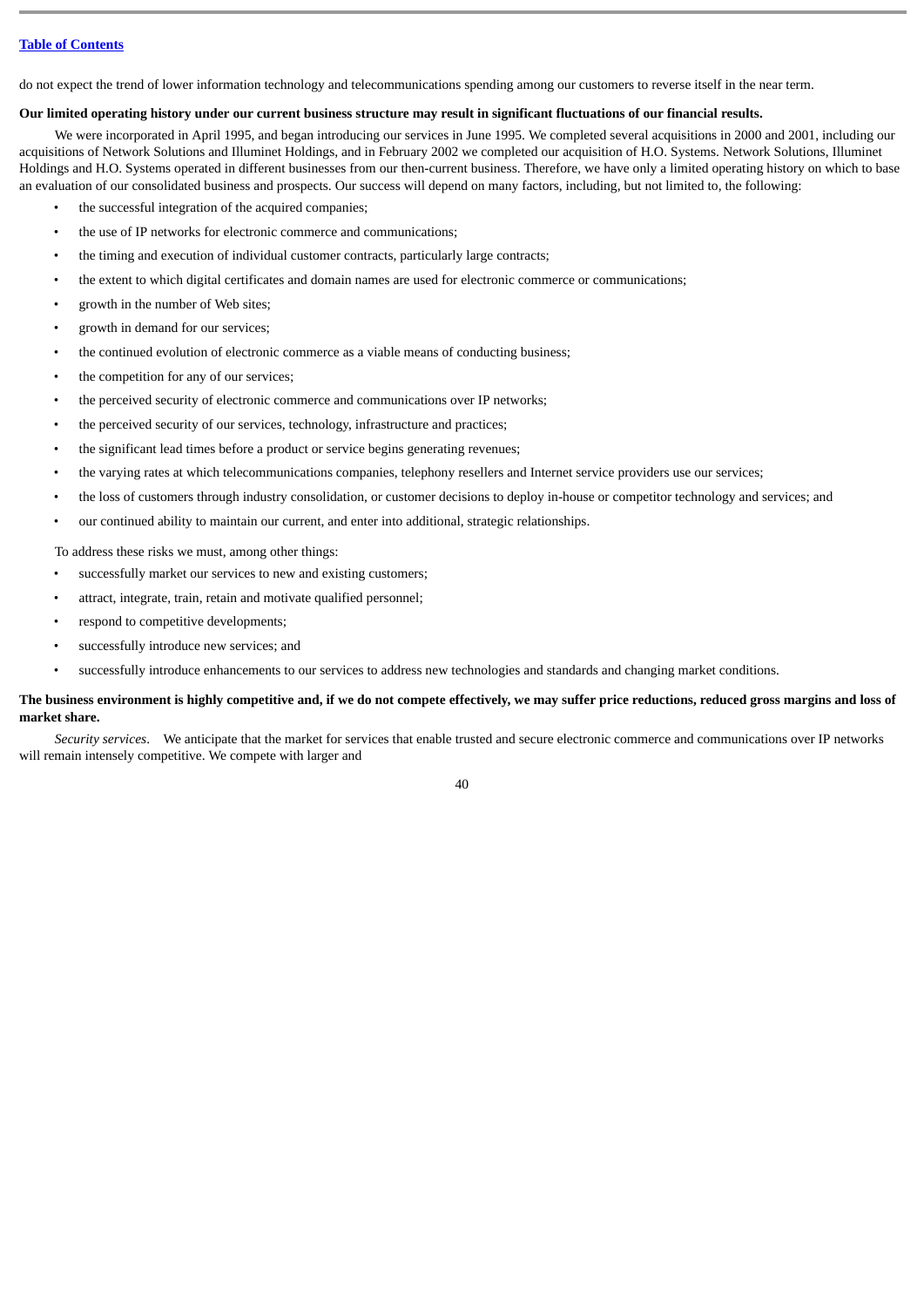smaller companies that provide products and services that are similar to some aspects of our security services. Our competitors may develop new technologies in the future that are perceived as being more secure, effective or cost efficient than the technology underlying our security services. We expect that competition will increase in the near term, and that our primary long-term competitors may not yet have entered the market.

Increased competition could result in pricing pressures, reduced margins or the failure of our security services to achieve or maintain market acceptance, any of which could harm our business. Several of our current and potential competitors have longer operating histories and significantly greater financial, technical, marketing and other resources. As a result, we may not be able to compete effectively.

*Telecommunications services*. We face competition from large, well-funded regional providers of SS7 network services and related products, such as regional Bell operating companies, TSI and Southern New England Telephone, a unit of SBC Communication. The prepaid wireless account management and unregistered user services of National Telemanagement Corporation, a subsidiary of ours, face competition from Boston Communications Group, Amdocs, Convergys Corporation and TSI. We are also aware of major Internet service providers, software developers and smaller entrepreneurial companies that are focusing significant resources on developing and marketing products and services that will compete directly with ours.

*Registry services and Network Solutions*. Seven new generic top-level domain registries, *.aero, .biz, .coop, .info, ..museum, .name* and *.pro,* recently began, or soon are expected to begin, accepting domain name registrations. Since we do not act as a registry for these new top-level domains, we do not receive the annual registry fee for domain name registrations under these top-level domains. The commencement of registrations in these new top-level domains may reduce demand for *.com* and *.net* domain name registrations. If the new top-level domains reduce the demand for domain name registrations in *.com* and *.net*, our business could be materially harmed.

The domain name registration service market is extremely competitive and subject to significant pricing pressure. We currently face competition among registrars within the gTLDs like .*com, .net and .org* and we face competition among registrars within other top-level domains. Our competitors include BulkRegister.com, Deutsche Telekom, France Telecom/Transpac, Go-Daddy Software, Melbourne IT, Register.com and Tucows.com, Inc. that register secondlevel domain names in *.com*, *.net, .org* and the other gTLDs. We also face competition from third-level domain name providers such as Internet access providers and registrars of ccTLDs. We face substantial competition from other providers of value-added Web presence services such as e-mail providers, Web site designers, Internet service providers, Web site hosting companies and others. If Network Solutions is not able to compete effectively, our registrar business could be materially harmed.

The agreements among ICANN, the DOC, us and other registrars permit flexibility in pricing for and term of registrations. Our revenues, therefore, could be reduced due to pricing pressures, bundled service offerings and variable terms from our competitors. Some registrars and resellers in the *.com* and *.net* toplevel domains charge lower prices for registration services in those domains. In addition, other entities are bundling, and may in the future bundle, domain name registrations with other products or services at reduced rates or for free.

## **Our telecommunications services business depends on the acceptance of our SS7 network and the telecommunications market's continuing use of SS7 technology.**

Our future growth depends, in part, on the commercial success and reliability of our SS7 network. Our SS7 network is a vital component of our intelligent network services, which had been an increasing source of revenues for our Illuminet Holdings subsidiary. Our network services business will suffer if our target customers do not use our SS7 network. Our future financial performance will also depend on the successful development, introduction and customer acceptance of new and enhanced SS7-based services. We are not certain that our target customers will choose our particular SS7 network solution or continue to use our SS7 network. In the future, we may not be successful in marketing our SS7 network or any new or enhanced services.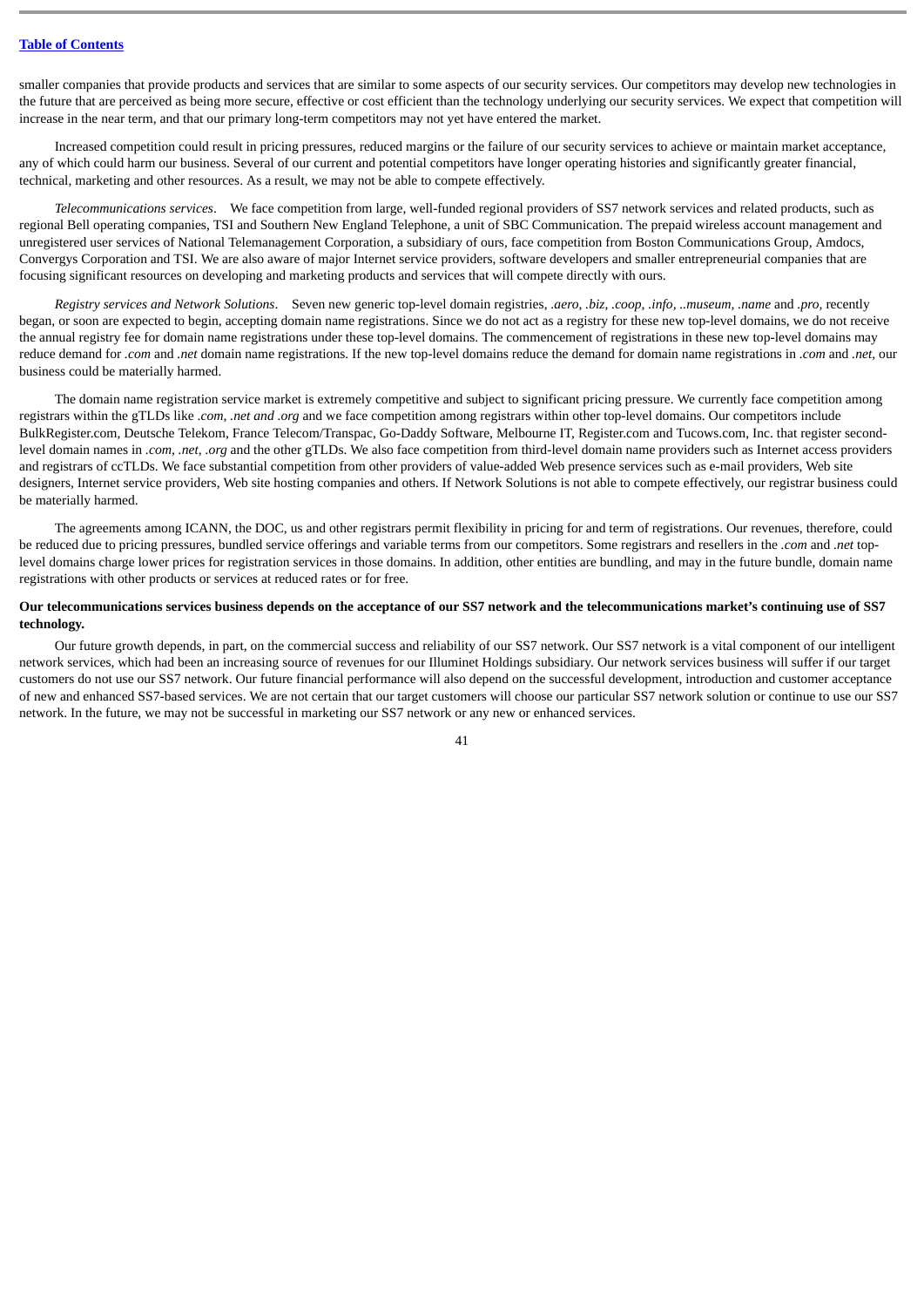## **The inability of our customers to successfully implement our signaling and network services with their existing systems could adversely affect our business.**

Significant technical challenges exist in our signaling and network services business because many of our customers:

- purchase and implement SS7 network services in phases;
- deploy SS7 connectivity across a variety of telecommunication switches and routes; and
- integrate our SS7 network with a number of legacy systems, third-party software applications and engineering tools.

Customer implementation currently requires participation by our order management and our engineering and operations groups, each of which has limited resources. Some customers may also require us to develop costly customized features or capabilities, which increase our costs and consume a disproportionate share of our limited customer service and support resources. Also, we typically charge one-time flat rate fees for initially connecting a customer to our SS7 network and a monthly recurring flat rate fee after the connection is established. If new or existing customers have difficulty deploying our products or require significant amounts of our engineering service support, we may experience reduced operating margins. Our customers' ability to deploy our network services to their own customers and integrate them successfully within their systems depends on our customers' capabilities and the complexity involved. Difficulty in deploying those services could reduce our operating margins due to increased customer support and could cause potential delays in recognizing revenues until the services are implemented.

## **Our failure to achieve or sustain market acceptance of our signaling and intelligent network services at desired pricing levels could adversely impact our revenues and cash flow.**

The telecommunications industry is characterized by significant price competition. Competition and industry consolidation in our telecommunications services could result in significant pricing pressure and an erosion in our market share. Pricing pressure from competition could cause large reductions in the selling price of our services. For example, our competitors may provide customers with reduced communications costs for Internet access or private network services, reducing the overall cost of services and significantly increasing pricing pressures on us. We would need to offset the effects of any price reductions by increasing the number of our customers, generating higher revenues from enhanced services or reducing our costs, and we may not be able to do so successfully. We believe that the business of providing network connectivity and related network services will see increased consolidation in the future. Consolidation could decrease selling prices and increase competition in these industries, which could erode our market share, revenues and operating margins in our Telecommunication Services Group. Consolidation in the telecommunications industry has led to the merging of many companies. Our business could be harmed if these mergers result in the loss of customers by our Telecommunication Services Group.

## **Our business depends on the future growth of the Internet and adoption and continued use of IP networks.**

Our future success substantially depends on growth in the use of the Internet and IP networks. If the use of and interest in the Internet and IP networks does not grow, our business would be harmed. To date, many businesses and consumers have been deterred from utilizing the Internet and IP networks for a number of reasons, including, but not limited to:

- potentially inadequate development of network infrastructure;
- security concerns, particularly for online payments, including the potential for merchant or user impersonation and fraud or theft of stored data and information communicated over IP networks;
- privacy concerns, including the potential for third parties to obtain personally identifiable information about users or to disclose or sell data without notice to or the consent of such users;

 $\Delta$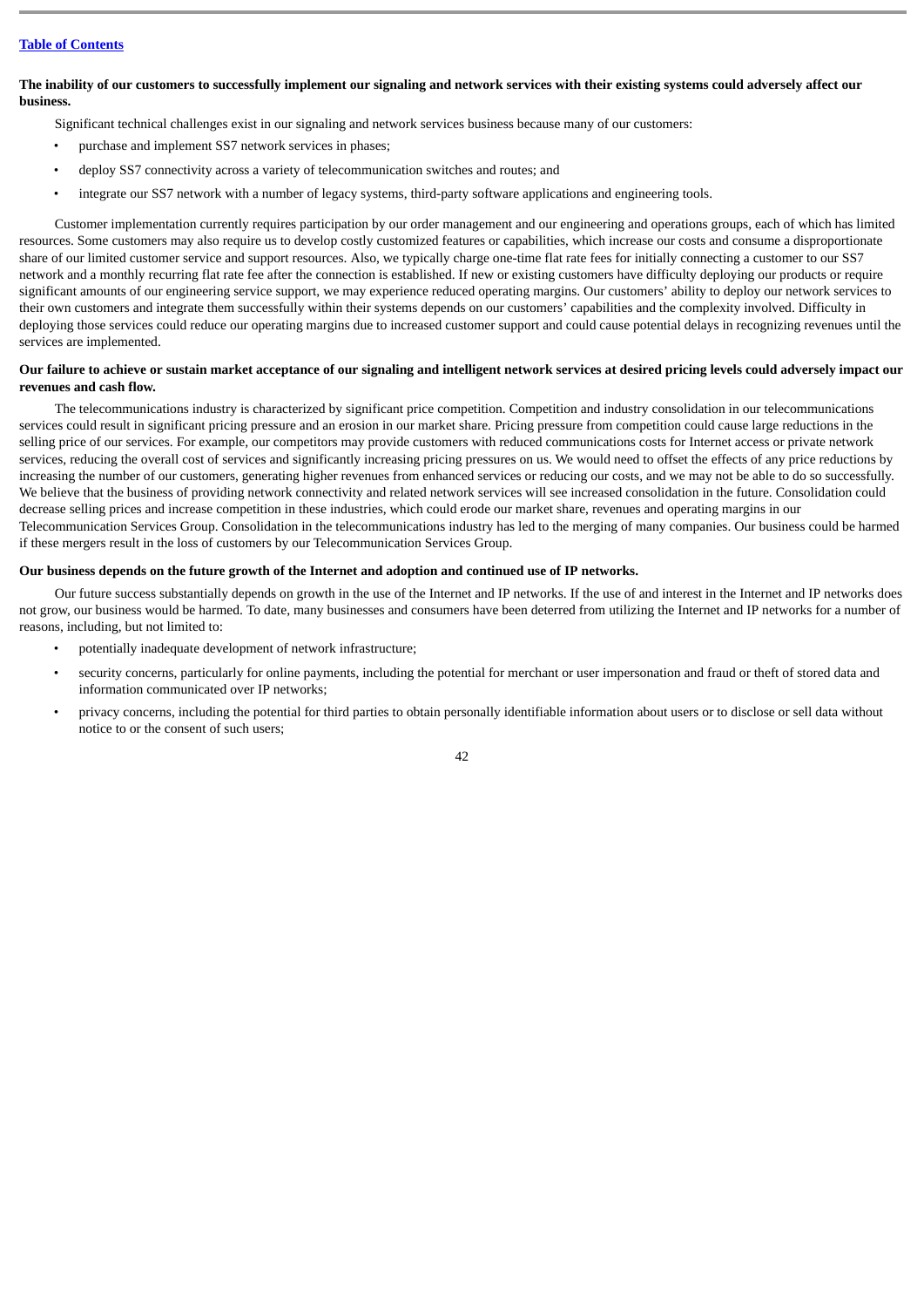- other security concerns such as attacks on popular Web sites by "hackers;"
- inconsistent quality of service;
- lack of availability of cost-effective, high-speed systems and services;
- limited number of local access points for corporate users;
- inability to integrate business applications on IP networks;
- the need to operate with multiple and frequently incompatible products:
- limited bandwidth access;
- government regulation; and
- a lack of tools to simplify access to and use of IP networks.

The widespread acceptance of the Internet and IP networks will require a broad acceptance of new methods of conducting business and exchanging information. Organizations that already have invested substantial resources in other methods of conducting business may be reluctant to adopt new methods. Also, individuals with established patterns of purchasing goods and services and effecting payments may be reluctant to change.

## **Our industry markets are evolving, and if these markets fail to develop or if our products are not widely accepted in these markets, our business could suffer.**

We target our security services at the market for trusted and secure electronic commerce and communications over IP networks. This is a rapidly evolving market that may not continue to grow.

Accordingly, the demand for our security services is very uncertain. Even if the market for electronic commerce and communications over IP networks grows, our security services may not be widely accepted. The factors that may affect the level of market acceptance of digital certificates and, consequently, our security services include the following:

- market acceptance of products and services based upon authentication technologies other than those we use;
- public perception of the security of digital certificates and IP networks;
- the ability of the Internet infrastructure to accommodate increased levels of usage; and
- government regulations affecting electronic commerce and communications over IP networks.

If the market for electronic commerce and communications over IP networks does not grow or our security services are not widely accepted in market, our business would be materially harmed.

## **Our inability to introduce and implement technological changes in our industry could harm our business.**

The emerging nature of the Internet, digital certificate business, the domain name registration business and payment services business, and their rapid evolution, require us continually to improve the performance, features and reliability of our services, particularly in response to competitive offerings. We must also introduce any new services, as quickly as possible. The success of new services depends on several factors, including proper new service definition and timely completion, introduction and market acceptance. We may not succeed in developing and marketing new services that respond to competitive and technological developments and changing customer needs. This could harm our business.

The telecommunications network services industry is also characterized by rapid technological change and frequent new product and service announcements. Significant technological changes could make our technology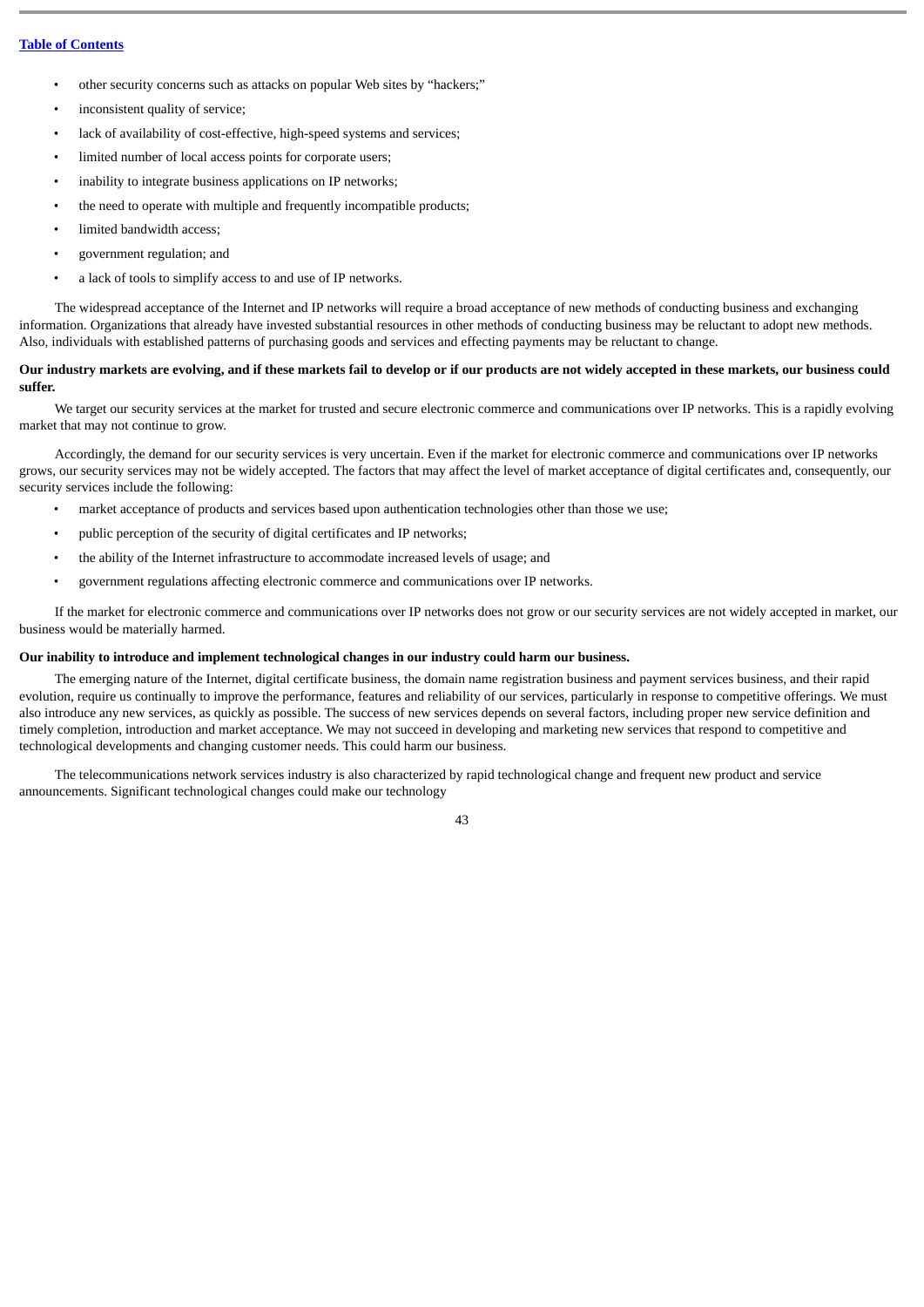obsolete. We must adapt to our rapidly changing market by continually improving the responsiveness, reliability and features of our network and by developing new network features, services and applications to meet changing customer needs. We cannot assure that we will be able to adapt to these challenges or respond successfully or in a cost-effective way to adequately meet them. Our failure to do so would adversely affect our ability to compete and retain customers or market share. We sell our SS7 network services primarily to traditional telecommunications companies that rely on traditional voice networks. Many emerging companies are providing convergent Internet protocol-based network services. Our future revenues and profits, if any, could depend upon our ability to provide products and services to these Internet protocol-based telephony providers.

#### **We have experienced, and may continue to experience, declines in revenues from Network Solutions.**

In 2000, the demand for new domain name registrations in our Network Solutions Web presence business increased substantially, in part as a result of our promotional programs, in which we accepted domain name registrations at significant discounts or without charge, and from registrations by entities who registered domain names with the hopes of reselling them. Many of those domain names have not been renewed after their two-year anniversary date. Further, many of the entrepreneurial and start-up businesses, begun in 2000 and earlier, have declined or failed. The future success of our Network Solutions business will depend, among other things, upon our customers' renewal of their domain name registrations and upon our ability to obtain new domain name registrations and to successfully market our value-added product and services to our domain name registrants. Registrants may choose to renew their domain names with other registrars or they may choose not to renew and pay for renewal of their domain names. Since we deactivate and delete domain name registrations that are not paid for, the inability to obtain domain name registration renewals or new registrations from customers could have an adverse effect on our revenues and our Network Solutions business.

#### **Issues arising from implementing agreements with ICANN and the Department of Commerce could harm our domain name registration business.**

The Department of Commerce, or DOC, has adopted a plan for a phased transition of the DOC's responsibilities for the domain name system to the Internet Corporation for Assigned Names and Numbers, or ICANN. We face risks from this transition, including the following:

- ICANN could adopt or promote policies, procedures or programs that are unfavorable to our role in the registration of domain names or that are inconsistent with our current or future plans;
- the DOC or ICANN could terminate our agreements to be the registry for the *.com* or *.net* gTLDs, or a registrar for existing and new gTLDs if they find that we are in violation of our agreements with them;
- if our agreements to be the registry for the *.com* or *.net* top-level domains, or a registrar for existing and new top-level domains are terminated, it could have an adverse impact on our business;
- the terms of the registrar accreditation contract could change, as a result of an ICANN-adopted policy, in a manner that is unfavorable to us;
- the DOC's or ICANN's interpretation of provisions of our agreements with either of them could differ from ours;
- the DOC could revoke its recognition of ICANN, as a result of which the DOC would take the place of ICANN for purposes of the various agreements described above, and could take actions that are harmful to us;
- the U.S. Government could refuse to transfer certain responsibilities for domain name system administration to ICANN due to security, stability or other reasons, resulting in fragmentation or other instability in domain name system administration; and
- our registry or registrar businesses could face legal or other challenges resulting from our activities or the activities of other registrars.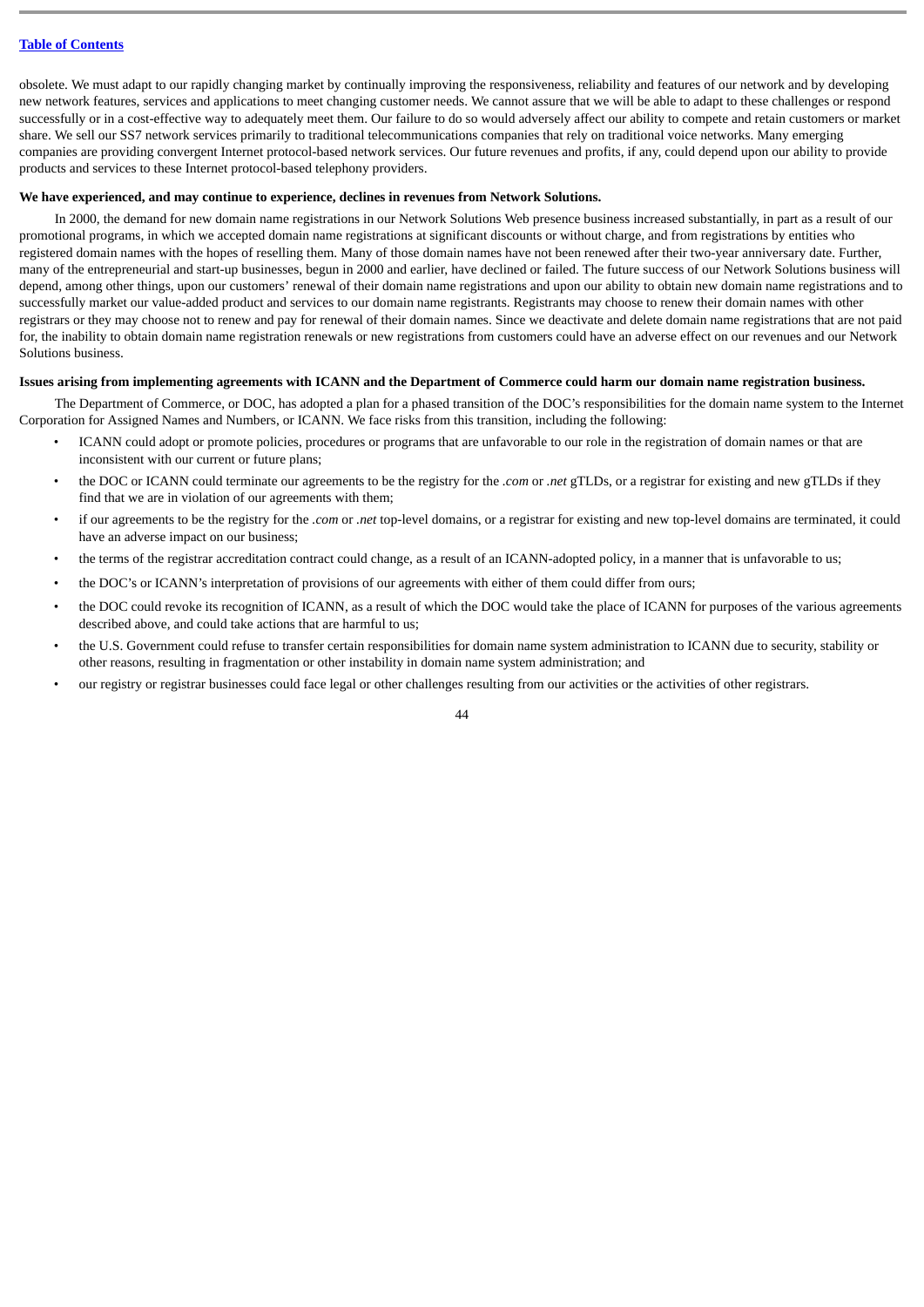## **Challenges to ongoing privatization of Internet administration could harm our domain name registration business.**

Risks we face from challenges by third parties, including other domestic and foreign governmental authorities, to our role in the ongoing privatization of the Internet include:

- legal, regulatory or other challenges could be brought, including challenges to the agreements governing our relationship with the DOC or ICANN, or to the legal authority underlying the roles and actions of the DOC, ICANN or us;
- Congress has held several hearings in which various issues about the domain name system and ICANN's practices have been raised and Congress could take action that is unfavorable to us;
- ICANN could fail to maintain its role, potentially resulting in instability in domain name system administration; and
- some foreign governments and governmental authorities have in the past disagreed with, and may in the future disagree with, the actions, policies or programs of ICANN, the U.S. Government and us relating to the domain name system. These foreign governments or governmental authorities may take actions or adopt policies or programs that are harmful to our business.

## **Revenues from the sale of our products to companies as part of broader business relationships have been significantly reduced and may continue to decline in the future.**

We have purchased products and services from companies and participated in financings of companies with whom we have entered into separate contractual arrangements for the distribution and sale of our products and services. We derived less than 1% of our total revenues in the first nine months of 2003 and 2002 from reciprocal arrangements. Typically in these relationships, under separate agreements, we sell our products and services to a company and that company sells to us their products and services. We also derived approximately 1% of our total revenues in the first nine months of 2003 and approximately 2.5% of our total revenues in the first nine months of 2002 from customers with whom we have participated in a private equity round of financing, including several of the VeriSign Affiliates, as well as various technology companies in a variety of related market areas. If we continue to reduce the level of our participation in business relationships of this nature, revenues from these relationships will decline, negatively affecting our operating results.

## **We have faced difficulties assimilating, and may incur costs associated with, acquisitions.**

We made several acquisitions in 2002, 2001 and 2000 and may pursue acquisitions in the future. We have experienced difficulty in, and in the future may face difficulties, integrating the personnel, products, technologies or operations of companies we acquire. Assimilating acquired businesses involves a number of other risks, including, but not limited to:

- the potential disruption of our ongoing business:
- the potential impairment of relationships with our employees, customers and strategic partners;
- unanticipated costs or the incurrence of unknown liabilities;
- the need to manage more geographically-dispersed operations, such as our offices in the states of Kansas, Illinois, Pennsylvania, Texas, Virginia, and Washington, and in Europe and South Africa;
- greater than expected costs and the diversion of management's resources from other business concerns involved in identifying, completing and integrating acquisitions;
- the inability to retain the employees of the acquired businesses;
- adverse effects on the existing customer relationships of acquired companies;
- the difficulty of assimilating the operations and personnel of the acquired businesses;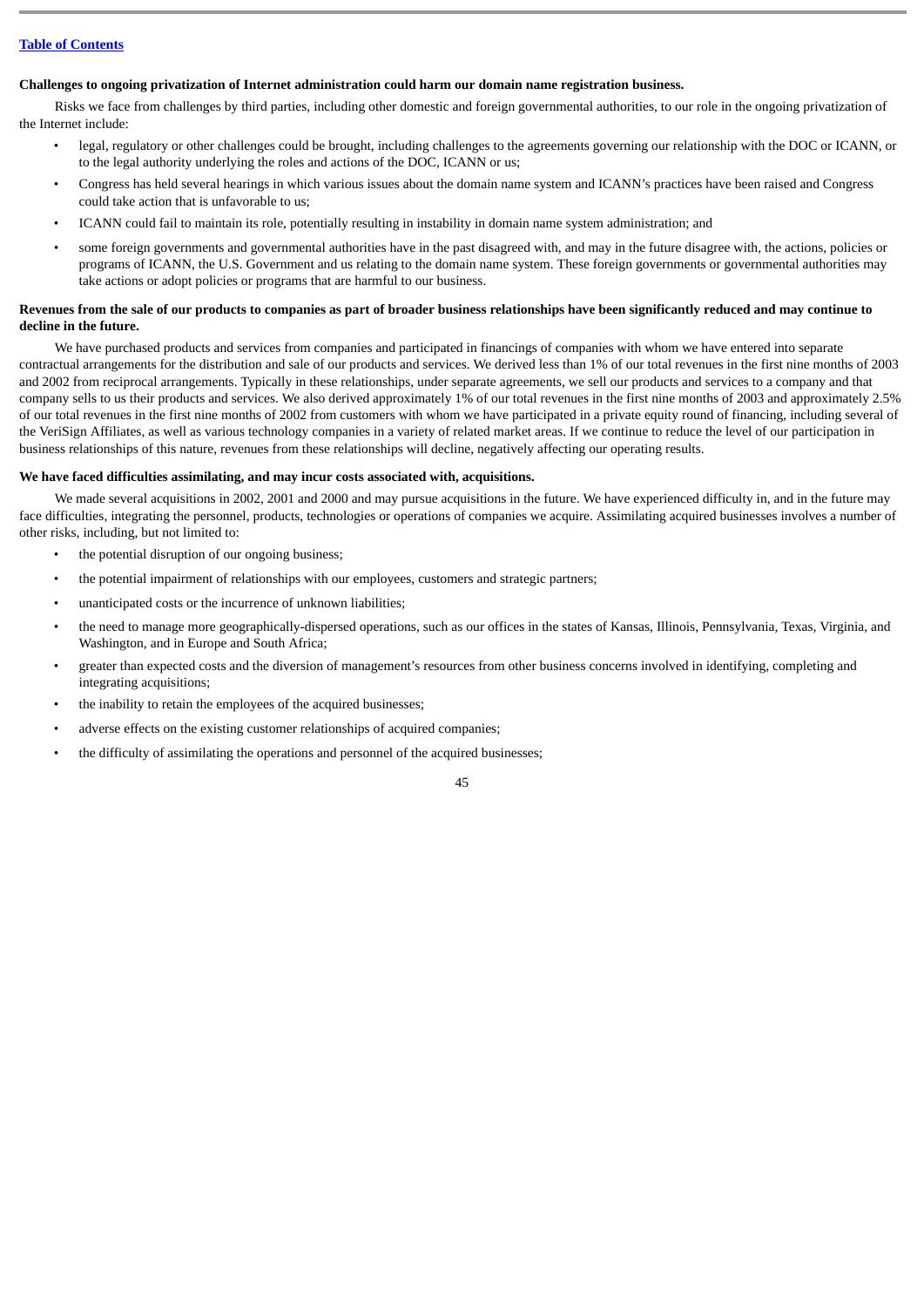- the potential incompatibility of business cultures;
- any perceived adverse changes in business focus;
- entering into markets and acquiring technologies in areas in which we have little experience;
- our inability to incorporate acquired technologies successfully into our operations infrastructure;
- the need to incur debt, which may reduce our cash available for operations and other uses, or issue equity securities, which may dilute the ownership interests of our existing stockholders; and
- the inability to maintain uniform standards, controls, procedures and policies.

If we are unable to successfully address any of these risks for future acquisitions, our business could be harmed.

Additionally, there is risk that we may incur additional expenses associated with a write-off of a portion of goodwill and other intangible assets, as was the case when we recorded a charge of approximately \$123.2 million in the second quarter of 2003 and \$4.6 billion in the second quarter of 2002 related to writedowns of goodwill due to changes in market conditions for acquisitions. Also, we expect to close the sale of our Network Solutions business in the fourth quarter of 2003. The event triggered an evaluation of the carrying value of the goodwill assigned to Network Solutions. After considering the sales price of the assets and liabilities to be sold and the expenses associated with the divestiture, we determined that the carrying value exceeded the implied fair value of Network Solutions' goodwill. We recorded a write-down of goodwill of \$30.2 million in the quarter ended September 30, 2003. Under generally accepted accounting principles, we are required to evaluate goodwill for impairment on an annual basis and to evaluate other intangible assets as events or circumstances indicate that such assets may be impaired. These evaluations could result in further write-downs of goodwill or other intangible assets.

#### **Our failure to manage past and future growth in our business could harm our business.**

Between December 31, 1995 and September 30, 2003, we grew from 26 to approximately 3,100 employees. This was achieved through internal growth, as well as acquisitions. During this time period, we opened new sales offices and significantly expanded our U.S. and non-U.S. operations. To successfully manage past growth and any future growth, we will need to continue to implement additional management information systems, continue the development of our operating, administrative, financial and accounting systems and controls and maintain close coordination among our executive, engineering, accounting, finance, marketing, sales and operations organizations. Any failure to manage growth effectively could harm our business.

#### **Some of our investments in other companies have resulted in losses and may result in losses in the future.**

We have investments in a number of companies. In most instances, these investments are in the form of equity and debt securities of private companies for which there is no public market. These companies are typically in the early stage of development and may be expected to incur substantial losses. Therefore, these companies may never become publicly traded. Even if they do, an active trading market for their securities may never develop and we may never realize any return on these investments. Further, if these companies are not successful, we could incur charges related to write-downs or write-offs of these types of assets. During the three months ended September 30, 2003, no investment write-downs were recorded. During the three months ended September 30, 2002, VeriSign determined that the decline in value of certain of its public and non-public equity investments was other-than-temporary and recorded net write-downs of these investments totaling \$53.2 million. During the nine months ended September 30, 2003 and 2002, VeriSign recorded net write-downs of these investments totaling \$16.5 million and \$166.8 million, respectively. Due to the inherent risk associated with some of our investments and changing current stock market conditions, we may incur future losses on the sales, write-downs or write-offs of our investments.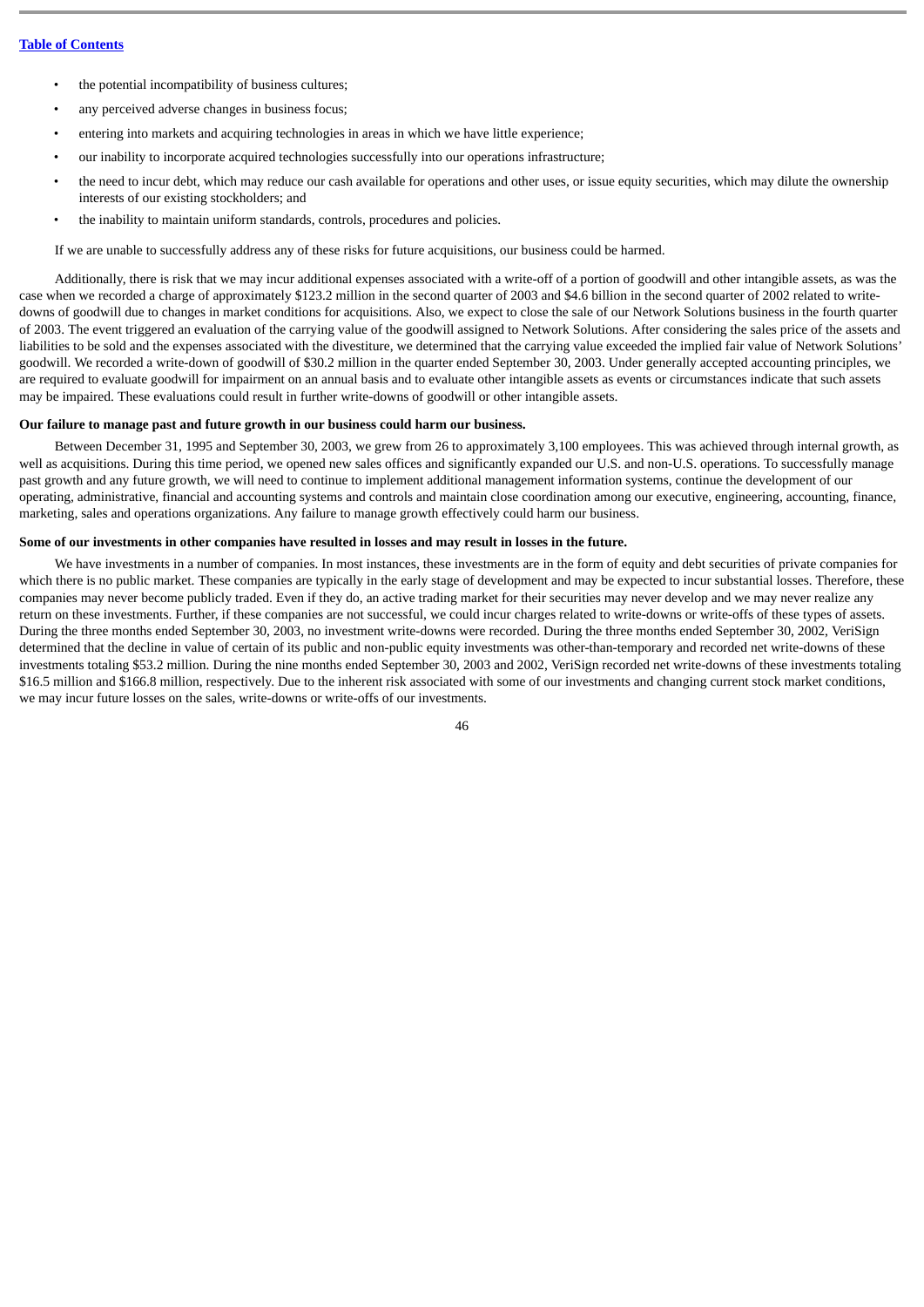#### **If we encounter system interruptions, we could be exposed to liability and our reputation and business could suffer.**

We depend on the uninterrupted operation of our various domain name registration systems, secure data centers and other computer and communication networks. Our systems and operations are vulnerable to damage or interruption from:

- power loss, transmission cable cuts and other telecommunications failures;
- damage or interruption caused by fire, earthquake, and other natural disasters;
- computer viruses or software defects; and
- physical or electronic break-ins, sabotage, intentional acts of vandalism, terrorist attacks and other events beyond our control.

Most of our systems are located at, and most of our customer information is stored in, our facilities in Mountain View, California and Kawasaki, Japan, both of which are susceptible to earthquakes, Dulles and Leesburg, Virginia, Lacey, Washington and Overland Park, Kansas. Though we have back-up power resources, our California locations are susceptible to electric power shortages similar to those experienced during 2001. All of our domain name registration services systems, including those used in our domain name registry and registrar business are located at our Dulles and Leesburg, Virginia facilities. Any damage or failure that causes interruptions in any of these facilities or our other computer and communications systems could materially harm our business.

In addition, our ability to issue digital certificates and register domain names depends on the efficient operation of the Internet connections from customers to our secure data centers and our various registration systems as well as from customers to our registrar and from our registrar and other registrars to the shared registration system. These connections depend upon the efficient operation of Web browsers, Internet service providers and Internet backbone service providers, all of which have had periodic operational problems or experienced outages in the past. Any of these problems or outages could decrease customer satisfaction, which could harm our business.

A failure in the operation of our various registration systems, our domain name zone servers, the domain name root servers, or other events could result in the deletion of one or more domain names from the Internet for a period of time. A failure in the operation of our shared registration system could result in the inability of one or more other registrars to register and maintain domain names for a period of time. A failure in the operation or update of the master database that we maintain could result in the deletion of one or more top-level domains from the Internet and the discontinuation of second-level domain names in those top-level domains for a period of time. The inability of our registrar systems, including our back office billing and collections infrastructure, and telecommunications systems to meet the demands of a large number of domain name registration requests and corresponding customer e-mails and telephone calls, including speculative, otherwise abusive and repetitive e-mail domain name registration and modification requests, could result in substantial degradation in our customer support service and our ability to process, bill and collect registration requests in a timely manner.

## **If we experience security breaches, we could be exposed to liability and our reputation and business could suffer.**

We retain certain confidential customer information in our secure data centers and various registration systems. It is critical to our business strategy that our facilities and infrastructure remain secure and are perceived by the marketplace to be secure. Our domain name registry operations also depend on our ability to maintain our computer and telecommunications equipment in effective working order and to reasonably protect our systems against interruption, and potentially depend on protection by other registrars in the shared registration system. The root zone servers and top-level domain name zone servers that we operate are critical hardware to our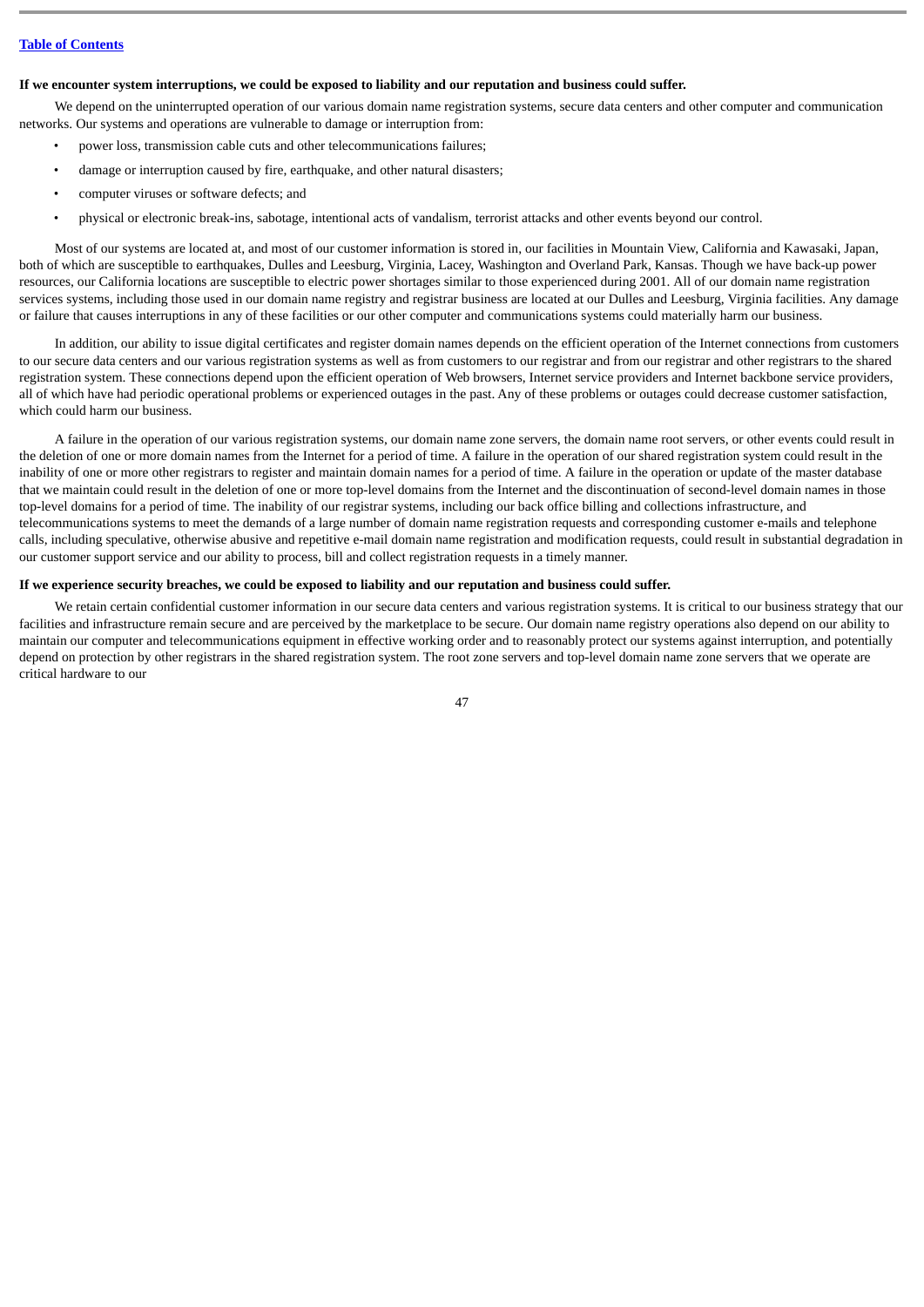registry services operations. Therefore, we may have to expend significant time and money to maintain or increase the security of our facilities and infrastructure.

Despite our security measures, our infrastructure may be vulnerable to physical break-ins, computer viruses, and attacks by hackers or similar disruptive problems. It is possible that we may have to expend additional financial and other resources to address such problems. Any physical or electronic break-in or other security breach or compromise of the information stored at our secure data centers and domain name registration systems may jeopardize the security of information stored on our premises or in the computer systems and networks of our customers. In such an event, we could face significant liability and customers could be reluctant to use our security services. Such an occurrence could also result in adverse publicity and therefore, adversely affect the market's perception of the security of electronic commerce and communications over IP networks as well as of the security or reliability of our services.

### **Our signaling and network services reliance on third-party communications infrastructure, hardware and software exposes us to a variety of risks we cannot control.**

Our signaling and network services success will depend on our network infrastructure, including the capacity leased from telecommunications suppliers. In particular, we rely on AT&T, MCI, Sprint and other telecommunications providers for leased long-haul and local loop transmission capacity. These companies provide the dedicated links that connect our network components to each other and to our customers. Our business also depends upon the capacity, reliability and security of the infrastructure owned by third parties that is used to connect telephone calls. Specifically, we currently lease capacity from regional partners on seven of the fourteen mated pairs of SS7 signal transfer points that comprise our network. We have no control over the operation, quality or maintenance of a significant portion of that infrastructure or whether or not those third parties will upgrade or improve their equipment. We depend on these companies to maintain the operational integrity of our connections. If one or more of these companies is unable or unwilling to supply or expand its levels of service to us in the future, our operations could be severely interrupted. In addition, rapid changes in the telecommunications industry have led to the merging of many companies. These mergers may cause the availability, pricing and quality of the services we use to vary and could cause the length of time it takes to deliver the services that we use to increase significantly. We rely on links, equipment and software provided to us from our vendors, the most important of which are gateway equipment and software from Tekelec and Agilent Technologies, Inc. We cannot assure you that we will be able to continue to purchase equipment from these vendors on acceptable terms, if at all. If we are unable to maintain current purchasing terms or ensure product availability with these vendors, we may lose customers and experience an increase in costs in seeking alternative suppliers of products and services.

## **Capacity limits on our technology and network hardware and software may be difficult to project and we may not be able to expand and upgrade our systems to meet increased use.**

As traffic from our telecommunication customers through our network increases, we will need to expand and upgrade our technology and network hardware and software. We may not be able to accurately project the rate of increase in usage on our network. In addition, we may not be able to expand and upgrade, in a timely manner, our systems and network hardware and software capabilities to accommodate increased traffic on our network. If we do not appropriately expand and upgrade our systems and network hardware and software, we may lose customers and revenues.

#### **We rely on third parties who maintain and control root zone servers and route Internet communications.**

We currently administer and operate only two of the 13 root zone servers. The others are administered and operated by independent operators on a volunteer basis. Because of the importance to the functioning of the Internet of these root zone servers, our registry services business could be harmed if these volunteer operators fail to maintain these servers properly or abandon these servers, which would place additional capacity demands on the two root zone servers we operate.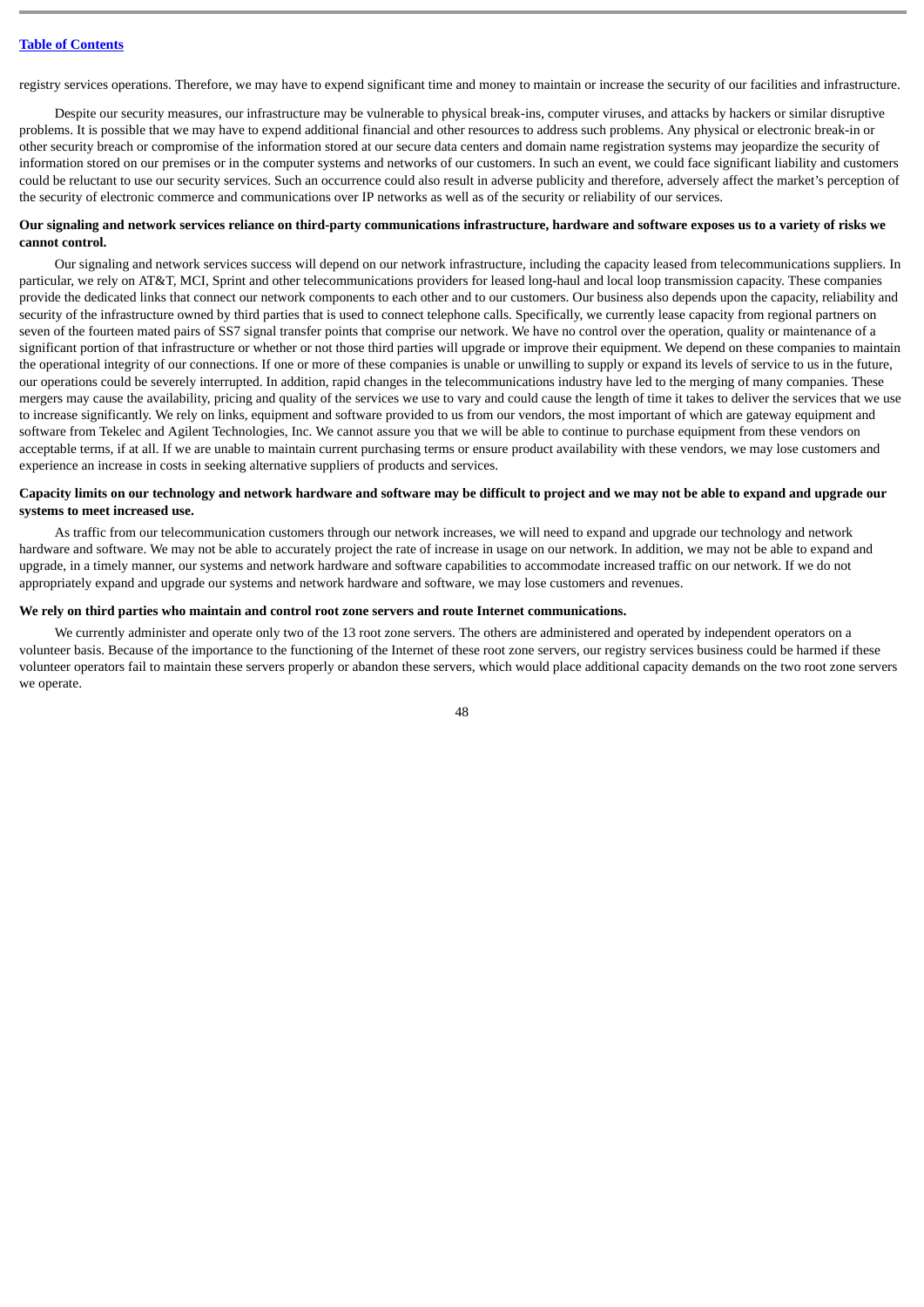Further, our registry services business could be harmed if any of these volunteer operators fails to include or provide accessibility to the data that it maintains in the root zone servers that it controls. In the event and to the extent that ICANN is authorized to set policy with regard to an authoritative root server system, as provided in our registry agreement with ICANN, it is required to ensure that the authoritative root will point to the top-level domain zone servers designated by us. If ICANN does not do this, our business could be harmed.

Our Web presence services and registry services businesses also could be harmed if a significant number of Internet service providers decided not to route Internet communications to or from domain names registered by us or if a significant number of Internet service providers decided to provide routing to a set of domain name servers that did not point to our domain name zone servers.

#### **We must establish and maintain strategic and other relationships.**

One of our significant business strategies has been to enter into strategic or other similar collaborative relationships in order to reach a larger customer base than we could reach through our direct sales and marketing efforts. We may need to enter into additional relationships to execute our business plan. We may not be able to enter into additional, or maintain our existing, strategic relationships on commercially reasonable terms. If we fail to enter into additional relationships, we would have to devote substantially more resources to the distribution, sale and marketing of our security services, telecommunications services and Network Solutions services than we would otherwise.

Our success in obtaining results from these relationships will depend both on the ultimate success of the other parties to these relationships, particularly in the use and promotion of IP networks for trusted and secure electronic commerce and communications, and on the ability of these parties to market our services successfully.

Furthermore, our ability to achieve future growth will also depend on our ability to continue to establish direct seller channels and to develop multiple distribution channels, particularly with respect to our Network Solutions business. To do this we must maintain relationships with Internet access providers and other third parties. Failure of one or more of our strategic relationships to result in the development and maintenance of a market for our domain name registration and value-added services could harm our business. Many of our existing relationships do not, and any future relationships may not, afford us any exclusive marketing or distribution rights. In addition, the other parties may not view their relationships with us as significant for their own businesses. Therefore, they could reduce their commitment to us at any time in the future. These parties could also pursue alternative technologies or develop alternative products and services either on their own or in collaboration with others, including our competitors. If we are unable to maintain our relationships or to enter into additional relationships, this could harm our business.

#### **Some of our services have lengthy sales and implementation cycles.**

We market many of our Security Services directly to large companies and government agencies. The sale and implementation of our services to these entities typically involves a lengthy education process and a significant technical evaluation and commitment of capital and other resources. This process is also subject to the risk of delays associated with customers' internal budgeting and other procedures for approving large capital expenditures, deploying new technologies within their networks and testing and accepting new technologies that affect key operations. As a result, the sales and implementation cycles associated with certain of our Security Services can be lengthy, potentially lasting from three to six months. Our quarterly and annual operating results could be materially harmed if orders forecasted for a specific customer for a particular quarter are not realized.

#### **Undetected or unknown defects in our services could harm our business and future operating results.**

Services as complex as those we offer or develop frequently contain undetected defects or errors. Despite testing, defects or errors may occur in our existing or new services, which could result in loss of or delay in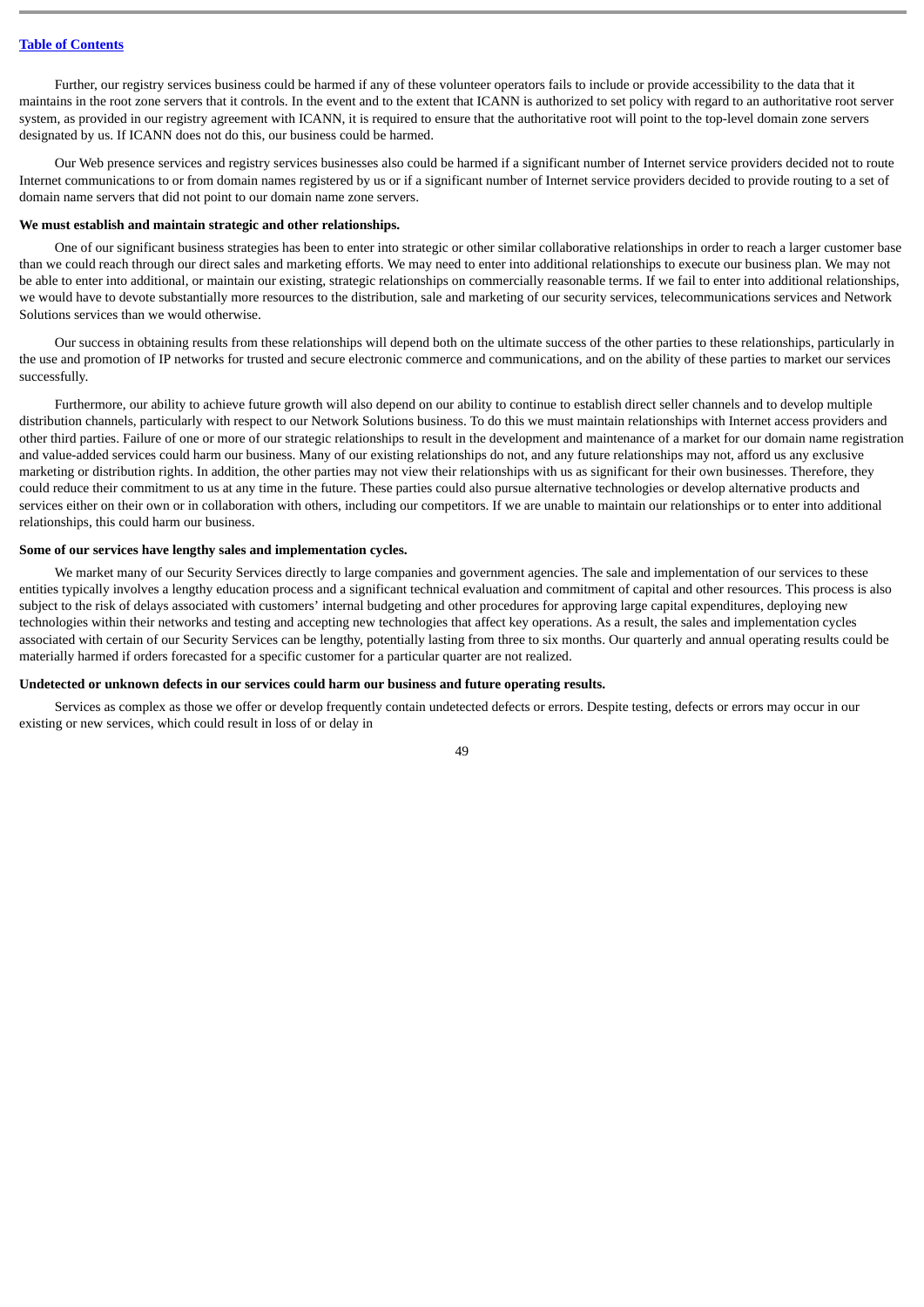revenues, loss of market share, failure to achieve market acceptance, diversion of development resources, injury to our reputation, tort or warranty claims, increased insurance costs or increased service and warranty costs, any of which could harm our business. The performance of our services could have unforeseen or unknown adverse effects on the networks over which they are delivered as well as on third-party applications and services that utilize our services, which could result in legal claims against us, harming our business. Furthermore, we often provide implementation, customization, consulting and other technical services in connection with the implementation and ongoing maintenance of our services, which typically involves working with sophisticated software, computing and communications systems. Our failure or inability to meet customer expectations in a timely manner could also result in loss of or delay in revenues, loss of market share, failure to achieve market acceptance, injury to our reputation and increased costs.

## **Services offered by our Internet Services Group rely on public key cryptography technology that may compromise our system's security.**

Services offered by our Internet Services Group depend on public key cryptography technology. With public key cryptography technology, a user is given a public key and a private key, both of which are required to perform encryption and decryption operations. The security afforded by this technology depends on the integrity of a user's private key and that it is not lost, stolen or otherwise compromised. The integrity of private keys also depends in part on the application of specific mathematical principles known as "factoring." This integrity is predicated on the assumption that the factoring of large numbers into their prime number components is difficult. Should an easy factoring method be developed, the security of encryption products utilizing public key cryptography technology would be reduced or eliminated. Furthermore, any significant advance in techniques for attacking cryptographic systems could also render some or all of our existing PKI services obsolete or unmarketable. If improved techniques for attacking cryptographic systems were ever developed, we would likely have to reissue digital certificates to some or all of our customers, which could damage our reputation and brand or otherwise harm our business. In the past there have been public announcements of the successful attack upon cryptographic keys of certain kinds and lengths and of the potential misappropriation of private keys and other activation data. This type of publicity could also hurt the public perception as to the safety of the public key cryptography technology included in our digital certificates. This negative public perception could harm our business.

## **The expansion of our international operations subjects our business to additional economic risks that could have an adverse impact on our revenues and business.**

Revenues from international subsidiaries and affiliates accounted for approximately 10% and 8% of revenues during the three months ended September 30, 2003 and 2002, respectively, and approximately 9% and 8% of revenues during the nine months ended September 30, 2003 and 2002, respectively. We intend to expand our international operations and international sales and marketing activities. For example, we expect to expand our operations and marketing activities throughout Asia, Europe and Latin America. Expansion into these markets has required and will continue to require significant management attention and resources. We may also need to tailor our services for a particular market and to enter into international distribution and operating relationships. We have limited experience in localizing our services and in developing international distribution or operating relationships. We may not succeed in expanding our services into international markets. Failure to do so could harm our business. In addition, there are risks inherent in doing business on an international basis, including, among others:

- competition with foreign companies or other domestic companies entering the foreign markets in which we operate;
- regulatory requirements;
- legal uncertainty regarding liability and compliance with foreign laws;
- export and import restrictions on cryptographic technology and products incorporating that technology;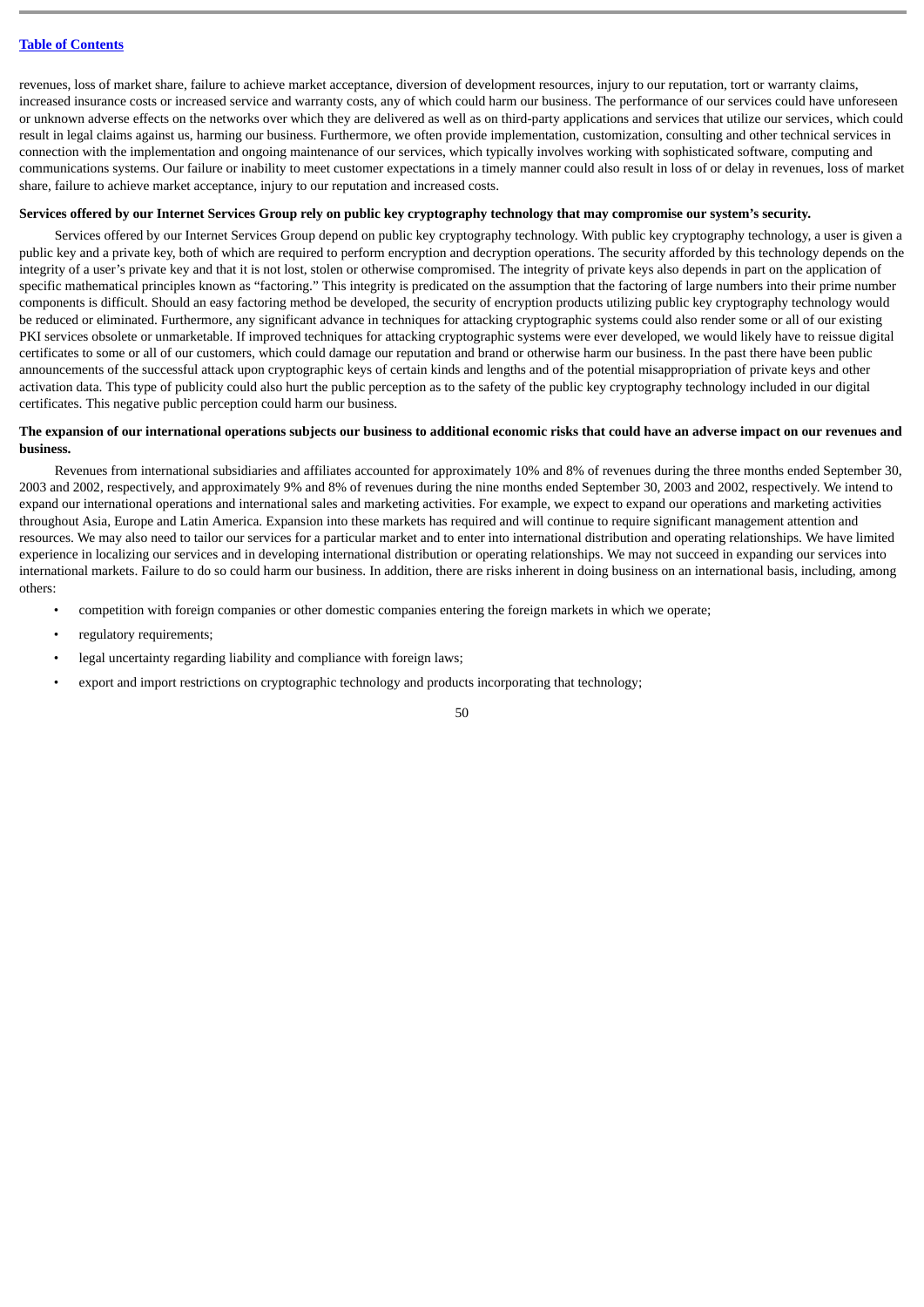- tariffs and other trade barriers and restrictions;
- difficulties in staffing and managing foreign operations;
- longer sales and payment cycles;
- problems in collecting accounts receivable;
- currency fluctuations, as all of our international revenues from VeriSign Japan, K.K. and VeriSign Australia Limited and our wholly-owned subsidiaries in South Africa and Europe are not denominated in U.S. Dollars;
- difficulty of authenticating customer information;
- political instability;
- failure of foreign laws to protect our U.S. proprietary rights adequately;
- more stringent privacy policies in foreign countries;
- additional vulnerability from terrorist groups targeting American interests abroad;
- seasonal reductions in business activity; and
- potentially adverse tax consequences.

## **Failure of VeriSign Affiliates to follow our security and trust practices or to maintain the privacy or security of confidential customer information could have an adverse impact on our revenues and business.**

We have licensed to VeriSign Affiliates our Processing Center platform, which is designed to replicate our own secure data centers and allows the affiliate to offer back-end processing of PKI services for enterprises. The VeriSign Processing Center platform provides a VeriSign Affiliate with the knowledge and technology to offer PKI services similar to those offered by us. It is critical to our business strategy that the facilities and infrastructure used in issuing and marketing digital certificates remain secure and we are perceived by the marketplace to be secure. Although we provide the VeriSign Affiliate with training in security and trust practices, network management and customer service and support, these practices are performed by the affiliate and are outside of our control.

Any failure of a VeriSign Affiliate to maintain the privacy or security of confidential customer information could result in negative publicity and therefore, adversely affect the market's perception of the security of our services as well as the security of electronic commerce and communication over IP networks generally.

### **We cannot assure you that the European Union Directive on electronic signatures will stimulate acceptance of our security services or will not be amended or implemented in ways which may have an adverse impact on our revenues and business.**

In July 2001, we enhanced our managed public key infrastructure services processes in order to be able to meet the European Union Directive on electronic signatures. We cannot guarantee that our enhancements to the services will be accepted by, or introduced and marketed successfully in, the European markets. Nor can we guarantee that member nations of the European Union will implement the Directive in a manner that furthers acceptance of our services. In addition, we cannot predict whether the European Union Commission will amend or alter the directive or introduce new legislation, nor can we predict the impact such a change in legislation could have on our international business and operations. We further cannot guarantee that the standards bodies within the European Union will issue standards, policies and recommendations that will promote the acceptance of our services.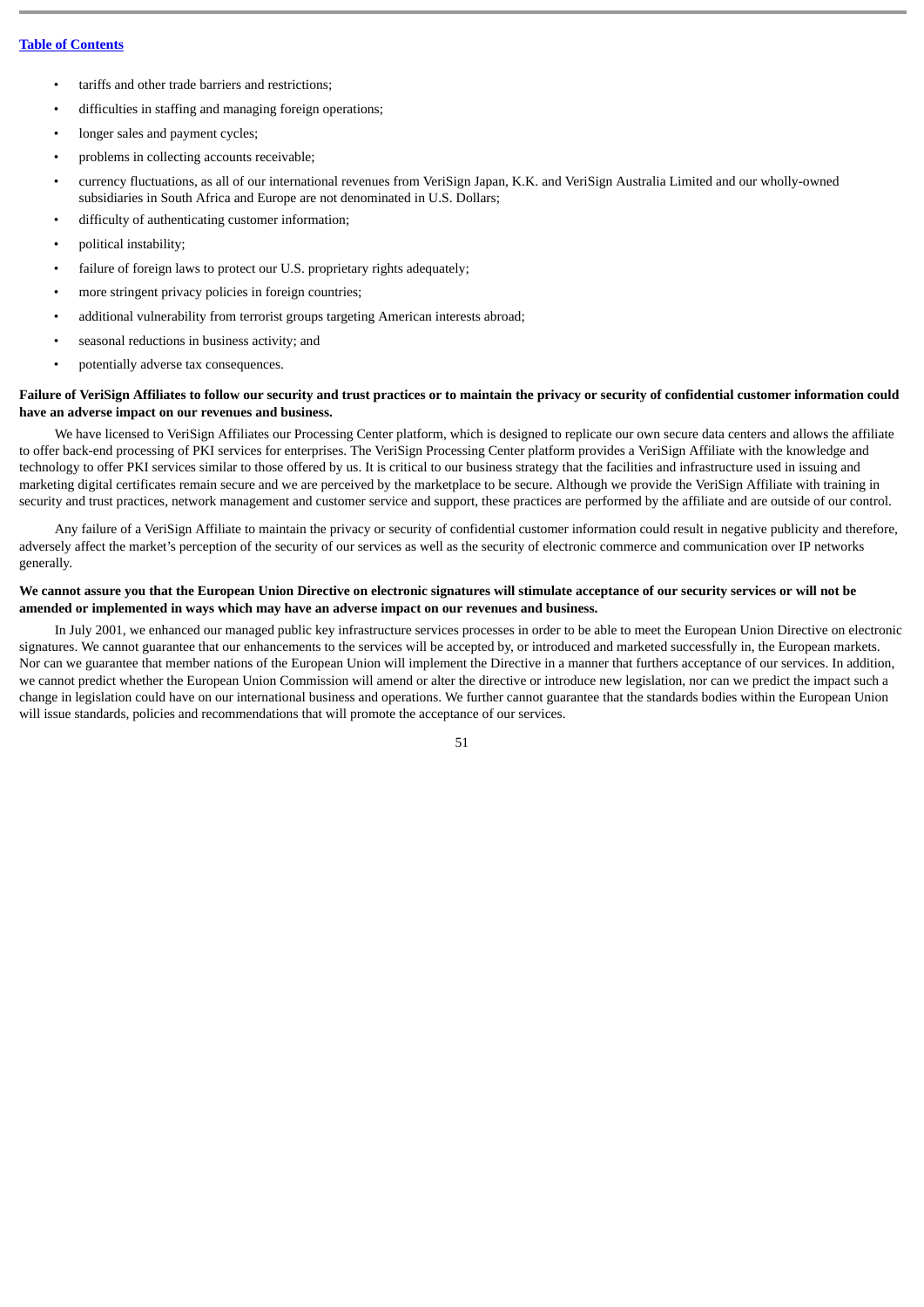#### **We rely on our intellectual property, and any failure by us to protect, or any misappropriation of, our intellectual property could harm our business.**

Our success depends on our internally developed technologies and other intellectual property. Despite our precautions, it may be possible for a third party to copy or otherwise obtain and use our trade secrets or other forms of our intellectual property without authorization. Furthermore, the laws of foreign countries may not protect our proprietary rights in those countries to the same extent U.S. law protects these rights in the United States. In addition, it is possible that others may independently develop substantially equivalent intellectual property. If we do not effectively protect our intellectual property, our business could suffer. In the future, we may have to resort to litigation to enforce our intellectual property rights, to protect our trade secrets or to determine the validity and scope of the proprietary rights of others. This type of litigation, regardless of its outcome, could result in substantial costs and diversion of management and technical resources.

We also license third-party technology, such as public key cryptography technology licensed from RSA and other technology that is used in our products, to perform key functions. These third-party technology licenses may not continue to be available to us on commercially reasonable terms or at all. Our business could suffer if we lost the rights to use these technologies. A third-party could claim that the licensed software infringes a patent or other proprietary right. Litigation between the licensor and a third-party or between us and a third-party could lead to royalty obligations for which we are not indemnified or for which indemnification is insufficient, or we may not be able to obtain any additional license on commercially reasonable terms or at all. The loss of, or our inability to obtain or maintain, any of these technology licenses could delay the introduction of our Internet infrastructure services until equivalent technology, if available, is identified, licensed and integrated. This could harm our business.

#### **Our services employ technology that may infringe the proprietary rights of others, and we may be liable for significant damages as a result.**

Infringement or other claims could be made against us in the future. Any claims, with or without merit, could be time-consuming, result in costly litigation and diversion of technical and management personnel, cause delays or require us to develop non-infringing technology or enter into royalty or licensing agreements. Royalty or licensing agreements, if required, may not be available on acceptable terms or at all. If a successful claim of infringement were made against us and we could not develop non-infringing technology or license the infringed or similar technology on a timely and cost-effective basis, our business could be harmed.

In addition, legal standards relating to the validity, enforceability, and scope of protection of intellectual property rights in Internet-related businesses are uncertain and still evolving. Because of the growth of the Internet and Internet-related businesses, patent applications are continuously and simultaneously being filed in connection with Internet-related technology. There are a significant number of U.S. and foreign patents and patent applications in our areas of interest, and we believe that there has been, and is likely to continue to be, significant litigation in the industry regarding patent and other intellectual property rights. For example, we have had complaints filed against us in February 2001 and September 2001 alleging patent infringement. (See Part II, Item 1, "Legal Proceedings.")

#### **Compliance with new rules and regulations concerning corporate governance may be costly and could harm our business.**

The Sarbanes-Oxley Act, which was signed into law in July 2002, mandates, among other things, that companies adopt new corporate governance measures and imposes comprehensive reporting and disclosure requirements, sets stricter independence and financial expertise standards for audit committee members and imposes increased civil and criminal penalties for companies, their chief executive officers and chief financial officers and directors for securities law violations. In addition, The Nasdaq National Market, on which our common stock is traded, is also considering the adoption of additional comprehensive rules and regulations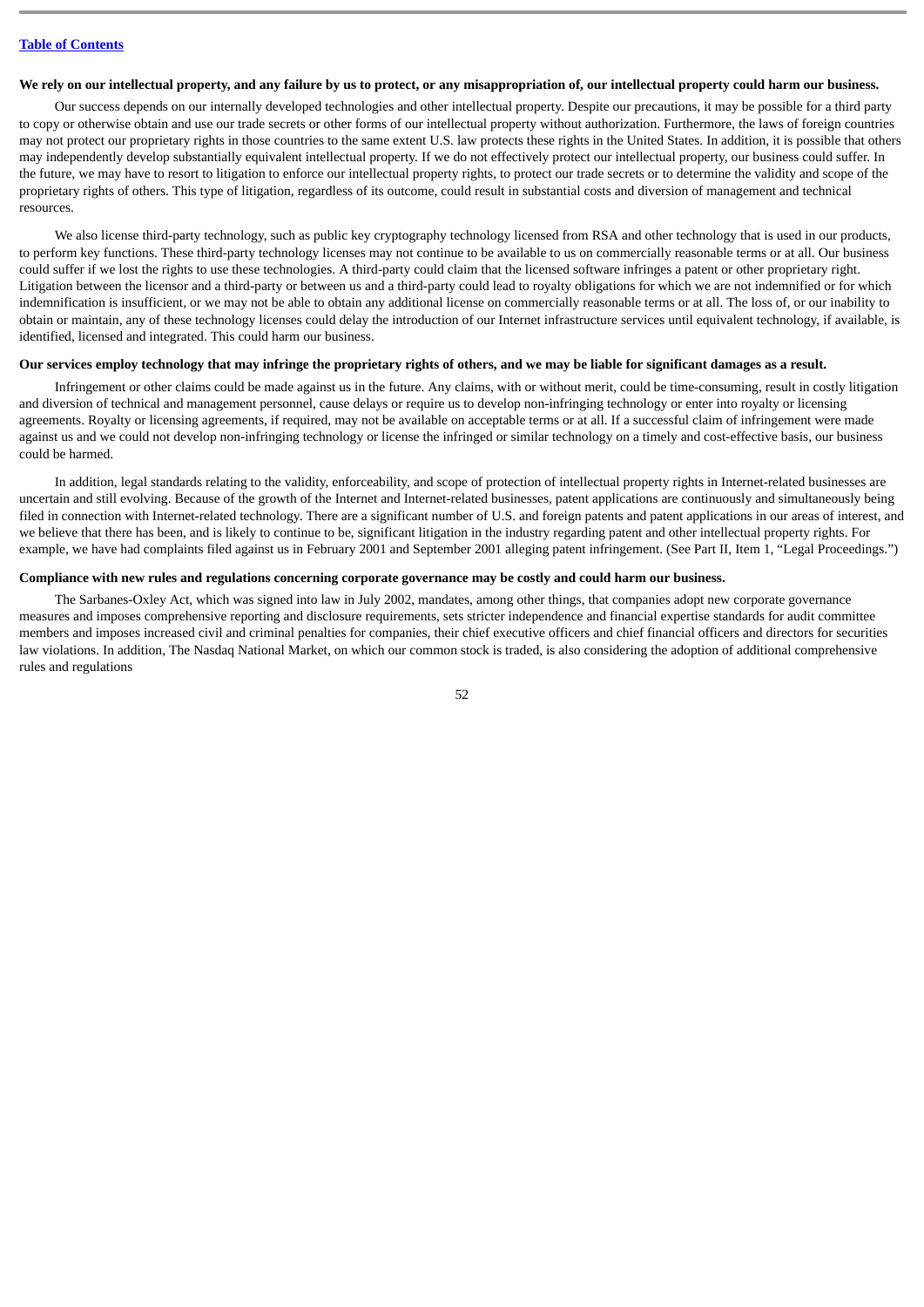relating to corporate governance. These laws, rules and regulations will increase the scope, complexity and cost of our corporate governance, reporting and disclosure practices, which could harm our results of operations and divert management's attention from business operations. We also expect these developments to make it more difficult and more expensive for us to obtain director and officer liability insurance, and we may be required to accept reduced coverage or incur substantially higher costs to obtain coverage. Further, our board members, chief executive officer and chief financial officer could face an increased risk of personal liability in connection with the performance of their duties. As a result, we may have difficulty attracting and retaining qualified board members and executive officers, which could harm our business.

#### **We depend on key personnel to manage our business effectively.**

We depend on the performance of our senior management team and other key employees. Our success will also depend on our ability to attract, integrate, train, retain and motivate these individuals and additional highly skilled technical and sales and marketing personnel, both in the U.S. and abroad. In addition, our stringent hiring practices for some of our key personnel, which consist of background checks into prospective employees' criminal and financial histories, further limit the number of qualified persons for these positions.

We have no employment agreements with any of our key executives that prevent them from leaving VeriSign at any time. In addition, we do not maintain key person life insurance for any of our officers or key employees. The loss of the services of any of our senior management team or other key employees or failure to attract, integrate, train, retain and motivate additional key employees could harm our business.

#### **New and proposed regulations related to equity compensation could adversely affect our ability to attract and retain key personnel.**

Since our inception, we have used stock options and other long-term equity incentives as a fundamental component of our employee compensation packages. We believe that stock options and other long-term equity incentives directly motivate our employees to maximize long-term stockholder value and, through the use of vesting, encourage employees to remain with VeriSign. The Financial Accounting Standards Board ("FASB"), among other agencies and entities, is currently considering changes to U.S. GAAP that, if implemented, would require us to record a charge to earnings for employee stock option grants. This proposal would negatively impact our earnings. For example, recording a charge for employee stock options under Statement of Financial Accounting Standards No. 123, *"Accounting for Stock-Based Compensation,"* would have increased after tax loss by approximately \$52.8 million and \$53.9 million for the three months ended September 30, 2003 and 2002, respectively, and by approximately \$169.8 million and \$183.4 million for the nine months ended September 30, 2003 and 2002, respectively. In addition, new regulations adopted by The Nasdaq Stock Market requiring shareholder approval for stock option plans could make it more difficult for us to grant options to employees in the future. To the extent that new regulations make it more difficult or expensive to grant options to employees, we may incur increased cash compensation costs or find it difficult to attract, retain and motivate employees, either of which could materially harm our business.

#### **We have anti-takeover protections that may delay or prevent a change in control that could benefit our stockholders.**

Our amended and restated certificate of incorporation and bylaws contain provisions that could make it more difficult for a third-party to acquire us without the consent of our board of directors. These provisions include:

- our stockholders may take action only at a meeting and not by written consent;
- our board must be given advance notice regarding stockholder-sponsored proposals for consideration at annual meetings and for stockholder nominations for the election of directors;
- we have a classified board of directors, with the board being divided into three classes that serve staggered three-year terms;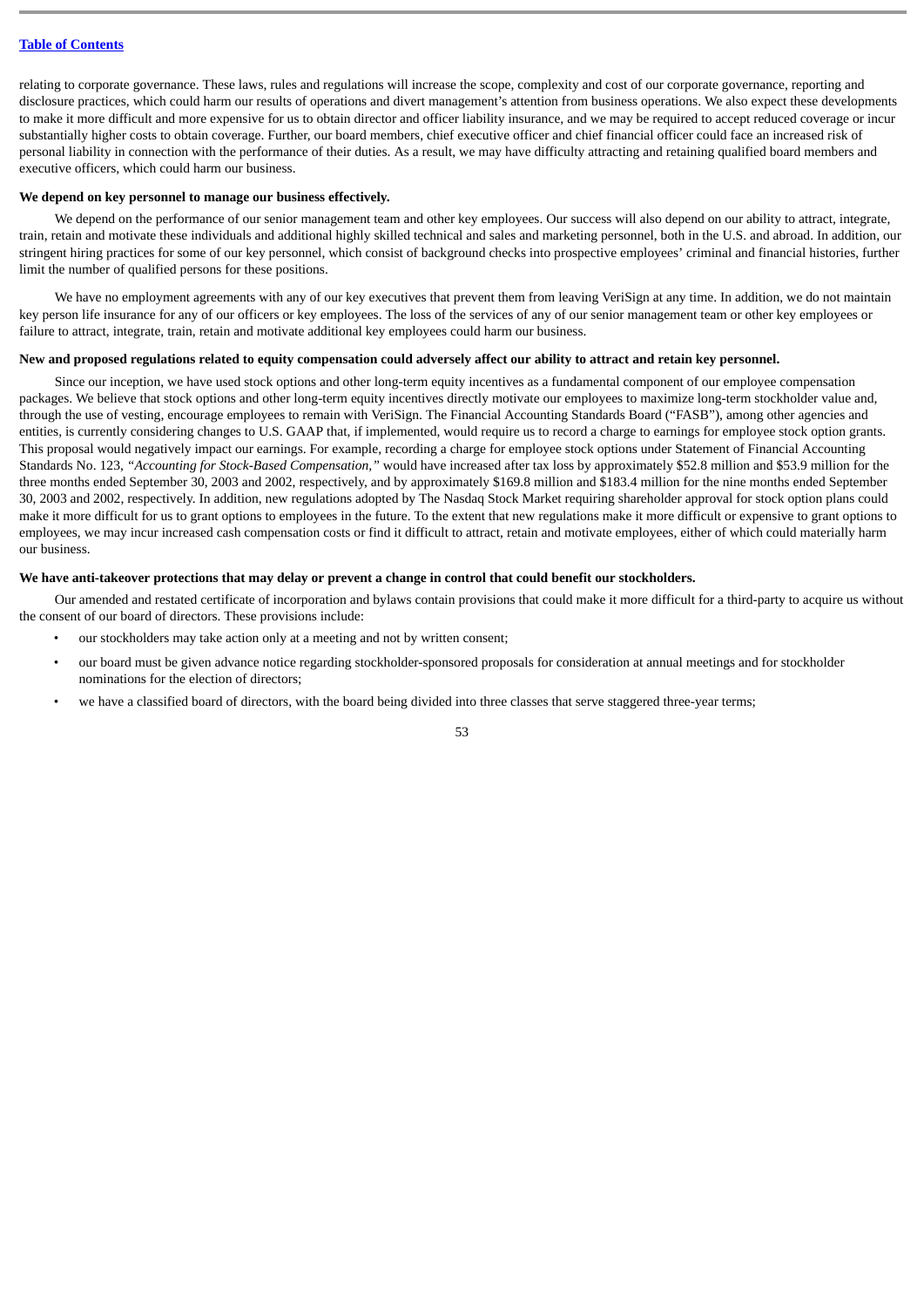- vacancies on our board may be filled until the next annual meeting of stockholders only by majority vote of the directors then in office; and
- special meetings of our stockholders may be called only by the chairman of the board, the president or the board, and not by our stockholders.

VeriSign has also adopted a stockholder rights plan that may discourage, delay or prevent a change of control and make any future unsolicited acquisition attempt more difficult. Under the rights plan:

- The rights will become exercisable only upon the occurrence of certain events specified in the plan, including the acquisition of 20% of VeriSign's outstanding common stock by a person or group.
- Each right entitles the holder, other than an "acquiring person," to acquire shares of VeriSign's common stock at a 50% discount to the then prevailing market price.
- VeriSign's Board of Directors may redeem outstanding rights at any time prior to a person becoming an "acquiring person," at a price of \$0.001 per right. Prior to such time, the terms of the rights may be amended by VeriSign's Board of Directors without the approval of the holders of the rights.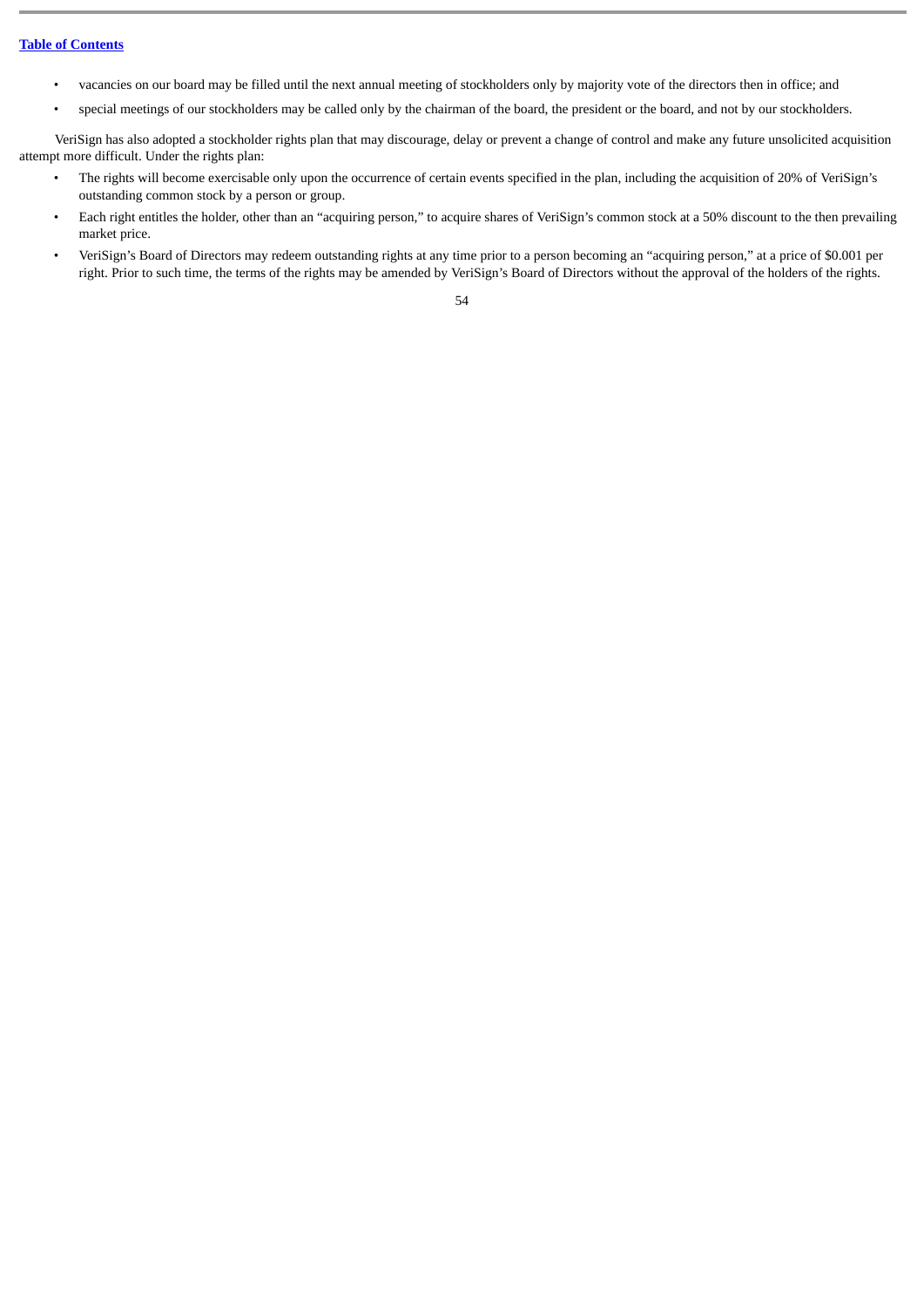#### **ITEM 3. QUANTITATIVE AND QUALITATIVE DISCLOSURES ABOUT MARKET RISK**

The Company's market risk profile has not changed significantly from that described in the 2002 Form 10-K.

#### **Interest rate sensitivity**

The primary objective of our investment activities is to preserve principal while at the same time maximizing the income we receive from our investments without significantly increasing risk. Some of the securities that we have invested in may be subject to market risk. This means that a change in prevailing interest rates may cause the principal amount of the investment to fluctuate. For example, if we hold a security that was issued with a fixed interest rate at the thenprevailing rate and the prevailing interest rate later rises, the principal amount of our investment will probably decline in value. If market interest rates were to increase or decrease immediately and uniformly by 10 percent from levels at September 30, 2003, this would not materially change the fair market value of our portfolio. To minimize market risk, we maintain our portfolio of cash equivalents and short-term investments in a variety of securities, including commercial paper, medium-term notes, corporate bonds and notes, market auction securities, U.S. government and agency securities and money market funds. In general, money market funds are not subject to interest rate risk because the interest paid on such funds fluctuates with the prevailing interest rate. In addition, we generally invest in relatively short-term securities. As of September 30, 2003, 82% of our non-strategic investments mature in less than one year.

We do not hold any derivative financial instruments.

The following table presents the amounts of our cash equivalents and investments that are subject to market risk by range of expected maturity and weighted-average interest rates as of September 30, 2003. This table does not include money market funds because those funds are not subject to market risk.

|                                       |                                | <b>Maturing in</b>               |                              |              |                                       |
|---------------------------------------|--------------------------------|----------------------------------|------------------------------|--------------|---------------------------------------|
|                                       | <b>Six Months</b><br>or Less   | <b>Six Months</b><br>to One Year | More than<br><b>One Year</b> | <b>Total</b> | <b>Estimated</b><br><b>Fair Value</b> |
|                                       |                                |                                  | (In thousands)               |              |                                       |
| Included in cash and cash equivalents | \$241,612                      | \$                               |                              | \$241,612    | \$241,613                             |
| Weighted-average interest rate        | 1.16%                          |                                  |                              |              |                                       |
| Included in short-term investments    | \$ 61,861                      | \$70,153                         | \$82.350                     | \$214,364    | \$214,353                             |
| Weighted-average interest rate        | 1.66%                          | 1.74%                            | 1.63%                        |              |                                       |
| Included in restricted cash           | $\overbrace{\phantom{123321}}$ | \$                               | \$18,371                     | 18,371<br>\$ | 18,371<br>S.                          |
| Weighted-average interest rate        |                                |                                  | 1.66%                        |              |                                       |

#### **Exchange rate risk**

We consider our exposure to foreign currency exchange rate fluctuations to be minimal. All revenues derived from operations, other than VeriSign Japan K.K., THAWTE (South Africa), VeriSign Australia Limited, VeriSign Switzerland SA, Domainnames.com (U.K.), VeriSign Brazil Limitada, and our European digital brand management services business, are denominated in United States Dollars and, therefore, are not subject to exchange rate fluctuations. Revenues from international subsidiaries and affiliates accounted for approximately 9% and 8% of our revenues during the nine months ended September 30, 2003 and 2002, respectively.

Both the revenues and expenses of our majority-owned subsidiaries in Japan and Australia as well as our wholly owned subsidiaries and sales offices in South Africa, Europe, South America, and the United Kingdom are denominated in local currencies. In these regions, we believe this serves as a natural hedge against exchange rate fluctuations because although an unfavorable change in the exchange rate of the foreign currency against the United States dollar will result in lower revenues when translated to United States Dollars, operating expenses will also be lower in these circumstances. We have not engaged in any hedging activities, although if future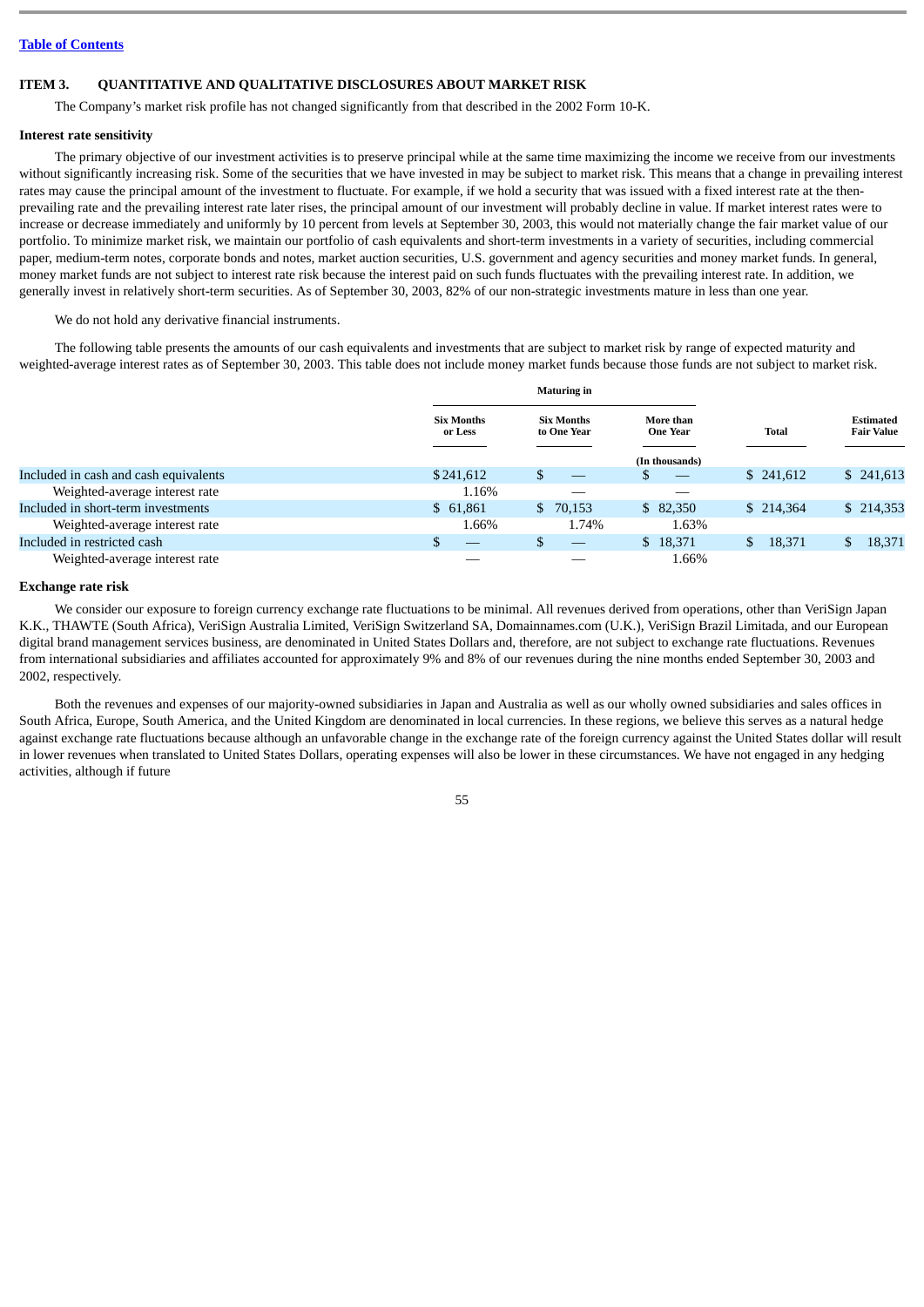events or changes in circumstances indicate that hedging activities would be beneficial, we may consider such activities.

## **Equity price risk**

We invest in equity securities of technology companies for business and strategic purposes. Some of these companies may be publicly traded and have highly volatile share prices. We value these investments using the closing market value for the last day of each month. We reflect these investments on our balance sheet at their market value, with the unrealized gains and losses excluded from earnings and reported in the "Accumulated other comprehensive loss" component of stockholders' equity. We have also invested in equity instruments of several privately held companies, many of which can still be considered in the startup or development stages, and therefore, carry a high level of risk. During the three months ended September 30, 2003, no investment write-downs were recorded. During the three months ended September 30, 2002, we determined that the decline in value of certain of our public and non-public equity investments was other-than-temporary and recorded net write-downs of these investments totaling \$53.2 million. During the nine months ended September 30, 2003 and 2002, we recorded net write-downs of these investments totaling \$16.5 million and \$166.8 million, respectively. Due to the inherent risk associated with some of our investments, and in light of current stock market conditions, we may incur future losses on the sales, write-downs or write-offs of our investments. We do not currently hedge against equity price changes.

## **ITEM 4. EVALUATION OF DISCLOSURE CONTROLS AND PROCEDURES**

(a) Evaluation of disclosure controls and procedures. Our chief executive officer and our chief financial officer, after evaluating the effectiveness of VeriSign's "disclosure controls and procedures" (as defined in the Securities Exchange Act of 1934 Rules 13a-15(e) and 15-d-15(e)) as of the end of the period covered by this quarterly report, have concluded that as of such date, our disclosure controls and procedures were adequate and designed to ensure that material information relating to us and our consolidated subsidiaries would be made known to them by others within those entities.

(b) Changes in internal controls over financial reporting. There was no change in our internal control over financial reporting that occurred during our most recent fiscal quarter that has materially affected, or is reasonably likely to materially affect, our internal control over financial reporting.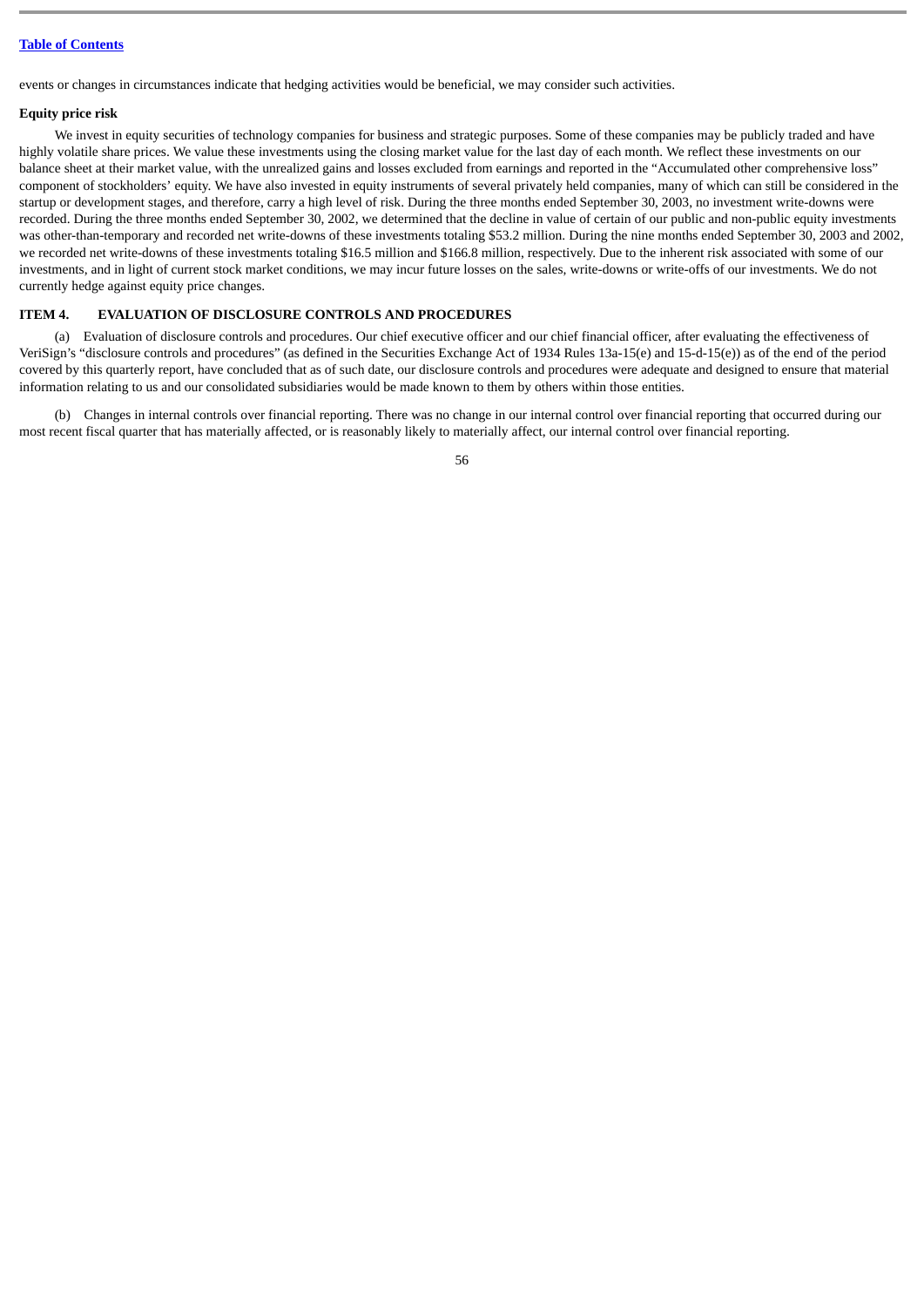# **PART II — OTHER INFORMATION**

## **ITEM 1. LEGAL PROCEEDINGS**

As of October 27, 2003, VeriSign and its subsidiary Network Solutions, Inc., were defendants in approximately 16 active lawsuits involving customer contractual disputes over domain name registrations and related services. These matters, either alone or collectively, are not expected to have a material impact on our domain name registration business or our consolidated financial statements.

On February 2, 2001, Leon Stambler filed a complaint against VeriSign in the United States District Court for the District of Delaware. Mr. Stambler alleged that VeriSign, and RSA Security, Inc., infringed various claims of his patents, U.S. Patent Nos. 5,793,302, 5,974,148 and 5,936,541. Mr. Stambler sought a judgment declaring that the defendants had infringed the asserted claims of the patents-in-suit, an injunction, damages for the alleged infringement, treble damages for alleged willful infringement, and attorney fees and costs. One defendant, Omnisky, Inc., subsequently declared bankruptcy and Mr. Stambler settled the case against three other defendants: Openwave Systems, Inc., Certicom Corp. and First Data Corporation before trial. The trial began on February 24 and concluded with a jury verdict on March 7, 2003. On March 7, 2003, the jury returned a unanimous verdict for RSA Security Inc. and VeriSign and against Mr. Stambler on the four remaining patent claims in suit. The court had ruled earlier in the case on two other claims, also finding in favor of VeriSign and RSA Security, Inc. On April 17, 2003 the Court entered final judgment for defendants VeriSign and RSA Security and against Mr. Stambler on all of his claims of patent infringement. On May 16, 2003 Mr. Stambler filed alternative motions with the trial court, seeking to overturn the judgment and obtain either judgment in his favor or a new trial. Defendants have opposed these motions, which are still pending. Mr. Stambler has stated his intention to appeal the judgment, if the trial court denies his motions.

On September 7, 2001, NetMoneyIN, an Arizona corporation, filed a complaint styled as a First Amended Complaint alleging patent infringement against VeriSign and several other previously-named defendants in the United States District Court for the District of Arizona asserting infringement of U.S. patent Nos. 5,822,737 and 5,963,917. NetMoneyIN filed a second amended complaint on October 15, 2002, alleging infringement by VeriSign and several other defendants of a third U.S. patent (No. 6,381,584) in addition to the two patents previously asserted. The second amended complaint dropped some of the originally-named defendants and added others. On August 27, 2003, Net MoneyIN filed a third amended complaint alleging direct infringement of the same three patents by VeriSign and several other previously-named defendants. In this complaint, Net MoneyIN dropped its claim of active inducement of infringement by VeriSign. Some of the other current defendants include IBM, Citibank, BA Merchant Services, Wells Fargo Bank, American Express Financial Advisors, Cardservice Int'l. and Paymentech. VeriSign has filed an answer denying any infringement and asserting that the three asserted patents are invalid. A few defendants have been dismissed from the case. Discovery has commenced. The complaint alleges that VeriSign's Payflow Payment Services directly infringe certain claims of NetMoneyIN's three patents and requests the Court to enter judgment in favor of NetMoneyIN, a permanent injunction against the defendants' alleged infringing activities, an order requiring defendants to provide an accounting for NetMoneyIN's damages, to pay NetMoneyIN such damages and three times that amount for any willful infringers, and an order awarding NetMoneyIN attorney fees and costs. While we cannot predict the outcome of this matter, we believe that the allegations are without merit.

On June 30, 2003, IDN Technologies, LLC filed a complaint alleging patent infringement against VeriSign in the United States District Court for the Northern District of California asserting infringement of U.S. patent no. 6,182,148 B1. IDN Technologies filed an amended complaint on August 6, 2003, alleging infringement of the same patent but adding an additional VeriSign service. VeriSign has filed an answer denying any infringement and asserting that the patent is invalid. An Order Setting Case Management Conference has been issued. The complaint alleges that certain VeriSign software that assists in the resolution and conversion of domain names in non-ASCII format infringes IDN Technologies' patent. The complaint requests judgment in favor of IDN Technologies, a permanent injunction from infringement, treble damages, and attorneys' fees and costs. While we cannot predict the outcome of this matter, we believe the allegations are without merit.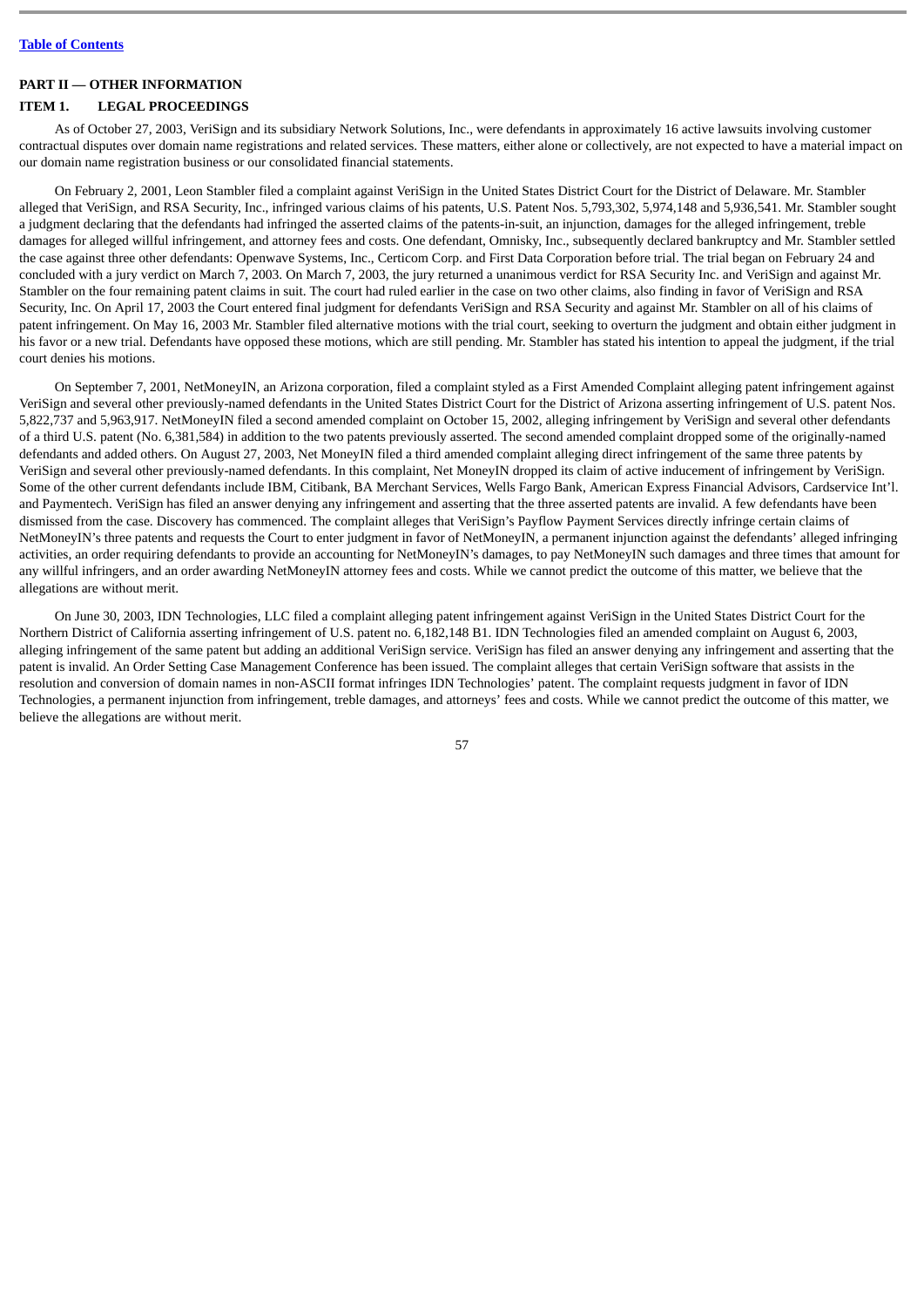Beginning in May of 2002, several class action complaints were filed against VeriSign and certain of its current and former officers and directors in the United States District Court for the Northern District of California. These actions were consolidated under the heading In re VeriSign, Inc. Securities Litigation, Case No. C-02-2270 JW(HRL), on July 26, 2002. The consolidated action seeks unspecified damages for alleged violations of Sections 10(b) and 20(a) of the Securities Exchange Act of 1934, and Rule 10b-5 promulgated thereunder, on behalf of a class of persons who purchased VeriSign stock from January 25, 2001 through April 25, 2002. An amended consolidated complaint was filed on November 8, 2002. On April 14, 2003 the court granted in part and denied in part the defendants' motion to dismiss the amended and consolidated complaint.

Parallel derivative actions have also been filed against certain of VeriSign's current and former officers and directors in state courts in California and Delaware. VeriSign is named as a nominal defendant in these actions. Several of these derivative actions were filed in Santa Clara County Superior Court of California, and these actions have since been consolidated under the heading In re VeriSign, Inc. Derivative Litigation, Case No. CV 807719. The consolidated derivative action seeks unspecified damages for alleged breaches of fiduciary duty and violations of the California Corporations Code. Defendants' demurrer to these claims was granted with leave to amend on February 4, 2003. Plaintiffs have indicated their intention to file an amended complaint. Another derivative action was filed in the Court of Chancery New Castle County, Delaware, Case No. 19700-NC, alleging similar breaches of fiduciary duty. Defendants' motion to dismiss these claims was granted by the Court of Chancery with prejudice on September 30, 2003.

VeriSign and the individual defendants dispute all of these claims.

On July 31, 2002, VeriSign received a Civil Investigative Demand (CID) from the U.S. Federal Trade Commission (FTC) for information to determine whether or not the Company's domain name registration business may have violated Section 5 of the FTC Act. The CID requested information on the company's registrar's relationship with Interland, Inc., the registrar's direct mail offer which began in April 2002, the registrar's transfer practices, and the deletion of domain names. On September 12, 2003, the Federal District Court for the District of Columbia approved a consent order resolving the investigation. The resolution of the matter was not material.

VeriSign is a defendant in four lawsuits filed since September 18, 2003, relating to VeriSign's Site Finder service. Two of these lawsuits were brought by alleged competitors of VeriSign. The remaining suits, one class action suit and one representative suit, were filed on behalf of consumers. VeriSign filed a motion to dismiss one of the alleged competitor lawsuits on October 20, 2003. Responses in the other suits are not yet due. While we cannot predict the outcome of these cases, we believe the allegations are without merit.

VeriSign is involved in various other investigations, claims and lawsuits arising in the normal conduct of its business, none of which, in our opinion will harm our business. VeriSign cannot assure that it will prevail in any litigation. Regardless of the outcome, any litigation may require VeriSign to incur significant litigation expense and may result in significant diversion of management attention.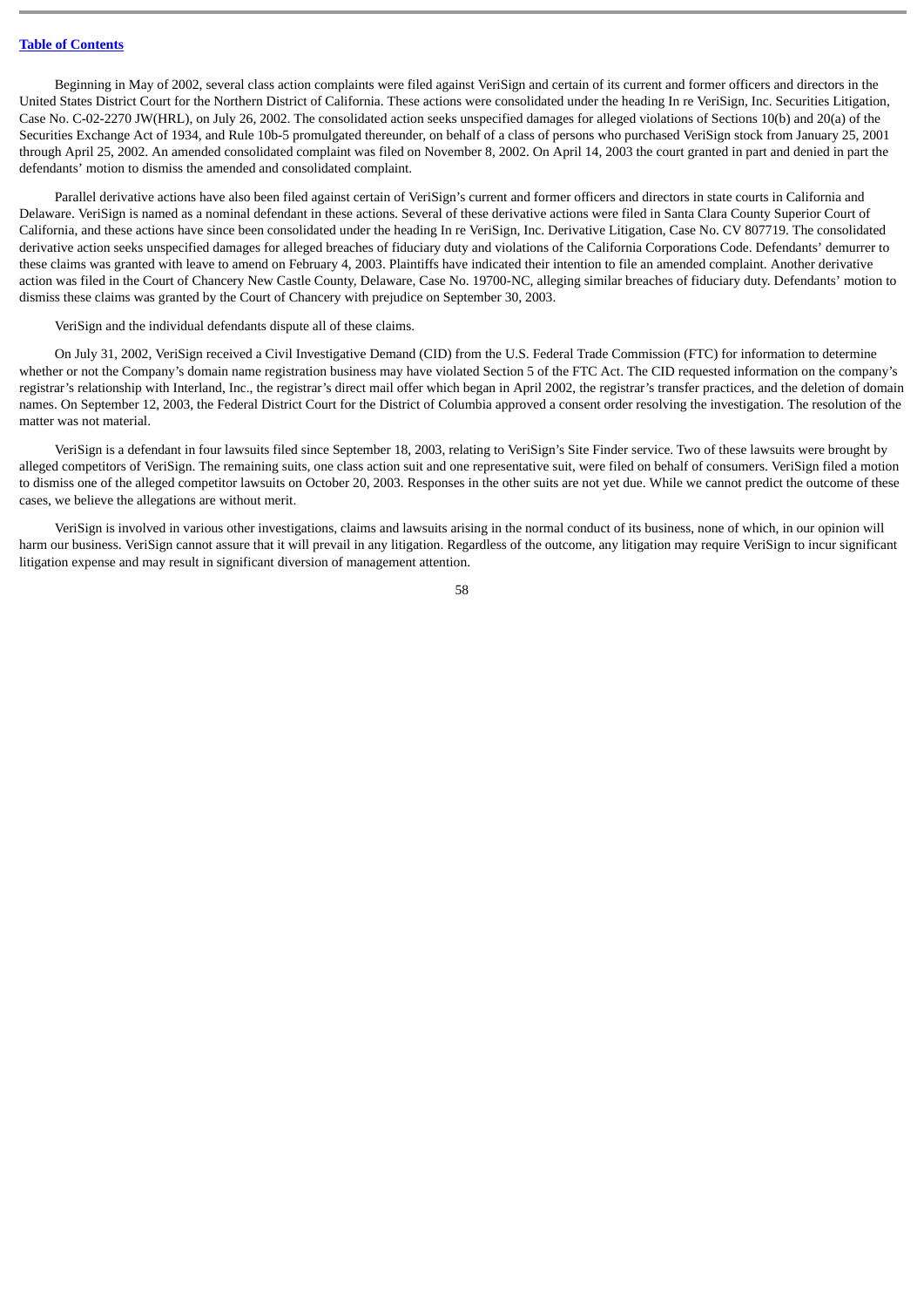## **ITEM 6. EXHIBITS AND REPORTS ON FORM 8-K**

## (a) Index to Exhibits

| Exhibit<br>Number | <b>Exhibit Description</b>                                                                                                                                                                                        | Filed<br>Herewith |
|-------------------|-------------------------------------------------------------------------------------------------------------------------------------------------------------------------------------------------------------------|-------------------|
| 10.1              | Form of 1998 Equity Incentive Plan Restricted Stock Purchase Agreement.                                                                                                                                           | X                 |
| 31.1              | Certification of Chief Executive Officer, President and Chairman of the Board, pursuant to Section 302 of the Sarbanes-<br>Oxley Act of 2002.                                                                     | $\lambda$         |
| 31.2              | Certification of Executive Vice President of Finance and Administration and Chief Financial Officer, pursuant to Section<br>302 of the Sarbanes-Oxley Act of 2002.                                                | X                 |
| 32.1              | Certification of Chief Executive Officer, President, and Chairman of the Board, pursuant to 18 U.S.C. Section 1350, as<br>adopted pursuant to Section 906 of the Sarbanes-Oxley Act of 2002.                      | х                 |
| 32.2              | Certification of Executive Vice President of Finance and Administration and Chief Financial Officer, pursuant to 18<br>U.S.C. Section 1350, as adopted pursuant to Section 906 of the Sarbanes-Oxley Act of 2002. | $\lambda$         |

(b) Reports on Form 8-K

• Current Report on Form 8-K filed July 24, 2003 pursuant to Item 12 (Results of Operations and Financial Condition), announcing Registrant's financial results for the quarter ended June 30, 2003 and certain other information.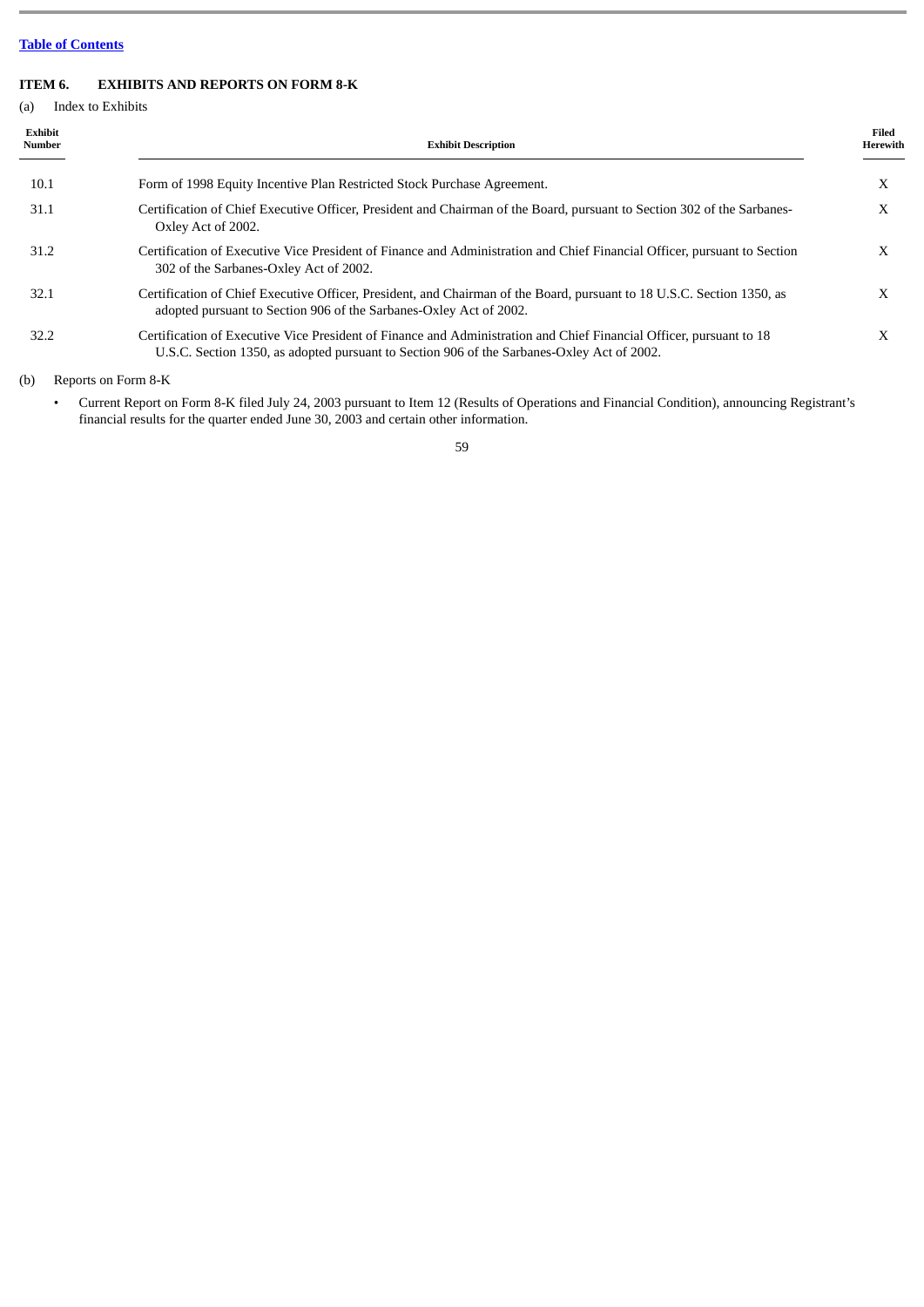# **SIGNATURES**

Pursuant to the requirements of the Securities Exchange Act of 1934, the registrant has duly caused this report to be signed on its behalf by the undersigned, thereunto duly authorized.

Date: November 14, 2003 By: /S/ STRATTON D. SCLAVOS

Date: November 14, 2003 By: /S/ DANA L. EVAN

VERISIGN, INC.

**Stratton D. Sclavos Chief Executive Officer, President and Chairman of the Board (Principal Executive Officer)**

**Dana L. Evan Executive Vice President of Finance and Administration and Chief Financial Officer (Principal Financial and Accounting Officer)**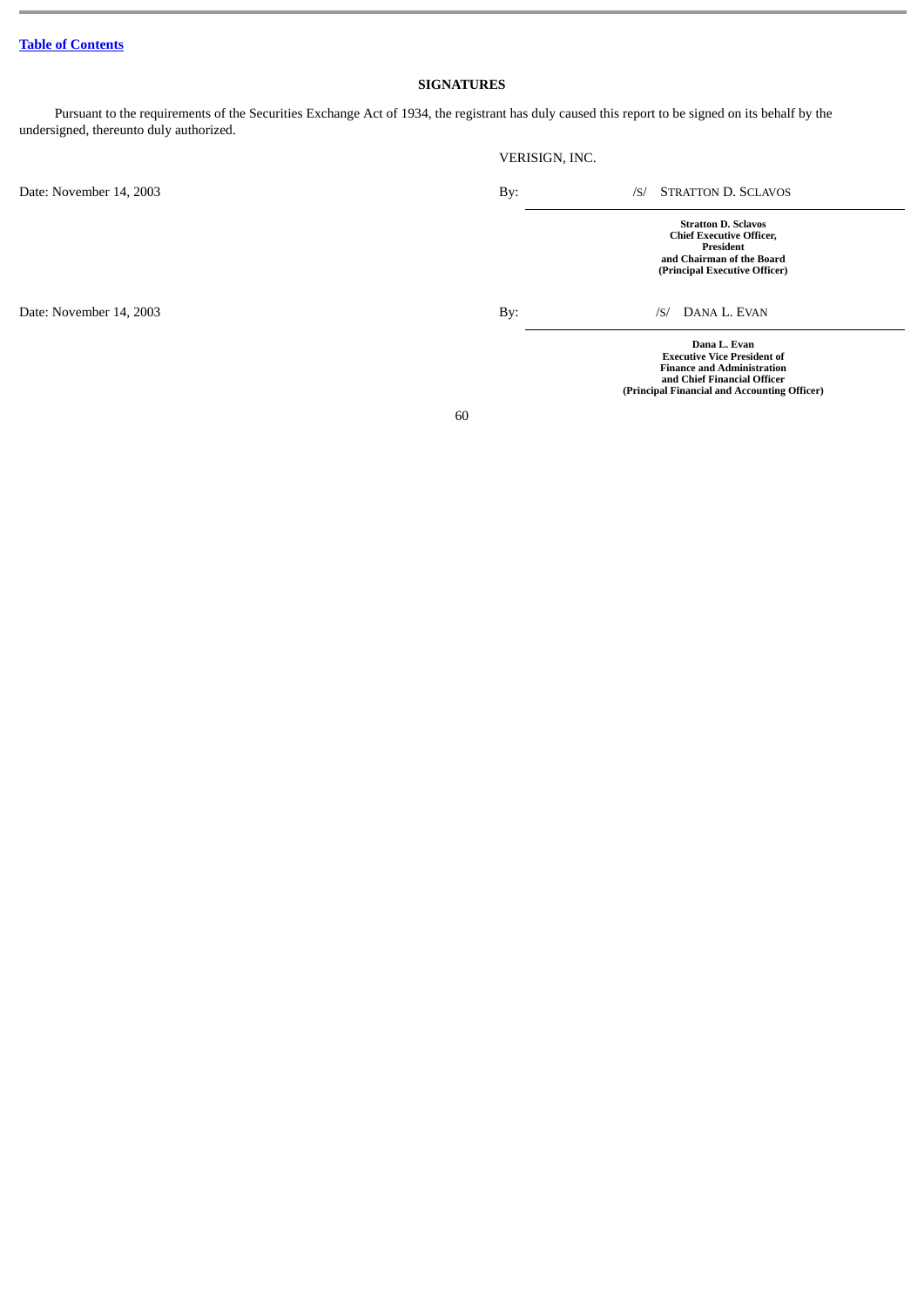# **EXHIBITS**

As required under Item 6 — Exhibits and Reports on Form 8-K, the exhibits filed as part of this report are provided in this separate section. The exhibits included in this section are as follows:

| Exhibit<br>Number | <b>Exhibit Description</b>                                                                                                                                                                                        |  |  |
|-------------------|-------------------------------------------------------------------------------------------------------------------------------------------------------------------------------------------------------------------|--|--|
| 10.1              | Form of 1998 Equity Incentive Plan Restricted Stock Purchase Agreement.                                                                                                                                           |  |  |
| 31.1              | Certification of Chief Executive Officer, President and Chairman of the Board, pursuant to Section 302 of the Sarbanes-Oxley Act of 2002.                                                                         |  |  |
| 31.2              | Certification of Executive Vice President of Finance and Administration and Chief Financial Officer, pursuant to Section 302 of the<br>Sarbanes-Oxley Act of 2002.                                                |  |  |
| 32.1              | Certification of Chief Executive Officer, President and Chairman of the Board, pursuant to 18 U.S.C. Section 1350, as adopted pursuant to<br>Section 906 of the Sarbanes-Oxley Act of 2002.                       |  |  |
| 32.2              | Certification of Executive Vice President of Finance and Administration and Chief Financial Officer, pursuant to 18 U.S.C. Section 1350, as<br>adopted pursuant to Section 906 of the Sarbanes-Oxley Act of 2002. |  |  |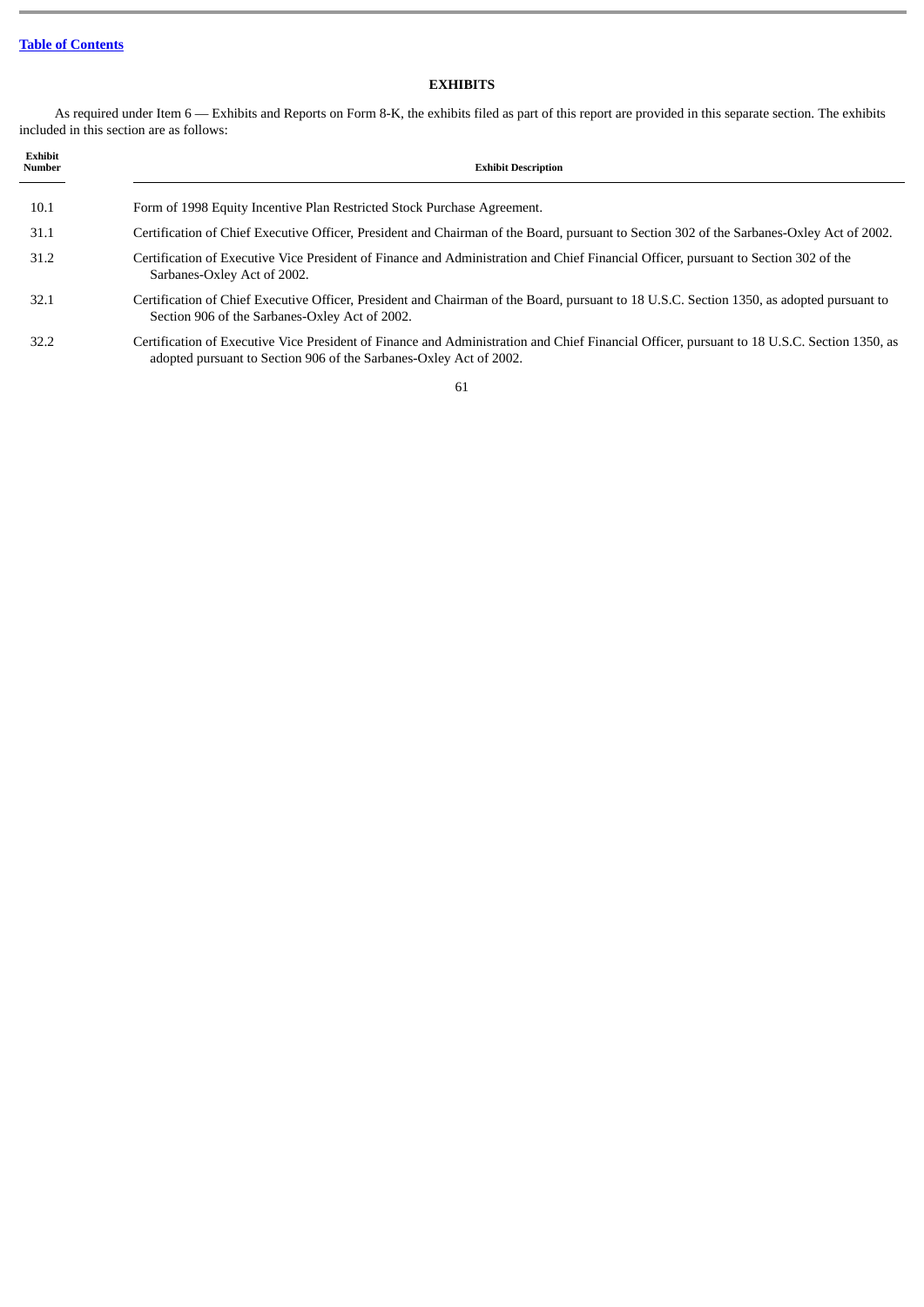# **VERISIGN, INC.**

## **1998 EQUITY INCENTIVE PLAN**

#### **RESTRICTED STOCK PURCHASE AGREEMENT**

This Restricted Stock Purchase Agreement (the "Agreement") is made and entered into as of August \_, 2003 (the "Effective Date") by and between VeriSign, Inc., a Delaware corporation (the "*Company*"), and the purchaser named below (the "*Purchaser*"). Capitalized terms not defined herein shall have the meaning ascribed to them in the Company's 1998 Equity Incentive Plan (the "*Plan*").

| <b>Purchaser:</b>                |         |
|----------------------------------|---------|
| <b>Social Security Number:</b>   |         |
| <b>Address:</b>                  |         |
|                                  |         |
| <b>Total Number of Shares:</b>   |         |
| <b>Purchase Price Per Share:</b> | \$0.001 |
| <b>Total Purchase Price:</b>     |         |

#### **1. Purchase of Shares.**

1.1 Purchase of Shares. On the Effective Date and subject to the terms and conditions of this Agreement and the Plan, Purchaser hereby purchases from the Company, and the Company hereby sells to Purchaser, the Total Number of Shares set forth above (the "*Shares*") of the Company's Common Stock at the Purchase Price Per Share as set forth above (the "*Purchase Price Per Share*") for a Total Purchase Price as set forth above (the "*Purchase Price*"). As used in this Agreement, the term "*Shares*" includes the Shares purchased under this Agreement and all securities received (i) in replacement of the Shares, (ii) as a result of stock dividends or stock splits with respect to the Shares, and (iii) in replacement of the Shares in a merger, recapitalization, reorganization or similar corporate transaction.

1.2 Title to Shares. The exact spelling of the name(s) under which Purchaser will take title to the Shares is:

Purchaser desires to take title to the Shares as follows:

- ☐ Individual, as separate property
- ☐ Husband and wife, as community property
- ☐ Joint Tenants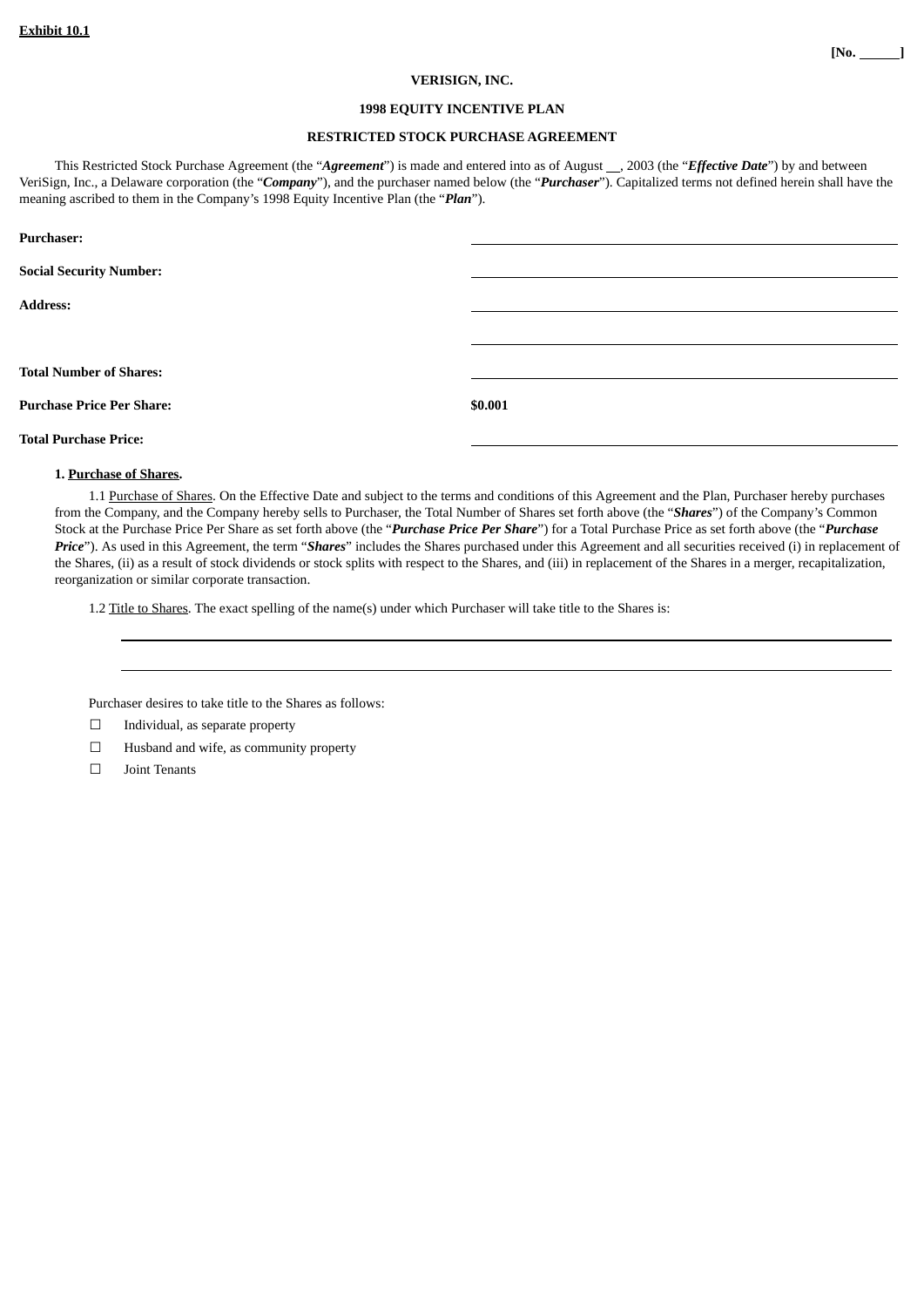1.3 Payment. Purchaser hereby delivers payment of the Purchase Price as follows (check and complete as appropriate):

- $\Box$  in cash (by check) in the amount of \$, receipt of which is acknowledged by the Company;
- $\Box$  by cancellation of indebtedness of the Company owed to Purchaser in the amount of \$
- ☐ by delivery of fully-paid, nonassessable and vested shares of the Common Stock of the Company owned by Purchaser for at least six (6) months prior to the date hereof (which have been paid for within the meaning of SEC Rule 144 and, if purchased by use of a promissory note, such note has been fully paid with respect to such vested shares), or obtained by Purchaser in the open public market, and owned free and clear of all liens, claims, encumbrances or security interests, valued at the current Fair Market Value of \$ per share; or
- $\Box$  by the waiver hereby of compensation due or accrued for services rendered in the amount of \$

1.4 Stock Withholding. The Company may withhold from the Shares to be issued that number of Shares having a Fair Market Value equal to the minimum amount required to be withheld, determined on the date that the amount of tax to be withheld is to be determined, in satisfaction of Purchaser's federal, state and local tax liability for which the Purchaser is obligated to pay to the Company in connection with the purchase or vesting of any Shares that is subject to tax withholding.

#### **2. Delivery.**

2.1 Deliveries by Purchaser. Purchaser hereby delivers to the Company (i) two signed copies of this Agreement (including the Spousal Consent attached hereto as Exhibit 1); (ii) two signed copies of the Stock Power and Assignment Separate from Stock Certificate in the form of Exhibit 2 ("*Stock Powers*") attached hereto; and (iii) payment of the Purchase Price, receipt of which is acknowledged by the Company. The Company will issue duly executed stock certificates evidencing the Shares in the name(s) indicated by Purchaser, as Purchaser elects above in Section 1.2. The certificates shall be placed in escrow as provided in Section 7 below until such Shares are no longer subject to forfeiture, as described in Section 5 below.

2.2 Deliveries by the Company. Upon its receipt of the Purchase Price and all the documents to be executed and delivered by Purchaser to the Company under Section 2.1, the Company will issue a duly executed stock certificate evidencing the Shares in the name(s) indicated by Purchaser, as Purchaser elects above in Section 1.2.

**3. Representations and Warranties of Purchaser.** Purchaser represents and warrants to the Company that Purchaser has received a copy of the Plan and this Agreement, has read and understands the terms of the Plan and this Agreement, and agrees to be bound by their terms and conditions. Purchaser acknowledges that there may be adverse tax consequences upon purchase and disposition of the Shares, as discussed in Section 9 below, and that Purchaser should consult a tax adviser prior to such purchase or disposition.

**4. Restrictions on Transfers.** Purchaser shall not transfer, assign, grant a lien or security interest in, pledge, hypothecate, encumber or otherwise dispose of any of the Shares which are subject to forfeiture (as described in Section 5 below), except as permitted by this Agreement.

## **5. Forfeiture of Unvested Shares.**

5.1 Forfeiture. If Purchaser is Terminated (as defined in the Plan) for any reason, or no reason, including without limitation Purchaser's death, Disability (as defined in the Plan), voluntary resignation or termination by the Company with or without Cause (as defined in the Plan), then Purchaser's Unvested Shares (as defined in Section 5.1 below) shall be immediately and automatically forfeited to the Company.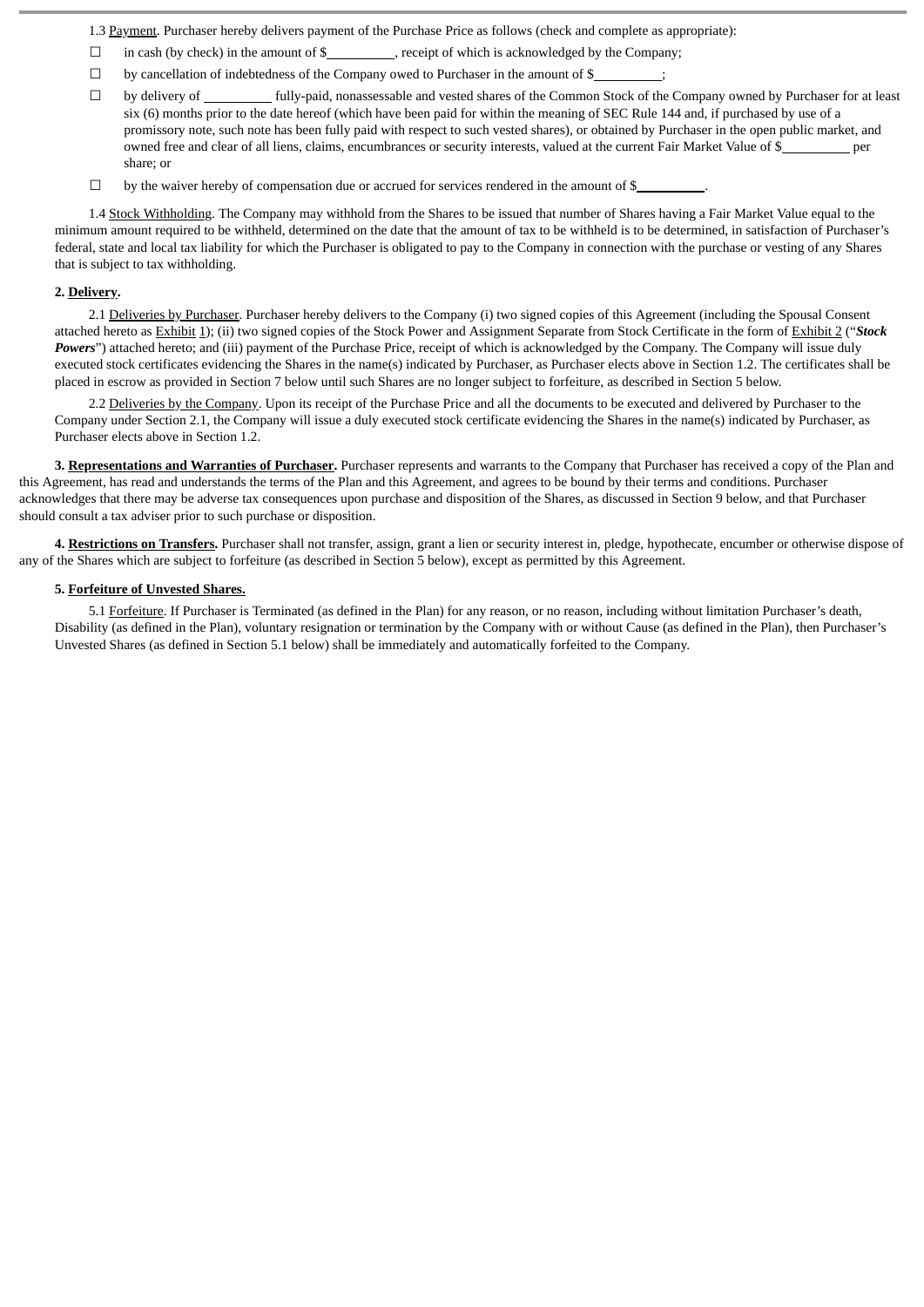5.2 Unvested and Vested Shares. Shares that are vested pursuant to this Section 5.1 are "*Vested Shares*." Shares that are not vested pursuant to this Section 5.1 are "*Unvested Shares*." Unvested Shares may not be sold or otherwise transferred by Purchaser without the Company's prior written consent. On the Effective Date all of the Shares will be Unvested Shares. Subject to the terms and conditions of the Plan and this Agreement, Shares shall vest as follows: (a) if Purchaser has continuously provided services to the Company, or any Parent or Subsidiary of the Company, then on the second anniversary of the Effective Date (the "Vesting Date"), one hundred percent (100%) of the Shares shall vest; provided, however, that with respect to one-third of such Shares, Purchaser shall not transfer, assign, grant a lien or security interest in, pledge, hypothecate, encumber or otherwise dispose of any of such Shares until the third anniversary of the Effective Date except as otherwise provided in Section 1.4. No Shares will become Vested Shares after the Termination Date. The number of Shares that are Vested Shares or Unvested Shares will be proportionally adjusted for any stock split or similar change in the capital structure of the Company as set forth in Section 2.2 of the Plan.

5.3 Right of Termination Unaffected. Nothing in this Agreement shall be construed to limit or otherwise affect in any manner whatsoever the right or power of the Company (or any Parent or Subsidiary of the Company) to terminate Purchaser's employment or other relationship with the Company (or any Parent or Subsidiary of the Company) at any time for any reason or no reason, with or without Cause.

**6. Rights as a Shareholder.** Subject to the terms and conditions of this Agreement, Purchaser will have all of the rights of a shareholder of the Company with respect to the Shares from and after the date that Purchaser delivers payment of the Purchase Price until such time as Purchaser disposes of the Shares or, as applicable, the Unvested Shares are forfeited as set forth in Section 5 above. Purchaser will have no further rights as a holder of the Shares with respect to any Unvested Shares which are forfeited as set forth in Section 5 above.

**7. Escrow.** As security for Purchaser's faithful performance of this Agreement, Purchaser agrees that the stock certificate(s) evidencing the Shares shall be retained by the Secretary of the Company or other designee of the Company (the "*Escrow Holder*"), who is hereby appointed to hold such certificate(s), together with the Stock Powers executed by Purchaser and by Purchaser's spouse, if any (with the date and number of Shares left blank), s in escrow and to take all such actions and to effectuate all such transfers and/or releases of such Shares as are in accordance with the terms of this Agreement. Escrow Holder will act solely for the Company as its agent and not as a fiduciary. Purchaser and the Company agree that Escrow Holder will not be liable to any party to this Agreement (or to any other party) for any actions or omissions unless Escrow Holder is grossly negligent or intentionally fraudulent in carrying out the duties of Escrow Holder under this Agreement. Escrow Holder may rely upon any letter, notice or other document executed with any signature purported to be genuine and may rely on the advice of counsel and obey any order of any court with respect to the transactions contemplated by this Agreement. Once the Shares are no longer subject to forfeiture, as set forth in Section 5 above, the Shares will be released from escrow.

#### **8. Restrictive Legends and Stop-Transfer Orders.**

Legends. Purchaser understands and agrees that the Company may place the legends set forth below or similar legends on any stock certificate(s) evidencing the Shares, together with any legends that may be required by state or federal securities laws and the Company's Certificate of Incorporation or Bylaws:

## **THE SECURITIES REPRESENTED BY THIS CERTIFICATE ARE SUBJECT TO FORFEITURE AS SET FORTH IN A RESTRICTED STOCK PURCHASE AGREEMENT BETWEEN THE ISSUER AND THE ORIGINAL HOLDER OF THESE SHARES. THE SECURITIES MAY NOT BE TRANSFERRED EXCEPT AS PERMITTED UNDER THE AGREEMENT. A COPY OF THE AGREEMENT MAY BE OBTAINED AT THE PRINCIPAL OFFICE OF THE ISSUER.**

8.2 Stop-Transfer Instructions. Purchaser agrees that, to ensure compliance with the restrictions imposed by this Agreement, the Company may issue appropriate "stop-transfer" instructions to its transfer agent. The Company will not be required (i) to transfer on its books any Shares that have been sold or otherwise transferred in violation of any of the provisions of this Agreement or (ii) to treat as the owner of such Shares, or to accord the right to vote or pay dividends to any purchaser or other transferee to whom such Shares have been transferred in violation of any of the provisions of this Agreement.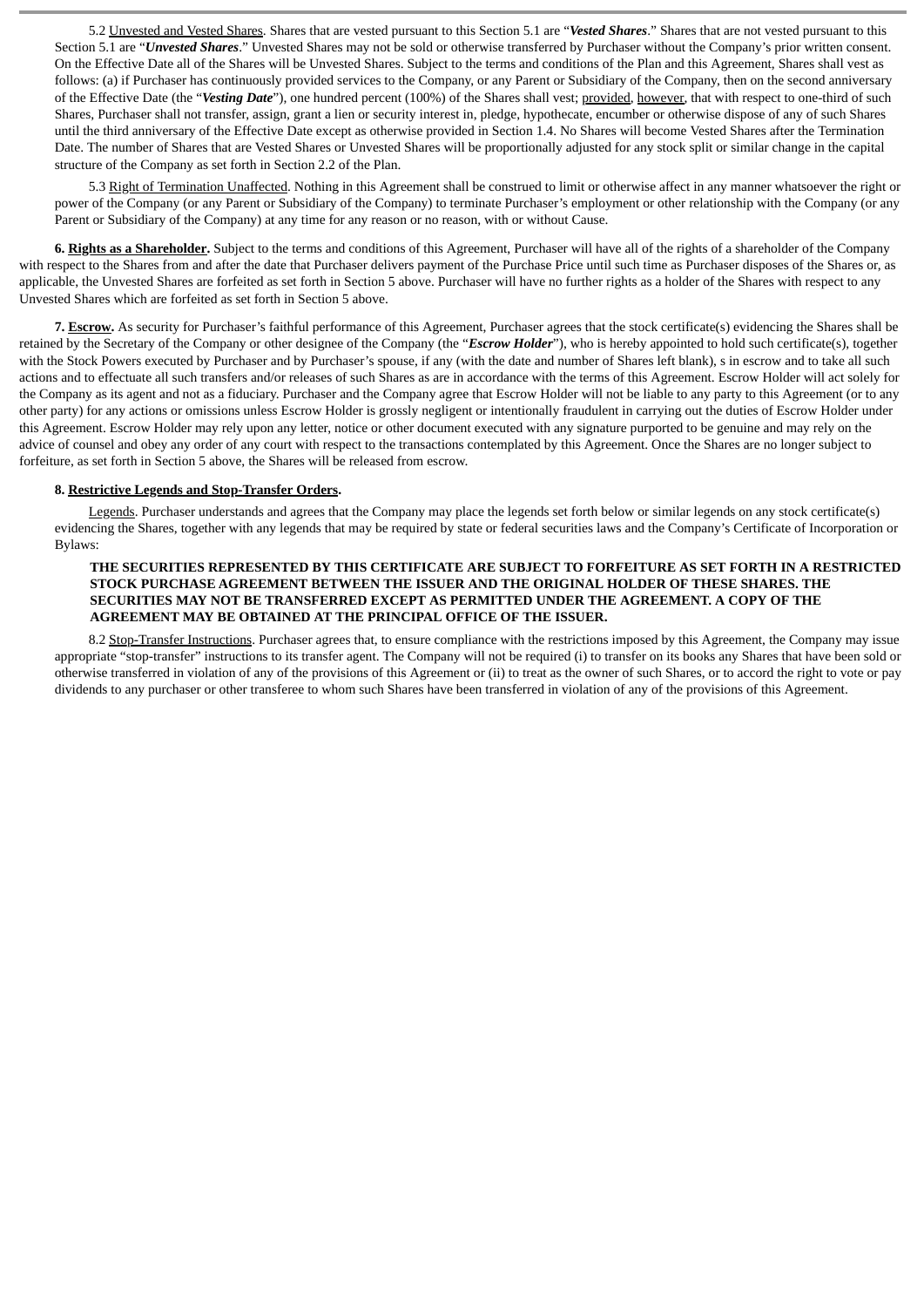8.3 Refusal to Transfer. The Company will not be required (i) to transfer on its books any Shares that have been sold or otherwise transferred in violation of any of the provisions of this Agreement or (ii) to treat as owner of such Shares, or to accord the right to vote or pay dividends to any purchaser or other transferee to whom such Shares have been so transferred.

**9. Tax Consequences.** PURCHASER UNDERSTANDS THAT PURCHASER MAY SUFFER ADVERSE TAX CONSEQUENCES AS A RESULT OF PURCHASER'S PURCHASE OR DISPOSITION OF THE SHARES. PURCHASER REPRESENTS (i) THAT PURCHASER HAS CONSULTED WITH ANY TAX ADVISER THAT PURCHASER DEEMS ADVISABLE IN CONNECTION WITH THE PURCHASE OR DISPOSITION OF THE SHARES AND (ii) THAT PURCHASER IS NOT RELYING ON THE COMPANY FOR ANY TAX ADVICE. Purchaser hereby acknowledges that Purchaser has been informed that, unless an election is filed by the Purchaser with the Internal Revenue Service (and, if necessary, the proper state taxing authorities) within 30 days of the purchase of the Shares to be effective, electing pursuant to Section 83(b) of the Internal Revenue Code (and similar state tax provisions, if applicable) to be taxed currently on any difference between the Purchase Price of the Shares and their Fair Market Value on the date of purchase, there will be a recognition of taxable income to the Purchaser, measured by the excess, if any, of the Fair Market Value of the Vested Shares, at the time they cease to be Unvested Shares, over the Purchase Price for such Shares. Purchaser represents that Purchaser has consulted any tax advisers Purchaser deems advisable in connection with Purchaser's purchase of the Shares and the filing of the election under Section 83(b) and similar tax provisions. A form of Election under Section 83(b) (including a form of Transmittal Letter) and an explanatory letter regarding such election are attached hereto as Exhibit 3 and Exhibit 4, respectively, for reference. **PURCHASER HEREBY ASSUMES ALL RESPONSIBILITY FOR FILING SUCH ELECTION AND PAYING ANY TAXES RESULTING FROM SUCH ELECTION OR FROM FAILURE TO FILE THE ELECTION AND PAYING TAXES RESULTING FROM THE LAPSE OF THE FORFEITURE RESTRICTIONS ON THE UNVESTED SHARES.**

**10. Compliance with Laws and Regulations.** The issuance and transfer of the Shares will be subject to and conditioned upon compliance by the Company and Purchaser with all applicable state and federal laws and regulations and with all applicable requirements of any stock exchange or automated quotation system on which the Company's Common Stock may be listed or quoted at the time of such issuance or transfer.

**11. Successors and Assigns.** The Company may assign any of its rights under this Agreement. This Agreement shall be binding upon and inure to the benefit of the successors and assigns of the Company. Subject to the restrictions on transfer herein set forth, this Agreement will be binding upon Purchaser and Purchaser's heirs, executors, administrators, legal representatives, successors and assigns.

**12. Governing Law; Severability.** This Agreement shall be governed by and construed in accordance with the internal laws of the State of California as such laws are applied to agreements between California residents entered into and to be performed entirely within California, excluding that body of laws pertaining to conflict of laws. If any provision of this Agreement is determined by a court of law to be illegal or unenforceable, then such provision will be enforced to the maximum extent possible and the other provisions will remain fully effective and enforceable.

**13. Notices.** Any notice required to be given or delivered to the Company shall be in writing and addressed to the Corporate Secretary of the Company at its principal corporate offices. Any notice required to be given or delivered to Purchaser shall be in writing and addressed to Purchaser at the address indicated above or to such other address as Purchaser may designate in writing from time to time to the Company. All notices shall be deemed effectively given upon personal delivery, (i) three (3) days after deposit in the United States mail by certified or registered mail (return receipt requested), (ii) one (1) business day after its deposit with any return receipt express courier (prepaid), or (iii) one (1) business day after transmission by rapifax or telecopier.

14. Further Instruments. The parties agree to execute such further instruments and to take such further action as may be reasonably necessary to carry out the purposes and intent of this Agreement.

**15. Headings.** The captions and headings of this Agreement are included for ease of reference only and will be disregarded in interpreting or construing this Agreement. All references herein to Sections will refer to Sections of this Agreement.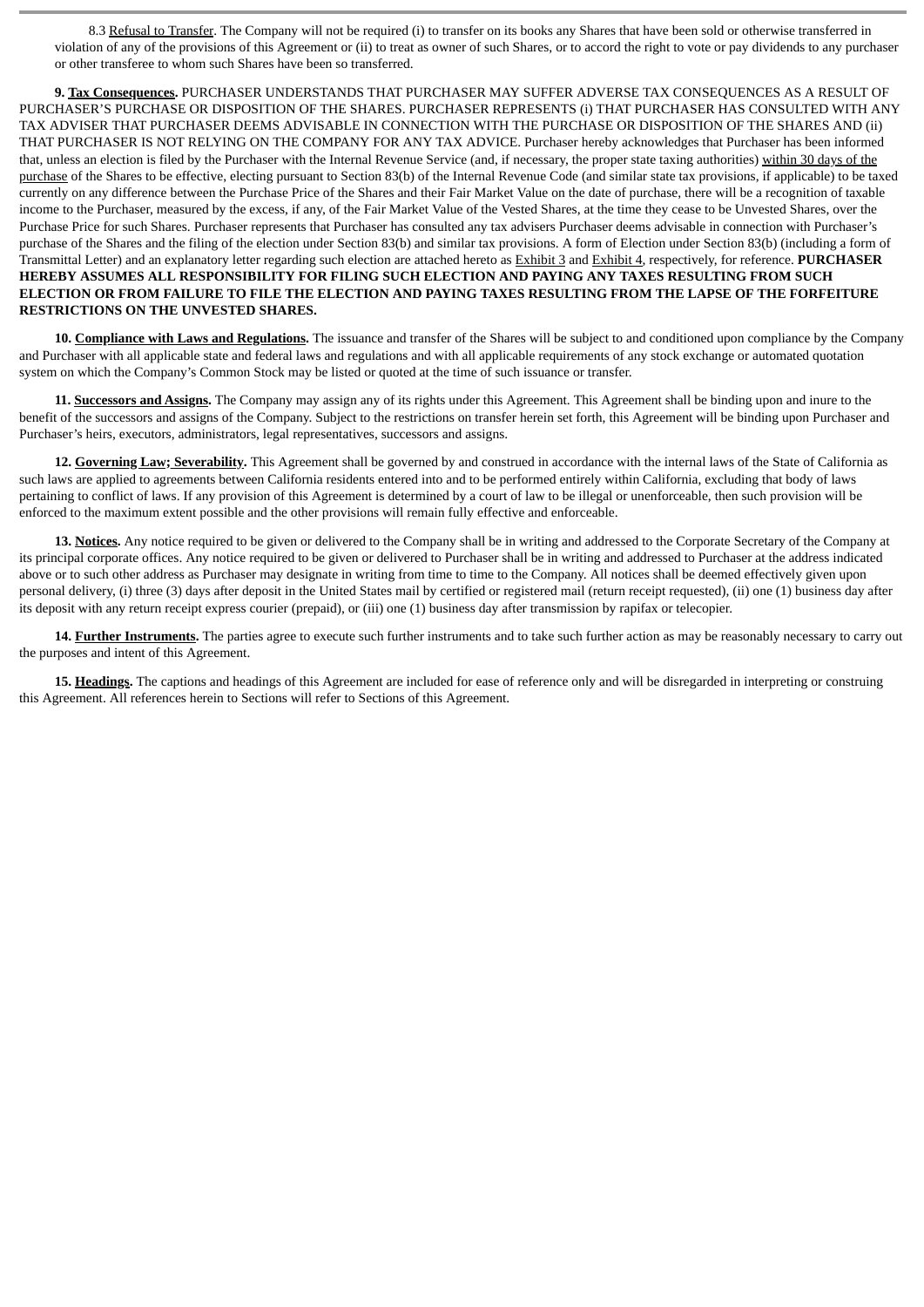**16. Entire Agreement.** The Plan and this Agreement, together with all its Exhibits, constitute the entire agreement and understanding of the parties with respect to the subject matter of this Agreement, and supersede all prior understandings and agreements, whether oral or written, between the parties hereto with respect to the specific subject matter hereof.

**[Remainder of this Page Intentionally Left Blank]**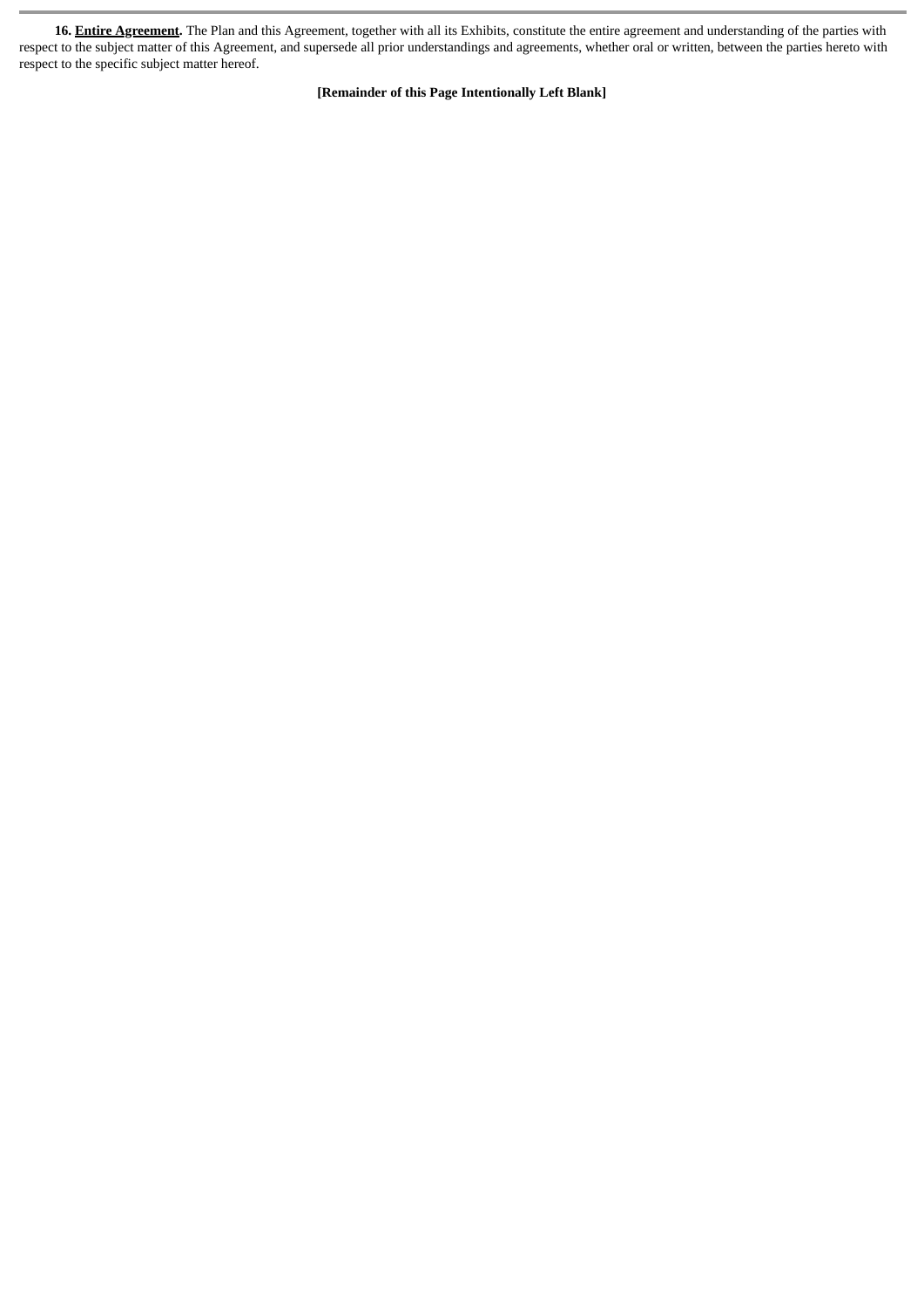IN WITNESS WHEREOF, the Company has caused this Agreement to be executed in triplicate by its duly authorized representative and Purchaser has executed this Agreement in triplicate as of the Effective Date.

## **VERISIGN, INC. PURCHASER**

By:

(Signature)

(Please print name) (Please print name)

(Please print title)

**[Signature page to VeriSign, Inc. Restricted Stock Purchase Agreement]**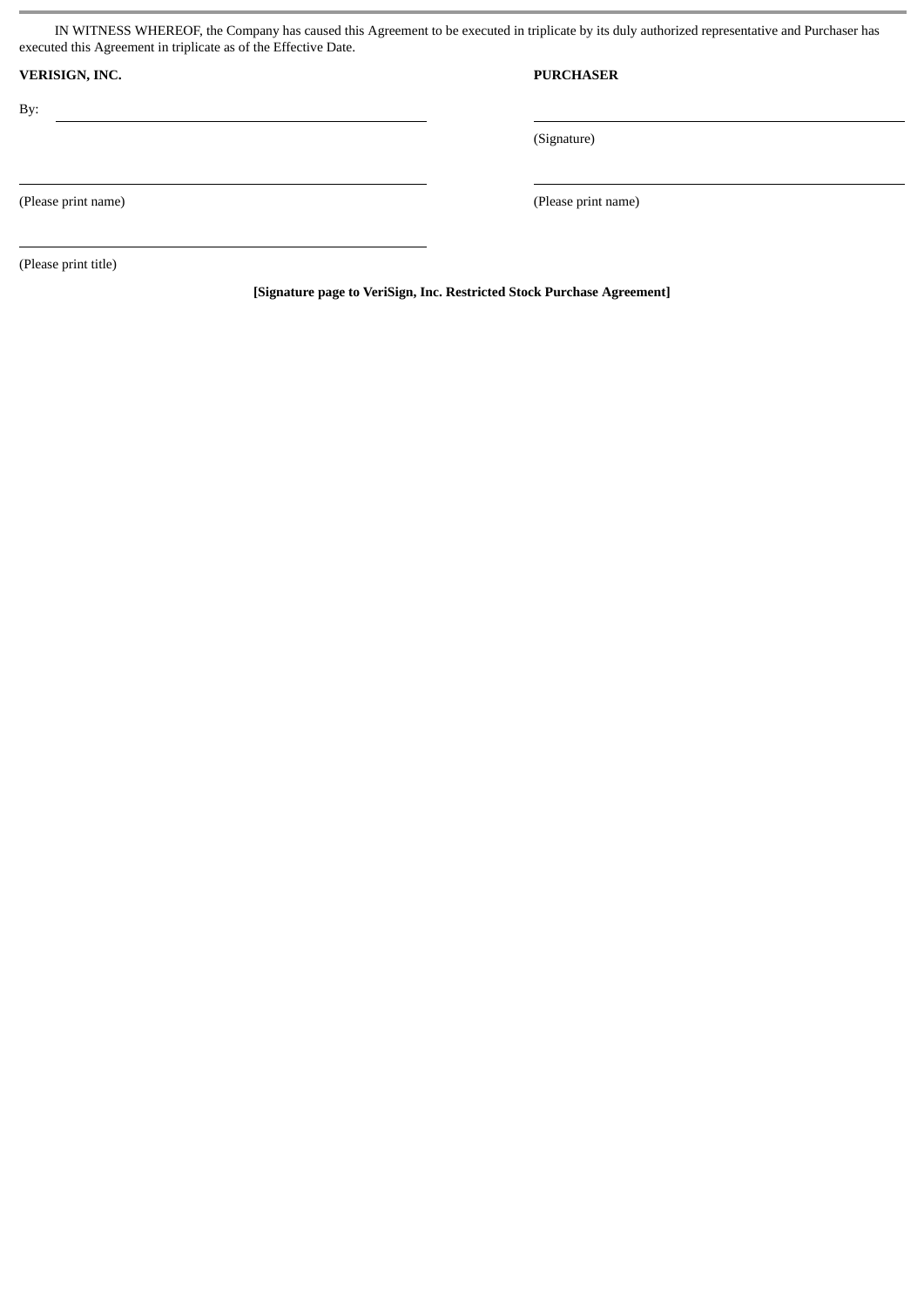# **LIST OF EXHIBITS**

- Exhibit 1: Spousal Consent
- Exhibit 2: Stock Power and Assignment Separate from Stock Certificate
- Exhibit 3: Election under Section 83(b) of the Internal Revenue Code (and form of Transmittal Letter)
- Exhibit 4: Explanatory Letter regarding an Election under Section 83(b) of the Internal Revenue Code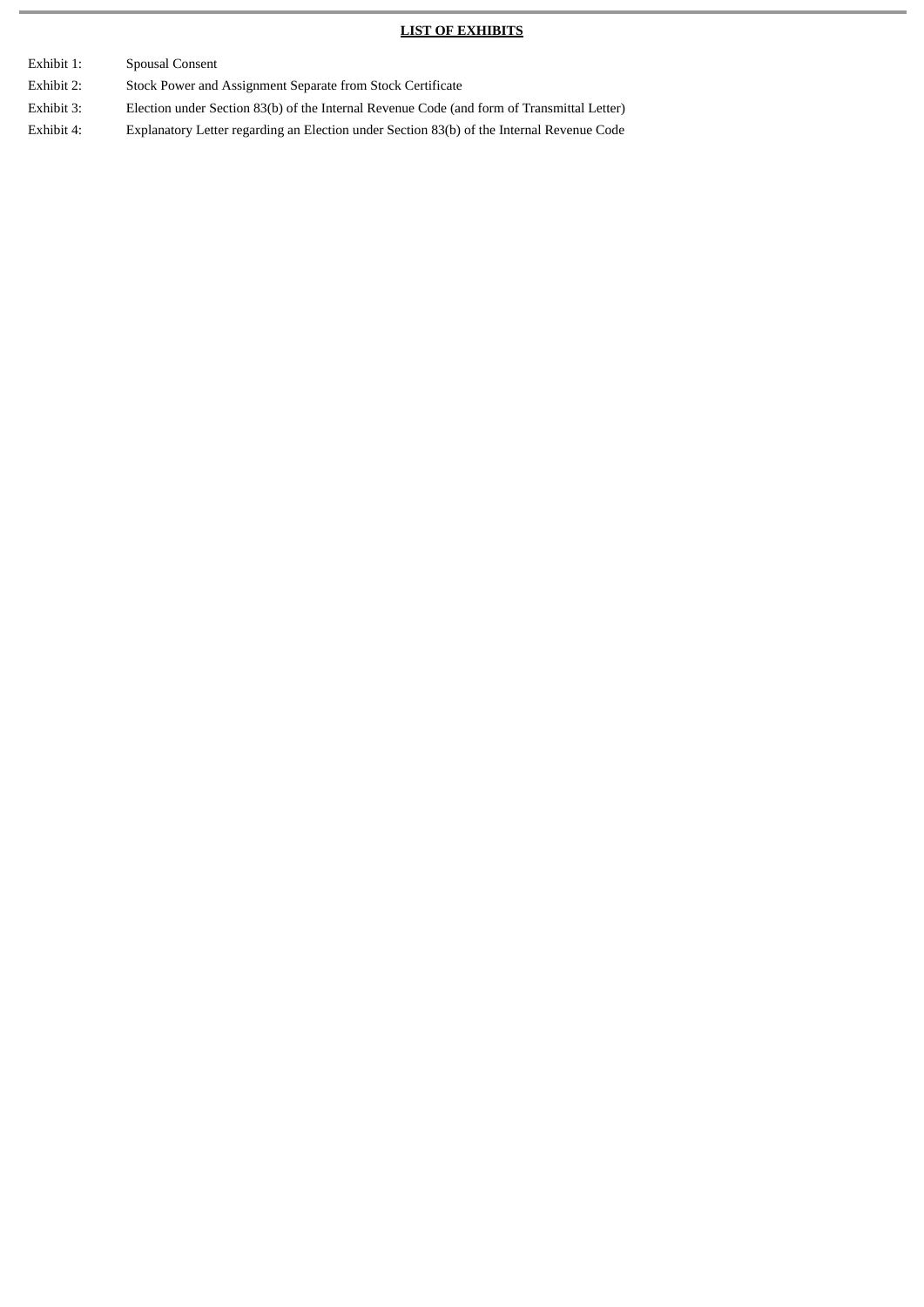# **EXHIBIT 1**

# **SPOUSAL CONSENT**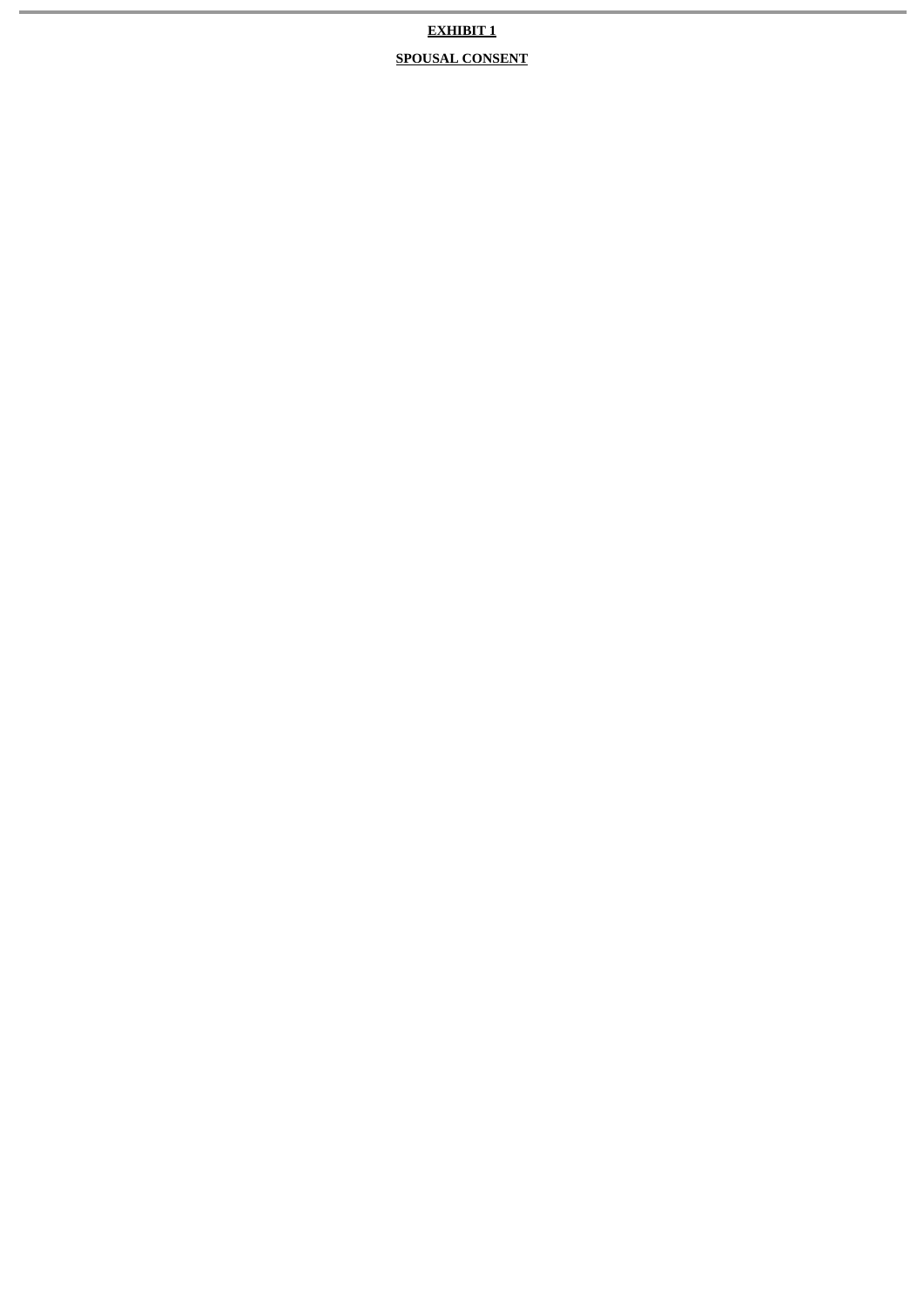## **Spousal Consent**

The undersigned spouse of \_\_\_\_\_\_\_\_(the "Purchaser") has read, understands, and hereby approves the Restricted Stock Purchase Agreement between Purchaser and the Company (the "*Agreement*"). In consideration of the Company's granting my spouse the right to purchase the Shares as set forth in the Agreement, the undersigned hereby agrees to be irrevocably bound by the Agreement and further agrees that any community property interest shall similarly be bound by the Agreement. The undersigned hereby appoints Purchaser as my attorney-in-fact with respect to any amendment or exercise of any rights under the Agreement.

Date:

Print Name of Purchaser's Spouse

(Please print title)

(Please print name) Signature of Purchaser's Spouse

Address:

 $\hfill\Box\quad$  Check this box if you do not have a spouse.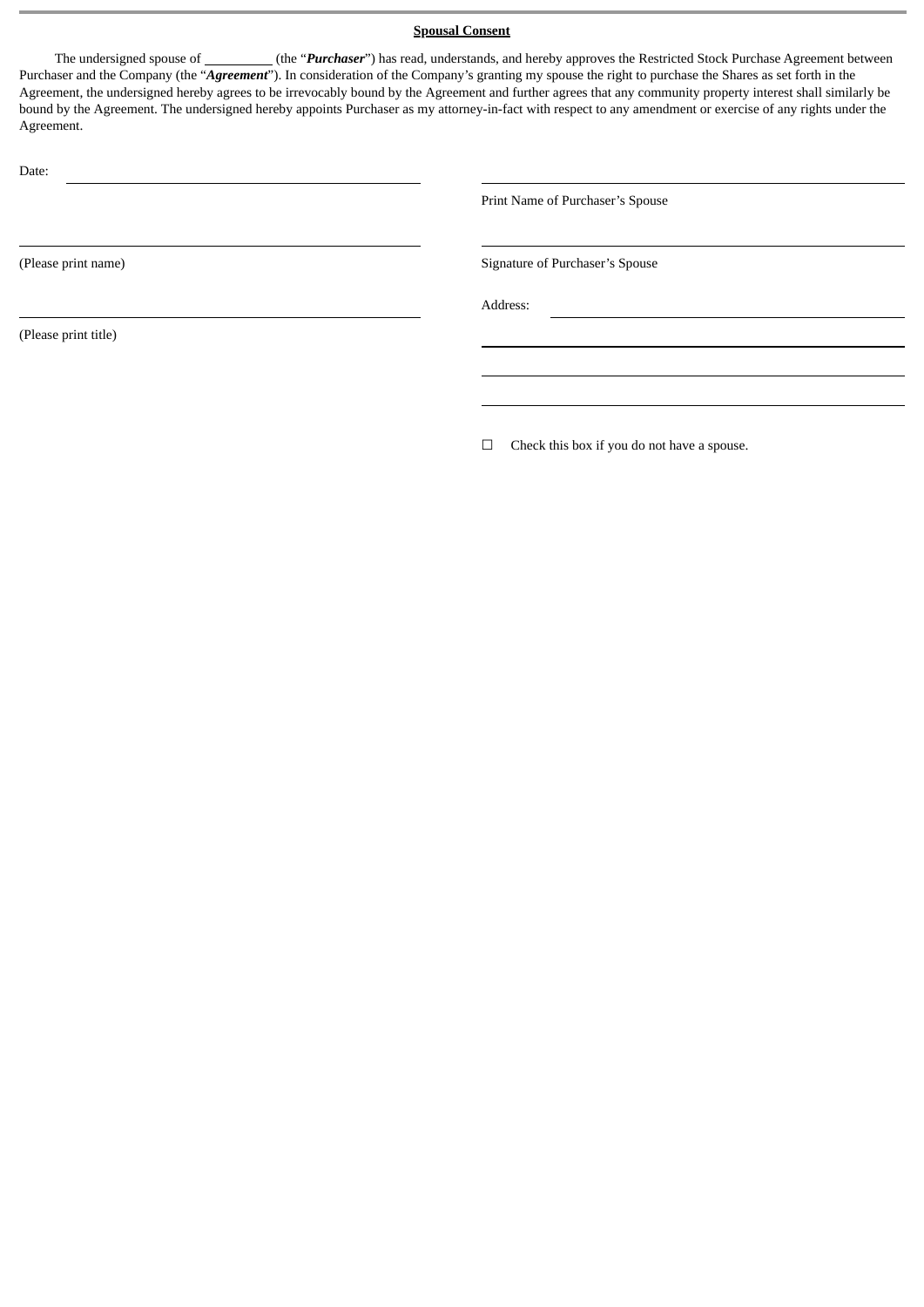# **EXHIBIT 2**

L,

 $\overline{\phantom{a}}$ 

# **STOCK POWER AND ASSIGNMENT SEPARATE FROM STOCK CERTIFICATE**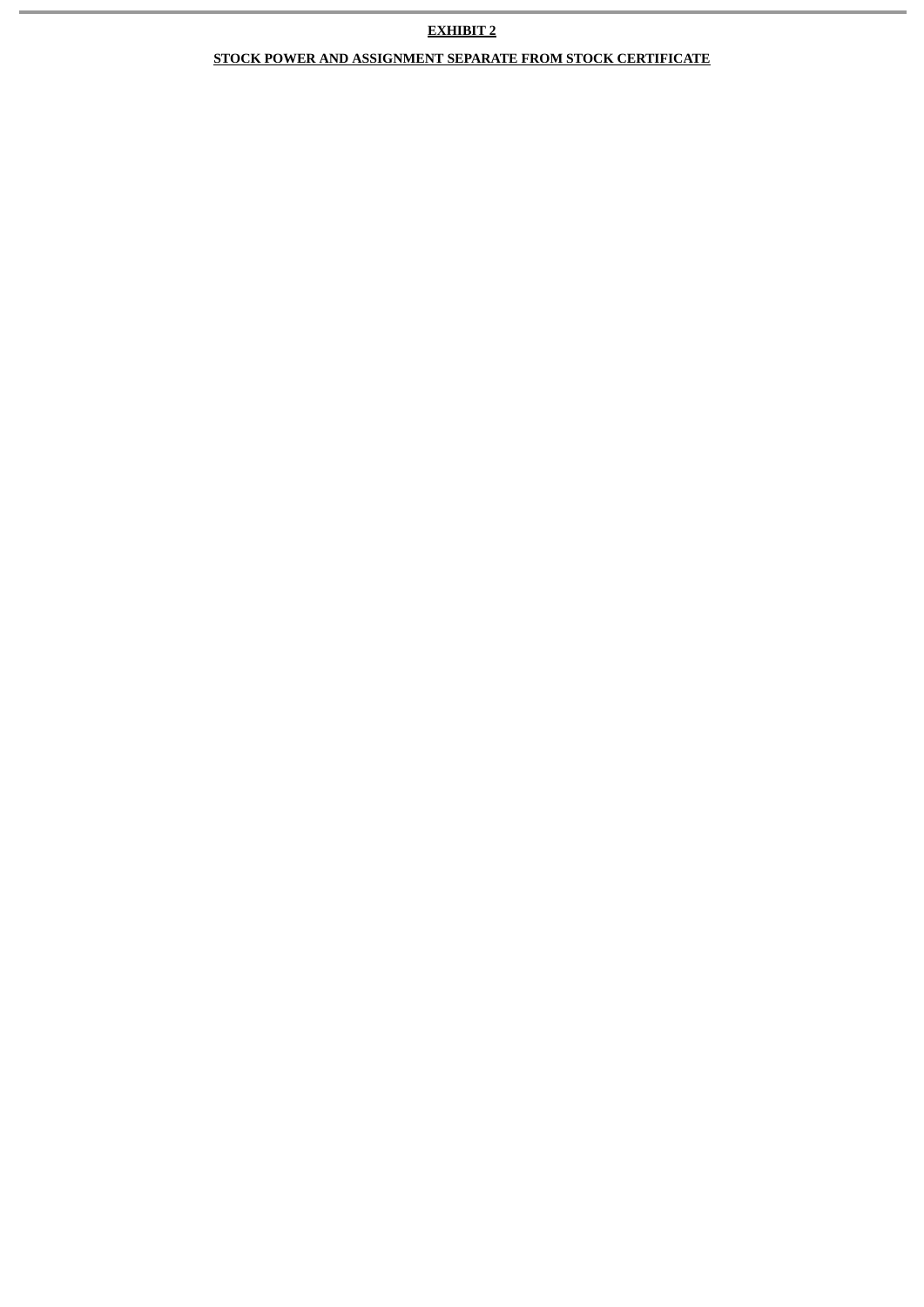### **Stock Power and Assignment Separate from Stock Certificate**

FOR VALUE RECEIVED and pursuant to that certain Restricted Stock Purchase Agreement dated as of (the "Agreement"), the undersigned hereby sells, assigns and transfers unto (and as expansion of the Common Stock of VeriSign, ( ) shares of the Common Stock of VeriSign, Inc., a Delaware corporation (the "*Company*"), standing in the undersigned's name on the books of the Company represented by Certificate No(s). delivered herewith, and does hereby irrevocably constitute and appoint the Secretary of the Company, as the undersigned's attorney-in-fact, with full power of substitution, to transfer said stock on the books of the Company. THIS ASSIGNMENT MAY ONLY BE USED AS AUTHORIZED BY THE AGREEMENT AND ANY EXHIBITS THERETO.

Dated:

PURCHASER

Name:

**Instructions to Purchaser:** Please do not fill in any blanks other than the signature line. The purpose of this Stock Power and Assignment is to enable the Company and/or its assignee(s) to acquire Unvested Shares upon their forfeiture, as set forth in Section 5 of the Agreement between you and the Company, without requiring additional signatures from you.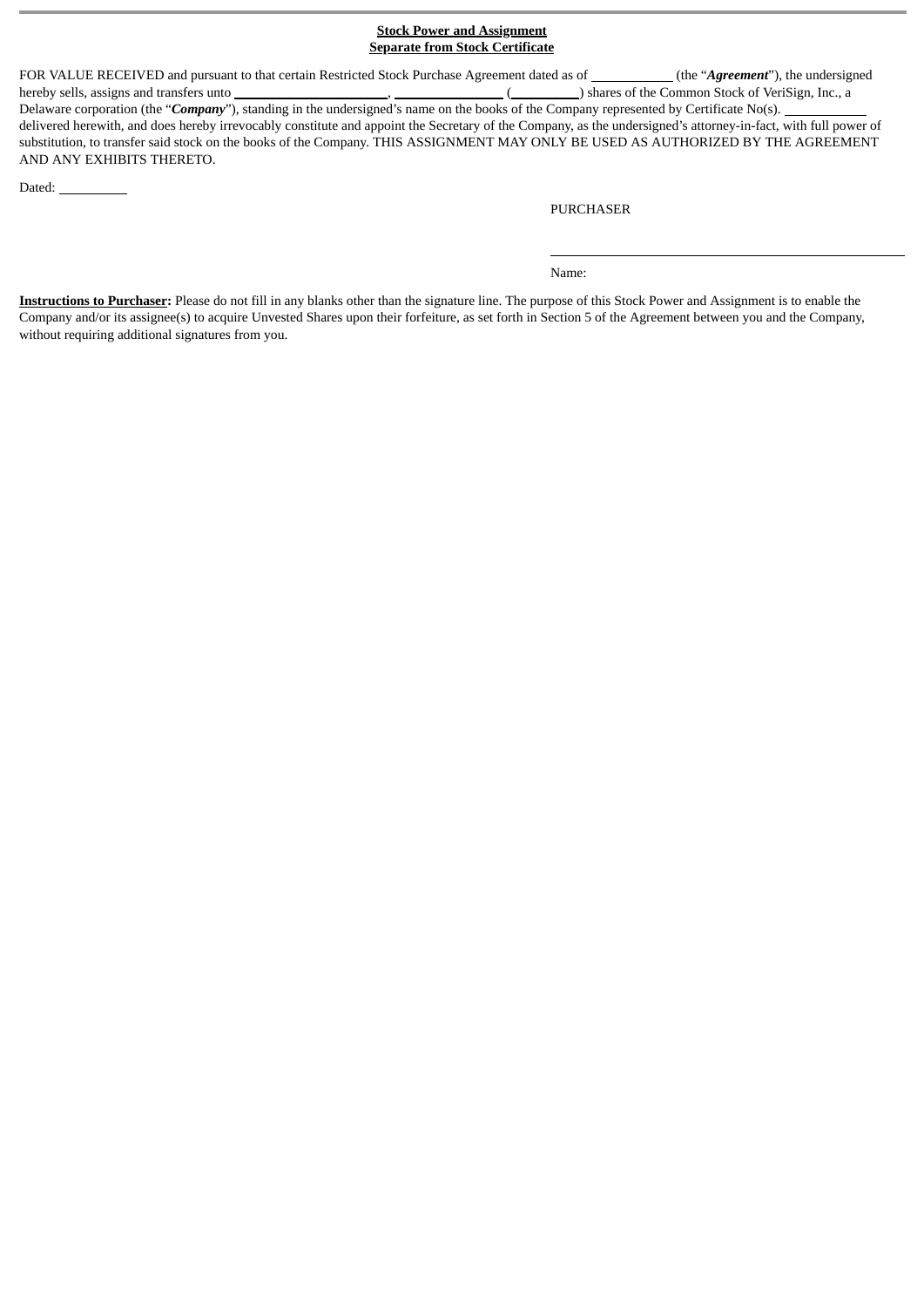## **EXHIBIT 3**

## **ELECTION UNDER SECTION 83(b) OF THE INTERNAL REVENUE CODE**

**(AND TRANSMITTAL LETTER)**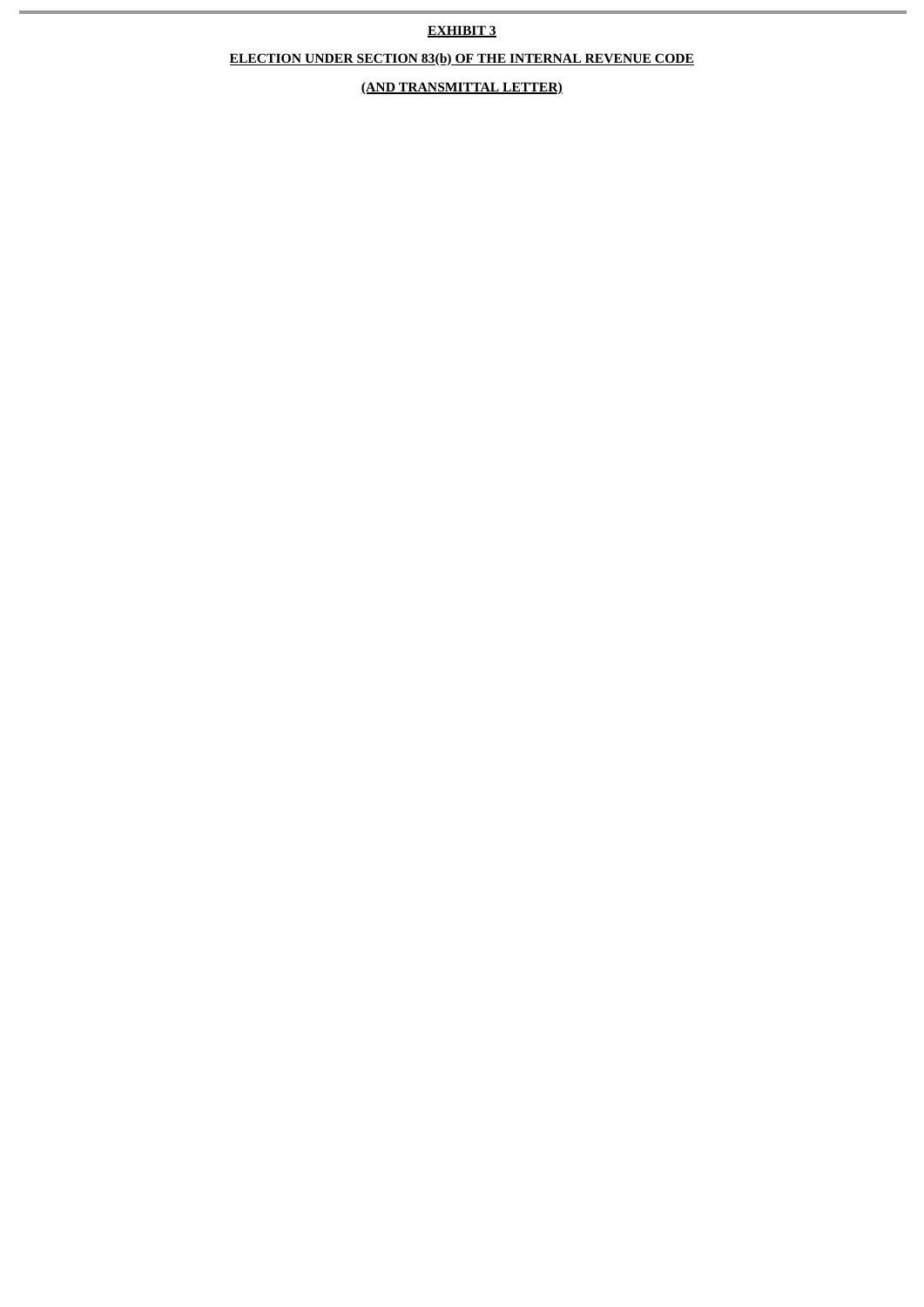### **Election Under Section 83(b) of the Internal Revenue Code**

The undersigned Taxpayer hereby elects, pursuant to Section 83(b) of the Internal Revenue Code, as amended, to include in gross income for the Taxpayer's current taxable year the excess, if any, of the fair market value of the property described below at the time of transfer over the amount paid for such property, as compensation for services.

| 1. | TAXPAYER'S NAME:                                                                                                                                                                                                                                                                            |
|----|---------------------------------------------------------------------------------------------------------------------------------------------------------------------------------------------------------------------------------------------------------------------------------------------|
|    | TAXPAYER'S ADDRESS:                                                                                                                                                                                                                                                                         |
|    | <b>SOCIAL SECURITY NUMBER:</b>                                                                                                                                                                                                                                                              |
| 2. | The property with respect to which the election is made is described as follows: ___________________ shares of Common Stock of VeriSign, Inc., a Delaware<br>corporation (the " <b>Company</b> "), which is Taxpayer's employer or the corporation for whom the Taxpayer performs services. |
| 3. |                                                                                                                                                                                                                                                                                             |
| 4. | The shares are subject to the following restrictions: The shares, to the extent unvested at the time of Taxpayer's termination of employment or services, will<br>be immediately and automatically forfeited to the Company.                                                                |
| 5. | The fair market value of the shares (without regard to restrictions other than restrictions which by their terms will never lapse) was \$<br>at the time of transfer.                                                                                                                       |
| 6. | The amount paid for such shares was \$_____________ per share.                                                                                                                                                                                                                              |
| 7. | The Taxpayer has submitted a copy of this statement to the Company.                                                                                                                                                                                                                         |
|    | THIS ELECTION MUST BE FILED WITH THE INTERNAL REVENUE SERVICE ("IRS"), AT THE OFFICE WHERE THE TAXPAYER FILES ANNUAL<br>INCOME TAX RETURNS. WITHIN 30 DAVS AFTER THE DATE OF TRANSEER OF THE PROPERTY AND MUST ALSO BE FILED WITH THE                                                       |

INCOME TAX RETURNS, **WITHIN 30 DAYS** AFTER THE DATE OF TRANSFER OF THE PROPERTY, AND MUST ALSO BE FILED WITH THE TAXPAYER'S INCOME TAX RETURNS FOR THE CALENDAR YEAR. THE ELECTION CANNOT BE REVOKED WITHOUT THE CONSENT OF THE IRS.

 $\overline{\phantom{a}}$ ,  $\overline{\phantom{a}}$ ,  $\overline{\phantom{a}}$ ,  $\overline{\phantom{a}}$ ,  $\overline{\phantom{a}}$ ,  $\overline{\phantom{a}}$ ,  $\overline{\phantom{a}}$ ,  $\overline{\phantom{a}}$ ,  $\overline{\phantom{a}}$ ,  $\overline{\phantom{a}}$ ,  $\overline{\phantom{a}}$ ,  $\overline{\phantom{a}}$ ,  $\overline{\phantom{a}}$ ,  $\overline{\phantom{a}}$ ,  $\overline{\phantom{a}}$ ,  $\overline{\phantom{a}}$ ,  $\overline{\phantom{a}}$ ,

Dated:

Taxpayer's Signature

BY CERTIFIED OR REGISTERED MAIL NO.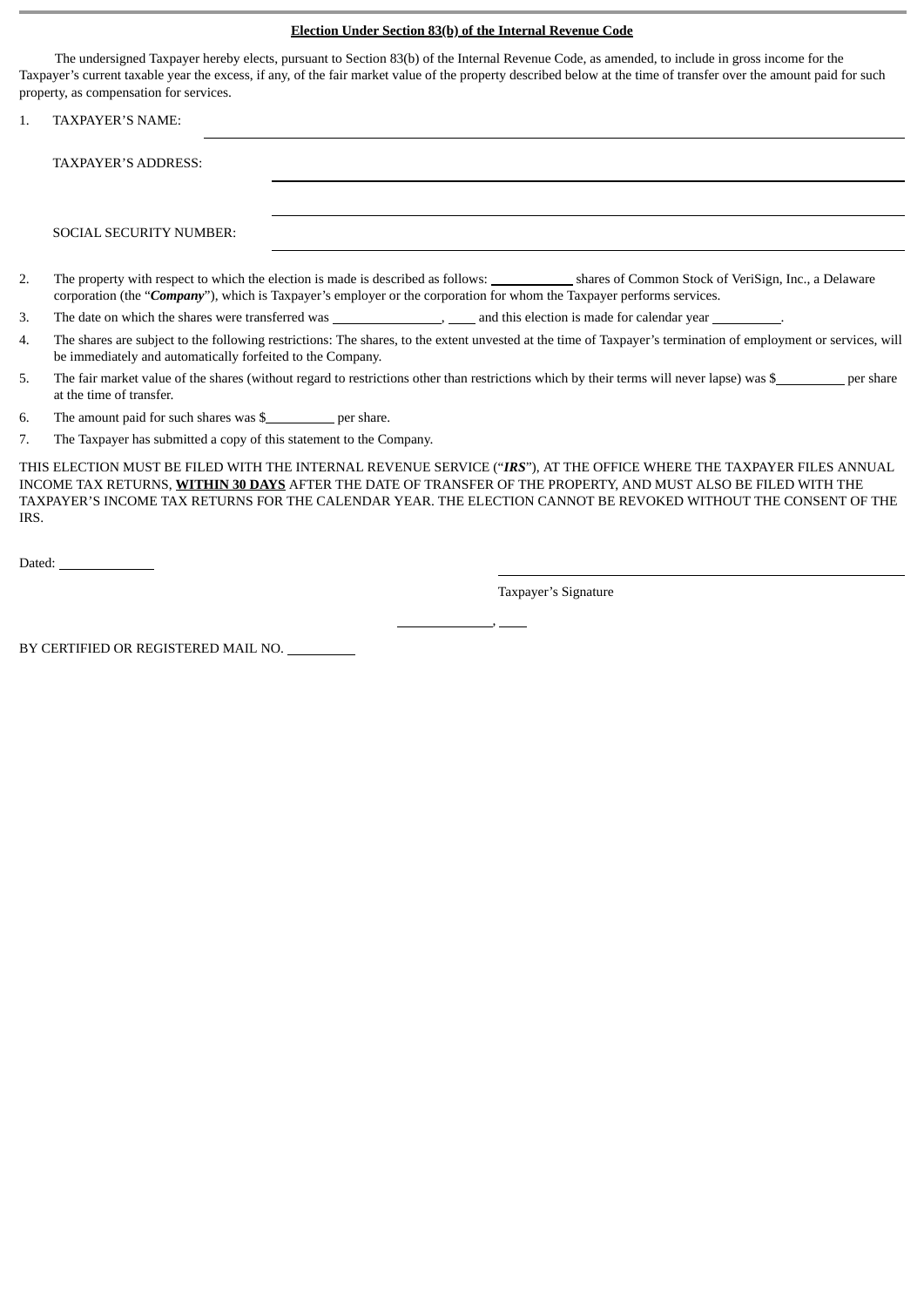### RETURN RECEIPT REQUESTED

Internal Revenue Service [5045 East Butler Avenue Fresno, CA 93888\*]

> Re: Section 83(b) Election Name: SSN:

#### Dear Sir/Madam:

Enclosed please find the original and one copy of a Section 83(b) Election for filing on behalf of the above-referenced taxpayer.

Please acknowledge your receipt of this filing by signing or stamping and dating the copy of the Election Form and returning it to the undersigned. A selfaddressed, stamped envelope is provided for your convenience.

Very truly yours,

#### Enclosures

cc: [Employee] VeriSign, Inc.

**\* Make sure filing in Fresno is permitted. Please see attached listing of filing locations which comes from IRS form 1040, page 2096.**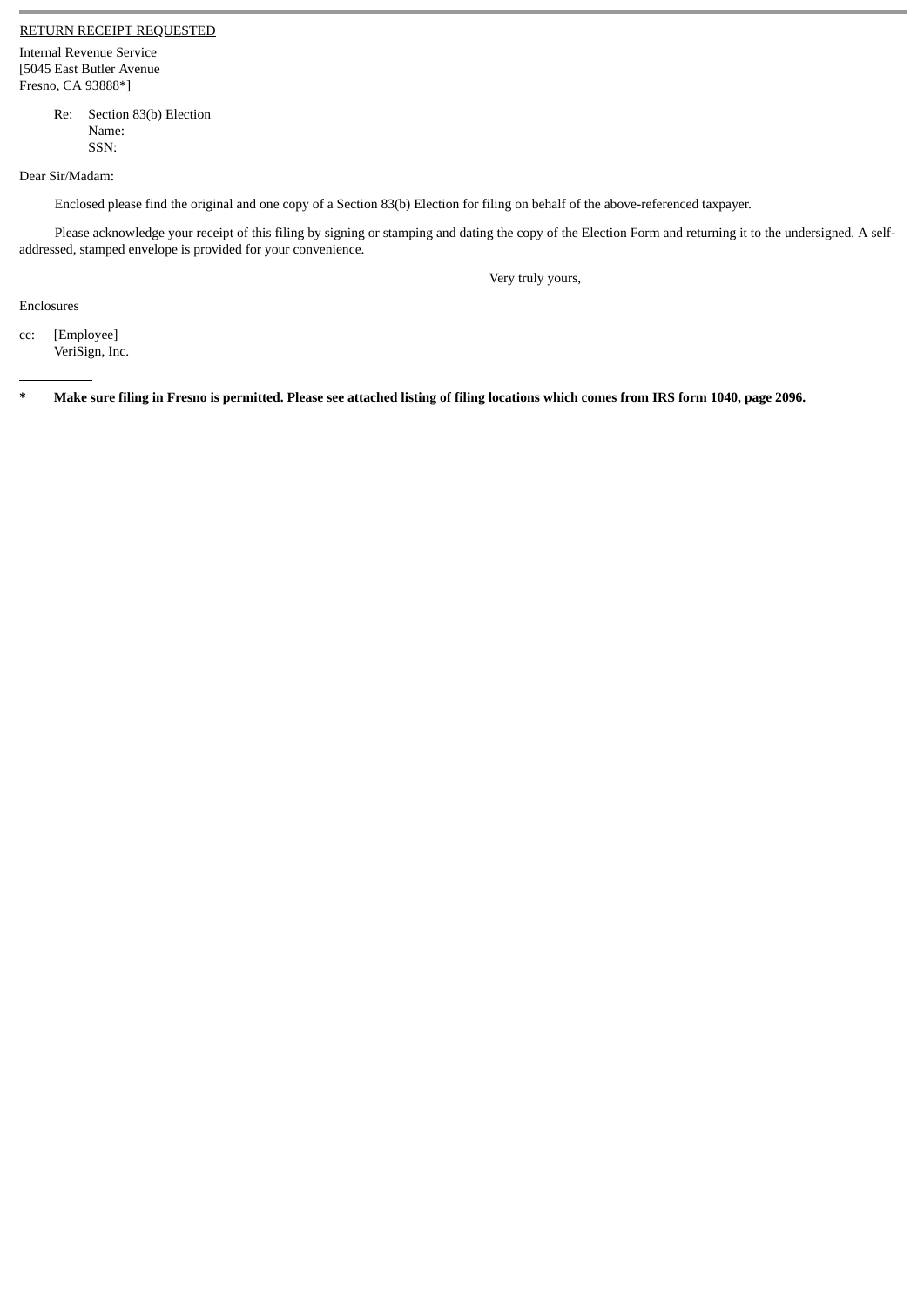# **EXHIBIT 4**

#### **EXPLANATORY LETTER REGARDING AN ELECTION UNDER SECTION 83(b) OF THE INTERNAL REVENUE CODE**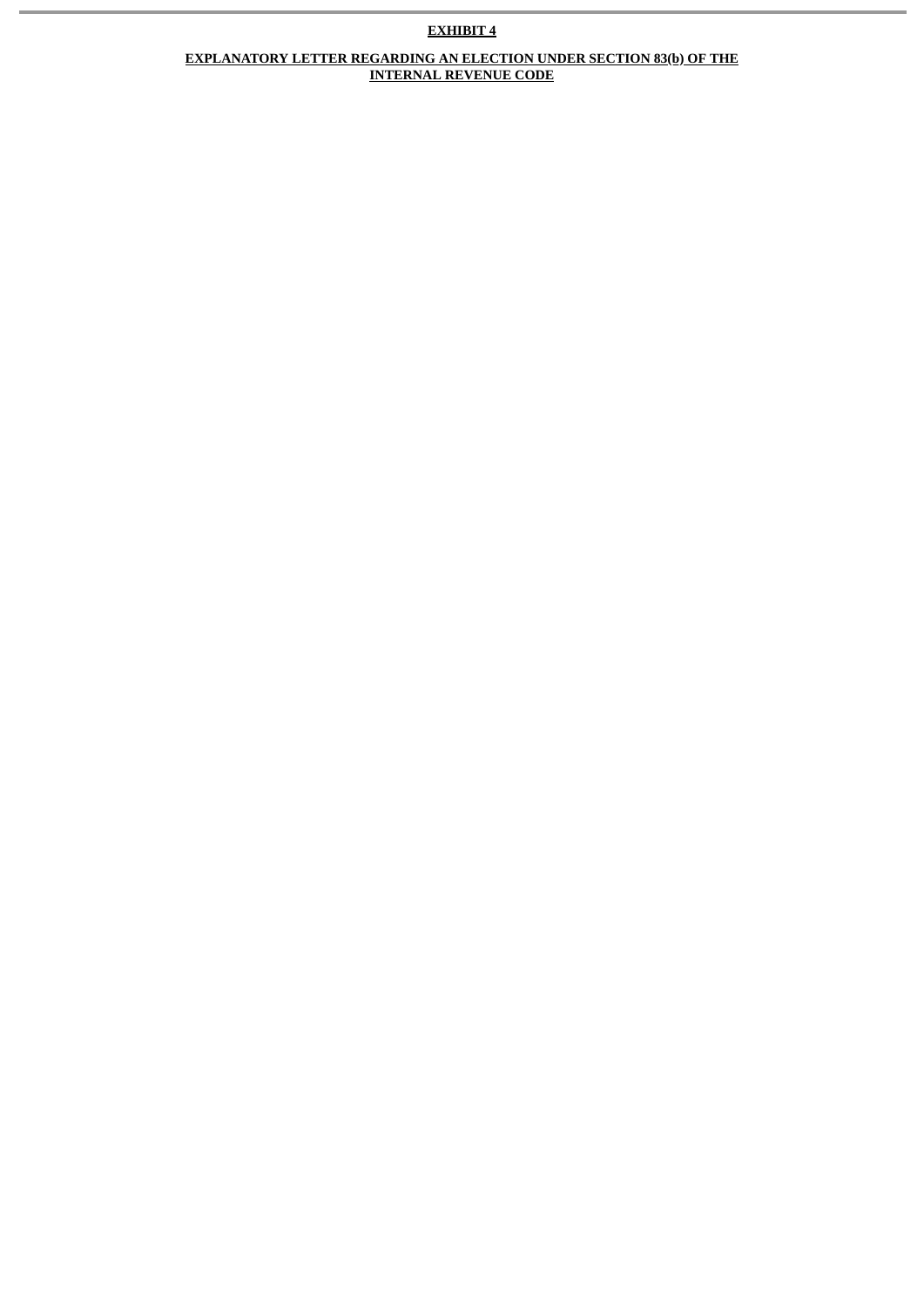[Address]

, 2003

#### **Re: Section 83(b) Election**

Dear :

This letter is in reference to your purchase of \_\_\_\_\_\_\_\_\_\_\_\_ shares of common stock of VeriSign, Inc. (the "Company") under a Restricted Stock Purchase Agreement dated , (the "*Agreement*").

As you know, the Agreement provides that the shares you are purchasing under the Agreement will be subject to forfeiture to the Company if your employment or arrangement to provide services with the Company terminates for any or no reason within a stated period of time. This "vesting" restriction should be considered a "substantial risk of forfeiture" within the meaning of Section 83 of the Internal Revenue Code of 1986, as amended ("*IRC*").

As a result of this restriction on your shares, you would normally be taxed, when the restriction lapses on each portion of the shares (i.e. when they "vest"), on an amount equal to the excess of the fair market value of the shares that vest and become free of the restriction (with such fair market value being measured as of the date the restriction lapses) over the amount you paid for those shares. If the shares appreciate in value between now and the time the restriction lapses, you would be required to include the appreciation in your Federal and California, if applicable, taxable gross income. This amount would be taxable at the full ordinary rates (presently up to a maximum marginal rate of 38.6% for Federal income tax purposes and 9.3% for California income tax purposes) as compensation, when the restriction lapses, even if you continue to hold the shares. This could result in an unexpected (and possibly substantial) tax to you in future years.

However, under IRC Section 83(b) you may elect instead to be taxed this year on the excess, if any, of the fair market value of the shares (determined without regard to the restrictions mentioned above) on the date you buy the shares over the amount you paid for the shares. If you file such an election, any subsequent appreciation (or decline) in the value of the shares would be taxed as a capital gain (or loss) when you eventually dispose of the shares. This gain will be a long-term capital gain or loss provided you hold such shares for more than twelve (12) months.

If you decide to make the election, it must be filed with the Internal Revenue Service (at the same office with which you file your annual tax return) within 30 days of your purchase of the shares. **Please verify at the bottom of this letter, the IRS office with which you file your annual tax return, based upon the information provided on Exhibit A to this letter.** *TIMELY FILING OF THE ELECTION IS VERY IMPORTANT!* Once made, the election cannot be revoked without the consent of the Internal Revenue Service. If you would like advice on the advisability of making the election, please consult your tax advisor immediately.

**If you do make the election, we recommend you send the election form with the cover letter to the IRS by certified or registered mail** *WITHIN 30 DAYS OF YOUR PURCHASE OF THE SHARES.* Enclosed is a form of cover letter to the Internal Revenue Service ("*IRS*") for you to use when filing the signed and completed Section 83(b) election form. **Please note that you are responsible for the timely filing of this form. Please send me a copy of the letter you send to the IRS along with a copy of the signed 83(b) election form for the Company's records.** You must also file a copy of the election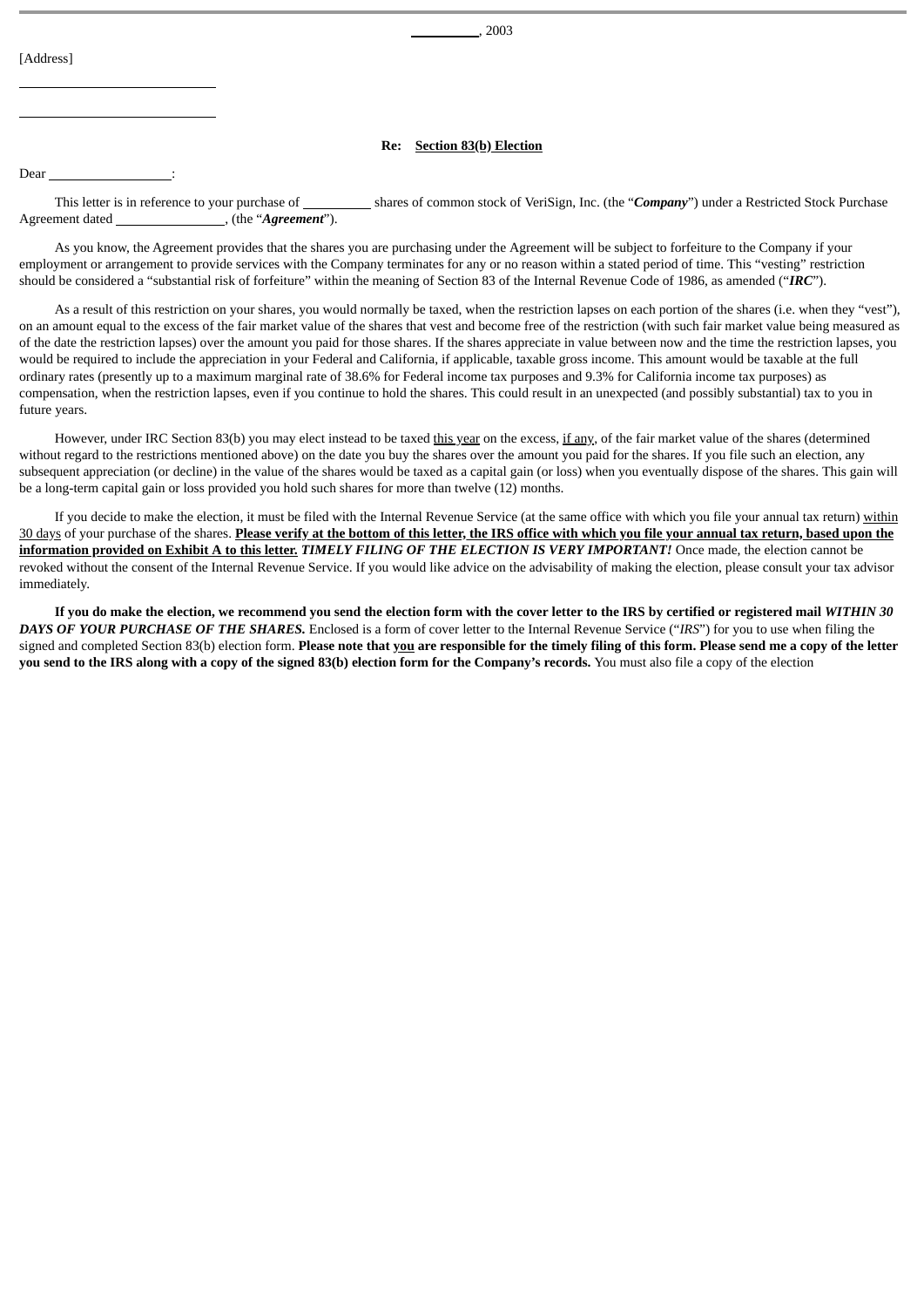form with your tax return for this year. You should keep a copy of the signed 83(b) election form for your records.

Please confirm your receipt and understanding of this letter by (i) signing a copy of this letter in the space indicated below, (ii) placing a check mark in the relevant box to indicate your choice of action, and (iii) returning one signed copy to me.

Very truly yours,

#### Jeffrey K. Bergmann

I have read and understood the foregoing explanation of the 83(b) election set forth in this letter this \_\_\_\_\_ day of \_\_\_\_\_\_\_\_\_\_\_\_\_\_\_\_\_\_\_\_\_. I have decided to:

- ☐ Not file the election form.
- ☐ File the election form.

Signature of Shareholder

Enclosures: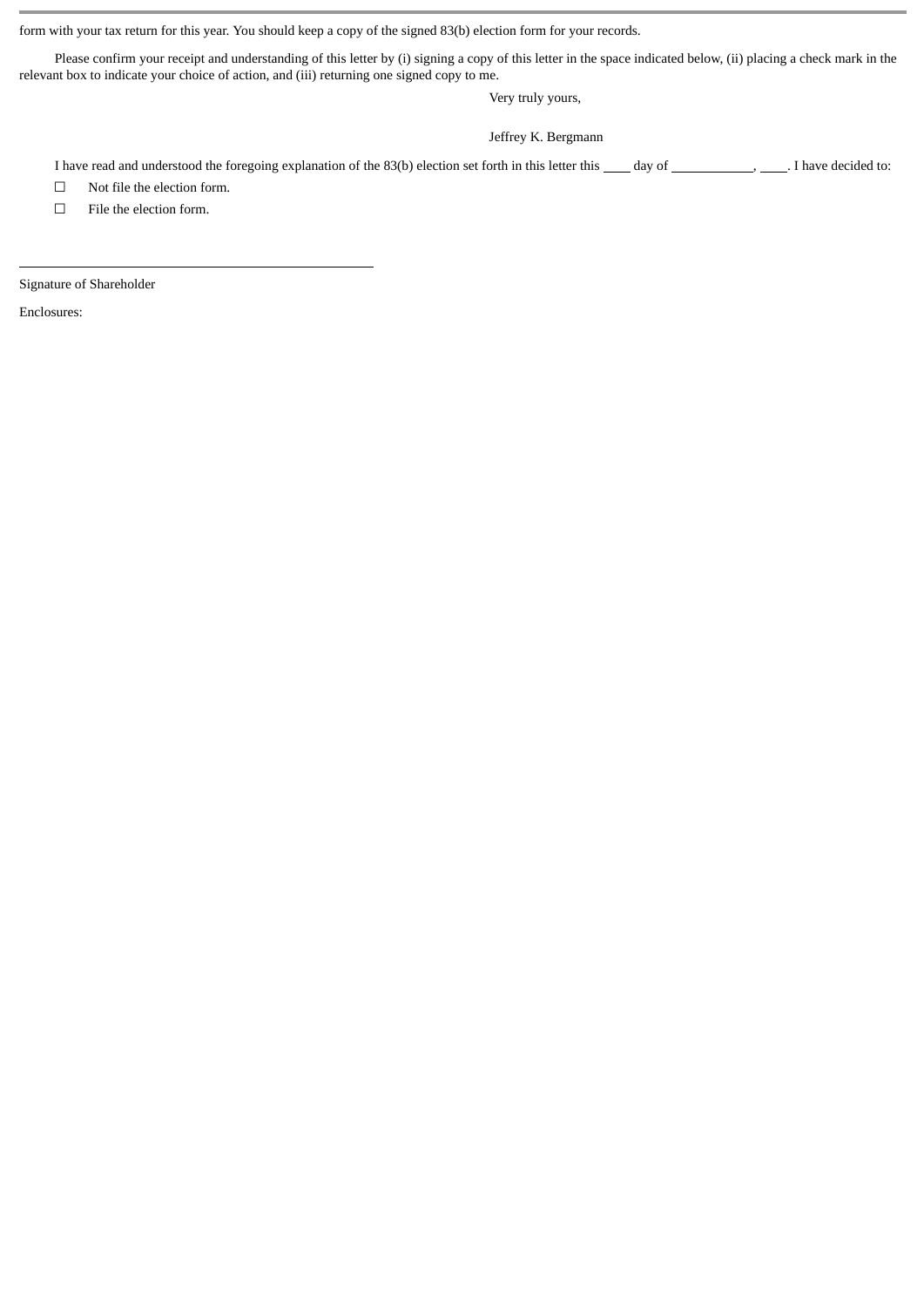#### **Exhibit A**

Election forms are to be filed at the applicable IRS address below which is where the individual filing the 83(b) form files his or her tax returns.

This information was last revised and updated on December 31, 2002.

## **IF You Live In \_\_\_\_\_\_\_\_\_\_\_\_ mail to Internal Revenue Service Center at:**

| Florida, Georgia, Mississippi, North Carolina, South Carolina, West Virginia                                                                                                                                                                                                                                                   | Atlanta, GA<br>39901-0002                             |
|--------------------------------------------------------------------------------------------------------------------------------------------------------------------------------------------------------------------------------------------------------------------------------------------------------------------------------|-------------------------------------------------------|
| New York (New York City and counties of Nassau, Rockland, Suffolk, and Westchester)                                                                                                                                                                                                                                            | Holtsville, NY<br>00501-0002                          |
| New York (all other counties), Maine, Massachusetts, Michigan, New Hampshire, Rhode Island, Vermont                                                                                                                                                                                                                            | Andover, MA<br>05501-0002                             |
| Illinois, Indiana, Iowa, Kansas, Minnesota, Missouri, Nebraska, North Dakota, South Dakota, Utah, Wisconsin                                                                                                                                                                                                                    | Kansas City, MO<br>64999-0002                         |
| Connecticut, Delaware, District of Columbia, Maryland, New Jersey, Pennsylvania                                                                                                                                                                                                                                                | Philadelphia, PA<br>19255-0002                        |
| Colorado, Kentucky, Louisiana, Montana, New Mexico, Oklahoma, Texas, Wyoming                                                                                                                                                                                                                                                   | Austin, TX<br>73301-0002                              |
| Alaska, Arizona, California, Hawaii, Idaho, Nevada, Oregon, Washington                                                                                                                                                                                                                                                         | Fresno, CA<br>93888-0002                              |
| Alabama, Arkansas, Ohio, Tennessee, Virginia                                                                                                                                                                                                                                                                                   | Memphis, TN<br>37501-0002                             |
| All APO (Army Post Office) and FPO (Fleet Post Office) addresses, American Samoa, nonpermanent residents of Guam or the<br>Virgin Islands*, Puerto Rico (or if excluding income under Internal Revenue Code section 933), dual-status aliens, a foreign<br>country: U.S. citizens and those filing Form 2555, 2555-EZ, or 4563 | Philadelphia, PA<br>19255-0215<br><b>USA</b>          |
| * Permanent residents of Guam should use:<br><b>Product CPP 1980</b> and 1980                                                                                                                                                                                                                                                  | *Permanent residents<br>of Virgin Islands should use: |

V.I. Bureau of Internal Revenue, 9601 Estate Thomas, Charlotte Amalie, St. Thomas, VI 00802.

Department of Revenue and Taxation, Government of Guam, P.O. Box 23607, GMF, GU 96921;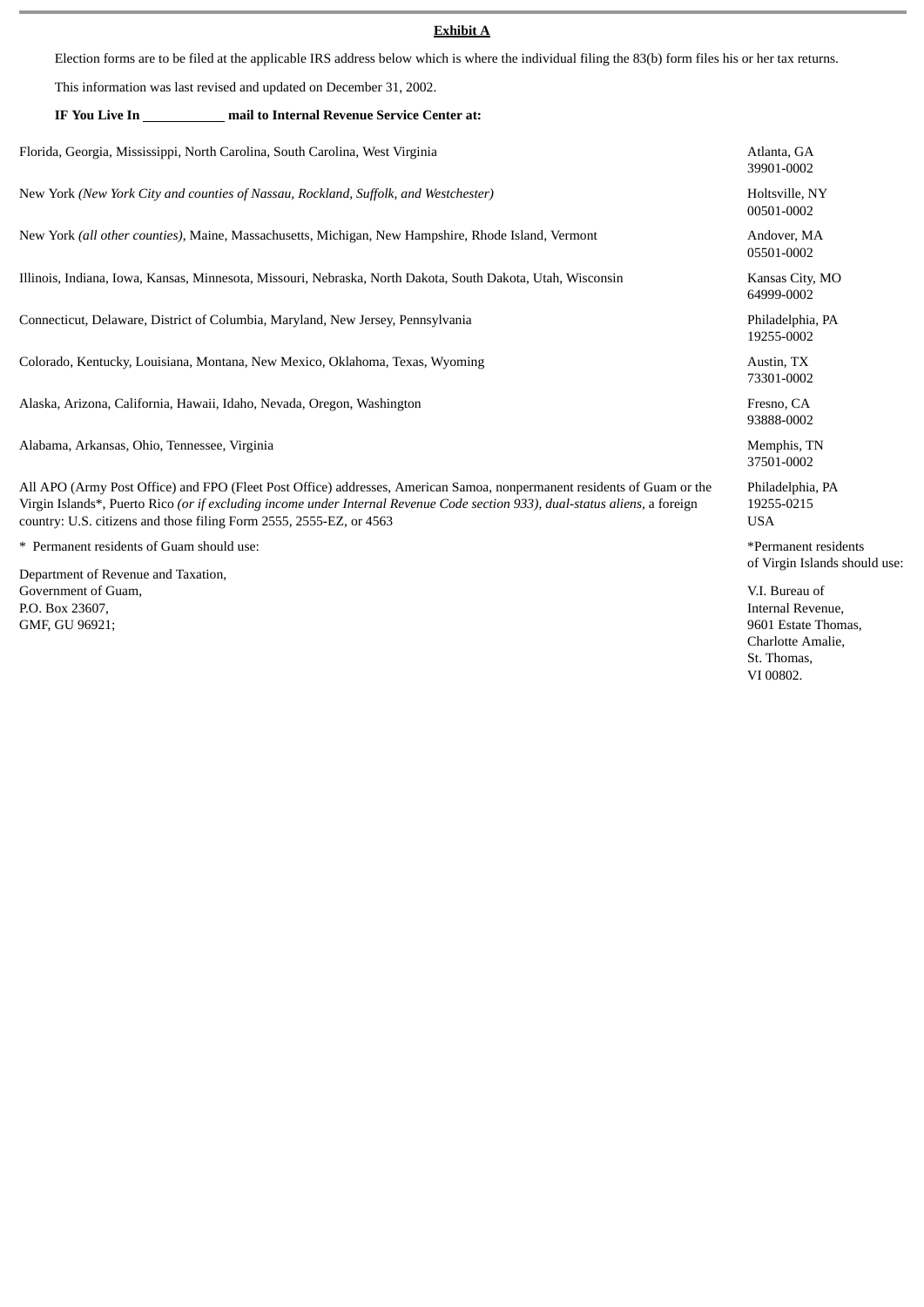#### **Section 83(b) Election Frequently Asked Questions**

Q Do I have to make the Section 83(b) election?

A No.

Q What happens if I do not make the Section 83(b) election?

A Normally, when an employee is provided the opportunity to acquire company stock at a discount, the difference between the fair market value of the stock and the price the employee pays is taxable as ordinary compensation income on the date of purchase. However, where the stock is subject to substantial risk of forfeiture (as is the case here), the employee generally will not recognize income until those restrictions lapse. When the stock becomes fully vested, the employee is taxed on the excess of the fair market value of the stock at that date over the price paid by the employee. For example, an employee is granted the right to acquire 10,000 shares of company stock (with a two year cliff vesting) at 1 cent per share when the stock was valued at \$14 per share. The employee chooses to not make the Section 83(b) election and the stock is worth \$20 when it becomes fully vested on the second anniversary date. The employee would not recognize income on the purchase of the shares, but would recognize \$199,900<sup>1</sup> as ordinary compensation income in year 2 when the stock becomes fully vested.

Q What happens if I do make the election?

A If the employee makes the election, the stock they receive is treated as though there are no substantial risks of forfeiture. This means that the excess of the fair market value of the stock, (disregarding any restrictions that will lapse over time) over the price the employee pays will be taxable at the date of purchase as ordinary compensation income. Any future appreciation or depreciation in relation to the fair market value at the date of purchase would be taxable as capital gain or loss when the stock is finally sold. Assuming the same facts as above and the stock is finally sold for \$30 per share, (1) the employee would recognize \$139,900<sup>2</sup> of ordinary income at the date the stock is acquired, (2) no taxable event occurs when the stock becomes fully vested, and (3) the employee would recognize \$160,000<sup>3</sup> of long-term capital gain<sup>4</sup> when the stock is sold.

Q What happens if I make the election and I forfeit the stock before it vests?

<sup>2</sup>  $$140,000 - $100$ 

 $1$  \$200,000 – \$100

 $3$  \$300,000 – \$140,000

<sup>4</sup> Assuming the stock is held more than 1 year before it is sold.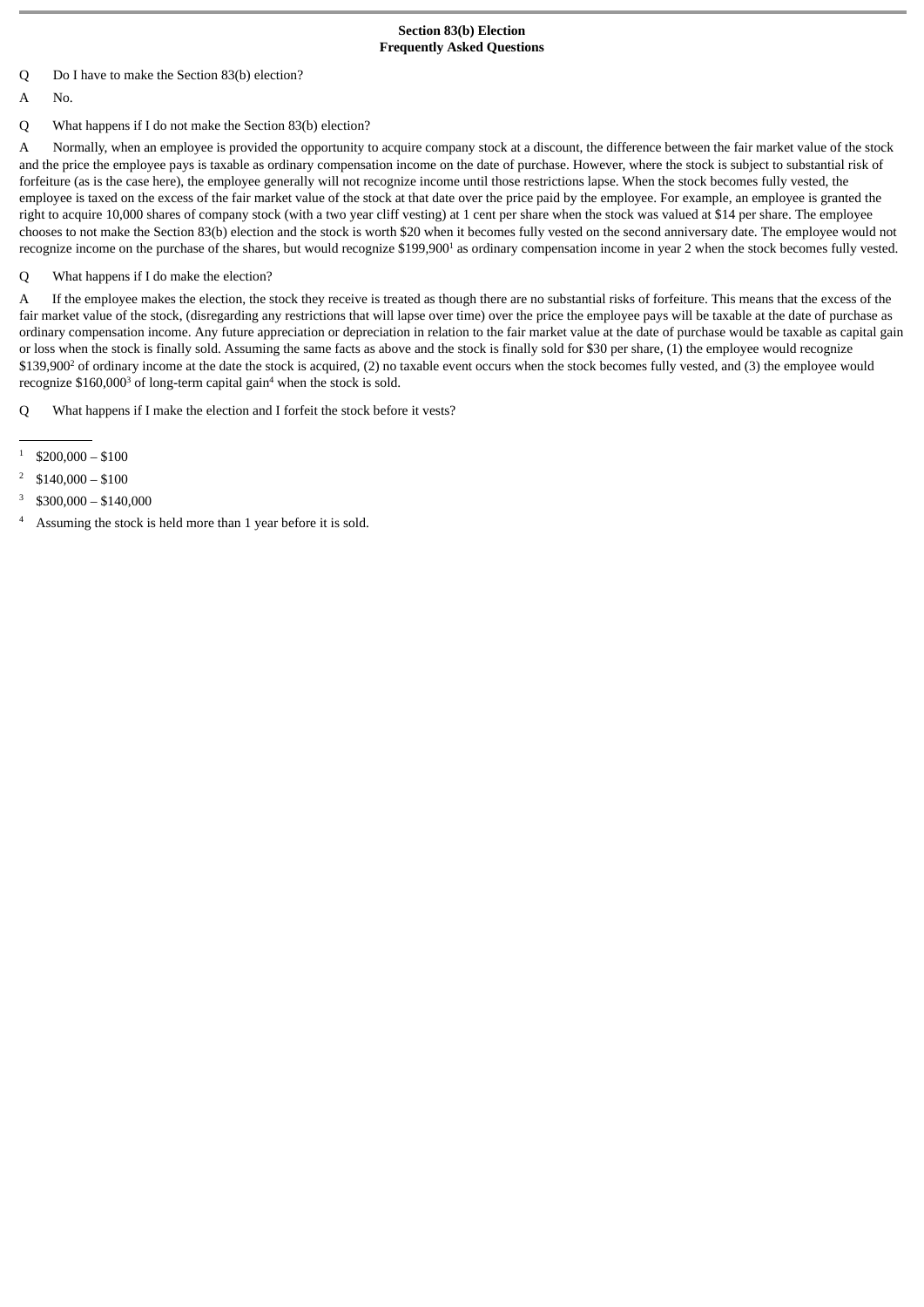A If the employee makes the election and the property with respect to which the election is made is ultimately forfeited pursuant to restrictions attached to the property, the statute imposes an additional cost to the election. No deduction is available to the employee with respect to any income inclusion that results from the Section 83(b) election. In the above example, the employee would recognize \$139,900 of compensation income at grant and recognize a \$100 capital loss when the stock is forfeited.

Q What happens if I make the election and the stock goes down in value once I am fully vested?

A The employee would recognize a capital loss equal to the difference between the fair market value on the date the stock was acquired over the sales price of the stock sold. Using the previous facts, if the stock was sold for \$10 per share in year 2, the employee would have a loss of \$40,000<sup>5</sup>. This would be a capital loss and subject to the limitations on capital losses. Generally, federal and state tax laws limit the use of capital losses to offset capital gains plus a nominal amount each year (\$3,000 for federal purposes and \$1,000 for CA purposes) $6$ .

Q Should I make the election?

A The answer to this question will depend on your tolerance for risk and how you view the general stock market as well as the future appreciation potential of VeriSign, Inc. stock and the likelihood you will not forfeit the stock. There clearly is no one answer fits all here. You should consult with your personal tax advisor and consider carefully the risks and rewards for making such an election. There is no risk in not making the election, just the lost opportunity of qualifying for a reduced capital gain tax (20% vs. 38.6%) on the future appreciation over the fair market value on the date of grant.

 $5\quad$ \$100,000 – \$140,000

<sup>6</sup> Individuals cannot carryback capital losses, but can carry them forward indefinitely.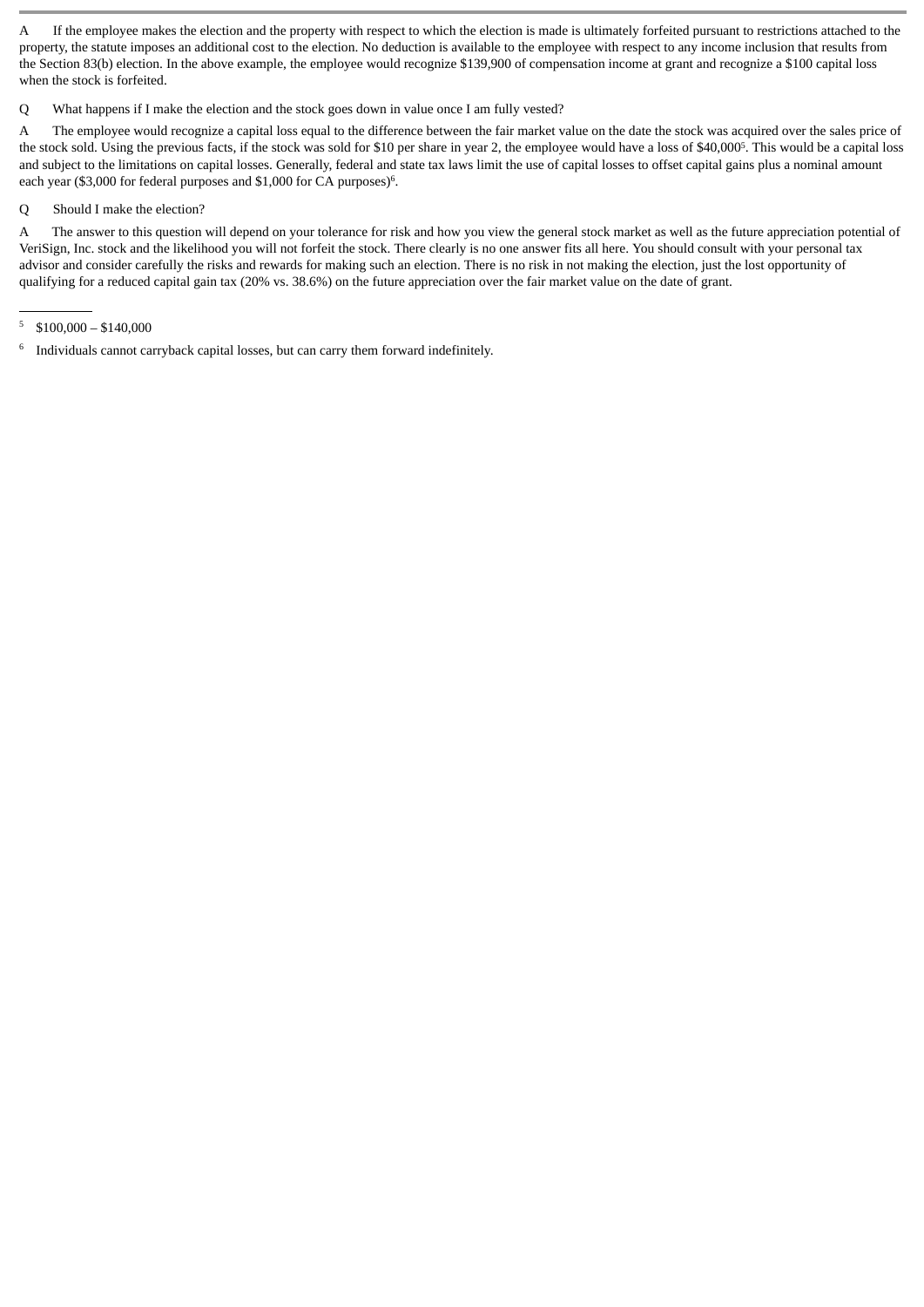## CERTIFICATION PURSUANT TO SECTION 302 OF THE SARBANES-OXLEY ACT OF 2002

I, Stratton D. Sclavos, certify that:

1. I have reviewed this quarterly report on Form 10-Q of VeriSign, Inc.;

2. Based on my knowledge, this report does not contain any untrue statement of a material fact or omit to state a material fact necessary to make the statements made, in light of the circumstances under which such statements were made, not misleading with respect to the period covered by this report;

3. Based on my knowledge, the financial statements, and other financial information included in this report, fairly present in all material respects the financial condition, results of operations and cash flows of the registrant as of, and for, the periods presented in this report;

4. The registrant's other certifying officers and I are responsible for establishing and maintaining disclosure controls and procedures (as defined in Exchange Act Rules 13a-15(e) and 15d-15(e)) for the registrant and have:

a) Designed such disclosure controls and procedures, or caused such disclosure controls and procedures to be designed under our supervision, to ensure that material information relating to the registrant, including its consolidated subsidiaries, is made known to us by others within those entities, particularly during the period in which this report is being prepared;

b) Evaluated the effectiveness of the registrant's disclosure controls and procedures and presented in this report our conclusions about the effectiveness of the disclosure controls and procedures as of the end of the period covered by this report based on such evaluation; and

c) Disclosed in this report any change in the registrant's internal control over financial reporting that occurred during the registrant's most recent fiscal quarter (the registrant's fourth fiscal quarter in the case of an annual report) that has materially affected, or is reasonably likely to materially affect, the registrant's internal control over financial reporting; and

5. The registrant's other certifying officers and I have disclosed, based on our most recent evaluation of internal control over financial reporting, to the registrant's auditors and the audit committee of registrant's board of directors (or persons performing the equivalent functions):

a) All significant deficiencies and material weaknesses in the design or operation of internal control over financial reporting which are reasonably likely to adversely affect the registrant's ability to record, process, summarize and report financial information; and

b) Any fraud, whether or not material, that involves management or other employees who have a significant role in the registrant's internal control over financial reporting.

Dated: November 14, 2003 By: /s/ STRATTON D. SCLAVOS

Stratton D. Sclavos Chief Executive Officer, President and Chairman of the Board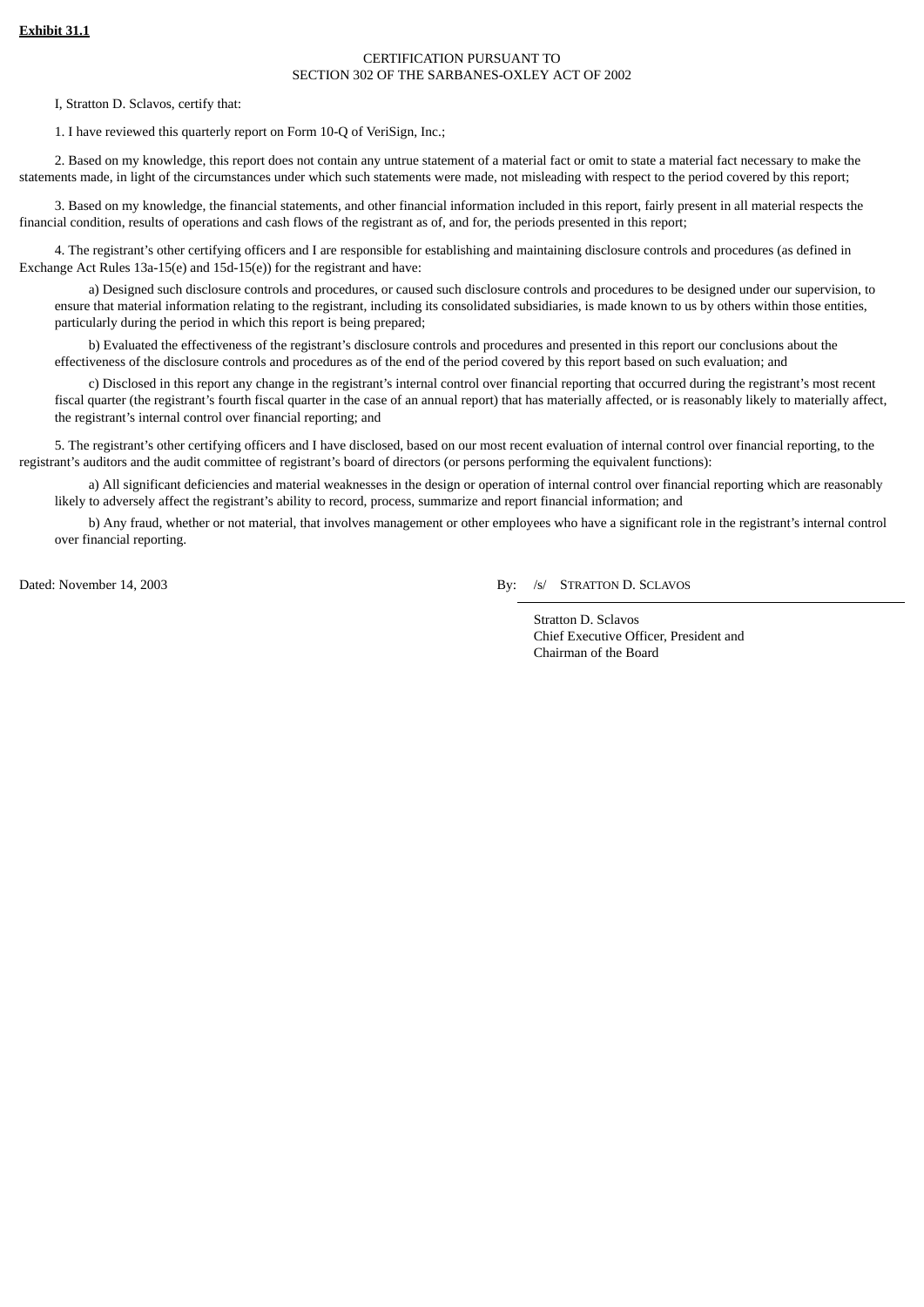## CERTIFICATION PURSUANT TO SECTION 302 OF THE SARBANES-OXLEY ACT OF 2002

I, Dana L. Evan, certify that:

1. I have reviewed this report on Form 10-Q of VeriSign, Inc.;

2. Based on my knowledge, this report does not contain any untrue statement of a material fact or omit to state a material fact necessary to make the statements made, in light of the circumstances under which such statements were made, not misleading with respect to the period covered by this report;

3. Based on my knowledge, the financial statements, and other financial information included in this report, fairly present in all material respects the financial condition, results of operations and cash flows of the registrant as of, and for, the periods presented in this report;

4. The registrant's other certifying officers and I are responsible for establishing and maintaining disclosure controls and procedures (as defined in Exchange Act Rules 13a-15(e) and 15d-15(e)) for the registrant and have:

a) Designed such disclosure controls and procedures, or caused such disclosure controls and procedures to be designed under our supervision, to ensure that material information relating to the registrant, including its consolidated subsidiaries, is made known to us by others within those entities, particularly during the period in which this report is being prepared;

b) Evaluated the effectiveness of the registrant's disclosure controls and procedures and presented in this report our conclusions about the effectiveness of the disclosure controls and procedures as of the end of the period covered by this report based on such evaluation; and

c) Disclosed in this report any change in the registrant's internal control over financial reporting that occurred during the registrant's most recent fiscal quarter (the registrant's fourth fiscal quarter in the case of an annual report) that has materially affected, or is reasonably likely to materially affect, the registrant's internal control over financial reporting; and

5. The registrant's other certifying officers and I have disclosed, based on our most recent evaluation of internal control over financial reporting, to the registrant's auditors and the audit committee of registrant's board of directors (or persons performing the equivalent functions):

a) All significant deficiencies and material weaknesses in the design or operation of internal control over financial reporting which are reasonably likely to adversely affect the registrant's ability to record, process, summarize and report financial information; and

b) Any fraud, whether or not material, that involves management or other employees who have a significant role in the registrant's internal control over financial reporting.

Dated: November 14, 2003 By: /s/ DANA L. EVAN

Dana L. Evan Executive Vice President of Finance and Administration and Chief Financial Officer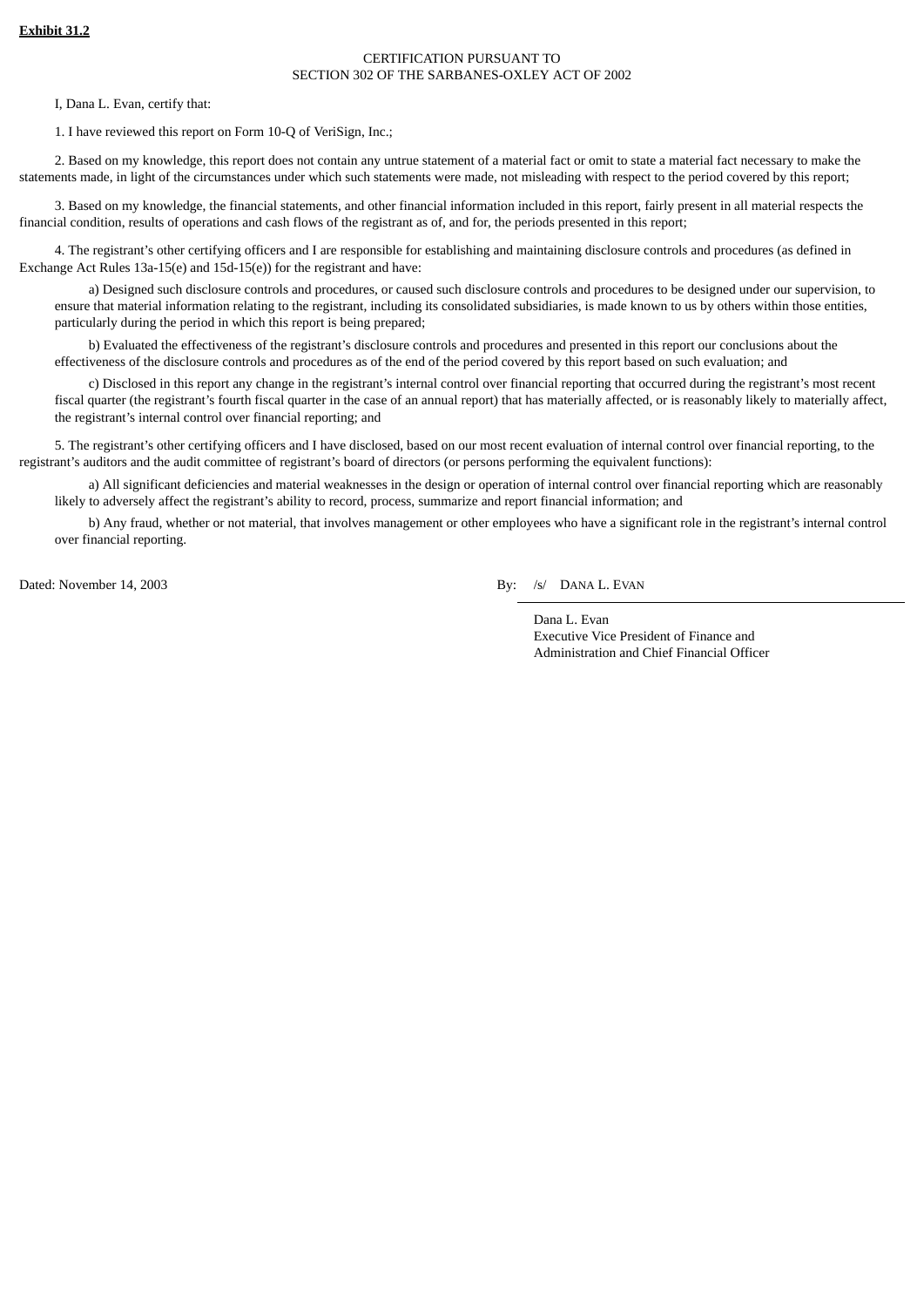## CERTIFICATION PURSUANT TO 18 U.S.C. SECTION 1350, AS ADOPTED PURSUANT TO SECTION 906 OF THE SARBANES-OXLEY ACT OF 2002

In connection with the Quarterly Report on Form 10-Q of VeriSign, Inc. (the "Company") for the quarterly period ended September 30, 2003 as filed with the Securities and Exchange Commission on the date hereof (the "Report"), I, Stratton D. Sclavos, President, Chief Executive Officer and Chairman of the Board of the Company, certify, pursuant to 18 U.S.C. Section 1350, as adopted pursuant to Section 906 of the Sarbanes-Oxley Act of 2002, that:

(1) The Report fully complies with the requirements of Section 13(a) or 15(d) of the Securities Exchange Act of 1934 (15 U.S.C. 78m(a) or 78o(d)); and

(2) The information contained in the Report fairly presents, in all material respects, the financial condition and results of operations of the Company for the periods presented therein.

VERISIGN, INC.

Date: November 14, 2003 **By:** /s/ STRATTON D. SCLAVOS

Stratton D. Sclavos Chief Executive Officer, President and Chairman of the Board (Principal Executive Officer)